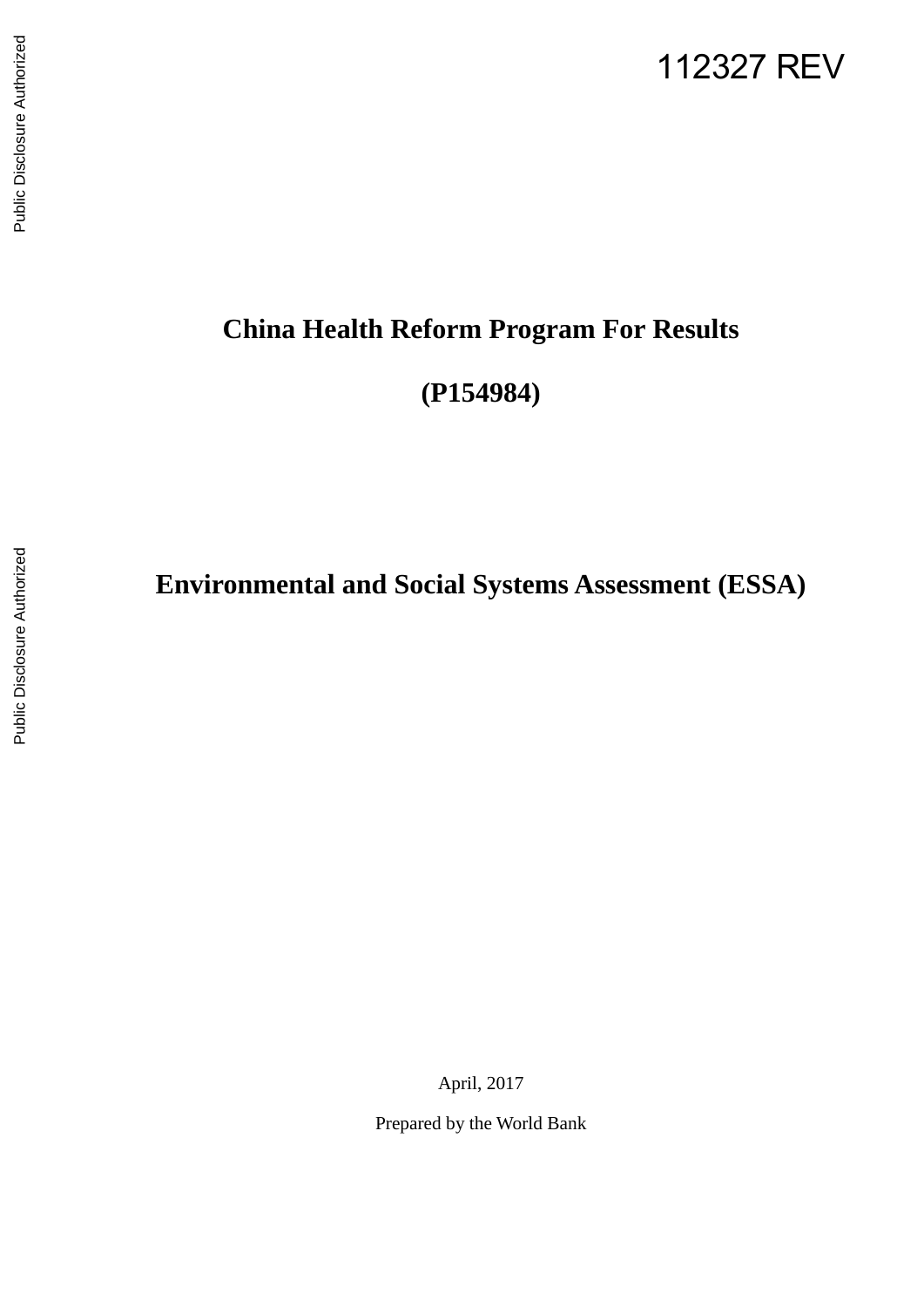#### **Acronyms and Abbreviations**

| <b>CHSI</b>   | Center for Health Statistics and Information     |
|---------------|--------------------------------------------------|
| <b>DLI</b>    | Disbursement-Linked Indicator                    |
| <b>EHS</b>    | Environmental, Health and Safety                 |
| <b>EIA</b>    | <b>Environmental Impact Assessment</b>           |
| <b>EPB</b>    | <b>Environmental Protection Bureau</b>           |
| <b>HCF</b>    | <b>Health Care Facilities</b>                    |
| <b>HFPC</b>   | Health and Family Planning Commission            |
| <b>HRH</b>    | Human Resources for Health                       |
| <b>IDS</b>    | <b>Integrated Health Service Delivery System</b> |
| <b>MOF</b>    | Ministry of Finance                              |
| <b>MoHRSS</b> | Ministry of Human Resource and Social Security   |
| <b>NDRC</b>   | National Development and Reform Commission       |
| <b>NHFPC</b>  | National Health and Family Planning Commission   |
| PAP           | Program Action Plan                              |
| PforR         | Program for Results                              |
| <b>PHC</b>    | Primary Health Care                              |
| <b>PTF</b>    | Program Task Force                               |
| QA            | <b>Quality Assurance</b>                         |
| <b>SCHRO</b>  | <b>State Council Healthcare Reform Office</b>    |
| <b>THC</b>    | Township Health Center                           |
| <b>WHO</b>    | World Health Organization                        |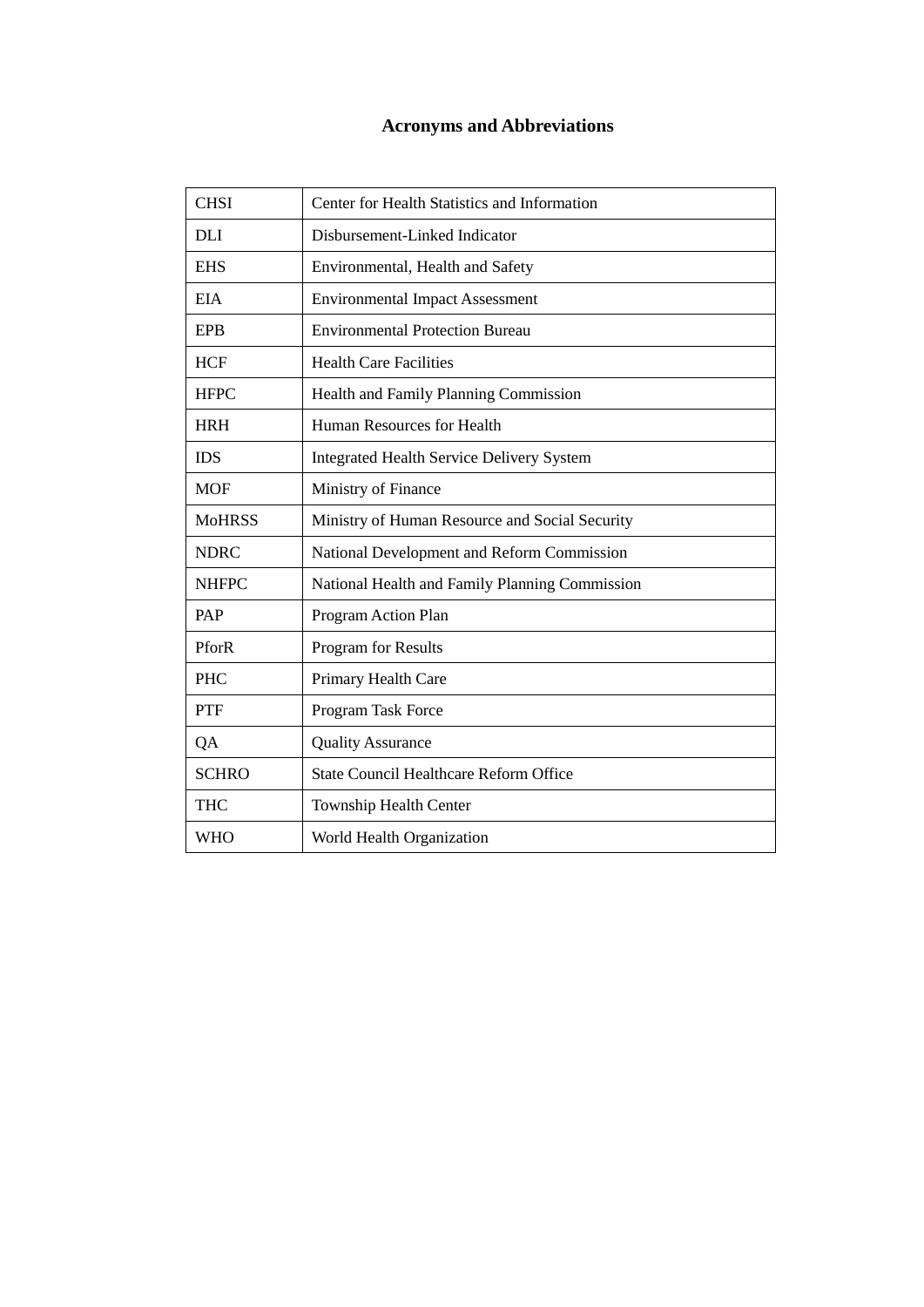#### **Table of Contents**

| 1.     |                                                                                       |
|--------|---------------------------------------------------------------------------------------|
| 1.1.   |                                                                                       |
| 1.2.   |                                                                                       |
| 1.3.   |                                                                                       |
| 1.4.   |                                                                                       |
| 1.5.   |                                                                                       |
| 2.     |                                                                                       |
| 2.1.   |                                                                                       |
| 2.1.1. |                                                                                       |
| 2.1.2. |                                                                                       |
| 2.1.3. |                                                                                       |
| 3.     |                                                                                       |
| 3.1.   |                                                                                       |
| 3.2.   |                                                                                       |
| 3.2.1. |                                                                                       |
| 3.2.2. |                                                                                       |
| 3.2.3. |                                                                                       |
| 3.3.   |                                                                                       |
| 3.3.1. |                                                                                       |
| 3.3.2. | . 26                                                                                  |
| 4.     |                                                                                       |
| 4.1.   |                                                                                       |
| 4.1.1. | General Environmental Protection, Pollution Control and Medical Waste Management  29  |
| 4.1.2. |                                                                                       |
| 4.2.   |                                                                                       |
| 4.2.1. |                                                                                       |
| 4.2.2. |                                                                                       |
| 4.2.3. |                                                                                       |
| 4.2.4. | Supervision of the Implementation of the Environmental, Health and Safety Measures 42 |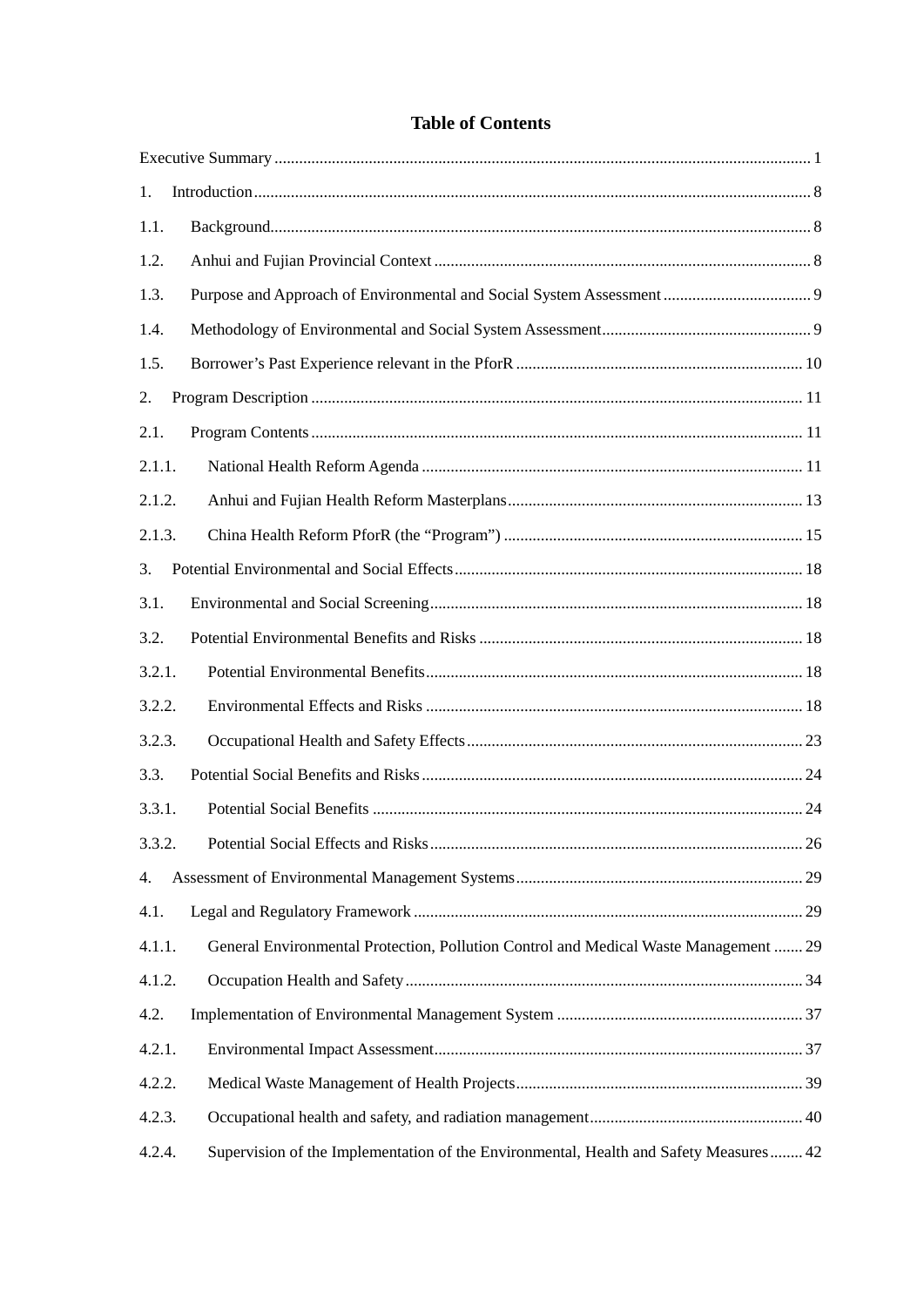<span id="page-3-0"></span>

| 4.2.5. | Summary of the Implementation of the Legal System for EHS at the program level  42                  |  |
|--------|-----------------------------------------------------------------------------------------------------|--|
| 4.3.   | Institutional Capacity and Performance of the Provincial Environmental Management System 45         |  |
| 4.3.1. |                                                                                                     |  |
| 4.3.2. |                                                                                                     |  |
| 4.4.   | Assessment of Environmental Management System against Bank PforR Policy and Directives 49           |  |
| 4.5.   |                                                                                                     |  |
| 5.     |                                                                                                     |  |
| 5.1.   |                                                                                                     |  |
| 5.1.1. |                                                                                                     |  |
| 5.1.2. |                                                                                                     |  |
| 5.1.3. |                                                                                                     |  |
| 5.1.4. |                                                                                                     |  |
| 5.2.   |                                                                                                     |  |
| 5.2.1. |                                                                                                     |  |
| 5.2.2. |                                                                                                     |  |
| 5.2.3. |                                                                                                     |  |
| 5.3.   |                                                                                                     |  |
| 6.     |                                                                                                     |  |
| 7.     |                                                                                                     |  |
| 8.     |                                                                                                     |  |
|        |                                                                                                     |  |
|        | Annex 2 - Assessment of Environmental and Social Systems based on the Bank Policy and Directive for |  |
|        |                                                                                                     |  |
|        |                                                                                                     |  |
|        | Annex 5 - A Summary of SARS Crisis (2003) and the Development of Medical Waste and Medical          |  |
|        |                                                                                                     |  |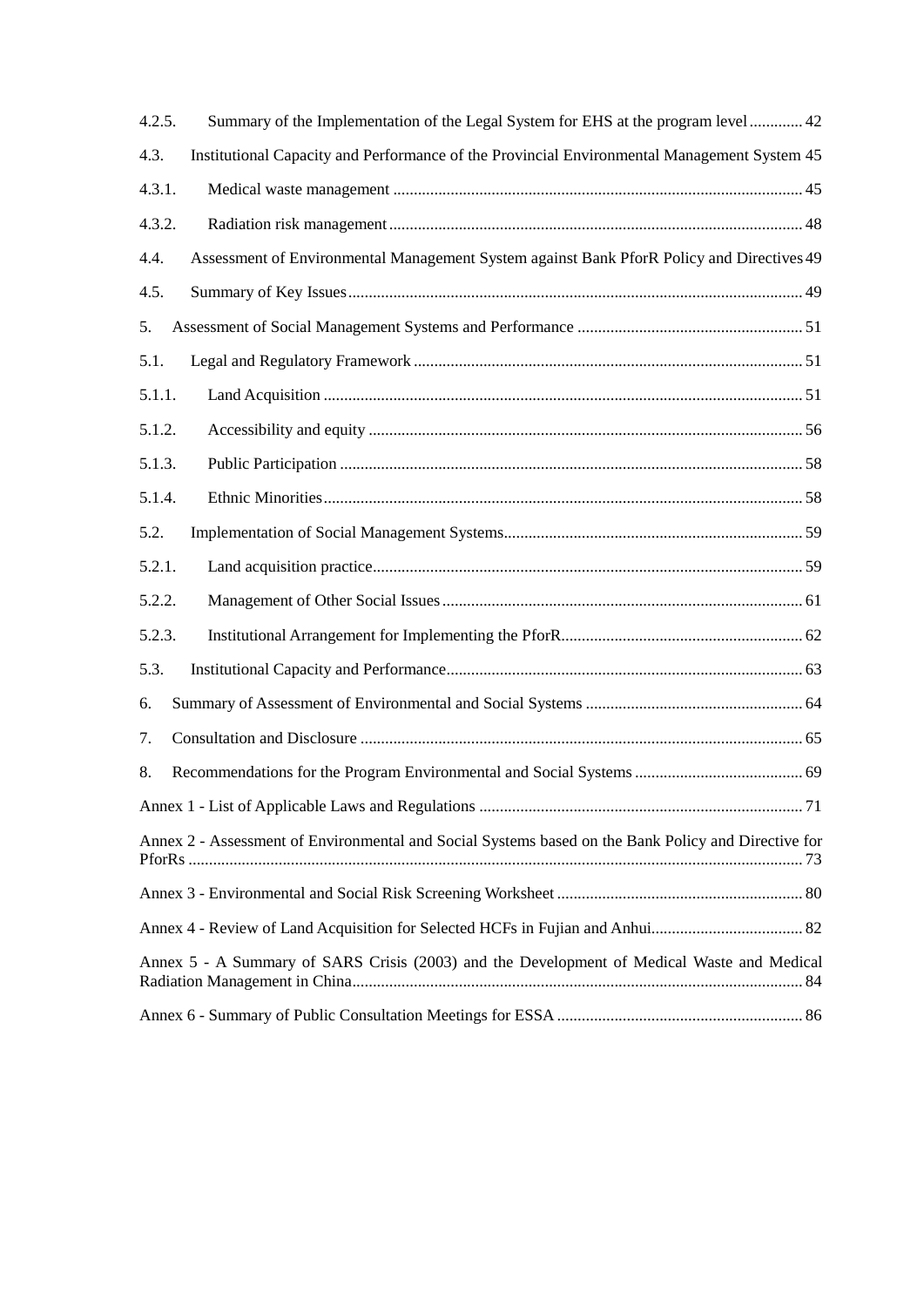#### **Executive Summary**

- i. The PforR is expected to bring about positive environmental, social and health benefits in terms of providing improved health services to the public and communities, particularly in rural poor areas. Along with these, it is expected that standardized hospital management practices for medical waste, occupational safety and health, and that the collection and transportation of medical wastes in rural areas will be improved.
- ii. Nonetheless, some of the activities supported under the PforR have potential negative impacts and risks. Medical waste management and radiation risks are considered the main issues from environment, health and safety perspective. This Environment and Social Systems Assessment (ESSA), prepared by the Bank team, provides a comprehensive review of relevant environmental and social management systems and procedures in China and the two provinces, identify the extent to which the country/local systems are consistent with PforR Bank Policy, and Directive, and recommend necessary actions to address potential gaps as well as opportunities to enhance performance during the PforR implementation.

#### **Potential Environmental and Social Impacts and Risks**

#### *Environment*

- iii. In healthcare facilities, the medical wastes are collected, packaged by medical workers and temporarily stored at designated places. A special unit (mostly the infectious prevention unit) is responsible for providing technical guidance and day-to-day supervision. The collection, transport and disposal of medical wastes are carried out by specialized companies in both provinces. In each prefecture, a medical disposal facility (incinerator) is in place to serve the prefecture and their disposal capacity is considered adequate but inadequate operation of disposal centers may produce air emissions bottom slag and fly ashes. The waste management can be compromised owing to low awareness or technical knowledge, inadequate equipment or storage capacity, or lack of supervision, considering that the PforR will aim to expand lower level healthcare facilities in townships, villages, some of them located in remote rural areas.
- iv. Radiation equipment including medical imaging and radiotherapy facilities are widely used in county and above level hospitals and healthcare facilities. If not well managed, radiation and/or radiation contaminated materials (including paper, medical gloves, etc.) will be a great concern for the medical workers, public and community health and safety. In particular, if the healthcare facilities are located in core urban areas with dense population. In addition, the handling of radioactive source and decommissioning of old radiation equipment is another concern if not done properly.
- v. The PforR includes upgrading, rehabilitation and/or new construction of healthcare facilities at the county level, township and village levels. The scale of the physical structure may range from small structures, such as test centers, to relatively large ones such as health recovery center or hospital in county seat (typically class II hospital). Potential environmental and social impacts associated with the construction of physical structures, and the operation of existing or new healthcare facilities, include: dust, noise, non-hazardous solid waste, wastewater, and social disturbance such as traffic safety and congestion, and construction safety concerns. These impacts are envisaged to be moderate, temporary, or site-specific and can be mitigated with readily available measures.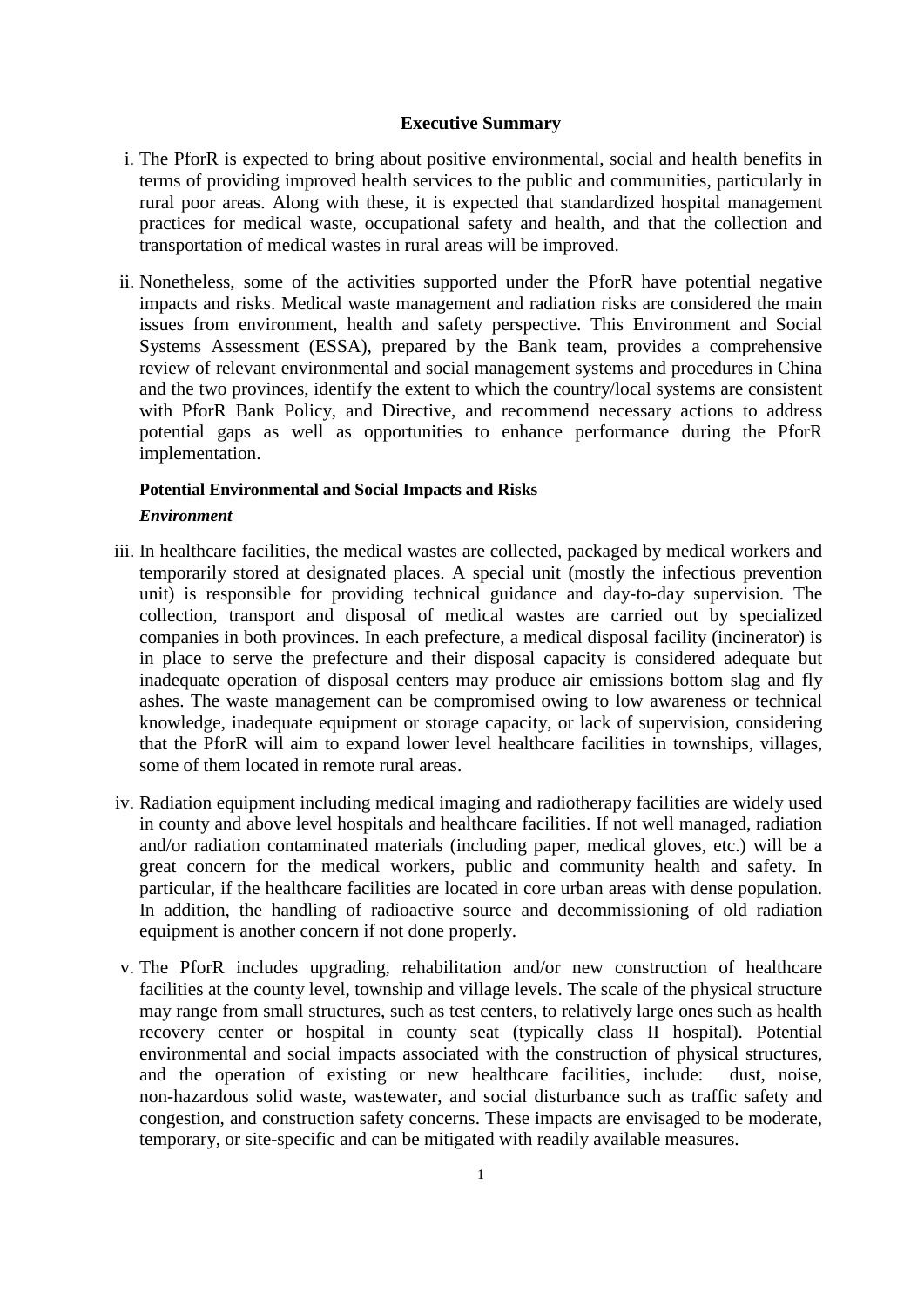#### *Social*

- vi. The main social issues considered during the assessment, include social risks, potential negative effects, and potential impacts of the PforR, related to: (i) introduction of policy reforms; (ii) accessibility and equity; (iii) public participation; (iv) land acquisition and resettlement; and (v) ethnic minorities. The impact of land acquisition is usually the most relevant and predictable negative impact of such programs. Nevertheless, the overall impact of land acquisition under this PforR appears to be limited in scale and moderate in degree.
- vii. Thus, these social impacts and risks are considered moderate, and suitable to activities to be supported by the PforR according to the Bank's PforR Directive and Policy.

#### **Assessment of Legal and Institutional Framework applicable to the PforR**

- viii. A comprehensive review of the legal and regulatory framework for social, environmental, safety and health protection relevant to the activities supported under the PforR was conducted, including their implementation, institutional performance and capacity, and comparison with the World Bank PforR Policy, and Directive.
	- ix. The national and regional legal framework is comprehensive and provides a full coverage over the main environmental and social effects of the PforR. China has established a comprehensive system for the management of environment, occupational health and safety (EHS), and social issues, which consists of laws, regulations, guidelines and specifications and standards. This system provides a reasonable basis for addressing the environmental and social issues related to activities supported under the PforR.
	- x. Consultations of government departments and site visits to health care facilities in the provinces of Fujian and Anhui at municipal, county and township levels, have demonstrated that the institutional arrangement at the program level have been clearly established and the procedures, e.g. approval, examination and grievance redress, have been well operated and maintained.
	- xi. The ESSA finds that, in general, the environmental and social management systems to manage the identified environmental and social risks related to the activities to be supported under the PforR are in place, but some improvement should be made to ensure their proper implementation.

#### *Environment*

- xii. Specific to the health sector, along with the rapid development and reform of the health sector in the past decades, a set of laws and regulations addressing environmental, health and safety issues in the medical sector have been enacted in China. Through field visits and discussions with authorities and hospitals in the two provinces, it is noted that the waste streams (waste, wastewater and air emissions etc.) in hospitals, the medical waste collection, transport and disposal, and the radiation risks are managed and regulated following national and local regulations.
- xiii. *Institutional Responsibilities*. The key PforR stakeholders involved in environmental management include various levels of health and family planning commissions (health bureaus), environmental protection bureau, and medical waste disposal facilities. The assessment finds that the responsibilities and accountabilities of these PforR stakeholders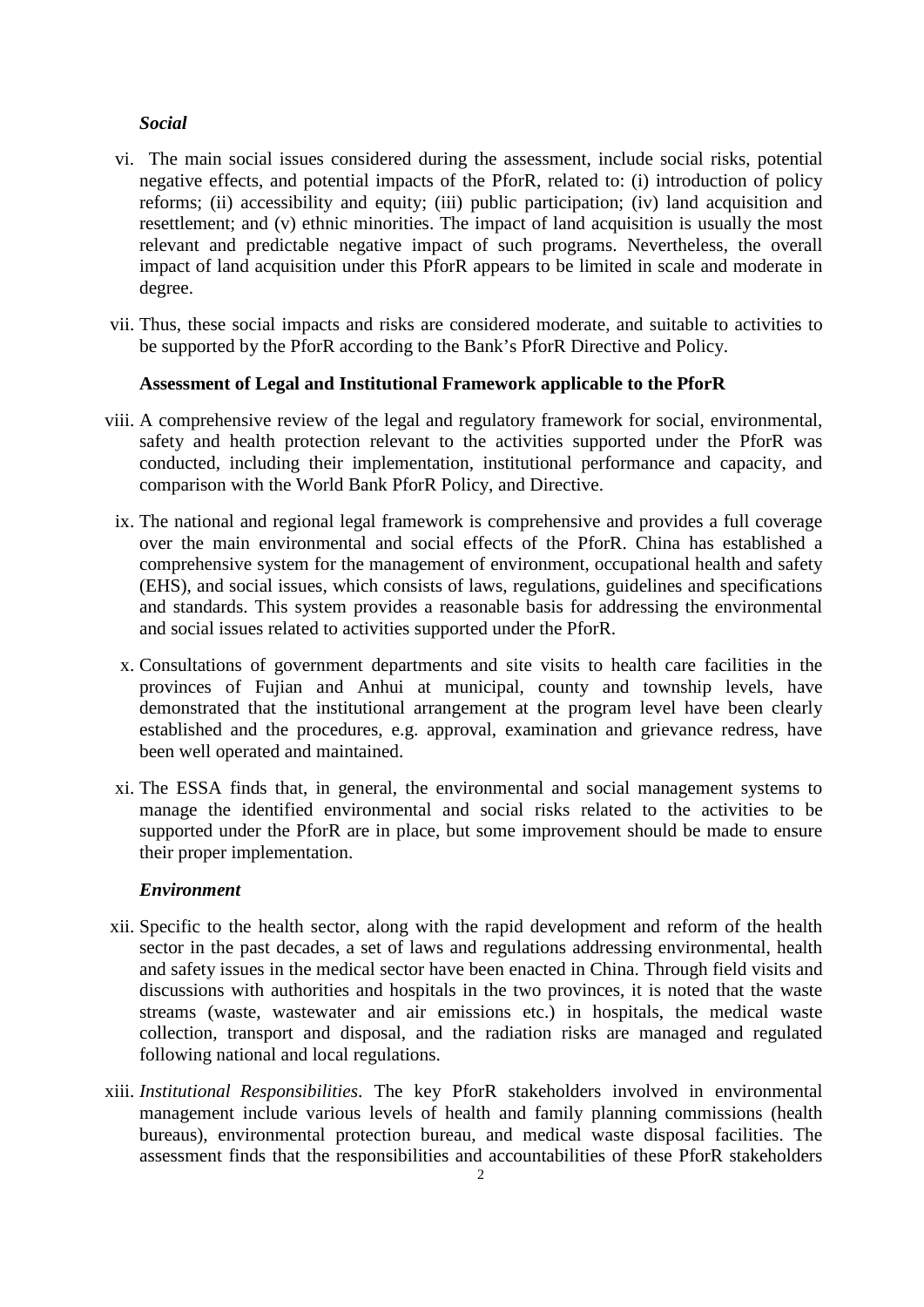and institutions are clearly designated. In general, the government agencies are capable of fulfilling their duties, i.e. review and approval of EIAs and various actions plans, supervision and examination, and grievance redress. The procedure for review and clearance, and supervision and inspection, is well designed. Regular monitoring and inspection by the government agencies are performed. The technical capacity of the government organizations relies largely on their expert panels which carries out the review the environmental assessment reports and various action plans and advises on decision making.

- xiv. Relevant to the medical waste management and radiation risks that are screened as the main concern associated with the PforR, the following findings are made:
- xv. *Medical waste handling, transport and disposal*. New regulations, strong political will and continuous investments, over the past decade or so, resulted in a comprehensive medical handling, storage, transport and disposal system have been established through public investments or Public-Private-Partnership. The system is regulated by a comprehensive legal framework and enforcement authorities.
- xvi. In the healthcare facilities in both provinces, it is noted that medical waste categorization system, hospital waste management plan, ad-hoc training program are practiced. Local health bureau and sanitation supervision stations conduct regular supervision on the effectiveness and performance of the in-hospital medical waste management. On the transportation and disposal of medical wastes, it is noted that in each prefecture, a certified company provides services to the prefecture. The disposal facilities (incinerator) use modern technologies for incineration and air pollution control system, and are monitored by local environmental protection bureaus closely. Since each municipality has one centralized medical waste disposal center, the municipal protection bureau carries out regular site inspection and emission monitoring. Sample emission monitoring report were reviewed and results meet applicable emission standards.
- xvii. *Radiation Risks*. Documentation, procedures and capacity are in place to manage the radiation impacts and risks. On radiation exposure to medical workers and communities, in healthcare facilities in the two provinces there are proper protection ware and shelter, portable detectors are provided to monitor and control radiation leakage. For medical radiation equipment, radioactive source and radiopharmaceuticals, the licensing, review and assessment, inventory, safe use, work-site detection, monitoring, maintenance, emergency response and decommissioning are specifically required and regulated by HFPC, EPB and Public Security Bureau. For radiation contaminated wastes, specific requirements on collection, separation, storage, packaging, transport, and final disposal are required as well.
- xviii. In managing the retired radiation equipment, the practices follow applicable regulations. The users prepare environmental assessment for the decommissioning of radioactive equipment or isotopes for review and clearance by provincial level environmental protection bureau. Radioactive sources which remain the value of use are transferred to other users following the regulations on safety and protection of radioactive isotopes and radioactive equipment. Users return the radioactive source to the producers, the importers or the certified facility for storage. The users are required to submit the request for change or cancellation of the radiation safety certificate in the provincial environmental protection bureau.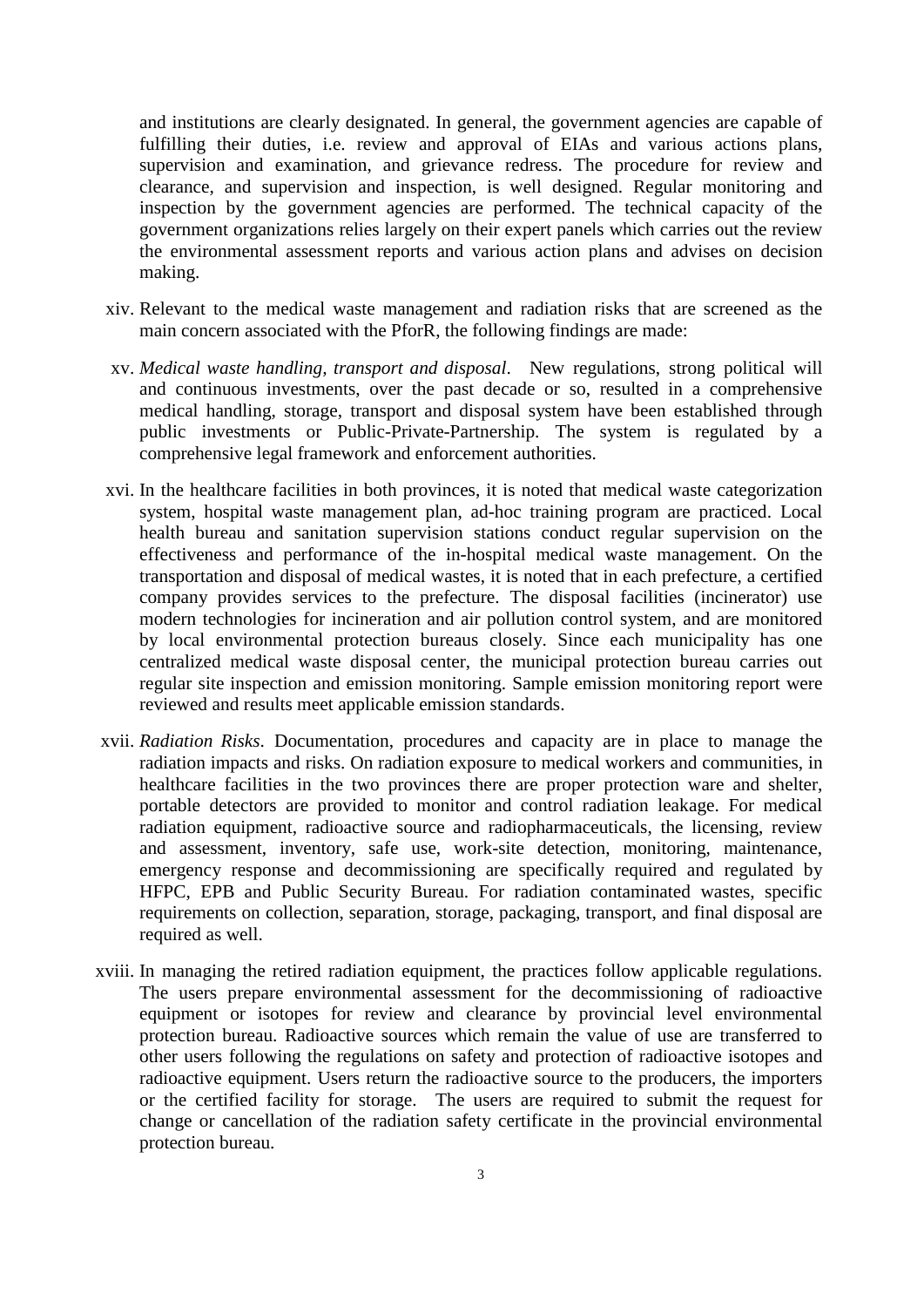xix. Nonetheless, the assessment of disposal of medical waste and radiation risk identified potential weakness that could affect the effective operation of the environment management system in the two provinces: (i) As the PforR extends medical services to remote and poor area, the collection of medical wastes to transport of disposal facilities maybe inadequate due to cost reasons or lack of adequate enforcement; (ii) Lower level ( counties and below) healthcare facilities and authorities may be constrained due to lack of adequate staff, training, and monitoring or enforcement tools; and (iii) various levels of HFPCs, EPBs, Public Security Bureaus that are involved in the regulation of environmental, health and safety issues may lack information share and intra-agency coordination. Therefore, the implementation of the existing environmental, health and safety management system, institutional coordination and capacity building should be strengthened, particularly at the low administrative level (namely below county level); and the prefecture and/or county level agencies should have their capacity strengthened to ensure adequate performance of the enforcement systems.

#### *Social*

 $\overline{a}$ 

- xx. *Accessibility and equity*. One key element of the "Healthy China 2030 Plan" is to establish and complete a basic health insurance and protection system, which is based on basic healthcare insurance, and supplemented with other forms of insurance and commercial health insurance. The basic approach is to effectively integrate social health insurance, catastrophic medical insurance, commercial healthcare insurance and a medical aid scheme in order to develop a matured healthcare insurance system in the country by 2030. In 2009 and 2015, the Ministry of Civil Affairs and State Council issued regulations[1](#page-7-0) to further improve the medical aid scheme. The scheme provides additional financial support to the low-income populations based on their affordability and actual medical costs to meet their needs of basic healthcare services. The scheme has a stable source of financing, operates according to relevant regulations with effective results. On the supply side, the PforR interventions will include the strengthening of service delivery capacity, with a focus on county level and below. By promoting the integration of social health insurance schemes with the support of MAS and CMI, as well as improving the provision of basic health care services, especially in the poorest rural areas, the proposed PforR should enhance the accessibility of the vulnerable groups.
- xxi. *Land acquisition and resettlement*. The Land Administration Law and State Council Decision on Deepening the Reform on Strict Management of Land, are the key legal basis for defining fundamental aspects of the land acquisition system in China. The current legal framework has established a clear procedure for obtaining the approval of land acquisition for investment projects, and managing the land acquisition process, which includes informing the affected people about the purpose, location, compensation rates, and rehabilitation measures for the land to be acquired, confirmation by the affected parties over the outcome of land surveys, and holding public hearings on the land to be acquired. The actual process of land acquisition is handled by the local Land Resources Bureau with assistance from the township government. Based on field visits and assessments of past experience with similar land acquisition procedures in the region, and as long as the

<span id="page-7-0"></span><sup>&</sup>lt;sup>1</sup> Opinions on further Strengthening the Medical Financial Assistance System in Rural and Urban Areas (Min Fa, 2009 NO.81) and Notice of the State Council on Further Improving the Medical Financial Assistance System and Nationwide Implementation of Medical Financial Assistance for Patients with Serious Illness (Guo Ban Fa, 2015 NO.30)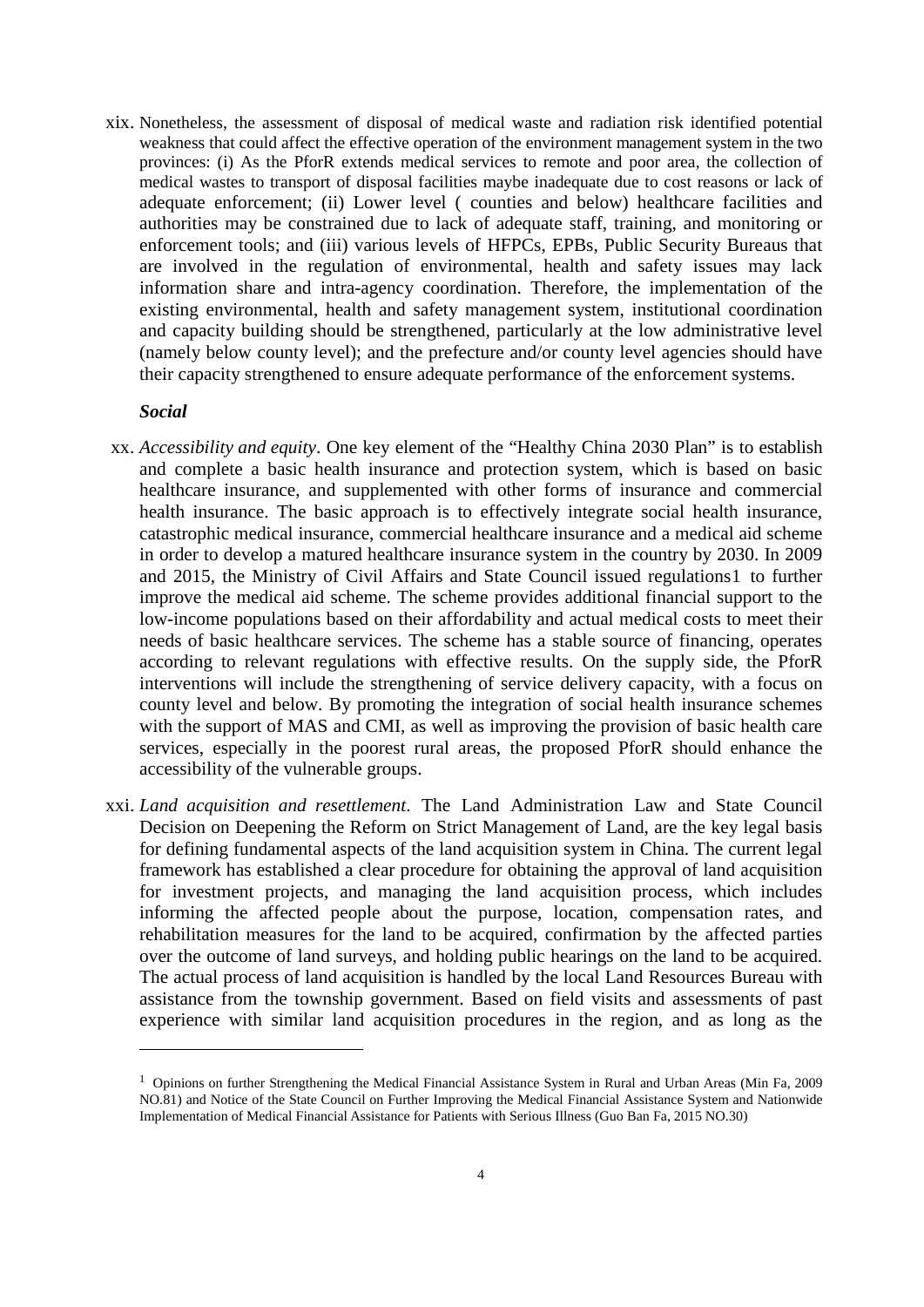procedure is followed, the basic interests of affected people were protected. The findings also showed adherence to the principle of avoiding or minimizing displacement and demonstrated that affected people are assisted in improving or at least restoring their livelihood and living standards.

xxii. *Public participation*. Based on review of practices adopted by pilot cities, it seems that the content and details of healthcare reform was widely introduced to the public through different forms of media. The improved coverage of healthcare benefits, particularly to vulnerable groups, and face-to-face interaction enabled awareness about the basic content of reform measures, coverage of basic health insurance, and proposed improvements under the PforR. At the same time, regular visits by different healthcare teams also provided opportunities for residents to voice their concerns regarding healthcare plans. Finally, for those with special issue or complaint on different aspect of healthcare program, they could always make complaint through regular county appeal and complaint office set up in all counties. *Ethnic minorities*. There are more than 400 laws and regulations addressing the legal requirements and stipulations in China. This specific legal framework promotes preferential treatment for minority nationalities in some contexts and equitable treatment of all groups in others. The current legal framework supports the lawful rights and interests of the ethnic minorities and also requires that the affected minority communities like other local communities will be consulted and their support obtained, during the project planning and land acquisition process.

#### **Consultation and Disclosure**

xxiii. During the preparation of the ESSA, the World Bank assessment team carried out consultations with representatives from two Provincial Task Forces (PTFs), provincial environment protection and land resource bureaus, as well as officials from local government agencies. In addition to this, the Bank team made field visits to health care facilities of varying sizes and coverage in Anhui and Fujian, particularly county level hospitals and township level healthcare centers, as well as village clinics. The discussions and visits were held with staff managing the facilities, including those in charge of construction and provided good understanding of healthcare conditions in the two provinces, and created the basis for the development of this ESSA.

From February 21 to 25, 2017, public consultation workshops were conducted in 6 venues in the Anhui and Fujian Provinces to receive feedback on the draft ESSA, which was distributed in Chinese beforehand to potential participants and disclosed on the both Provincial Health and Family Planning Commissions' websites (on February 17, 2017). Three consultation workshops were held in each province, one at the provincial level, and the other two at city/county level. The purposes of the multi-stakeholder consultation workshops were to: (a) introduce the Environmental and Social Systems Assessment approach under the proposed Program for Results operation; (b) seek comments and feedback on the key findings and recommendations of the ESSA. In all workshops, participants voiced strong support to the Program. The participants agreed that, overall, the ESSA report is of good quality; the review and analysis of domestic laws and regulations are comprehensive and well-organized; the key environmental and social issues identified are consistent with the reality in general; the assessment of institutional arrangement, capacity and performance is objective; the recommendations made by the ESSA are pragmatic and achievable.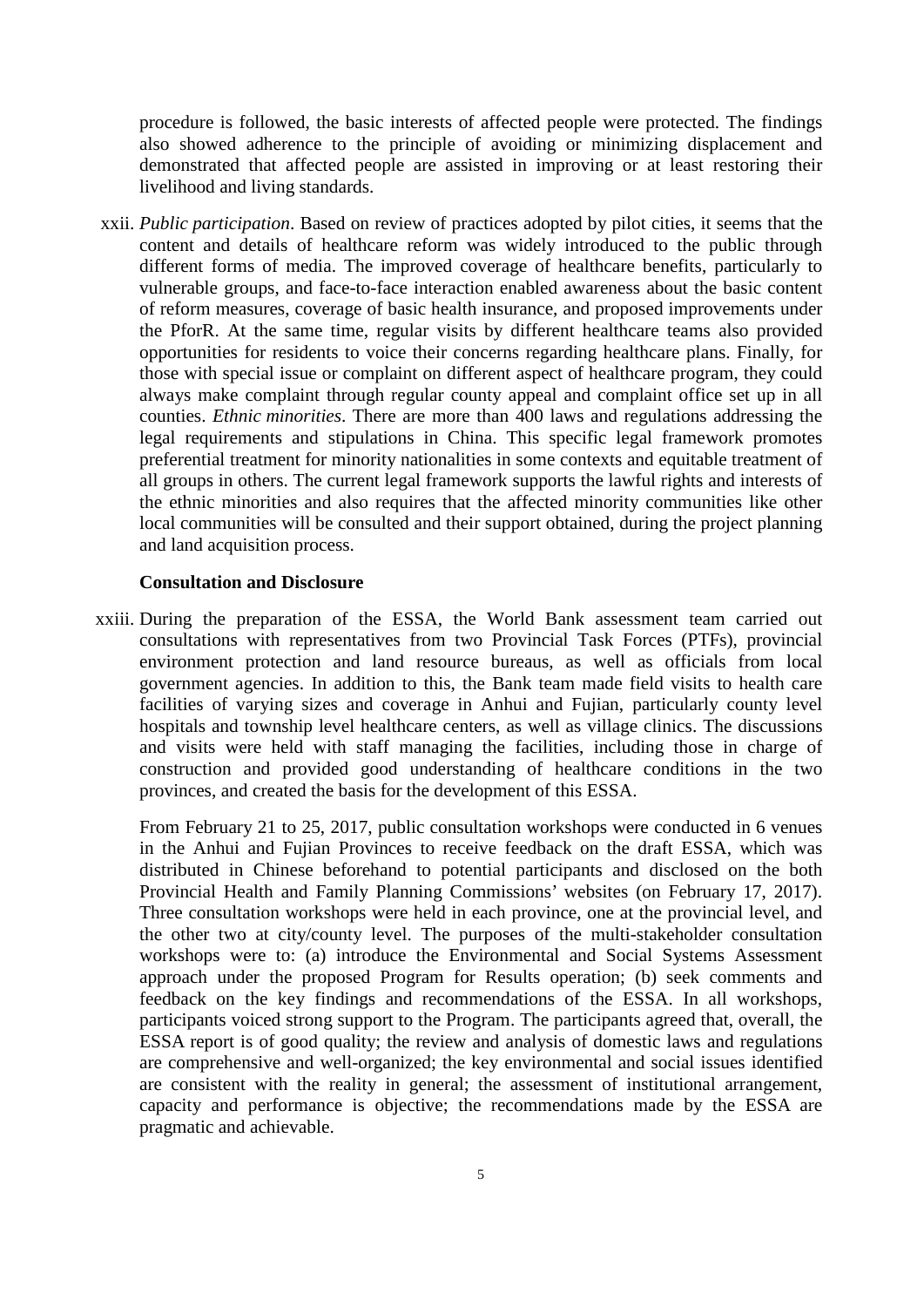xxiv. Based on the comments, the revised ESSA was disclosed on the external website of the World Bank, on both Provincial Health and Family Planning Commissions' websites, and on the Center for Project Supervision and Management of the National Health and Family Planning Commission's website (on April 12, 2017).

#### **Recommendations**

- xxv. **Strengthening environmental, health and safety management capacity**. To ensure consistent and adequate EHS management capacity across all levels of healthcare facilities, it is necessary to design and implement protocols for regular training and capacity building of medical workers and HCFs, and ensure coordinated management, supervision and enforcement of EHS issues. These should include:
	- Design and implement protocols for providing, replacing and decommissioning safety equipment to, medical workers and the hospital Infectious Disease Control Unit to ensure that they always have access to all necessary equipment in good operational condition.
	- Design, implement protocols for periodic training program for hospital presidents, medical workers and the hospital Infectious Disease Control Unit to ensure adequate awareness and skills across all levels healthcare facilities on the proper management of medical waste management and radiation risk control.
	- Develop and implement a protocol for regularly reviewing, maintaining, and updating the categorization method of medical wastes, internal management system for medical wastes, exposure control plan for infectious disease and radiation, and firefighting plan, with guidance and supervision from local Sanitation Supervision Station, EPB and Public Security Department.
	- Ensure that a system is in place to periodically verify that local healthcare facilities and hospitals have adequate capacity of temporary medical solid storage chamber and the protective gear.
	- Strengthen the supervision and enforcement capacity of responsible agencies to ensure adequate supervision of the chain of custody that covers whole medical wastes collection, transport and disposal across all administrative levels (village, township, county and municipality)> particularly attention should be given to the capacity of Environmental Protection Bureaus and Sanitation Supervision Stations to work on remote poor areas.
- xxvi. **Improving Public Consultation and Information Disclosure.** To enhance the effectiveness of existing domestic information disclosure and public participation requirements, the following are recommended:
	- Improve the public information disclosure system on the environmental compliance of medical waste medical waste handling and safety compliance of radiation risks control, by disclosing the emission monitoring results, waste generation and disposal, and inventory of medical radioactive equipment/sources through government websites and environmental bulletins.
	- The draft EIAs of activities supported under the PforR, should be made available for public consultation through posting in publically accessible web portals and/or paper-copy distribution locally.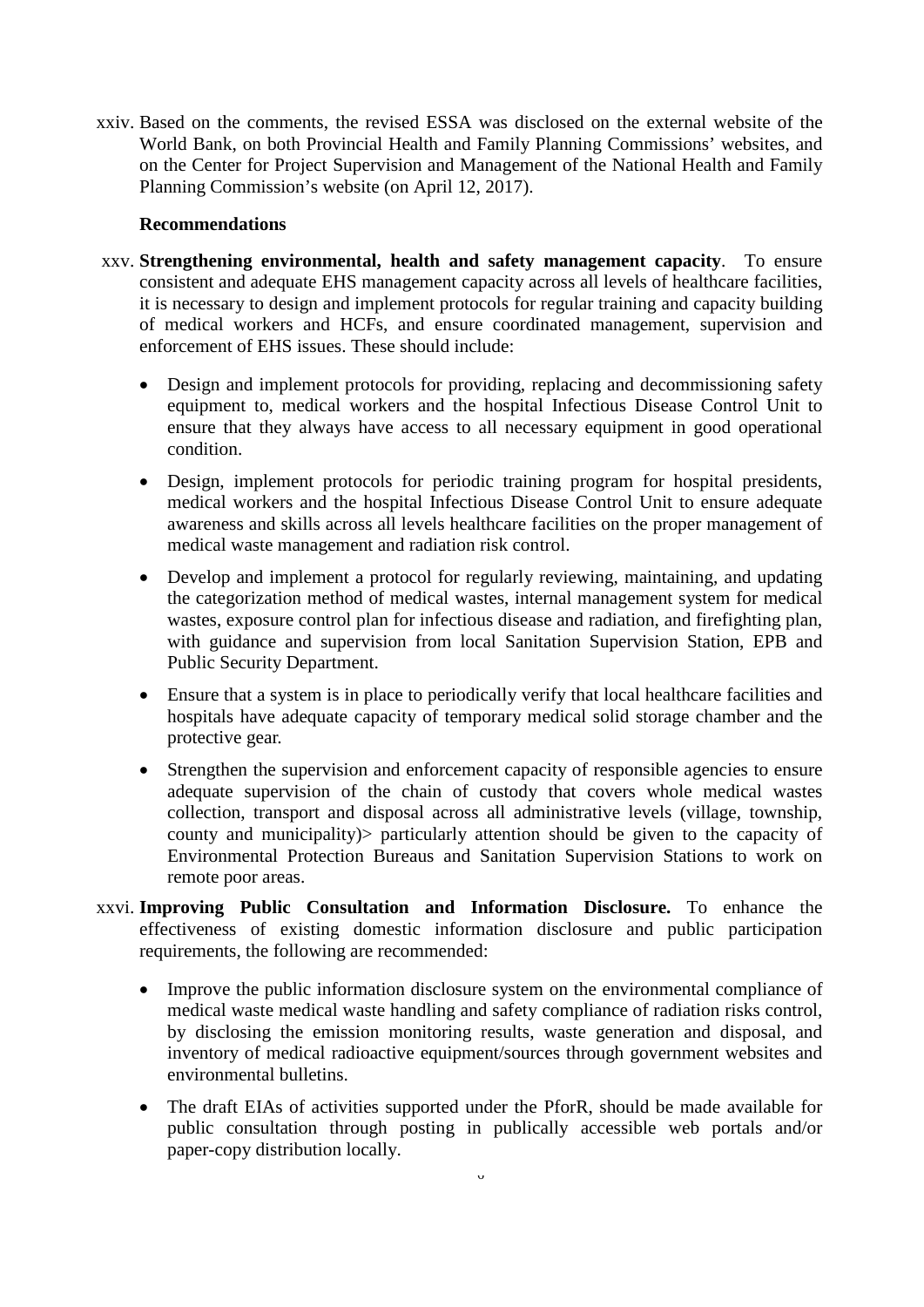- xxvii. **Enhancing land acquisition monitoring process.** To ensure a consistent land acquisition monitoring process across all activities associated with upgrading and construction healthcare facilities, it is recommended to establish a standard registry procedure with the relevant evidence indicating full compliance with national laws and local regulations, as well as the protection of the interests of the affected people. Any land acquisition under this PforR should be reported in the progress report, including relevant evidence (land use certificates, compensation agreements, land price payments, and land lease agreements with affected parties) and due diligences by relevant local government agencies.
- xxviii. **Enhancing Public Participation in Health Reform Implementation.** In order to increase social accountability and address grievance during the implementation of the PforR a public participation plan should be developed based on lessons learned from the pilot cities in both provinces, which defined basic steps, and measures to be taken so that same positive outcome could be achieved during scale-up implementation. This plan should include more proactive public participation, more transparent information disclosure, and more effective grievance procedures.

#### **Other Consideration(s)**

xxix. Considering the geographical coverage and the nature of the PforR activities, OP 7.50 International Waterways or OP 7.60 Disputed Territories are not applicable to the PforR.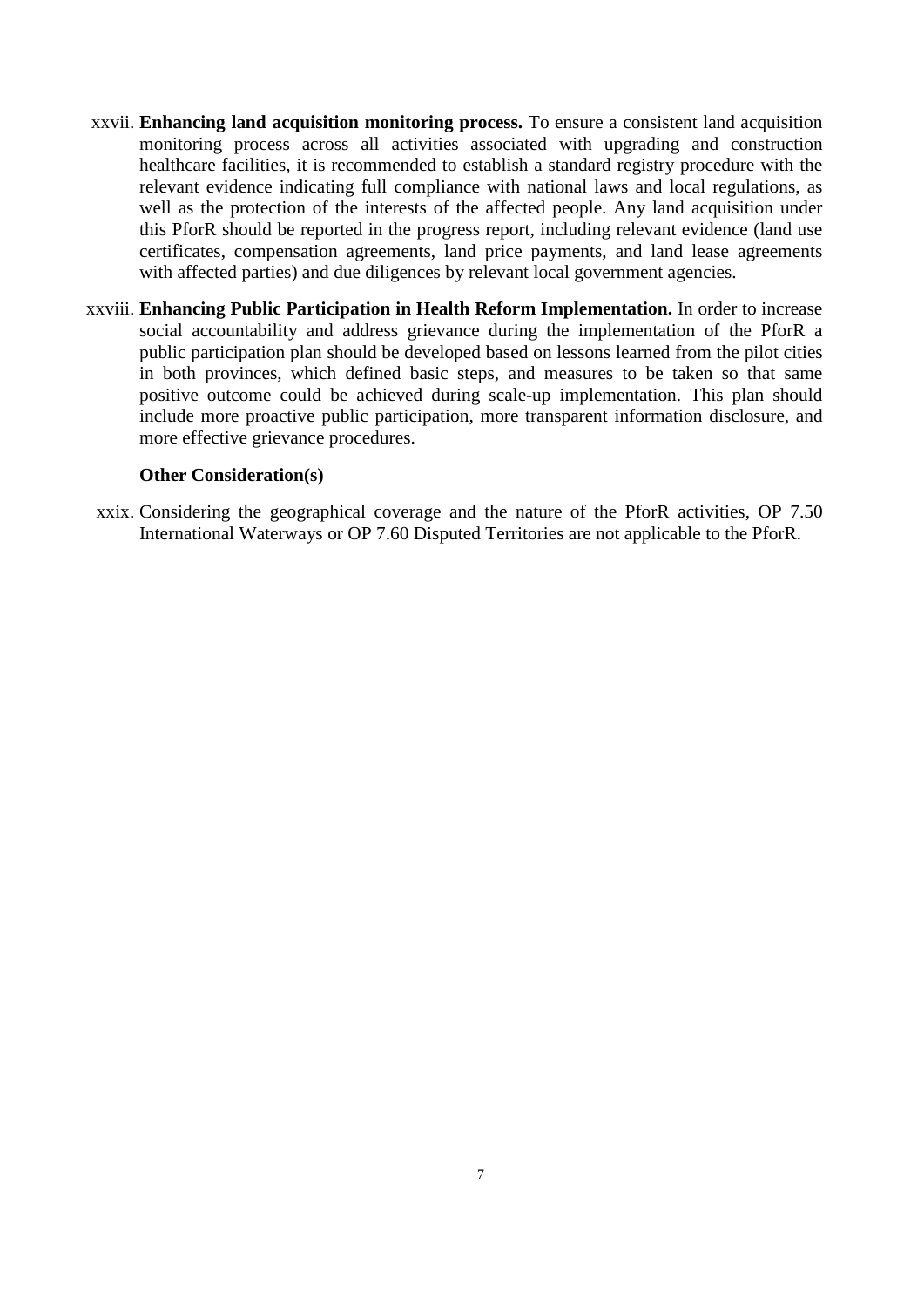#### <span id="page-11-0"></span>**1. Introduction**

#### <span id="page-11-1"></span>**1.1. Background**

1. The joint flagship health sector study, *Deepening Health Reform in China Building High Quality and Value-Based Service Delivery*, has provided a comprehensive diagnostic, and charted a way forward, on such reform. Many of the key elements of the study's recommendations have been reflected in recent GOC policy directives, including on reforming public hospital governance, management and operations, optimizing the use of social insurance, reorienting human resource management and compensation, and shaping service delivery to create a more effective and balanced tiered system through strengthened primary care and greater integration between levels of the healthcare network. This PforR draws on the recommendations of the joint study, and builds on the government's policy initiatives, in designing this program so as to promote inclusive and equitable development, a core element of a "harmonious society", as described in the GOC's 13<sup>th</sup> Five Year Plan.

#### <span id="page-11-2"></span>**1.2. Anhui and Fujian Provincial Context**

2. **Fujian Province** is located in the southeast coast of the country, with the land area amounting to 124,000 square kilometers. In 2015, the population was 38.39 million, with natural growth being 6.19‰. The total forest coverage ranks the first in the nation. The per capita GDP ranks 8th in the nation. There are 9 municipalities in 1 comprehensive experimental area, including 85 counties (cities and districts).

3. In 2014, there are 27,913 health care facilities in Fujian, including 557 different scale of hospitals, 536 community health care centers or health care stations, 886 township health care facilities including 222 health care centers, and 664 health care stations, and 19,125 village health care stations. There are 164,781 beds in the province, averaging 4.33 beds per 1000 people. There were 273,669 health workers in the province. There are 65 Class III hospitals in the province, with at least one class 1 comprehensive hospital in each municipality, six Class III hospitals for 8 counties with population above 800,000, one Class II comprehensive hospital for 30 counties with population over 300,000 persons. Every township has one township level health care center and one health care station for each administrative village.

4. **Anhui Province** is located in the middle and lower reach of the Yangtze River, with the land area amounting to 139,400 square kilometers. In 2015, the population was 6143.6 million, with natural growth being 6.98%. The total GDP was CNY2200.6 billion, averaging CNY35,817 per capita. The urban per capita income was CNY26,936 and rural per capita income was CNY10,821. There are 16 municipalities in Anhui Province, including 61 counties (cities) and 44 county level districts.

5. In 2015, there are 24,853 health care facilities in Anhui, including 1018 different scale of hospitals, and 22,030 local community health care centers, and 1721 public health agencies, which forms the comprehensive health service network covering the whole province. There are 267,405 beds in the province, averaging 4.35 beds per 1000 people. There were 377,387 health workers in the province, including 280,768 health technicians. The average doctors and nurses per 1000 people was 1.75 and 1.94 respectively.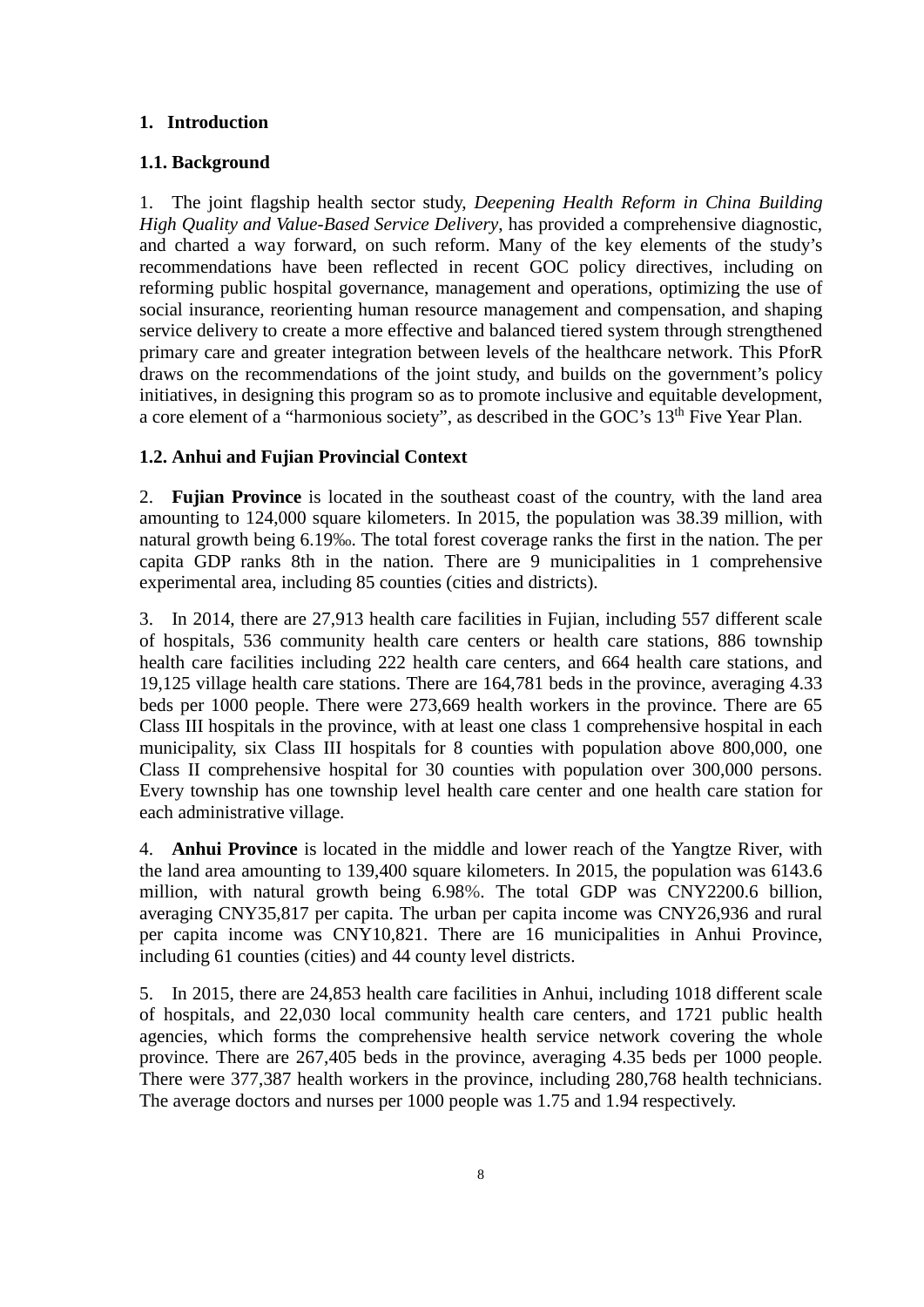6. In both provinces, in spite of recent increase of investments on health sector, about one third of counties still have room for further improvement in order to ensure all counties to meet facility standards. In order to ensure that tiered health service could be fully implemented and as many as 90% of doctor visits could be made within the counties, the basic capacity of county level health care facility needs to be improved. Such improvements range from adding various equipment and functional rooms in existing HCFs, which do not require any land acquisition, to building or expanding existing county level hospitals and township healthcare centers, which will involve certain amount of land acquisition.

#### <span id="page-12-0"></span>**1.3. Purpose and Approach of Environmental and Social System Assessment**

7. The purpose of the Environmental and Social Systems Assessment (ESSA) is to: (i) review the environmental and social management rules and procedures and institutional responsibilities that are being used by the government for the implementation of the PforR; (ii) assess the implementing agencies' institutional capacity and performance to date to manage potential adverse environmental and social issues under the PforR; and (iii) recommend specific actions for improving the capacity of implementing agencies in regard to effective management of environmental, health and safety and social issues during implementation.

8. The ESSA is a World Bank document requirement for PforR investment operations. It is prepared by Bank staff with consultant support as necessary through a combination of reviews of existing program materials and available technical literature, interviews with staff or representatives of government, Central PMO, health care facilities (HCF) at various levels and medical waste disposal centers, and consultations with key stakeholders and experts. The findings, conclusions, and opinions expressed in the ESSA document are those of the World Bank. The draft ESSA report was shared with counterparts prior to the ESSA consultation meetings held in both provinces in February, 2017. Comments received from the public consultations were incorporated into the final ESSA report as appropriate.

#### <span id="page-12-1"></span>**1.4. Methodology of Environmental and Social System Assessment**

9. The preparation of the ESSA involved an assessment of the Chinese system for EHS and social management; a review of the effectiveness of the system in addressing the EHS and social issues associated with the PforR, and an evaluation of the institutional capacity of implementation agency. The methodology involved: (i) identification of the potential impacts from the activities to be supported by the PforR; (ii) a desk review of the laws, regulations, requirements, and guidelines on the EHS and social management to prevent or mitigate the identified aspects; (iii) meetings and interviews with key stakeholders ranging from implementing agencies, local environment protection and land resources bureaus, representatives of HCFs, to government officials and individuals; and (iv) visits to a number of HCFs at various levels and medical waste disposal centers in the two provinces. The visited HCFs include municipal and county level hospitals and township healthcare centers, as well as village healthcare stations. Some of those HCFs have recently completed land acquisition and resettlement. Observation and discussions during these visits provided a greater understanding of the potential environment and social impacts associated with these types of activities and capacity and procedure of government departments in dealing such impacts, including relevant measures currently adopted in accordance with relevant laws and regulations.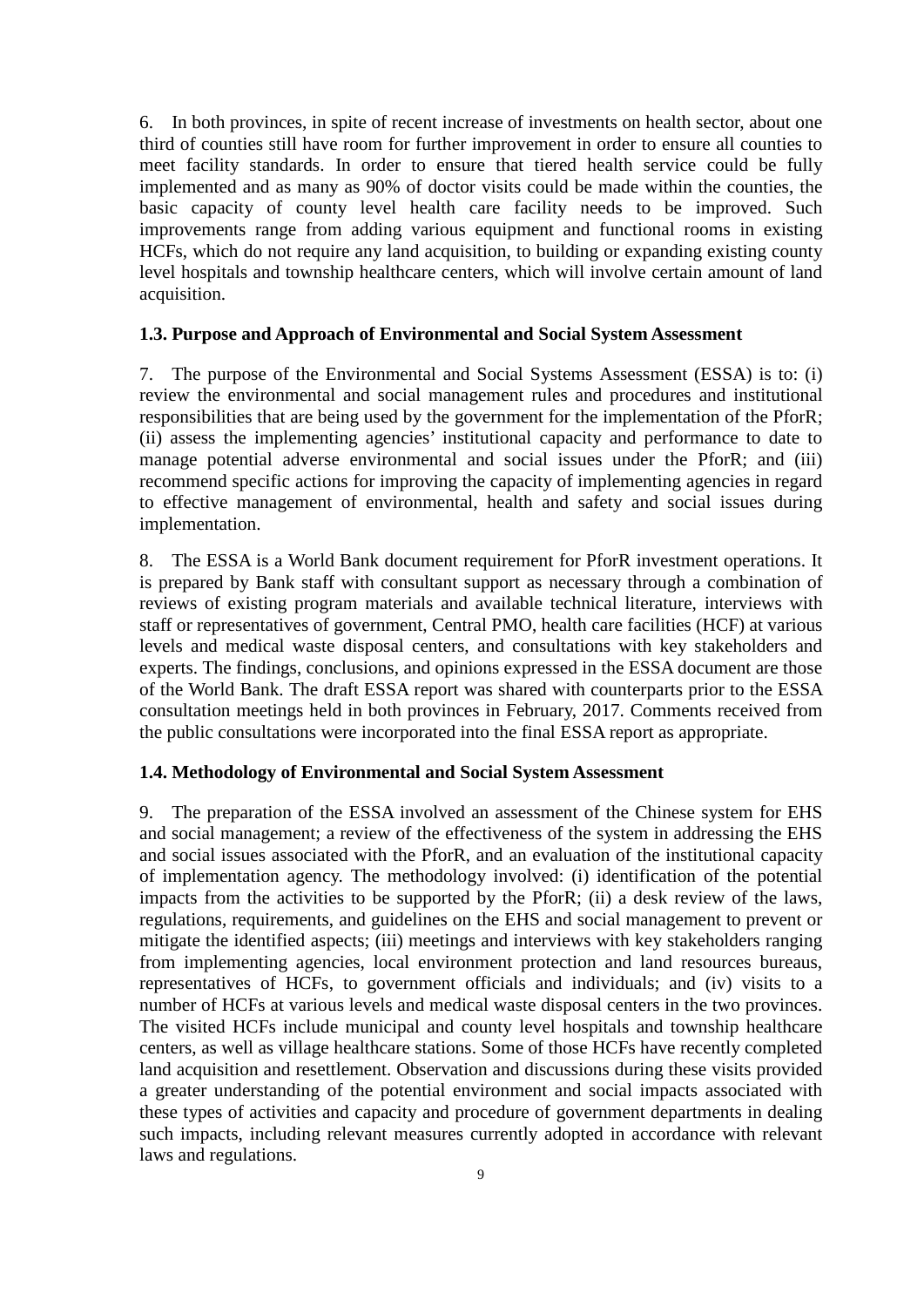#### <span id="page-13-0"></span>**1.5. Borrower's Past Experience relevant in the PforR**

10. The activities to be supported under this PforR cover Fujian and Anhui Provinces. Since 1983, a total of 11 health projects were supported by the World Bank in China. The National Health and Family Planning Commission (NHFPC) were involved in all the 11 projects and has gained rich experiences and cultivated strong capacity in the preparation and implementation of World Bank financed operations, including investment finance lending and technical assistance. The two provinces were involved in past World Bank financed health projects in China and gained relevant experiences. The NHFPC and the two provinces worked with the Bank closely during the preparation of the PforR. Continuous capacity building and implementation support will be provided to NHFPC and the two provinces during implementation of the PforR.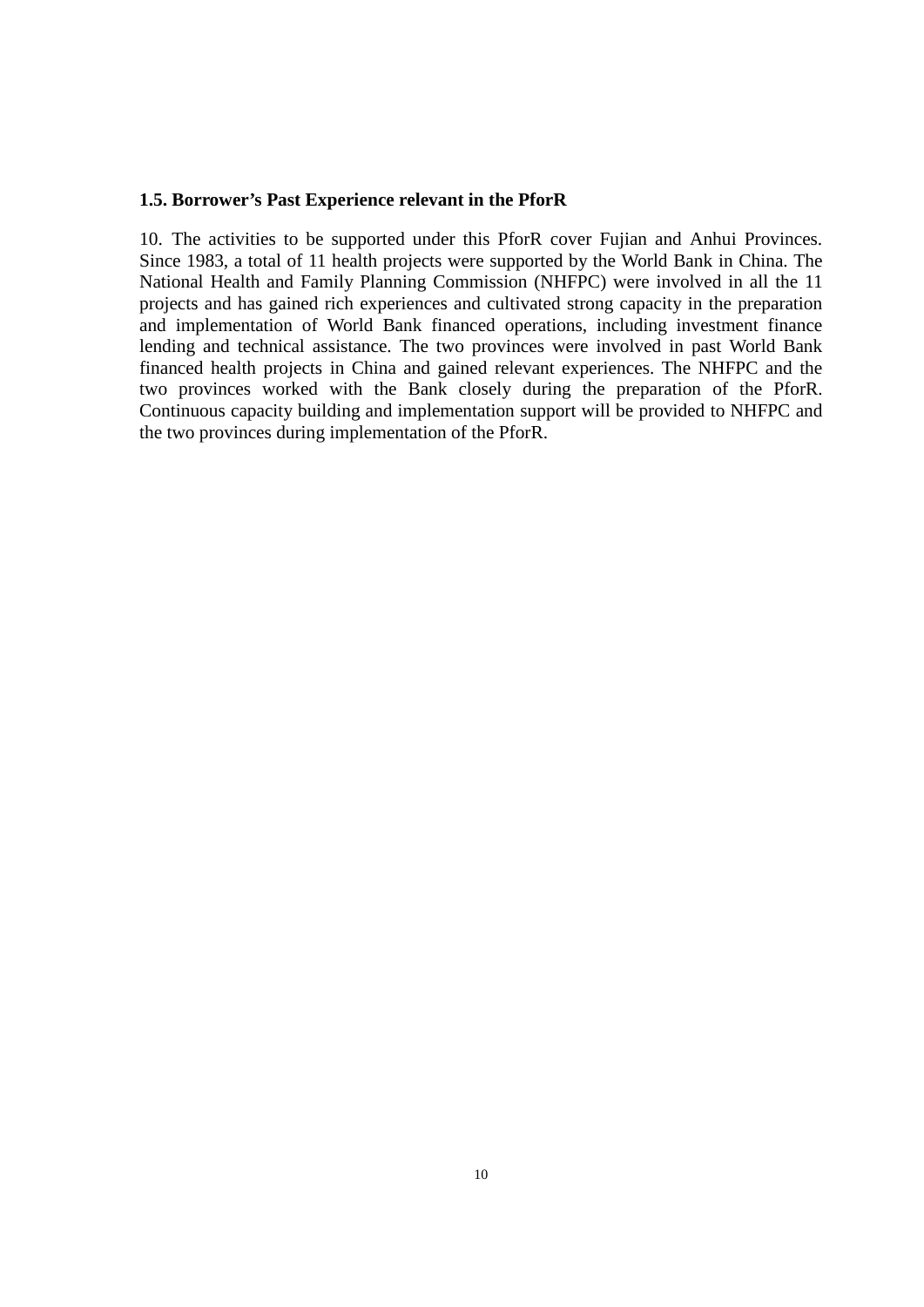#### <span id="page-14-0"></span>**2. Program Description**

#### <span id="page-14-1"></span>**2.1. Program Contents**

11. The objective of the proposed China Health Reform Program for Results or PforR (henceforth referred to as the "PforR") is to improve the quality of healthcare services and the efficiency of the healthcare delivery systems in Anhui and Fujian provinces. The objectives will be achieved by supporting key areas of the health reform Masterplans in both provinces - namely those focused on public hospital reform, the implementation of a People Centered Integrated Care (PCIC) based service delivery system with strengthened primary care, and addressing the cross-cutting dimensions of the policy, institutional and financial environment, as well as program stewardship and institutional capacities, for the health reform - in both urban and rural areas across the two provinces. Eight Disbursement Linked Indicators (DLIs), along with the monitoring indicators, will focus on measurable and achievable improvements in the efficiency and quality of health care services (PforR outcomes) supported by the PforR in the two provinces. These DLIs are expected to translate ultimately into better health outcomes, an improved quality of life for patients, reduced out-of-pocket expenditures, and improved patient satisfaction, with the services being delivered at all levels of the health care systems.

12. The Government program is elucidated in the Provincial Health Reform Masterplans. Adhering closely to the national reform template, Anhui and Fujian provinces have laid out coordinated health reforms for the 2016-2020 13th Five Year Plan period in their respective health sector reform Masterplans. The PforR will support over a five-year period (2017-2021) a subset of the Anhui and Fujian Governments' health reform Masterplans across the two provinces in both urban and rural areas.

13. The PforR is appropriate because: (i) it is anchored firmly in the government's own health reform agenda and support government's own implementation program directly; (ii) it focuses on results, rather than on inputs, which allows the flexibility to the local reform implementers to explore the reform pathways needed for achieving the desired results; (iii) it enhances government's existing program management and implementation systems and capacity by reinforcing and strengthening these systems; and (iv) it facilitates the scaling up of successful local reforms pilots by incentivizing their geographical expansion in a systematic and step-wise manner.

#### <span id="page-14-2"></span>**2.1.1. National Health Reform Agenda**

14. While China has made impressive gains on improving overall health outcomes, as well as in health systems reform - in particular in demand side financing, with the majority of the population covered by one of three health insurance programs - issues persist in the health sector, while new challenges are emerging. The population of China is aging at an unprecedented rate given improvements in life expectancy and the consequences of the One Child policy. According to the World Population Prospects, by 2030, the proportion of senior citizens above 65 will increase by about one fourth, and by 2050, the aged will account for about a quarter of the overall population. At the same time, non-communicable diseases (NCDs), especially hypertension and diabetes, have become a heavy burden to the Chinese health system. NCDs are already China's number one health threat, accounting for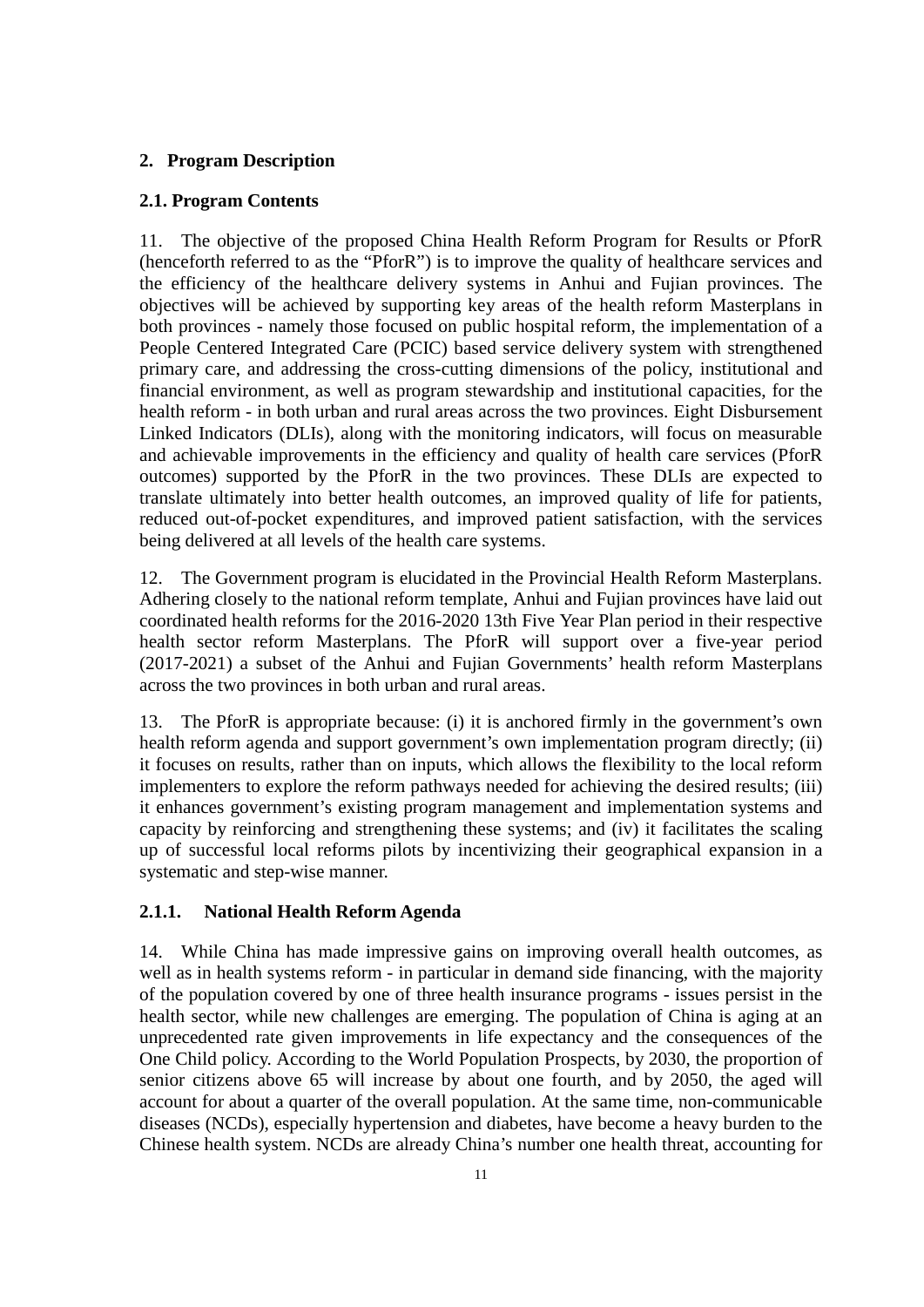over 80 percent of the 10.3 million premature deaths annually, and 77 percent of Disability Adjusted Life Years (DALYs)  $\text{lost}^2$  $\text{lost}^2$  in 2010. Moreover, more than 50 percent of NCD burden falls on the economically active population (ages 15-64), which may adversely affect the labor supply and compromise the quality of human capital. Risky behaviors, such as smoking, poor diets, sedentary lifestyles, and alcohol consumption, as well as environmental factors such as air pollution, are powerful forces behind the emergence of these chronic illnesses in China.

15. The progress on the reform of the supply side service delivery system has also been comparatively slower than the demand side financing, thus limiting the impact of the reform. China's current health delivery system is hospital-centric, fragmented and volume driven. Service delivery has a strong treatment bias, with an inadequate emphasis on population health outcomes. At the same time, human resource shortages and poor capacity at the grassroots has weakened the delivery of primary healthcare services. Service at primary care level is perceived by citizens as low quality, and people bypass the lower level facilities to seek treatment in hospitals late and at a high cost. As a consequence, utilization of hospital services has expanded rapidly from 4.7 percent in 2003 to 14.1 percent in 2013. Between 2002 and 2013, the number of tertiary and secondary hospitals increased by 82 and 29 percent, respectively, while there was a slight decline in the number of primary care providers. Perverse incentives have played a role in the rapid expansion of hospitals. Health insurance historically did not cover outpatient care, and hospitals were rewarded for production of services through a fee-for-service financing system. Service providers were incentivized to produce more, often unnecessary services, driving up investment and recurrent cost, and sometimes endangering human life. China now has more hospital beds per capita than the USA, Canada or the UK, and hospital services account for 54 percent of China's total health expenditure compared to less than 10 percent for primary care. Average lengths of hospital stays, a key driver of costs, is high in China relative to OECD countries (9.8 days compared to 7.3 days).

16. As a result, the cost of healthcare is growing rapidly, and the financial burden on patients remains high, raising affordability concerns for government health spending, as well as for households. Over the last two decades, total spending on health increased fourteen-fold from about 220 billion yuan to 3,170 billion yuan in real terms (CNHDRC, 2014). As China continues to grow, health spending will almost inevitably increase; however, the rate at which health expenditure increases can be controlled significantly through prudent choices on the organization and production of health services, and the efficient use of resources. The recently concluded Joint Flagship Health Sector Study, "*Deepening Health Reform in China Building High Quality and Value-Based Service Delivery*" suggests that a high cost path will result in two or three times the per capita spending than the low cost path, and will not lead to better outcomes. The quality of service is also not meeting citizens' expectations, and dissatisfaction with health services is on the rise. Finally, insufficient coordination among institutional actors is a major impediment to innovation and sustained reform implementation in the health sector.

17. Recognizing the health sector challenges noted above, China embarked on a so called 'deep water' phase of its national health reform in 2014. On October 29, 2015, the 18th

l

<span id="page-15-0"></span><sup>2</sup> IHME 2010, WHO 2014.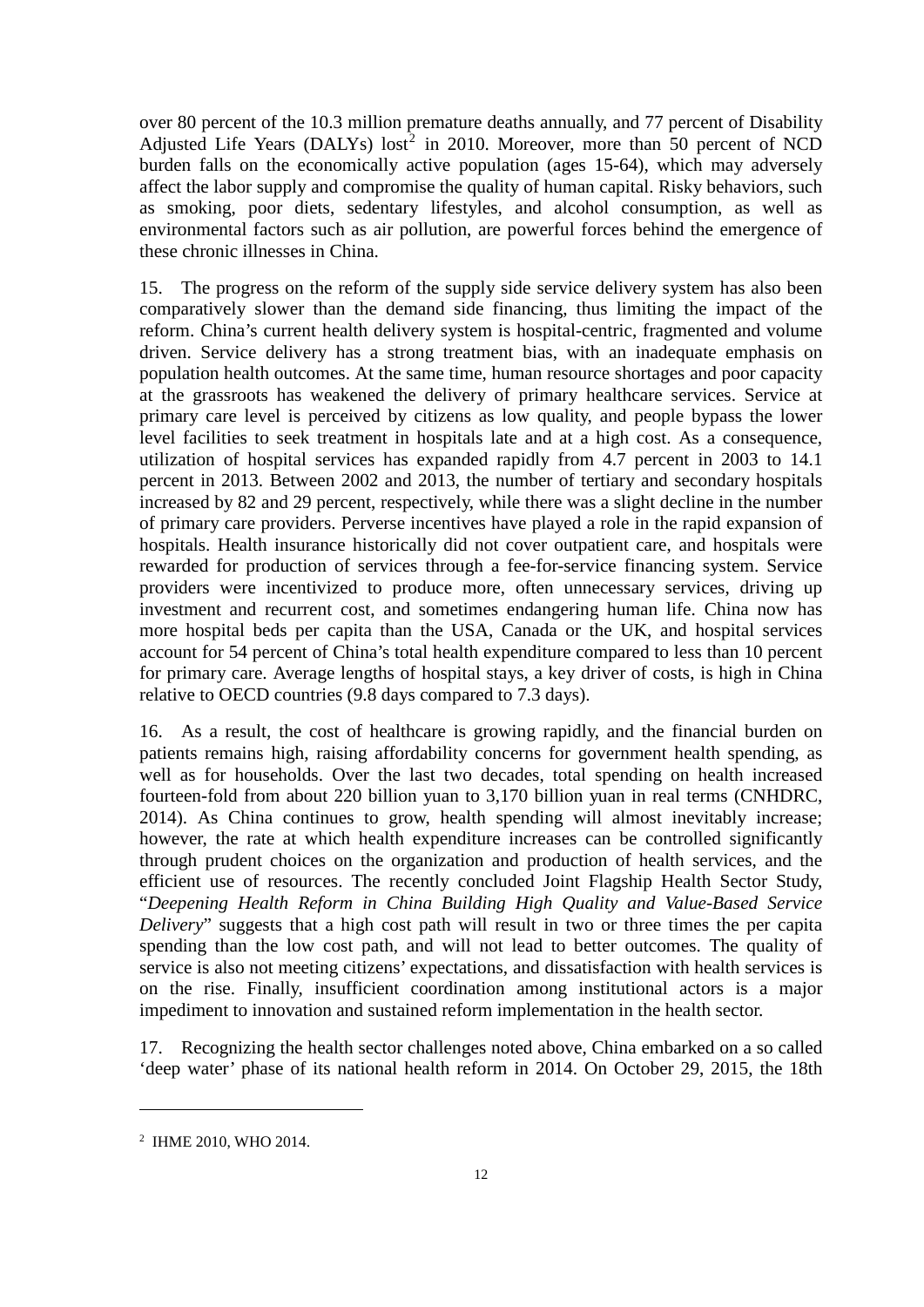Session of the Central Committee of the Fifth Plenary Session of the Chinese Communist Party (CPC) endorsed a national strategy known as "Healthy China." Guided by this strategy, the GoC has articulated a comprehensive national health reform agenda, including a Healthy China 2030 Plan, a Health Sector Development Plan and the 13th Five Year Health Reform Plan, which lay out sectoral reform agendas for the period 2016-2020. To operationalize the reform plans, the central government has issued various policy directives to define the national priorities and directions for health sector reform,<sup>[3](#page-16-1)</sup> with an extensive package of measures covering all relevant facets of the health sector. Overall, the national reform initiatives are organized into 10 areas, namely: (i) Building an effective tiered service delivery system; (ii) Deepening public hospital reform based on the successful pilot in Sanming prefecture and select other reform pilots; (iii) Enhancing universal health insurance; (iv) Strengthening drug procurement and supply systems; (v) Enhancing the regulatory framework for the sector; (vi) Building an effective health information system; (vii) Strengthening human resources for health (HRH); (viii) Enhancing the "essential public health equalization" program, which subsidizes public health services; (ix) Promoting the health care industry (private sector); and (x) Lastly, and perhaps most importantly, strengthening the leadership and stewardship for the implementation of the comprehensive reforms.

18. The responsibility for translating the national/provincial vision into action plans rests with the provinces. The GoC's 13th Five Year Health Reform Plan provides an overall vision for the sector, but does not prescribe the specific details of the provincial health reform plans, nor does it specify a budgetary/financing plan to support the reform. But the central government does subsidize the implementation of key reform elements through central budgetary transfers to provinces, e.g., for the essential public health package, social health insurance, standardized GP and resident training, and public hospital reform. Based on the central policy vision, and leveraging the central and provincial resources, the provinces are tasked with putting in place plans and budgets to implement the health reforms. The specific resources targeted by the national and provincial governments to implementing this vision serve to further orient and leverage the bulk of health expenditures prioritized at the sub-provincial level, including municipal and county governments. Policy and oversight activities financed at the provincial level, along with various specific transfers to the sub-provincial level are therefore integral to realizing the action plans.

#### <span id="page-16-0"></span>**2.1.2. Anhui and Fujian Health Reform Masterplans**

l

19. Adhering closely to the national reform template, Anhui and Fujian provinces have laid out coordinated health reforms for the 2016-2020 13th Five Year Plan period in their respective health sector reform Masterplans. These Masterplans focus on the respective provincial contexts, while adhering to the national directives. In both the provincial Masterplans, the 10 national level reform areas have been consolidated into five reform priorities, namely: (i) comprehensive public hospital reform; (ii) building an effective tiered care health system; (iii) addressing the enabling environment, which includes cross-cutting areas applicable to both hospitals and tiered care; (iv) enhancing the

<span id="page-16-1"></span><sup>&</sup>lt;sup>3</sup> State Council Notification on 13<sup>th</sup> Five-Year Plan for Deepening Health System Reform (2016) No.78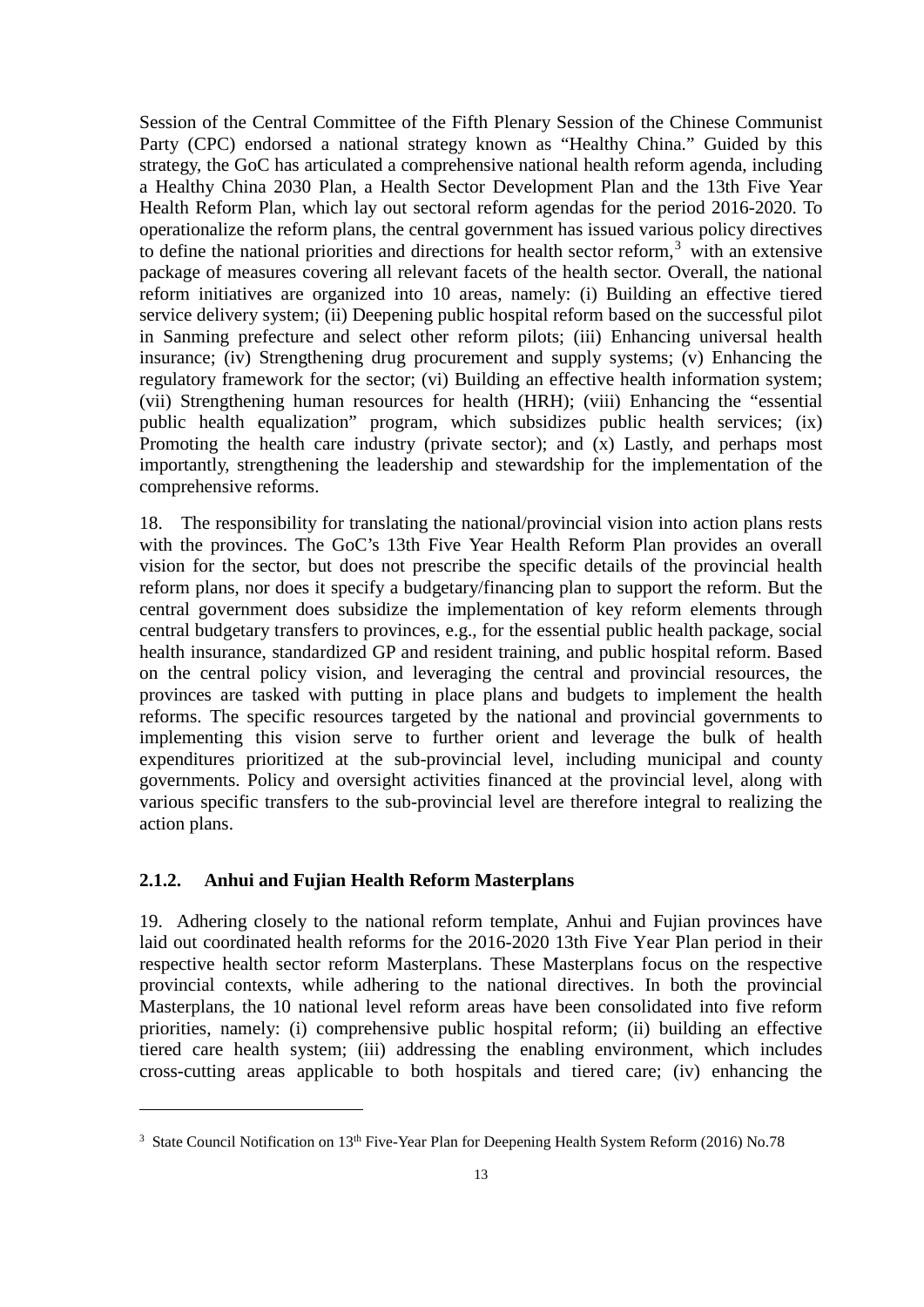regulatory framework for the sector; and (v) promoting the private health industry. The Bank proposes to support the first three reform priorities of the provincial Masterplans.

20. The health systems in the two provinces include ongoing programs and proposed health reform interventions financed from various sources. Revenues from various financing sources "cascade" down the different levels of government (national, provincial, district, commune, and ultimately frontline hospital or clinic), and include a range of general and specific/earmarked expenditure lines. For the case of health insurance schemes, financing from the government at various levels, from employers and citizens are pooled. A major intervention is therefore to consolidate the various insurance schemes, and reform provider payments, so as to better incentivize the achievement of the health reform goals. The central contributions to the health sector include direct budgetary transfers to the provinces, as well as contributions to the urban and rural health insurance programs. These include general and earmarked transfers, depending on the specific scheme and flow of funds. These transfers from the central and provincial level for the two provinces totaled an estimated RMB 35.1 billion (US\$5.1 billion) in 2015. Overall health spending, including social insurance expenditures, by all levels of government, totaled RMB 83.94 billion (US\$12.2 billion) in 2015 in Anhui and Fujian. An estimated 60 percent of these expenditures can be attributed to Anhui, while expenditures in Fujian make up the other 40 percent. Facilities serve as the main delivery points, financing flows from the various levels of government, coupled with their own revenues (including health insurance payments and Out-of-Pocket (OOP) payments), support the operations of the health care system.

21. Part of the central and provincial government financing for health is closely associated with the healthcare reform program outlined in the provincial health sector reform Masterplans. Given the strategic role played by the central, and particularly provincial, levels of government in steering and supporting province-wide health reforms, the PforR focuses on those contributions by the central and provincial level that serve to finance the healthcare reform initiatives. These include financing for policy reforms, capacity building, and some strategic infrastructure such as IT systems and facility. In 2015, baseline expenditures for the on-going health reform program, defined in this manner, amounted to US\$828 million, which are projected to total over US\$4 billion over the four-year implementation period of the PforR. As defined, the overall value of the PforR supported government health care reform program is thus well beyond the operation's financing contribution.

- 22. The government program interventions relevant to the PforR include:
	- A. Comprehensive policy reforms, including medical services pricing, health insurance and provider payment, health care providers' governance and management, service delivery, the drug logistics system, HRH, quality assurance, which will require resources to leverage and implement in an evidence based manner. These will entail the government mobilizing technical expertise to develop policy packages, technical guidelines and action plans, organize relevant training and workshops, and ensure effective implementation, monitoring and supervision of the PforR. Most of the policy reforms are currently being financed by the budget of government agencies, which have proven to be insufficient. Accordingly, the government plans to either increase its current budgetary allocations, or create a new budgetary line item to support the policy reform.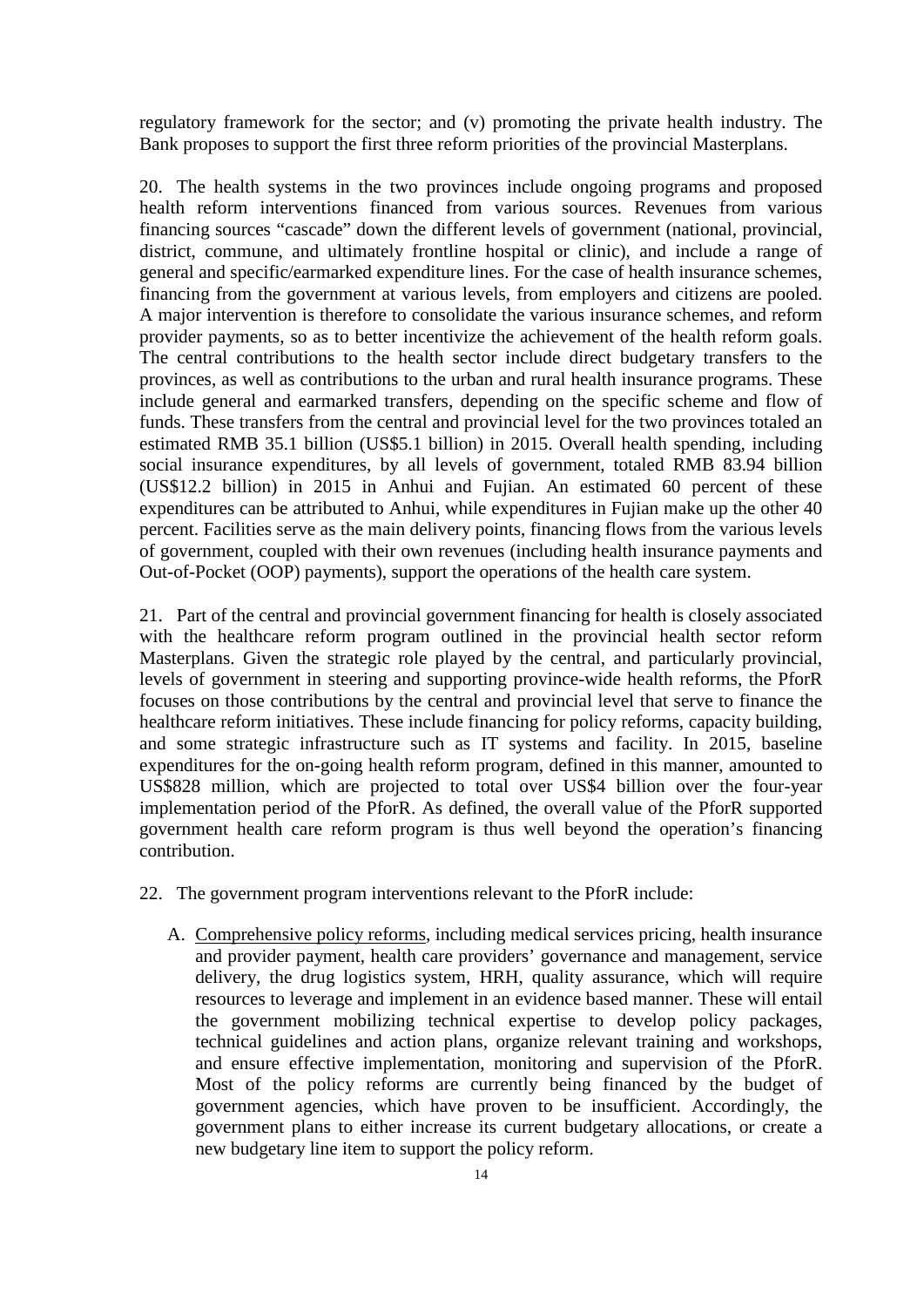- B. Strengthening service delivery capacity, with a focus on county/district level and below, including county level hospitals, rural township health centers, village clinics, urban community health centers and emergency care at county level and below. County level hospitals are considered as the rural health facilities and one of the key reform objectives is to keep the utilization of most of the services (90 percent of hospitalizations in the case of inpatient care) at the county level and below so as to reduce the overreliance on the urban tertiary hospitals. Therefore, strengthening the service capacity of county hospitals is the focus of government program. The latter includes upgrading, rehabilitation and/or new construction of healthcare facilities at the county level, township and village levels only. It also includes the procurement of appropriate, mobile and portable equipment, as well as the expansion of the telemedicine network, which the PforR will support.
- C. Improving the quality and efficiency of service delivery by introducing PCIC based service models, fostering the integration of providers at all levels, supporting the design of appropriate clinical norms and standards for the delivery of high quality health services, together with effective implementation of these standards; as well as changing the financial and governance incentives that providers face through reforming provider payment of health insurance and government financing to the providers.
- D. Establishing effective health information platforms according to the national government's overall plan with the focus on expanding telemedicine network to support integrated care; establishing population health portal and disease management system to support NCD management; strengthening quality assurance and monitoring system by health administration and health insurance; and
- E. Enhancing human resources through intensified training programs and upgrading/new construction of training centers and medical professional training schools, such as assistant physician training centers.

#### <span id="page-18-0"></span>**2.1.3. China Health Reform PforR (the "Program")**

23. As noted, the PforR will support over a five-year period (2017-2021), a subset of the Anhui and Fujian Governments' health reform Masterplans across the two provinces in both urban and rural areas. The provincial governments' Masterplans cover a timespan from 2016 to 2020. The PforR, which is expected to become effective in August 2017, will support the reform implementation across the years 2017 to 2020, and will focus on knowledge generation, the dissemination of lessons learned, and evaluation in 2021.

24. The proposed PforR includes three result areas – public hospital reform, PCIC, and cross-cutting systems – that are derived from the first three priority areas of the provincial Masterplans, with associated disbursement-linked indicators (DLIs). The guiding principles for choosing these areas are that they address major challenges facing the health sector in the two provinces; are part of or linked to a comprehensive package of reforms aimed at improved efficiency and quality of health service delivery; build on the World Bank's past engagement and ongoing sector analytic work; and provide "value added" in terms of interventions that are innovative, scalable or expand upon previously piloted initiatives. The separation of hospitals and PCIC into two Result Areas is somewhat synthetic, given that hospitals and PCIC represent a continuum and both are integral to health service delivery. The government, however, has expressed a strong preference for separating out these two levels (as underscored in the national reform strategy and in the provincial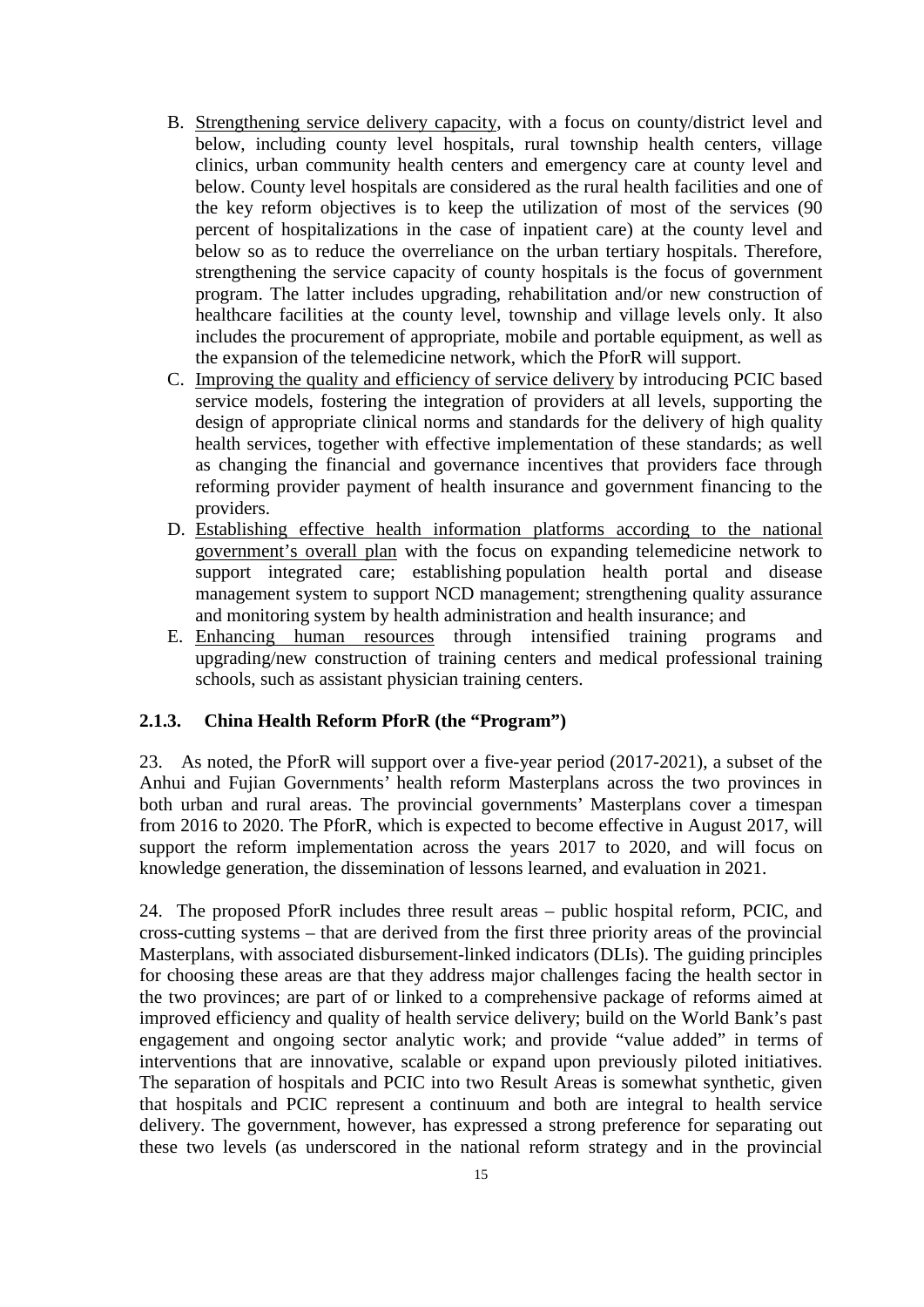Masterplans), in order to highlight the experience of, and the specific interventions that characterize, the Sanming public hospital reform, and Anhui's IDS pilot. It should be emphasized that the PforR will ensure that issues relevant to governance, financing, IT system and service delivery in these two Result Areas are addressed in a coordinated manner, thereby leveraging fully the inter-connectedness of the health system and maximizing the impact of the proposed health reforms.

25. The PforR will not support the proposed national level enhancement of the health regulatory framework (Priority Area 4 in the Masterplans), which does not have a direct bearing on the delivery of hospital and integrated healthcare services. Also, the PforR will not focus on the promotion of the private health industry (Priority Area 5), since the underpinnings and the architecture for effective public private collaboration in China are still being worked out. Furthermore, neither area is currently being provided budgetary support by the government. As noted, non-inclusion of these two priority areas is not anticipated to have a material bearing on the results of the proposed PforR.

26. The expenditure boundaries with respect to the Masterplans are defined as core expenditures by the Anhui & Fujian Provincial Health and Family Planning Commissions (APHFPC/FPHFPC) for capacity building and reform management, as well as key capital outlays for physical and IT infrastructure. The PforR will include only those expenditures traced to the central and provincial level that finance the policy reforms and strengthen the health delivery systems. Thus, health insurance contributions are not included in the PforR expenditure framework, since – while they are critical for incentivizing provider behavior they do not finance the health reforms per se. The management expenditures on health insurance schemes, however, are included since these expenditures finance the policy reforms associated with provider payments through the health insurance schemes. Drug procurement expenditures are not included, although the compensation paid by the government to hospitals for the revenues foregone due to the implementation of the zero markup policy is included. The government is also planning to finance the upgrading, rehabilitation and/or new construction of healthcare facilities at the county level, township and village levels.

27. The total IBRD loan for the PforR is US\$600 million, which is 15 percent of total estimated government health reform expenditure plan. Of the US\$600 million, US\$593.5 million will be disbursed against the DLIs under the responsibility of the two provinces, and US\$5 million will be disbursed against a DLI under the responsibility of the National Health and Family Planning Commission (NHFPC).

28. In implementing the PforR, a "scaling-up" approach will be pursued. China has a good track record of implementing innovative reform pilots at county or prefecture level. The central government and the two provinces have now committed to scaling-up the successful pilots. The proposed operation will therefore leverage the lessons learned from Sanming and Anhui reform pilots, as well as from international experience - including on PCIC model, the reform implementation pathways, the sequencing of actions, and the institutional and financing milieu – in incentivizing the government's plan to scale-up these successful piloted initiatives across the two provinces. In support of the central government's determination to scale-up province-wide the successful pilots in Anhui and Fujian, the PforR will finance the results achieved under the three successful pilots (i.e. the Sanming hospital reform, Fujian's integration of the management of the health insurance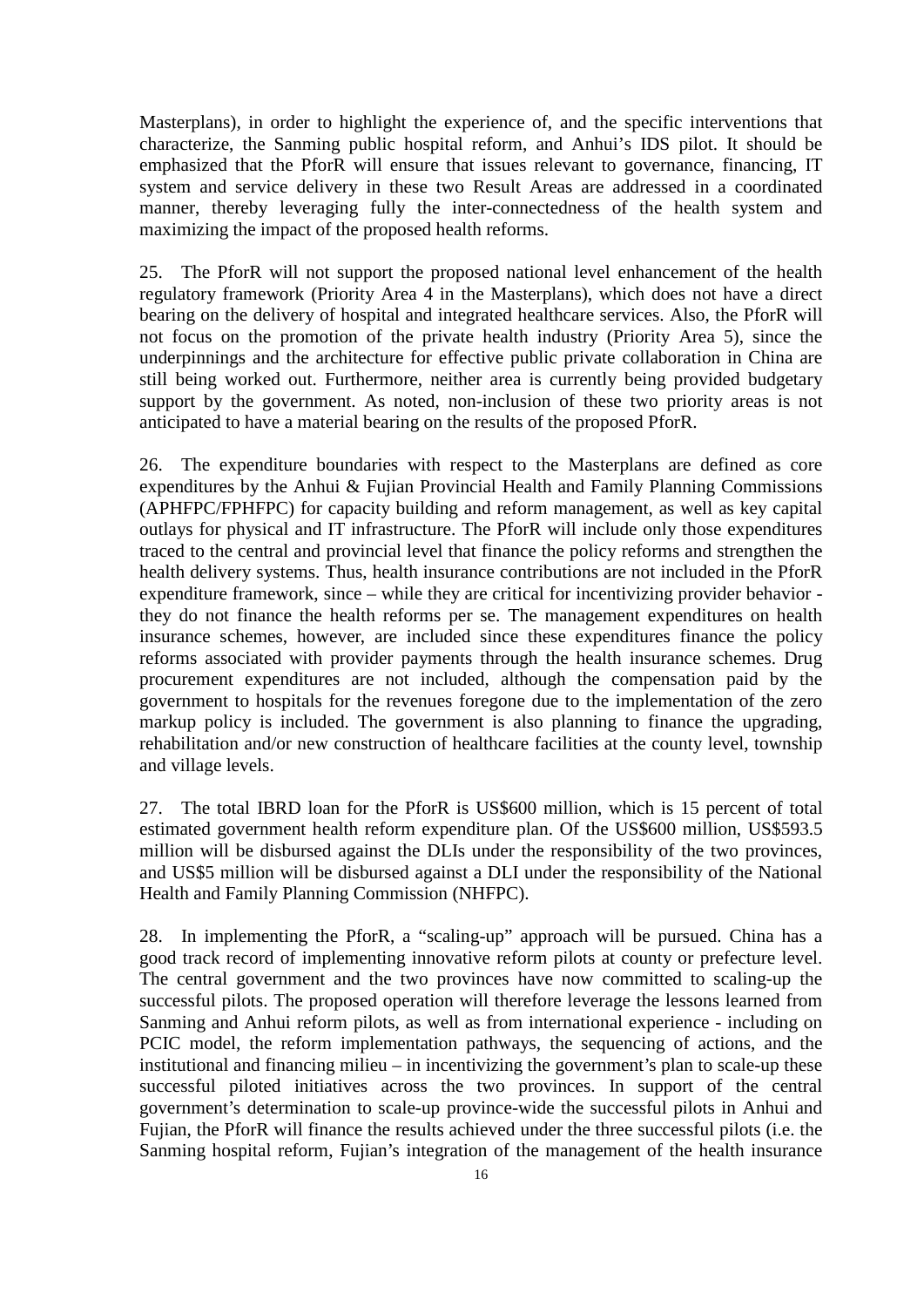programs, and Anhui's IDS initiative) upfront in Anhui through DLI 1.1 (US\$15 million) and in Fujian through DLI 1.2 (US\$40 million), upon Program effectiveness.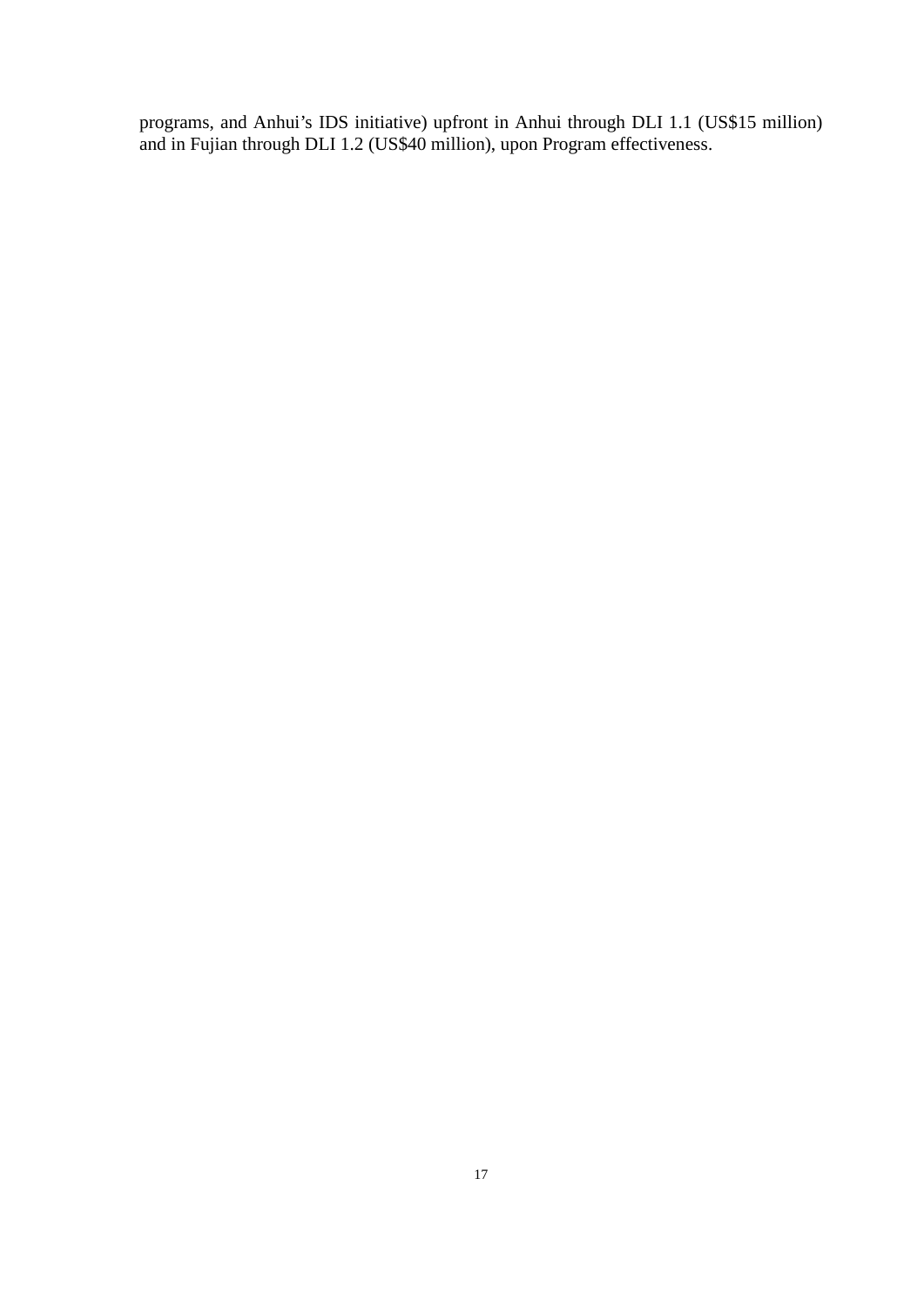#### <span id="page-21-0"></span>**3. Potential Environmental and Social Effects**

#### <span id="page-21-1"></span>**3.1. Environmental and Social Screening**

29. As required by the Bank PforR Policy, and Directive, the Bank team in collaboration with the two provinces carried out screening exercise for the PforR to identify and exclude potential investment areas or activities that may have high risk environmental and social issues, while ensuring investment activities can provide measurable results. The purpose of the screening was to: (i) identify program activities likely to have significant adverse impacts on the environment and/or affected people (those activities are not eligible for the PforR and should not be included under the Program); and (ii) determine the priority areas for further attention during the environmental and social system assessment.

#### <span id="page-21-2"></span>**3.2. Potential Environmental Benefits and Risks**

#### <span id="page-21-3"></span>**3.2.1. Potential Environmental Benefits**

30. The PforR is expected to bring about positive environmental and health benefits in terms of providing improved health services to the public and communities, particularly in rural poor areas. Meanwhile, along with the improvement and specialization of health services, it is expected that standardized hospital management practices for medical waste, occupational safety and health, and that the collection and transportation of medical wastes in rural areas will be improved.

#### <span id="page-21-4"></span>**3.2.2. Environmental Effects and Risks**

31. The activities to be supported under the PforR are not expected to take place in, encroach or degrade, sensitive habitats, be located in sensitive areas of high biodiversity value, or affect areas protected for physical cultural resources. Nonetheless, some of the activities supported under the PforR have potential negative impacts and risks associated with construction of the physical structures, the operation of existing or new healthcare facilities.

#### **A. Construction Impacts**

32. Environmental impacts, including dust, noise, non-hazardous solid waste, wastewater, and social disturbance such as traffic safety and congestion, and construction safety concerns may occur during construction of the limited physical works supported under the PforR. These impacts are envisaged to be moderate, temporary or site-specific and can be mitigated with readily available measures, see Table 3-1.

| <b>Environmental</b><br><b>Issues</b>                 | <b>Activities under the PforR</b>                                                                                                                                         | <b>Level of Concern</b>                                                                                                                                                                                         |
|-------------------------------------------------------|---------------------------------------------------------------------------------------------------------------------------------------------------------------------------|-----------------------------------------------------------------------------------------------------------------------------------------------------------------------------------------------------------------|
| Dust, noise,<br>general solid<br>waste,<br>wastewater | Construction of physical works<br>within HCF will cause dust,<br>noise, was tewater and general<br>solid waste. Given the sensitive<br>location of the works, the visitor | Minimal level of concern:<br>Such effects are site-specific and can be<br>effectively mitigated by measures such as<br>water spray, dust-net, site-fencing, vehicle<br>cleaning; use of low-noise equipment and |

**Table 3-1 Potential Environment Effects and Risks Associated with Construction Activities**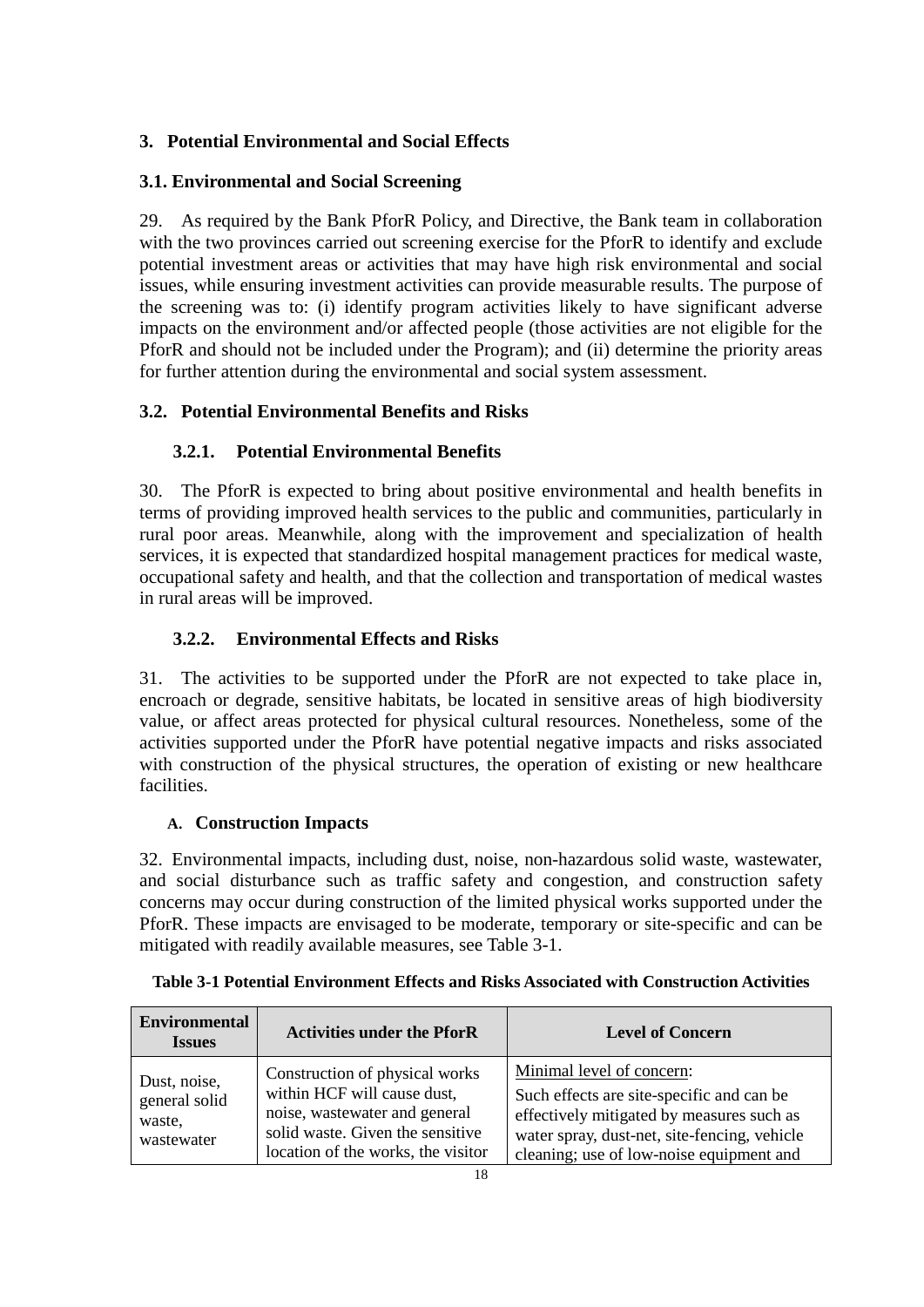| <b>Environmental</b><br><b>Issues</b>                                                                                    | <b>Activities under the PforR</b>                                                                                                                                                                                                                                                                                                                                                                                                                                                                                                                                                                                                                                              | <b>Level of Concern</b>                                                                                                                                                                                                                                                                                                                                                                                                                                                                                                                                                                                              |  |  |  |
|--------------------------------------------------------------------------------------------------------------------------|--------------------------------------------------------------------------------------------------------------------------------------------------------------------------------------------------------------------------------------------------------------------------------------------------------------------------------------------------------------------------------------------------------------------------------------------------------------------------------------------------------------------------------------------------------------------------------------------------------------------------------------------------------------------------------|----------------------------------------------------------------------------------------------------------------------------------------------------------------------------------------------------------------------------------------------------------------------------------------------------------------------------------------------------------------------------------------------------------------------------------------------------------------------------------------------------------------------------------------------------------------------------------------------------------------------|--|--|--|
|                                                                                                                          | and patients, particularly the<br>inpatients, may be exposed to<br>noise and dust during<br>construction of the structures<br>within the HCF.                                                                                                                                                                                                                                                                                                                                                                                                                                                                                                                                  | prohibition of construction during nighttime,<br>construction site settling tanks and effluent<br>discharge municipal sewers, and collection<br>and transportation of general solid waste in a<br>timely manner.<br>According to the domestic regulations, such<br>construction of physical works will require<br>the preparation of EA (in the form of EIA<br>report, or EIA form). The issues will be<br>assessed in the EA document and reviewed<br>by local EPB. The implementation of the EA<br>by contractors, supervised by the project<br>owner and by local EPBs will effectively<br>alleviate the concern. |  |  |  |
| Social<br>disturbance,<br>including influx<br>of workers,<br>traffic safety<br>and congestion,<br>construction<br>safety | At county seats, location<br>of<br>Healthcare<br>facilities<br>may<br>be<br>located in densely populated<br>urban area, and the construction<br>of the structures/buildings will be<br>within the boundary<br>of<br>the<br>hospitals, the safety<br>of<br>the<br>patients, visitors and HCF staff<br>affected<br>will<br>be<br>by<br>the<br>transportation<br>fleet<br>the<br>and<br>construction<br>activities.<br>For<br>example, falling materials from<br>high places, etc. and the areas<br>inside and outside the HCF may<br>become congested.<br>Construction<br>activities<br>and<br>workers may also cause social<br>disturbance to local communities<br>and customs. | Minor level of concern:<br>Such effects are site-specific, and can be<br>effectively mitigated through existing EIA<br>preparation, review and implementation<br>process.<br>Given the limited scale of construction<br>activities, no significant flux of labor is<br>anticipated during construction. In recent<br>years, social risk and stability assessment is<br>often required for construction of relatively<br>large infrastructure, which addresses the<br>social disturbance and concern among other<br>social issues.                                                                                    |  |  |  |

#### **B. Operational Impacts and Risks**

33. The activities under the PforR include the operation of new and existing health facilities and procurement of medical equipment. These activities result on operational effects and risks including: (i) medical solid waste management within healthcare facilities; (ii) transport and disposal of medical solid wastes; (iii) radiation leakage, handling of radiation contaminated wastes; (iv) decommissioning of medical radiation equipment; (v) medical wastewater; and (vi) air emissions in healthcare facilities. If not well managed, these activities will threat the environment, public health, occupational and community.

34. Through field visits and discussions with authorities and hospitals, it is noted that in both provinces the waste streams (waste, wastewater and air emissions) in hospitals and radiation impacts are managed and regulated following national and local regulations. For example, each hospital has a medical wastewater treatment facility under operation. There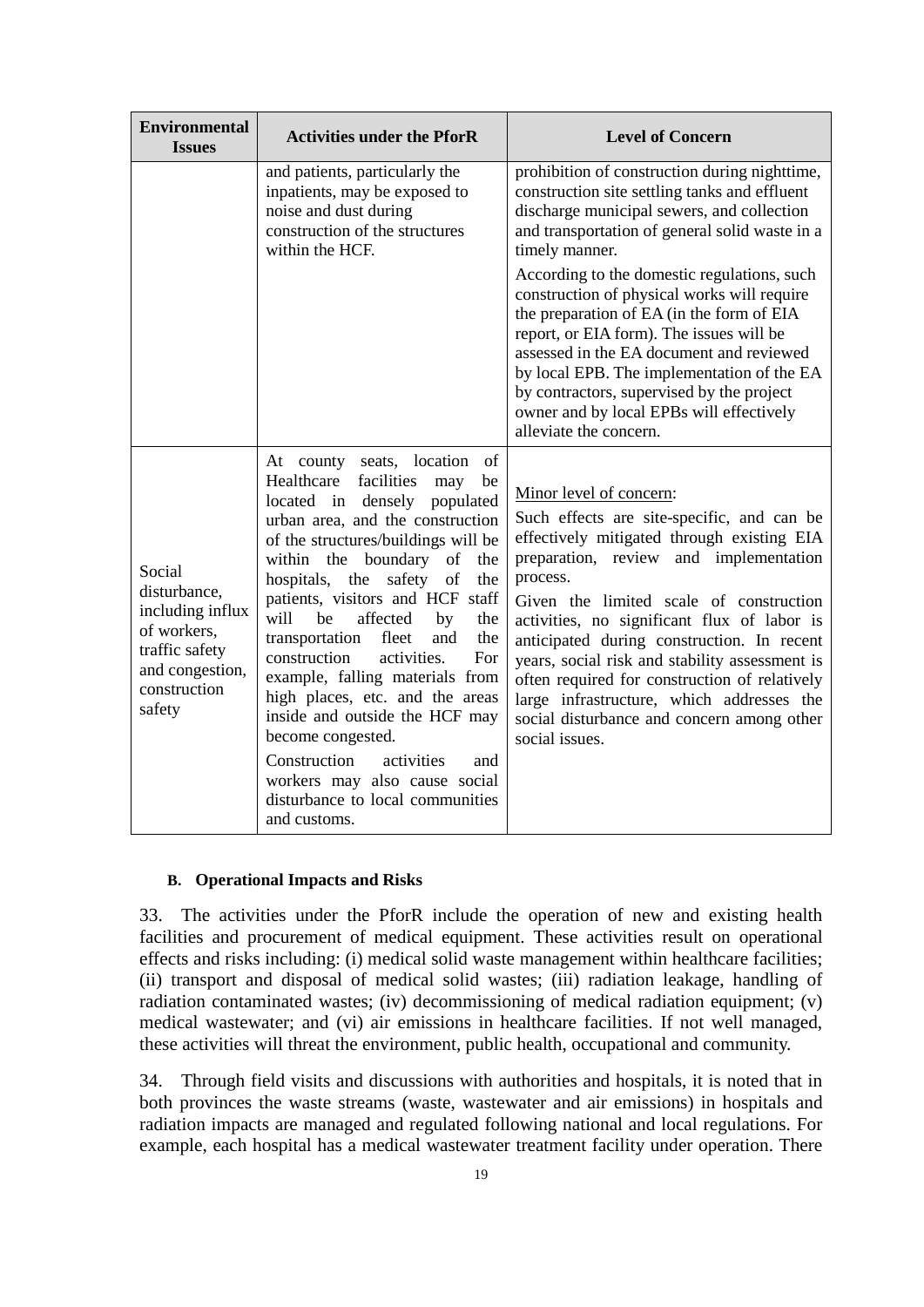are numerous regulations, and specific hospital EIA and internal management system to address the operational impacts and risks.

35. Table 3-2 provides a summary of key environmental effects associated with HCF operation in the two provinces.

| <b>Environmental</b><br><b>Issues</b>                     | <b>Activities under PforR</b>                                                                                                                                                                                                                                                                                                                                                                                                                                                                                                                                                                                                                                                                 | <b>Level of Concern</b>                                                                                                                                                                                                                                                                                                                                                                                                                                                                                                                                                                                                                                                                                                                                                                                                                                                                                                                                                                                                                                                    |  |  |  |
|-----------------------------------------------------------|-----------------------------------------------------------------------------------------------------------------------------------------------------------------------------------------------------------------------------------------------------------------------------------------------------------------------------------------------------------------------------------------------------------------------------------------------------------------------------------------------------------------------------------------------------------------------------------------------------------------------------------------------------------------------------------------------|----------------------------------------------------------------------------------------------------------------------------------------------------------------------------------------------------------------------------------------------------------------------------------------------------------------------------------------------------------------------------------------------------------------------------------------------------------------------------------------------------------------------------------------------------------------------------------------------------------------------------------------------------------------------------------------------------------------------------------------------------------------------------------------------------------------------------------------------------------------------------------------------------------------------------------------------------------------------------------------------------------------------------------------------------------------------------|--|--|--|
| Medical solid<br>waste within<br>Healthcare<br>facilities | It is expected that visitors to the<br>county level hospitals will increase<br>along with the health reform's<br>direction that county level hospital<br>will expand its service scope and<br>levels. Hence it is expected that the<br>amount of complexities of medical<br>solid waste will increase in county<br>level hospitals.<br>For the HCF below county levels, it<br>is expected the composition of the<br>medical solid waste will not change<br>substantially, while the quantity of<br>will increase.<br>For the HCF at provincial and<br>municipal levels, the quantity and<br>composition of the medical solid<br>waste to be generated are expected to<br>be slightly changed. | Moderate level of concern:<br>In healthcare facilities, medical waste is<br>collected and packaged by medical<br>and temporarily stored at<br>workers,<br>designated places. A special unit (mostly<br>the infectious prevention<br>unit)<br>is<br>responsible for providing<br>technical<br>guidance and day-to-day supervision.<br>The<br>risk<br>management<br>can<br>be<br>compromised if constrained by low<br>awareness<br>technical knowledge,<br><sub>or</sub><br>inadequate<br>equipment<br>storage<br><sub>or</sub><br>capacity, or lack of supervision.<br>Such effect and risks can be mitigated<br>through<br>the<br>application<br>and<br>strengthening of existing in-hospital<br>waste management system, including<br>medical waste categorization system,<br>hospital waste management plan, ad-hoc<br>training program, regular review and<br>upgrade (as necessary) of the capacity of<br>temporary<br>medical<br>waste<br>storage<br>chamber within hospitals. Local health<br>bureau and local sanitation supervision<br>stations should be engaged. |  |  |  |
| Medical<br>Wastewater                                     | Similar to above medical solid waste<br>issue, the amount and complexities<br>of medical wastewater at county<br>level hospitals are expected to<br>increase.                                                                                                                                                                                                                                                                                                                                                                                                                                                                                                                                 | Moderate level of concern:<br>At county level hospital and township<br>level hospitals, treatment efficiency and<br>monitoring of wastewater treatment<br>facilities may be compromised due to<br>increased<br>irregular<br><b>or</b><br>wastewater<br>Periodical<br>loading.<br>regular<br>check,<br>operational improvement and upgrading<br>(as necessary) of the hospital wastewater<br>treatment facility should be carried out to<br>ensure the treated effluent will meet                                                                                                                                                                                                                                                                                                                                                                                                                                                                                                                                                                                           |  |  |  |

**Table 3-2: Potential Environment Effects and Risks Associated with HCF Operation**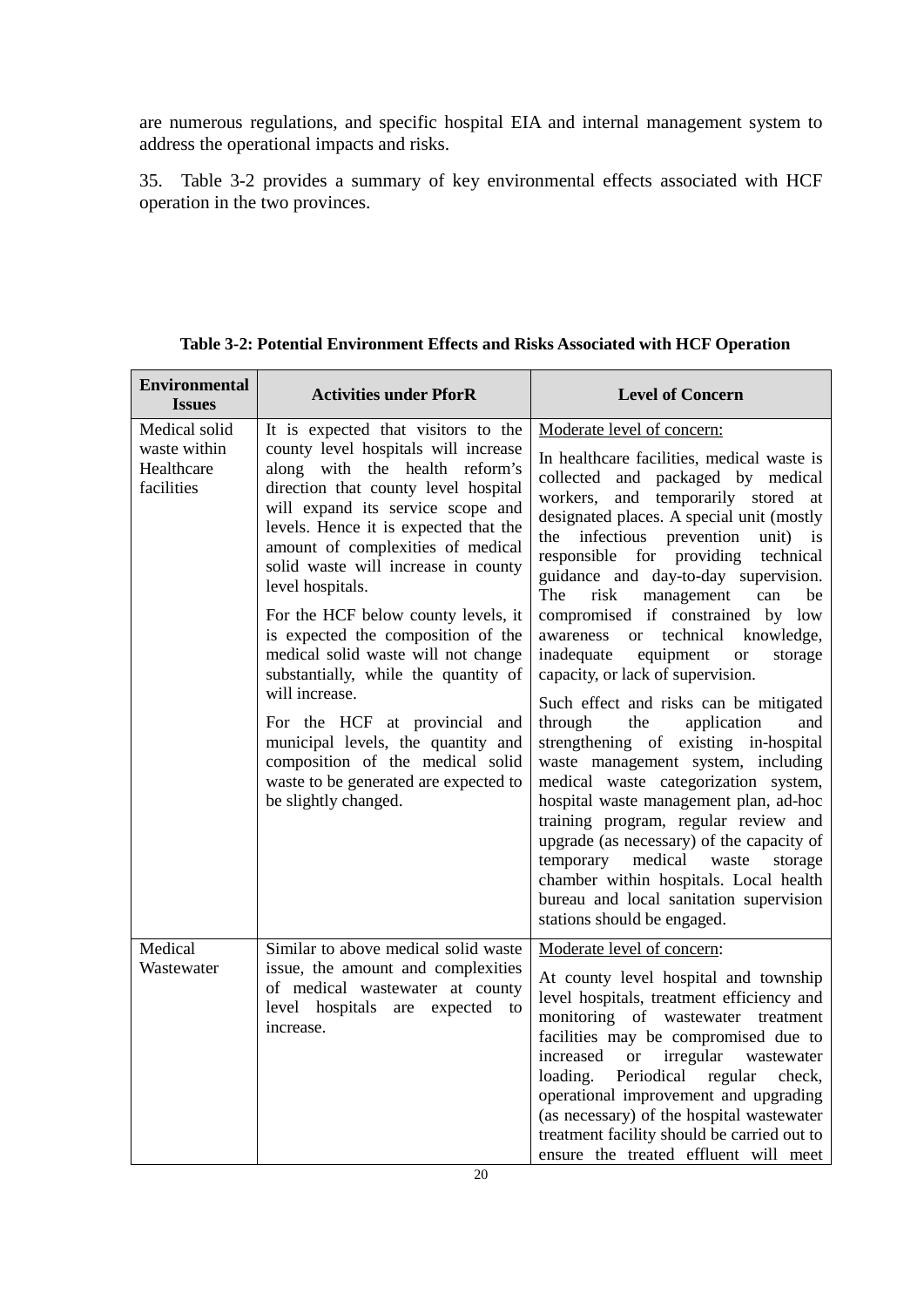| <b>Environmental</b><br><b>Issues</b> | <b>Activities under PforR</b>                                                                                                                                                                                                                                                                                                                                                                        | <b>Level of Concern</b>                                                                                                                                                                                                                                                                                                                                                                                                                                                                                                                        |  |  |
|---------------------------------------|------------------------------------------------------------------------------------------------------------------------------------------------------------------------------------------------------------------------------------------------------------------------------------------------------------------------------------------------------------------------------------------------------|------------------------------------------------------------------------------------------------------------------------------------------------------------------------------------------------------------------------------------------------------------------------------------------------------------------------------------------------------------------------------------------------------------------------------------------------------------------------------------------------------------------------------------------------|--|--|
| Radiation on                          | of<br>The<br>procurement<br>and<br>new                                                                                                                                                                                                                                                                                                                                                               | applicable standards.<br>The flow and composition of the medical<br>should<br>be<br>monitored<br>wastewater<br>regularly based on the reformed capacity<br>and service scope of the hospitals to<br>ensure that the medical wastewater be<br>collected and treated on site to the<br>effluent quality standard applicable.<br>Moderate level of concern:                                                                                                                                                                                       |  |  |
| communities                           | advanced<br>medical<br>imaging<br><b>or</b><br>radiotherapy equipment. If not well<br>managed or protected, can lead to<br>radiation exposure and/or radiation<br>contaminated materials (including<br>liquids, feces,<br>medical<br>paper,<br>gloves), resulting on concerns for<br>public and community health. In<br>particular, if the Healthcare facilities<br>are located in core urban areas. | Documentation, procedures and capacity<br>are in place in terms of managing the<br>radiation<br>impacts<br>and<br>risks.<br>For<br>equipment, the licensing,<br>safe<br>use.<br>work-site<br>detection,<br>maintenance,<br>emergency response<br>and<br>proper<br>decommissioning<br>specifically<br>are<br>required and regulated to avoid potential<br>radiation leakage.<br>For radiation contaminated<br>wastes,<br>specific requirements on collection,<br>separation, storage, packaging, transport,<br>and final disposal are in place. |  |  |
| Air emissions:                        | Separate boiler from district heating<br>system are operated to provide<br>heating for inpatient building and hot<br>water for laundry and bathing, as<br>well as steam for sterilization.<br>The boilers will use fossil fuel that<br>emitting air emissions and polluting<br>air if not well managed.                                                                                              | Minor level of concern:<br>emissions<br>Air<br>be<br>mitigated<br>can<br>effectively by low-NO <sub>x</sub> burner, Flue gas<br>desulfurization (FGD) technology and<br>dust removal process to meet Chinese<br>standards. Flue gas emission control<br>technologies are state of the art and<br>widely available commercially in China.                                                                                                                                                                                                       |  |  |

#### **C. Induced Impacts and Risks**

36. The assessment also covered potential induced, cumulative or transboundary impacts. The key issue identified is the induced impacts and risks associated with transportation and disposal of medical solid waste. Consistent practices have observed in both provinces that one medical waste incineration plant (disposal center) is in place to serve a prefecture. Country-wide the medical waste disposal centers have been built following the SARS crisis in 2003 and used modern technologies for incineration and air pollution control facilities. A summary of the 2003 SARS crisis and how it has incentivized the development of medical waste management system is included in Annex 5.

37. Through field visits, desktop review and consultations, it is noted that these facilities are regulated by stringent emission standards, online monitoring and local EPBs. The practices in Fujian and Anhui, the disposal and transportation of the medical solid waste collected from the Healthcare facilities in each municipality is the responsibility one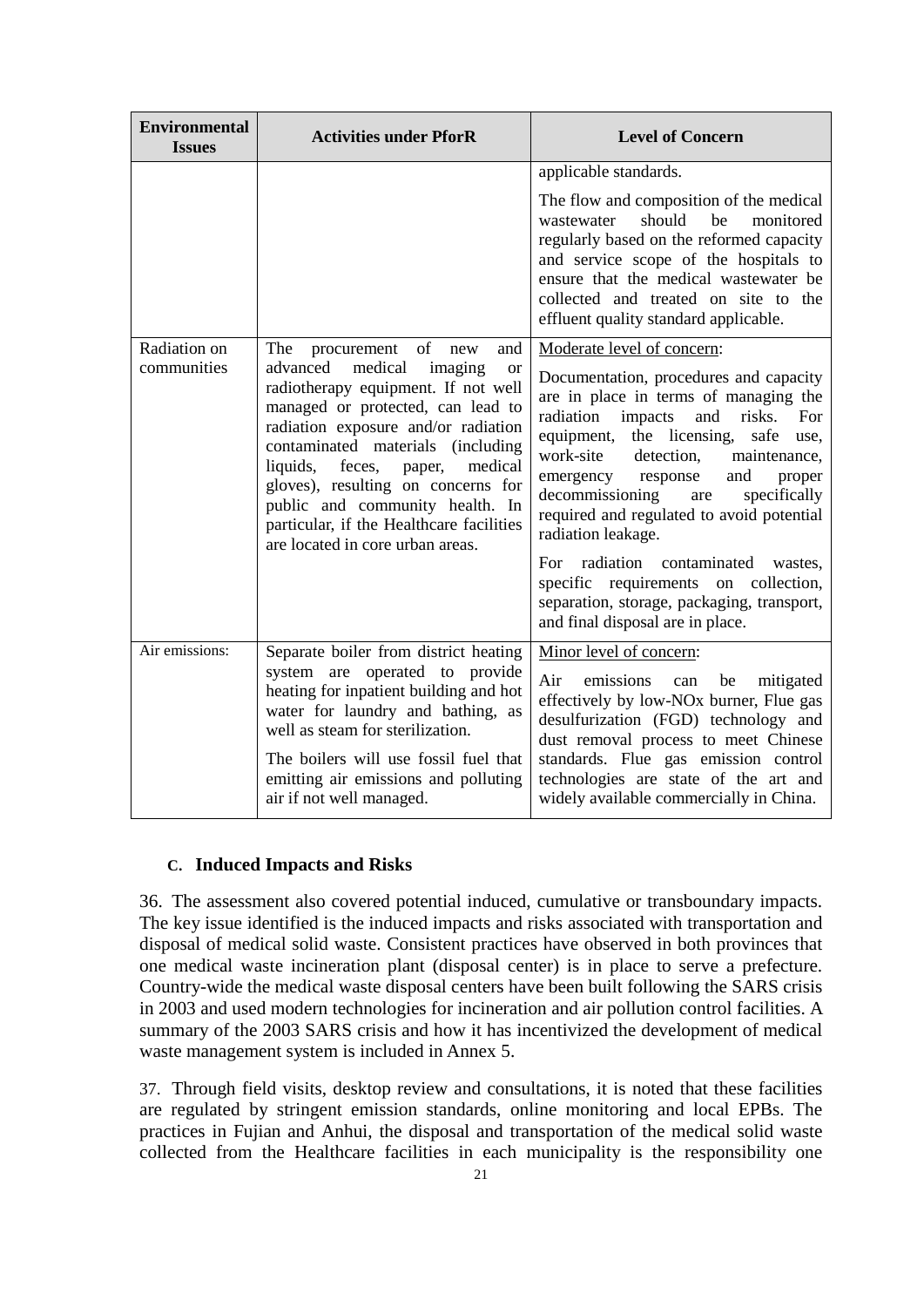certified company. The potential effects and risks associated with medical waste transportation and disposal are summarized in Table 3-3.

| <b>Activities under the PforR</b><br><b>Environmental</b>                                                                                                                                                                                                                                                                                                                                                  | <b>Level of Concern</b>                                                                                                                                                                                                                                                                                                                                                                                                                                                                                                                                                                                                                                                                                                                                                                                                                                                                                                                                                                                                                                                                                                                                                                                                                                                                                                                                                                                                                                                                                                                                                                                                                                                                                                                                                                                                                                           |
|------------------------------------------------------------------------------------------------------------------------------------------------------------------------------------------------------------------------------------------------------------------------------------------------------------------------------------------------------------------------------------------------------------|-------------------------------------------------------------------------------------------------------------------------------------------------------------------------------------------------------------------------------------------------------------------------------------------------------------------------------------------------------------------------------------------------------------------------------------------------------------------------------------------------------------------------------------------------------------------------------------------------------------------------------------------------------------------------------------------------------------------------------------------------------------------------------------------------------------------------------------------------------------------------------------------------------------------------------------------------------------------------------------------------------------------------------------------------------------------------------------------------------------------------------------------------------------------------------------------------------------------------------------------------------------------------------------------------------------------------------------------------------------------------------------------------------------------------------------------------------------------------------------------------------------------------------------------------------------------------------------------------------------------------------------------------------------------------------------------------------------------------------------------------------------------------------------------------------------------------------------------------------------------|
| <b>Issues</b>                                                                                                                                                                                                                                                                                                                                                                                              |                                                                                                                                                                                                                                                                                                                                                                                                                                                                                                                                                                                                                                                                                                                                                                                                                                                                                                                                                                                                                                                                                                                                                                                                                                                                                                                                                                                                                                                                                                                                                                                                                                                                                                                                                                                                                                                                   |
| The operation of the HCF will<br>Transportation<br>and Disposal of<br>generate medical solid waste<br><b>Medical Solid</b><br>requiring proper transportation<br>and disposal.<br>Waste<br>The disposal centers operation<br>may produce air emissions<br>bottom slag and fly ashes,<br>wastewater during operation.<br>The transportation of the<br>medical solid waste may cause<br>secondary pollution. | Moderate level of concern:<br>The collection, transport and disposal of<br>medical waste are carried out by specialized<br>companies in both provinces. In each<br>prefecture, a<br>medical disposal facility<br>(incinerator) is in place to serve the prefecture<br>and the disposal capacity is considered<br>adequate. However, considering the activities<br>under the PforR will expand lower the<br>healthcare<br>provision<br>level<br>facilities<br>in<br>townships, villages and some of which are<br>located in remote rural areas, inadequate<br>collection and subsequent improper disposal of<br>medical wastes are perceived as an actual risk.<br>From induced impact perspective, if not well<br>managed, the transportation of the medical<br>solid waste may cause secondary pollution or<br>contamination. Also inadequate operation of<br>disposal centers may produce air emissions<br>bottom slag and fly ashes.<br>These issues can be addressed by<br>the<br>verification/manifest<br>system<br>for<br>the<br>transportation fleets that are certified according<br>to the domestic requirements, and the disposal<br>facilities<br>designed and operated in<br>are<br>industrial good practice. The equipment or<br>technology for disposal of the medical solid<br>waste designed to the international standard is<br>easily available in market.<br>The total amount and composition of the<br>medical solid waste in each city are envisaged<br>to remain largely unchanged, so the designed<br>capacity of the disposal facilities is capable of<br>accommodating<br>the medical solid<br>waste<br>collected.<br>If<br>not<br>well<br>managed,<br>the<br>operational<br>performance of the transportation and medical<br>waste incinerators may be compromised by<br>inadequate operational capacity and inadequate<br>maintenance. |

**Table 3-3: Potential Induced Environment Effects and Risks**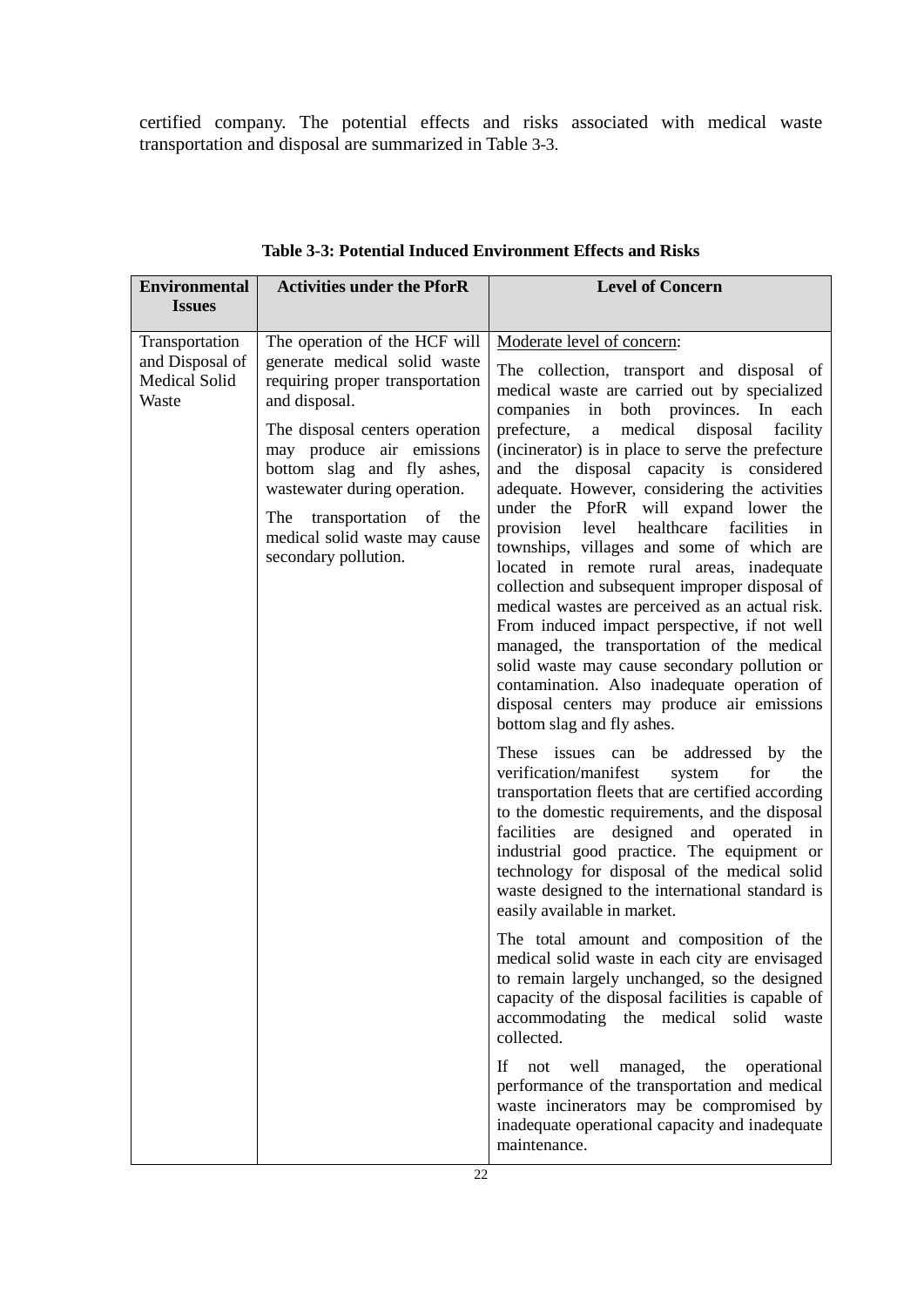#### <span id="page-26-0"></span>**3.2.3. Occupational Health and Safety Effects**

38. The potential occupational health and safety impacts of activities under the PforR are largely associated with the medical solid waste and radioactive equipment, and fire prevention in operation stage, among others. Table 3-4 provides a summary of key occupational health and safety effects of activities supported under the PforR.

| <b>Health and</b><br><b>Safety Issues</b>                  | <b>Activities under the PforR</b>                                                                                                                                                                                                                                                                                                                                                                                                                                | <b>Level of Concern</b>                                                                                                                                                                                                                                                                                                                                                                                                                                                                                                                                                                                                                                                                                                                                                                                                                                                                                                                                                                                                    |
|------------------------------------------------------------|------------------------------------------------------------------------------------------------------------------------------------------------------------------------------------------------------------------------------------------------------------------------------------------------------------------------------------------------------------------------------------------------------------------------------------------------------------------|----------------------------------------------------------------------------------------------------------------------------------------------------------------------------------------------------------------------------------------------------------------------------------------------------------------------------------------------------------------------------------------------------------------------------------------------------------------------------------------------------------------------------------------------------------------------------------------------------------------------------------------------------------------------------------------------------------------------------------------------------------------------------------------------------------------------------------------------------------------------------------------------------------------------------------------------------------------------------------------------------------------------------|
| Exposure to<br>Infections<br>$\sqrt{2}$<br><b>Diseases</b> | Health care providers and personnel<br>may be exposed to general infections,<br>blood-borne pathogens, and other<br>potential infectious materials during<br>care and treatment, as well as during<br>collection, handling, treatment, and<br>disposal of health care waste.                                                                                                                                                                                     | Moderate level of concern:<br>Such effects are site-specific and moderate,<br>and can be addressed by: (i) formulating an<br>exposure control plan for blood-borne<br>pathogens; (ii) providing staff members<br>and visitors with information on infection<br>control policies and procedures; and (iii)<br>establishing standard precautions to treat<br>all blood and other potentially infectious<br>materials with appropriate precautions.<br>Given that the activities under the PforR<br>will enhance the service capacity of the<br>health care facilities at the levels lower<br>than municipal level, the quantity of the<br>medical solid waste is expected to increase<br>and its composition become complex<br>respectively, the existing system within the<br>health care facilities should be updated<br>under the assistance of local health<br>bureau/sanitation<br>supervision<br>station,<br>which also are responsible for routine<br>supervision of the performance of the<br>system within the HCF. |
| Exposure to<br>Hazardous<br>Materials<br>and Waste         | HCF workers may be exposed to<br>hazardous<br>materials<br>and<br>wastes,<br>including<br>lutaraldehyde<br>(toxic<br>chemical<br>used to<br>sterilize<br>heat<br>sensitive<br>medical<br>equipment),<br>ethylene oxide gas (a sterilant for<br>medical<br>equipment), formaldehyde,<br>(exposure<br>from broken<br>mercury<br>chemotherapy<br>and<br>thermometers),<br>antineoplastic<br>chemicals,<br>solvents,<br>and photographic chemicals, among<br>others. | Moderate level of concern:<br>Such effects are site-specific and moderate,<br>addressed by providing<br>and can be<br>protective gear and training on the<br>handling these hazardous materials and<br>wastes for the scavenging unit and the<br>HCF workers within the health care<br>facilities.<br>Given that only licensed contractors are<br>allowed to handle the materials and wastes,<br>and that test centers, imaging centers, and<br>sterilized and supply centers are existing at<br>the county level hospitals and only will be<br>expanded in capacity, due diligence review<br>the local health bureau/sanitation<br>by                                                                                                                                                                                                                                                                                                                                                                                     |

| Table 3-4: Potential Health and Safety Effects for the Program |  |  |  |  |
|----------------------------------------------------------------|--|--|--|--|
|                                                                |  |  |  |  |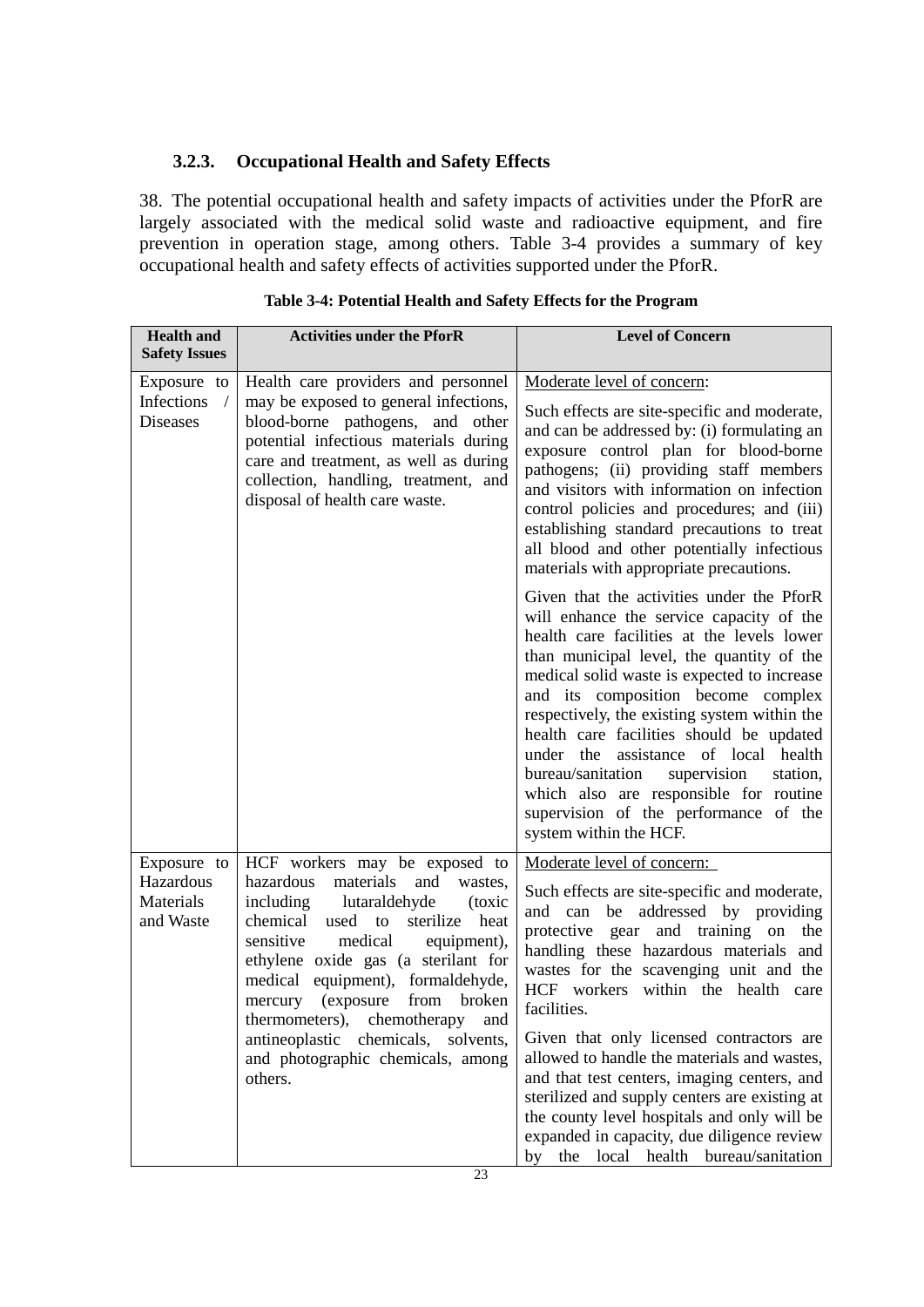| <b>Health and</b><br><b>Safety Issues</b> | <b>Activities under the PforR</b>                                                                                                                   | <b>Level of Concern</b>                                                                                                                                                                                                                                                                                                                     |  |  |  |
|-------------------------------------------|-----------------------------------------------------------------------------------------------------------------------------------------------------|---------------------------------------------------------------------------------------------------------------------------------------------------------------------------------------------------------------------------------------------------------------------------------------------------------------------------------------------|--|--|--|
|                                           |                                                                                                                                                     | supervision<br>department which<br>are<br>responsible for routine check of<br>the<br>performance of the occupational health<br>system within HCF will effectively address<br>this concern.                                                                                                                                                  |  |  |  |
| Radiation                                 | Occupational radiation exposure to                                                                                                                  | Moderate level of concern:                                                                                                                                                                                                                                                                                                                  |  |  |  |
|                                           | equipment<br>emitting<br>X-rays<br>and<br>gamma rays (e.g. CT scanners),<br>radiotherapy machines, and wastes                                       | Such effects are site-specific and moderate,<br>and can be addressed by carefully designed                                                                                                                                                                                                                                                  |  |  |  |
|                                           | contaminated by radiation.                                                                                                                          | exposure control plan which include the<br>monitoring of dose, regular physical<br>examination of operation<br>staff,<br>and<br>provision of protective gear/cloth and<br>training to the operation staff, as well as<br>operation procedure.                                                                                               |  |  |  |
|                                           |                                                                                                                                                     | As the activities supported under the PforR<br>involve procurement of medical equipment<br>and expanding imaging centers at county<br>hospitals,<br>radioactive<br>level<br>some<br>equipment maybe new to the staff of the<br>hospitals, the exposure control plan should<br>be updated, and reviewed by the local<br>sanitation stations. |  |  |  |
|                                           |                                                                                                                                                     | In addition, performance of the updated<br>exposure control plan, under the routine<br>examination<br>of<br>the<br>local<br>sanitation<br>supervision stations, should be reported.                                                                                                                                                         |  |  |  |
| <b>Fire Safety</b>                        | The risk of fire in health care facilities                                                                                                          | Moderate level of concern:                                                                                                                                                                                                                                                                                                                  |  |  |  |
|                                           | is a concern due to the storage,<br>handling, and presence of chemicals,<br>pressurized gases, boards, plastics,<br>and other flammable substrates. | Such effects are site-specific and moderate.<br>Good design of the structures in line with<br>the technical specifications for fire<br>prevention of China, and development and<br>drilling of firefighting plan will effectively<br>address this concern.                                                                                  |  |  |  |
|                                           |                                                                                                                                                     | Given that the HCF at or lower county<br>level will be enhanced leading to increased<br>visitors and increased storage/use of<br>flammable materials, the risk of fire would<br>be increased. The firefighting plan of the<br>HCF should be updated.                                                                                        |  |  |  |

#### <span id="page-27-0"></span>**3.3. Potential Social Benefits and Risks**

#### <span id="page-27-1"></span>**3.3.1. Potential Social Benefits**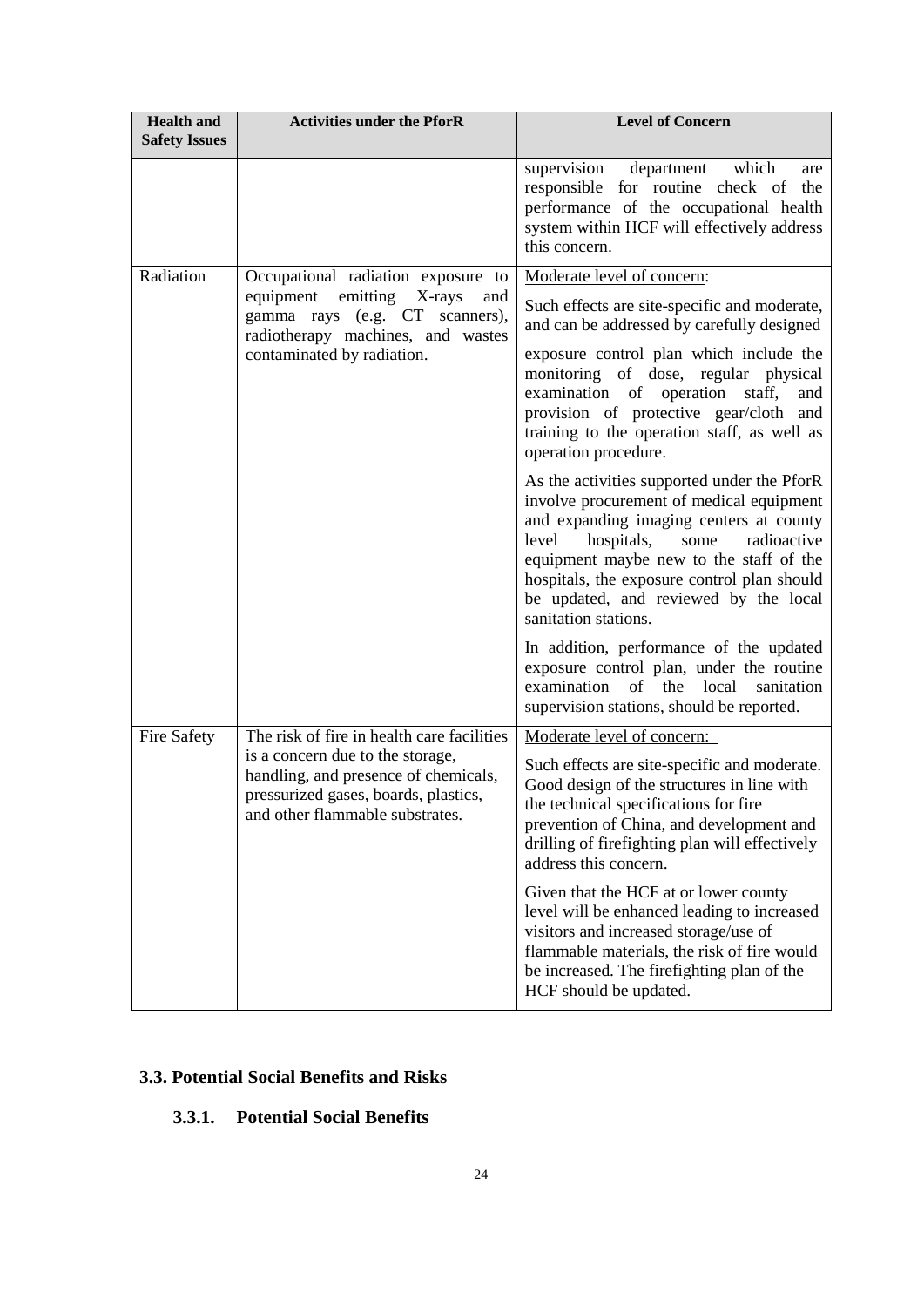39. The government's Healthy China 2030 plan, states that "focusing on rural and grass-roots level, the government aims to promote the equalization of basic public services, pursue the public interests of basic health services, gradually narrow the disparities in the use of basic health services and health status between urban and rural areas, regions, and various groups of people, and achieve universal health coverage"; in particular, "to improve the health of women, children, the elderly, the disabled, low-income groups and other vulnerable groups to achieve equal access to basic health care for all."

40. The proposed health reform program by implementing a series of public hospital reform measures and establishing an effective and accountable People Centered Integrated Care (PCIC) based service delivery system will improve the accessibility and quality of health service to both urban and rural residents in Anhui and Fujian Provinces and reduce the out-of-pocket cost for them, particularly for those vulnerable groups. Taking Sanming as an example, where some of public hospital reform measures had been implemented, following the reform, the city achieved a series of positive outcome benefitted to both urban and rural population in the city, which includes controlling overall growth of healthcare expenditure to manageable levels, tackling over-prescribing and profiteering in the drugs market, increasing salaries for medical staff, reducing out-of-pocket cost burden on the patient, aligning hospital performance management closer to quality care, and turning health fund deficits into surplus.

41. For many patients in Sanming, the main improvements were the raising reimbursement rates (especially for rural residents) and introduction of the new website which gave access to trustworthy information about prices and providers. Compared to national averages, Sanming's reimbursement rates for patients are now around 10 percent higher, and disparities between those in the urban and rural residents' schemes have closed. Average prescription costs for inpatients and outpatients have also fallen sharply, and are now the lowest of all cities in Fujian Province. The average cost per admission is now 35 percent lower than the provincial average. The fall in treatment costs and increase in reimbursement has had a direct impact on out-of-pocket spending data. Between 2011 and 2015, for both urban employees (with UEBMI) and urban and rural residents (with URBMI and NRCMS), the out of pocket expense for each inpatient treatment expenses had reduced significantly, from CNY1818 and CNY2914 in 2011 to CNY1615 and CNY1715 in 2015, reducing by 11% and 20% respectively. With improved financial capacity, financial support to those vulnerable group with serious illness also increased greatly and benefited persons increased from 55 persons in 2014 to 1214 persons in 2016.

42. The proposed activities towards establishing PCIC health service delivered system under the PforR will also lead to improvement of primary health care capacity in rural areas. Through financing more standard village clinics and expansion of township healthcare centers, and hiring more healthcare professionals, the accessibility and quality of healthcare for millions of urban and rural residents will be improved, particularly for those in remote rural villages. For example, in Changting County, Fujian Province where such reform had been implemented, the ratio of treatment within township had increased to over 90%, and the treatment within the county increased to over 80%.

43. The health reform activities proposed under the PforR should not result in any increase of insurance premium and change of the coverage of the insurance. Therefore, most of activities and measures under the proposed PforR aiming at further improving accessibility and quality of existing health care system in China will bring a great deal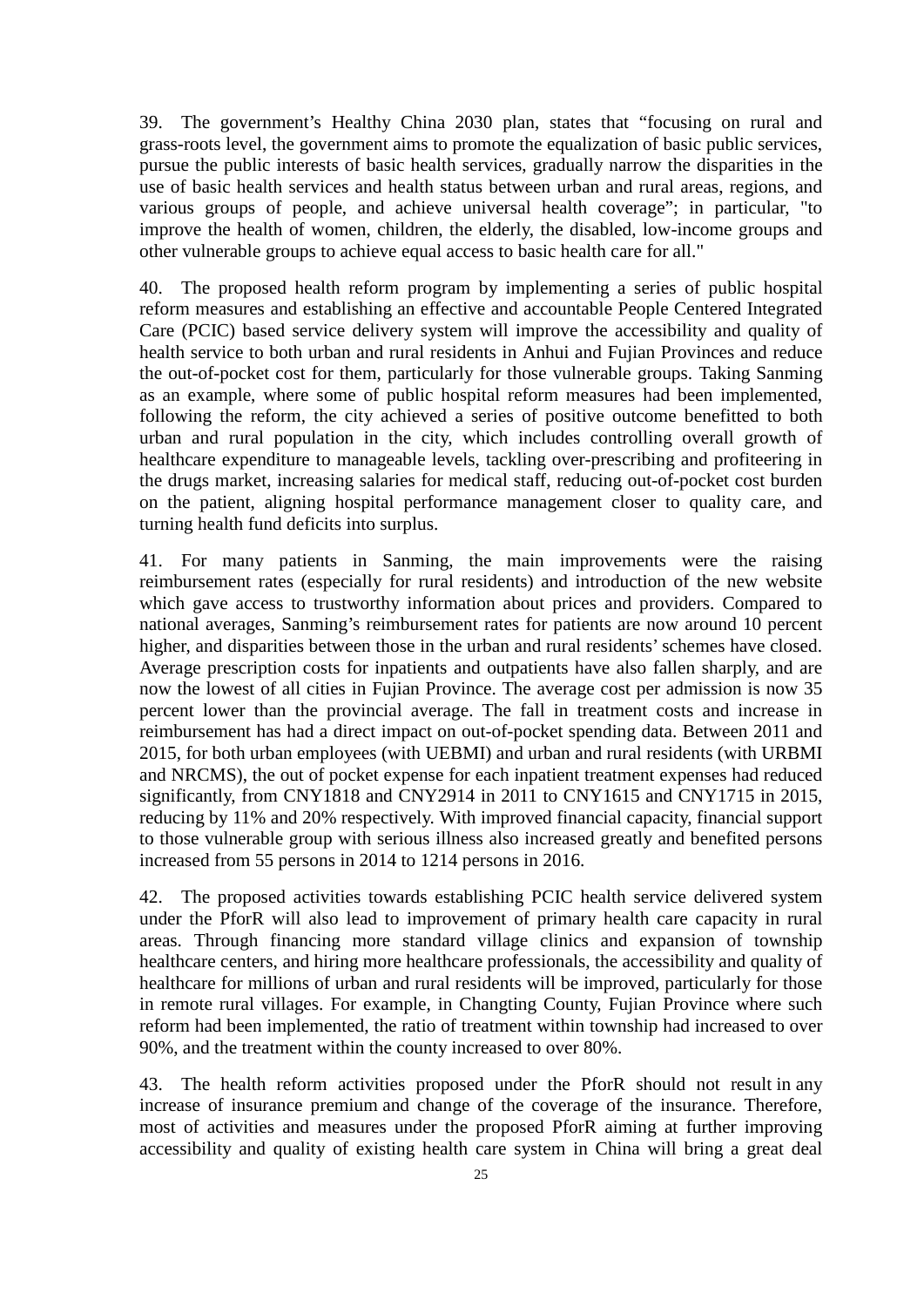social benefits to both rural and urban residents in two provinces in the form of better access to preventive health care, better quality of medical treatment, and lower out-of-pocket cost.

#### <span id="page-29-0"></span>**3.3.2. Potential Social Effects and Risks**

44. Some potentially negative effects related to the introduction of reform measures may occur, especially in a transitional period if those are not analyzed holistically. The main social issues considered during the assessment, comprise of social risks, potential negative effects, and potential impacts of the PforR, related to: (i) introduction of policy reforms; (ii) accessibility and equity; (iii) public participation; (iv) land acquisition and resettlement; (v) ethnic minorities.

45. Introduction of policy reforms: The hospital governance reform will delink the payment of bonus for the medical staff with the prescription of drugs and examination, which could affect their income. This might have a risk of demotivating doctors and other health workers to provide quality health services. On this matter, the reform will introduce performance based compensation systems for healthcare professionals. The findings of the post evaluation of the pilot in Sanming prefecture showed that the income for medical workers has more than doubled since the reform, which had led to tangible improvements to staff satisfaction and motivation.

46. Introduction of the case-based payment system will result in a change from the existing Fee-for-Service payment system. If the case fee rating cannot be determined properly, it may result in an increase in health service costs. On the other hand, it might cause the under provision of health services, which can be reduced and controlled by the new standardized clinical pathways at county level general public hospitals. Accessibility and equity: Inequity in health service coverage still exists, in spite of three different social insurance schemes established, covering 96% of the total population in urban and rural areas, namely urban employee (UEBMI), urban resident (URBMI), and rural resident (NCMS). There are substantial disparities across these schemes regarding funding source, benefit package, and financial protection, in particular between two resident schemes and urban employee scheme. For example, rural populations have more restricted benefit package than urban worker and less financial protection, mainly due to lower premium for URBMI and NCMS, despite the fact that the government provides significant subsidy, around 75%, to the premium for rural and urban resident.

47. The PforR aims to promote the integration of social health insurance schemes, in order to reduce gaps between urban and rural areas, between regions of different income levels, and between different groups of people in terms of the rates of medical service utilization, prenatal care, and catastrophic health expenditure. In addition, there are two government supplement programs focusing on improving the accessibility and equity of health services for the poor and to reduce the burden of disease on households, which include (i) Medical Aid Scheme (MAS); and (ii) Catastrophic Medical Insurance (CMI). Nevertheless, in some poor areas, the lack of quality health service provision in the neighborhood and local communities' habits may negatively affect accessibility and equity.

48. Public participation: During the implementation of the PforR some issues related to lack of evidence of public participation and social accountability of the health care reform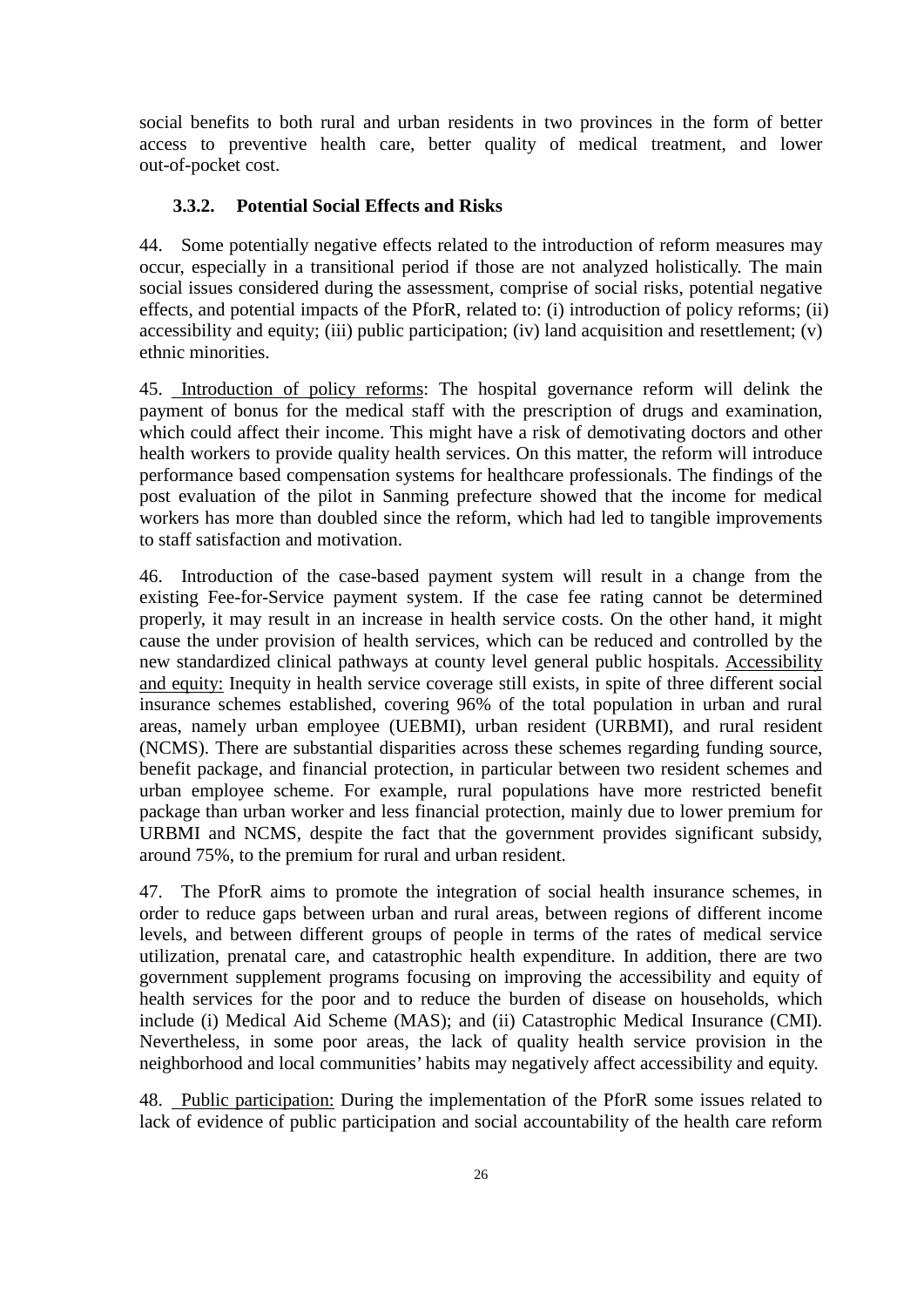may arise, as well as the inadequate participation of users in monitoring the quality, satisfaction and utilization of the delivery of health services.

49. As per the joint flagship health sector study, *Deepening Health Reform in China Building High Quality and Value-Based Service Delivery*, the key elements of patient engagement almost invariably rely on some combination of building health literacy, strengthening self-management, and improving shared decision-making. For example, shared decision-making cannot take place in the absence of a basic level of health literacy among patients, which in turn is linked to and cultivates a certain confidence in the patient's own ability to manage his or her health.

50. Land acquisition and resettlement: For those healthcare facilities to be built, expanded, or rebuilt completely, a certain amount of land acquisition is expected. The construction and upgrading of health care facilities might include county level hospitals and township level health care centers. Based on visits to a number of health care facilities in Fujian and Anhui Provinces, the amount of land requirements should range from 5-15 mu for township health care centers to 20-200 mu land area for county level hospital (class II). For township level healthcare facilities, since the current land holding ranges from only 5 mu to 15 mu, certain amount of land acquisition might be required in order to reach national standards during upgrading and expansion. For village health stations, which consist of one story building with about 60 to 120 square meters, since most of them will be built on the village owned land areas, no new land acquisition is expected to be required.

51. In terms of location, most of these investment activities would be located in county towns or township centers. The new land requirement will involve permanent acquisition of rural lands from local village collectives, and some of these land areas might be contracted to individual farmers. Given the nature of different types of health care facilities to be covered under the PforR, ranging from county level hospitals to township level heath centers, the amount of permanent land acquisition is relatively small, and it is unlikely to be involved with large scale of house demolition and displacement. The overall impact of land acquisition appears to be limited in scale and moderate in degree.

52. Ethnic minorities: on potential social impact on ethnic minority groups in Anhui and Fujian Provinces, the proportion of ethnic minorities is very low in these two provinces, ranging from 0.66% in Anhui Province to 2.16% in Fujian Province. She and Hui nationalities account for about 90% of total minorities in the two provinces. These two nationalities share the same language and live and behave in ways virtually identical to their Han Chinese neighbors, and hence are usually not vulnerable to ethnicity-specific community hardship. Location of potential Healthcare facilities under the PforR will be mostly located in county towns and township centers, where ethnic minorities are scattered. Only village level clinics will be located in villages including some ethnic minority communities. Under Chinese legal framework on ethnic minorities, they will be closely consulted for such development. Past experience indicated most communities will welcome such development since they will bring easy access to health care to local communities. All village clinics should be built on village collectively owned land with little impacts on village individuals. Some ethnic minorities may be affected during HCF improvement. This adverse impact, however, is expected to be limited due to the type of project involved and relatively small areas required. The affected minority communities like other local communities will be consulted and obtained their support during EIA and land acquisition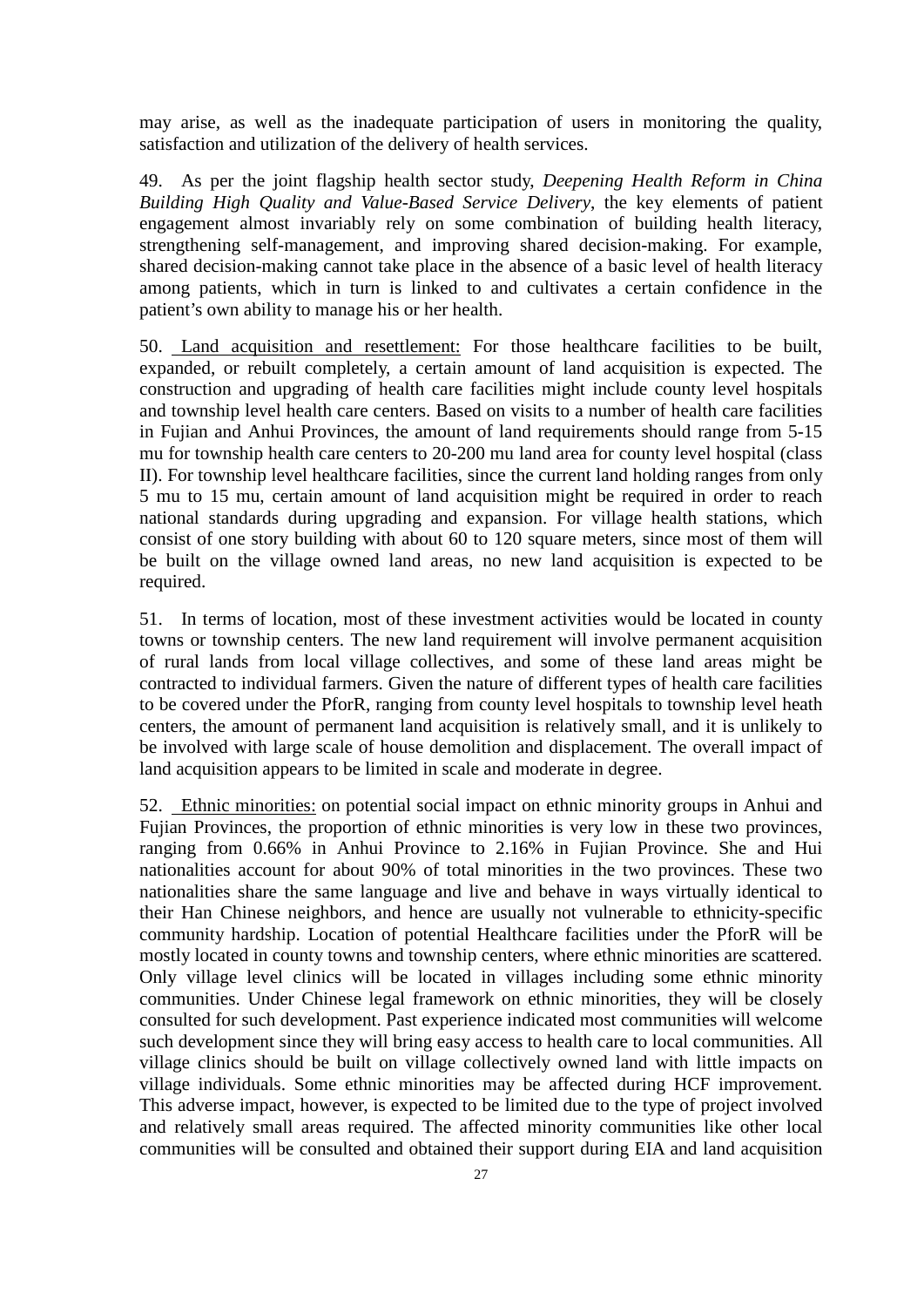process for planning investment projects. The local government agencies will review and approve relevant investment projects on behalf of local population and communities.

53. Thus, these social impacts and risks are considered moderate, and suitable to activities to be supported by the PforR according to the Bank's PforR Policy, and Directive.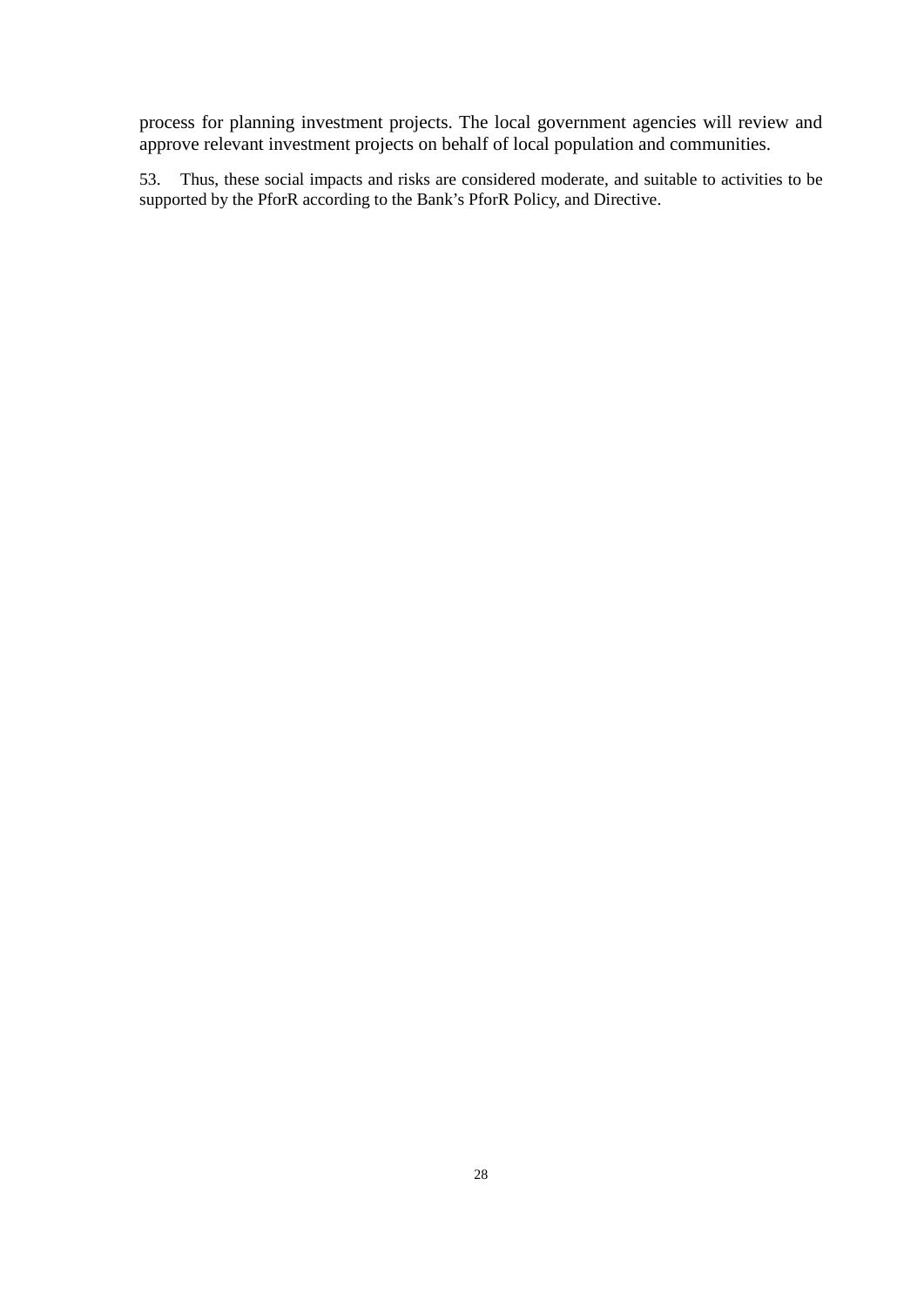#### <span id="page-32-0"></span>**4. Assessment of Environmental Management Systems**

#### <span id="page-32-1"></span>**4.1. Legal and Regulatory Framework**

54. At national level, more than 80 laws, 120 regulations and over 1,000 environmental quality and emission standards and technical guidelines have been enacted to address ambient environmental quality, pollution control, natural resource and ecological conservation. Cultural relics, safety and health issue are covered by a very comprehensive legal framework as well. At sub-national and local level, provinces and municipalities have issued a large number of regulations for environmental protection. It should be noted that local environmental and emission standards can only be more stringent than their national counterparts. A list of key environmental, health and safety related laws, regulations and technical guidelines is included in Annex 1 to this report.

55. This chapter discusses the legal and regulatory framework for environmental, safety and health protection relevant to the PforR, their implementation, institutional performance and capacity, and comparison with the World Bank PforR Policy, and Directive. It concludes that the country environmental management system is comprehensive and there is no substantial gap compared with the World Bank and international standards. However, in implementing the framework, concerted enforcement, institutional coordination and capacity building should be strengthened, particularly at the low administrative level (namely below county level) during the PforR implementation.

#### <span id="page-32-2"></span>**4.1.1. General Environmental Protection, Pollution Control and Medical Waste Management**

#### **A. General Environmental Protection and Pollution Control**

56. **Environmental Protection Law- (EPL, issued 1979, amended 2014):** The EPL lays out general principles for environmental protection and describes key instruments for environmental management. It requires enterprises, public institutions and any other producers or business operators to prevent and reduce environmental pollution and ecological destruction and to bear the liability for the damage caused by them (Article 6). It also requires that development plans and construction projects with environmental impacts be subject to environmental impact assessment (Article 19). This statute divides environmental management functions between national and local environmental administrations with powers to enforce environmental legal requirements. In addition, the EPL requires that the State adopts regulatory instruments such as environmental protection target, accountability and performance evaluation system (Article 26), establish ecological protection compensation mechanisms (Article 31), implement the "Three Simultaneousness" system[4](#page-32-3) (Article 41), implement the total emission control system for key pollutants (Article 44), and establish a pollution permit system (Article 45). The EPL includes stipulations on information disclosure and public participation (Chapter 5) and recognizes the right of citizens, legal persons and other organizations to report environmental pollution and ecological damage activities of polluters. The amended EPL

 $\overline{a}$ 

<span id="page-32-3"></span><sup>4</sup> Pollution control facilities must be designed, constructed and operated at the same time with the main project.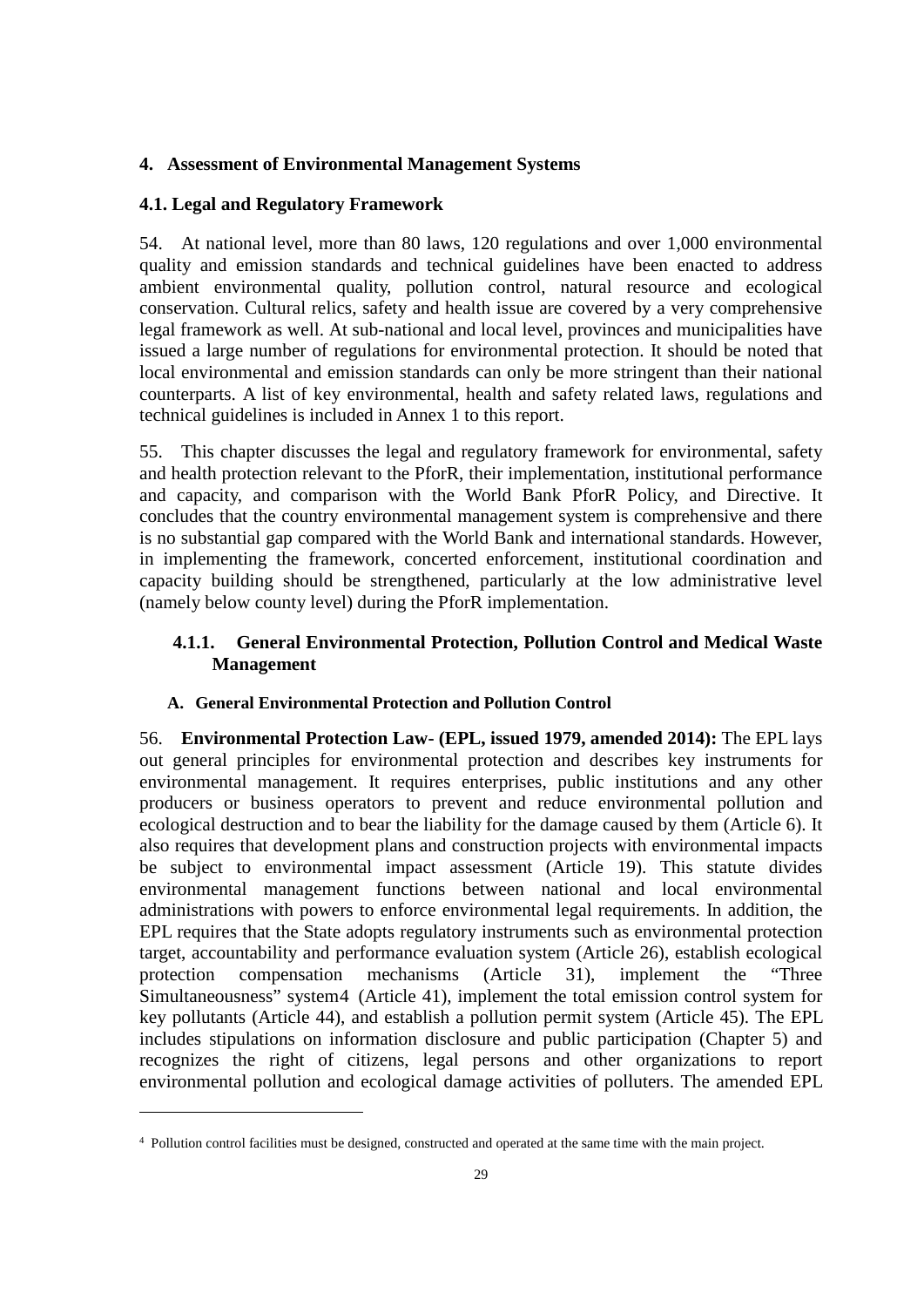authorizes environmental departments to stop or shut down non-compliant producers and enterprises, and to enforce cumulative non-compliance penalties on a daily basis without top limit. It allows personal detention of violators (but not criminal charges). It also requires consideration of environmental impacts during the formulation of economic and technological policies by center, provincial and municipal governments.

57. The EPL establishes a number of key implementation systems as main instruments in China for environmental safeguards. These systems are supported under a large number of regulations, implementation rules, standards, and guidelines. The main systems include:

- Environmental Impact Assessment System: All construction projects and relevant development plans are subject to regulation of the EIA system. More is discussed below under the EIA Law.
- "Three Simultaneousness" system: Pollution control facilities must be designed, constructed and operated simultaneously within the main project. The implementation of "Three Simultaneousness" is enforced by relevant levels of environmental protection bureaus (EPBs), which review and approve the EIAs and carry out the verification inspection upon the completion of construction and commencement of operation.
- Total emission control system: The State adopts a total emission cap control system for key pollutants. The total emission quota is allocated to each province. Provinces will further allocate down to the enterprise level. All enterprises are required to meet both the emission standards (national and local) and the total emission control target. Areas failing to meet the total emission control targets are banned from approving new construction projects with additional emission of regulated pollutants.
- Pollution permit system: All entities are required to obtain a permit for pollution emission. The permit specifies the types of pollutants, ways of emission, total emission quota, and period of validity. Local EPBs regulate the permit system by reviewing and approving permits and supervising compliance.

58. **Environmental Impact Assessment Law (EIA Law, 2002**): This law is a subset of EPL. In October 2002, the former EIA Regulation was upgraded to a new [national EIA](http://news.xinhuanet.com/zhengfu/2002-10/29/content_611415.htm)  [Law,](http://news.xinhuanet.com/zhengfu/2002-10/29/content_611415.htm) which entered into force in September 2003. The statute requires that all relevant parties, including experts and the general public to evaluate the likely impacts of development projects, programs, and plans on the environment. The EIA Law, together with a set of technical guidelines, provides a comprehensive EIA system that addresses the full range of environmental issues related to construction projects and plans.

59. Development projects are classified as either A (significant environmental impacts, requiring a full EIA), B (limited adverse environmental impacts in scope and severity, requiring a simplified EIA report known as EIA Form), or C (likely to have negligible adverse environmental impacts, requiring filling an EIA registration form).

60. As part of the EIA system, the Interim Measures for Public Consultation in EIA (SEPA, 2006) provides further detailed requirements and procedures of public consultation and information disclosure. In summary, these include: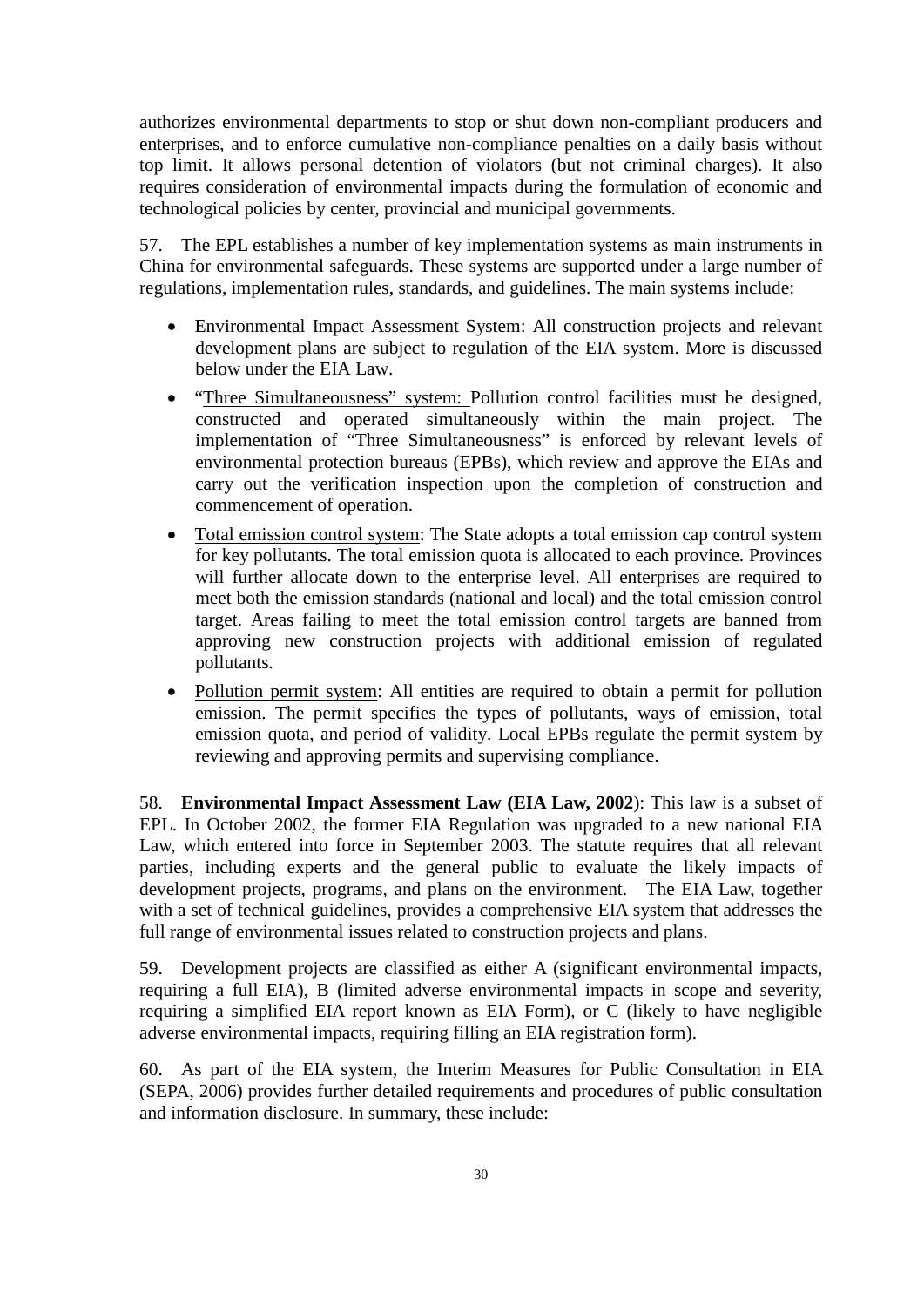- Two rounds of information disclosure: (1) Project owners shall issue public notice within 7 days of hiring EA institute, announcing the start of EIA preparation, project brief and key issues requiring public opinions; (2) Project owner shall carry out second round of information disclosure before submission of EIA report for approval, disclosing the key findings of EIA in terms of impacts and mitigation measures, as well as the ways to get simplified version of EIA report and provide feedbacks. The project owner is obliged to disclose the simplified version of the EIA report in public places, on the internet, or through other ways convenient to the public.
- Public consultation: Project owner or EA institute shall, after public announcement and disclosure of simplified EIA report, carry out public consultation through public survey, consultation with experts, public meetings, discussion workshops, or hearings to seek public opinions.

61. Public consultation is required for those projects requiring EIA Report (Category A). For projects subject to an EIA Form (Category B), consultation is not mandatory, except when special impact assessment for certain environmental elements is required as an annex. As per requirement of the Interim Measures, the MEP or local EPBs shall announce, through their website or other ways convenient for public accessibility, the receipt of EIA documents for review and disclose the reports as well as the decision results after review.

62. For the implementation of EIA system, the Regulation on Environmental Management of Construction Projects defines the EIA classification (Article 7), contents requirements (Article 8), and the levels of approval commensurate with the scale of potential impacts. It also establishes the requirement of qualification licensing system for entities practicing EIA.

63. In order to guide the determination of EIA categories, the Ministry of Environmental Protection (MEP) issued the Categorized Directory for Environmental Management of Construction Projects. The latest version (2015) provides detailed criteria for EIA category classification for 23 sectors (199 types of projects) with consideration of project type, scale, and sensitivity of locations. To support the technical quality of EIA, there is a set of 26 technical guidelines which articulate methodologies and technical details for assessment of various types of impacts and for key sectors of projects.

64. **Water Conservation and Erosion Control Law (2010)**: This law is to prevent water pollution and soil erosion from construction projects that may disturb land surface. As a prerequisite for approval, all construction projects that may cause soil erosion are required to prepare a water conservation and soil erosion control plan (as part of the overall EIA package). The plan is approved by the relevant water resources authority before the full EIA package is submitted to the environmental authority for approval.

65. **Air Pollution Control Law (2015):** As fundamental legislation for air pollution control, this law requires all air pollution emission entities to comply with national or local emission standards (Article 13). They must report to local environmental departments on their air pollution emission control facilities, pollutants types, emission concentration, and amounts of emissions (Article 12). All new construction, renovation and expansion are subject to air pollution impact assessment and must be approved and verified by relevant environmental departments (Article 11). It specifically defines provisions for air pollution from coal-burning (Chapter 3), automobile vehicle and ship (Chapter 4) and waste gas, dust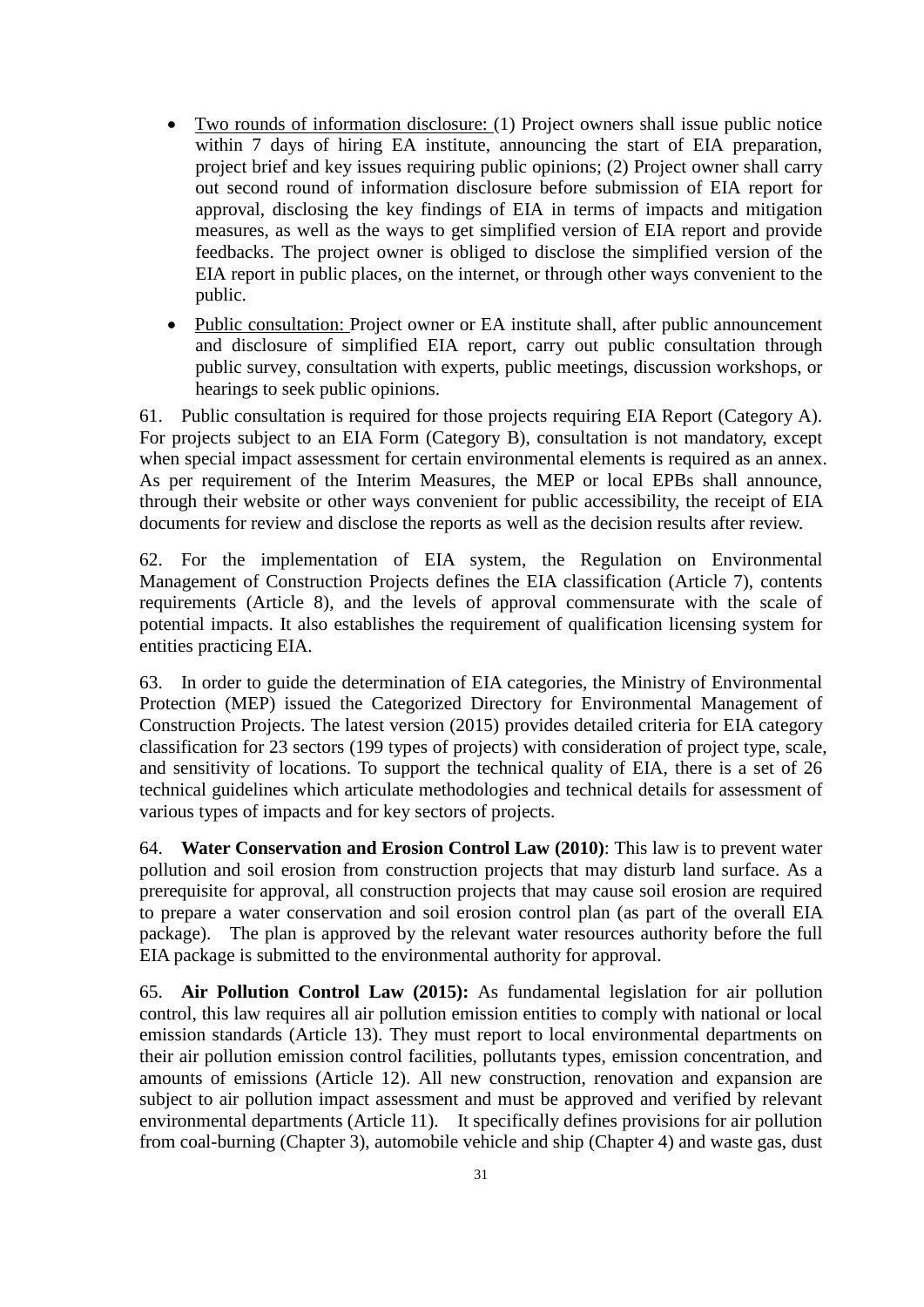and odor (Chapter 5). It requires environmental authority (MEP) of the State Council to establish air pollution monitoring networks. It allows local governments to develop local environmental standards that are stricter than national standards (Article 7).

66. **Solid Waste Pollution Control Law (NPC, 2004**): This law requires the environmental authority to establish solid waste pollution monitoring systems. All projects that generate solid wastes are subject to environmental impact assessment (Article 13) and "Three Simultaneousness" requirements (Article 14). It includes general solid waste control provisions, as well as specific provisions for industrial solid waste, domestic garbage, and hazardous waste (Chapter 3). More specifically, it requires proper collection, use, and disposal of livestock waste and prohibits the open burning of agricultural waste in densely populated areas, along airports and transport corridors, and areas designated by local governments (Article 20).

67. **Forestry Law (NPC, 1998**): Construction projects should avoid or minimize the occupation of forest land. If unavoidable, approval from the forestry authority of the county (or higher) government must be obtained for land acquisition. The project must pay forest restoration fees as defined by the State Council. Forest restoration fees are to be used for forest re-plantation organized by relevant forestry authorities. The area of forest restoration cannot be smaller than the area lost by the land acquisition.

68. **Cultural Property Protection Law (2002):** (i) For various levels of protected cultural relics, governments at various levels define the necessary scope of protection. A buffering construction-control zone can be defined outside the scope of protection; (ii) No other construction projects are allowed within the scope of protection. Necessary construction within the scope must be approved by the corresponding level of government and the cultural relics authority at one higher level; (iii) Pollution facilities and activities that may affect the safety and environment of the protected relics are forbidden within the scope of protection and outer construction-control zone; (iv) Alternatives for construction projects shall be explored to avoid immovable cultural relics to the extent possible. If cultural relics are unavoidable, in-situ protection shall be pursued to the extent possible, and a protection plan must be approved by the relevant cultural relics authority. Ex-situ protection or dismantling must be approved by relevant level of governments. All necessary protection expenses shall be included in the budget of the construction project; (v) For large scale civil works, construction units shall contact the cultural relics authorities who will organize archeological surveys prior to construction. Expenses for archeological survey, exploration and excavation must be included in the construction budget; and (vi) Chance-find procedures: during construction projects or agricultural activities, any one or unit which uncovers cultural relics shall stop construction and protect the site, and immediately report to local cultural relics authorities for investigation. In case of important discoveries, the local cultural relics authority must report to authorities at higher levels.

69. **Flood Control Law (1997):** This law requires that all projects located in areas prone to floods to prepare a flood control assessment by a licensed institute. The report is to be approved by relevant water resources authorities, which is a prerequisite for approval of feasibility study.

70. **Regulation on Geological Hazard Prevention (2003**): This regulation requires that all projects located in areas prone to geological hazards are required to prepare a geological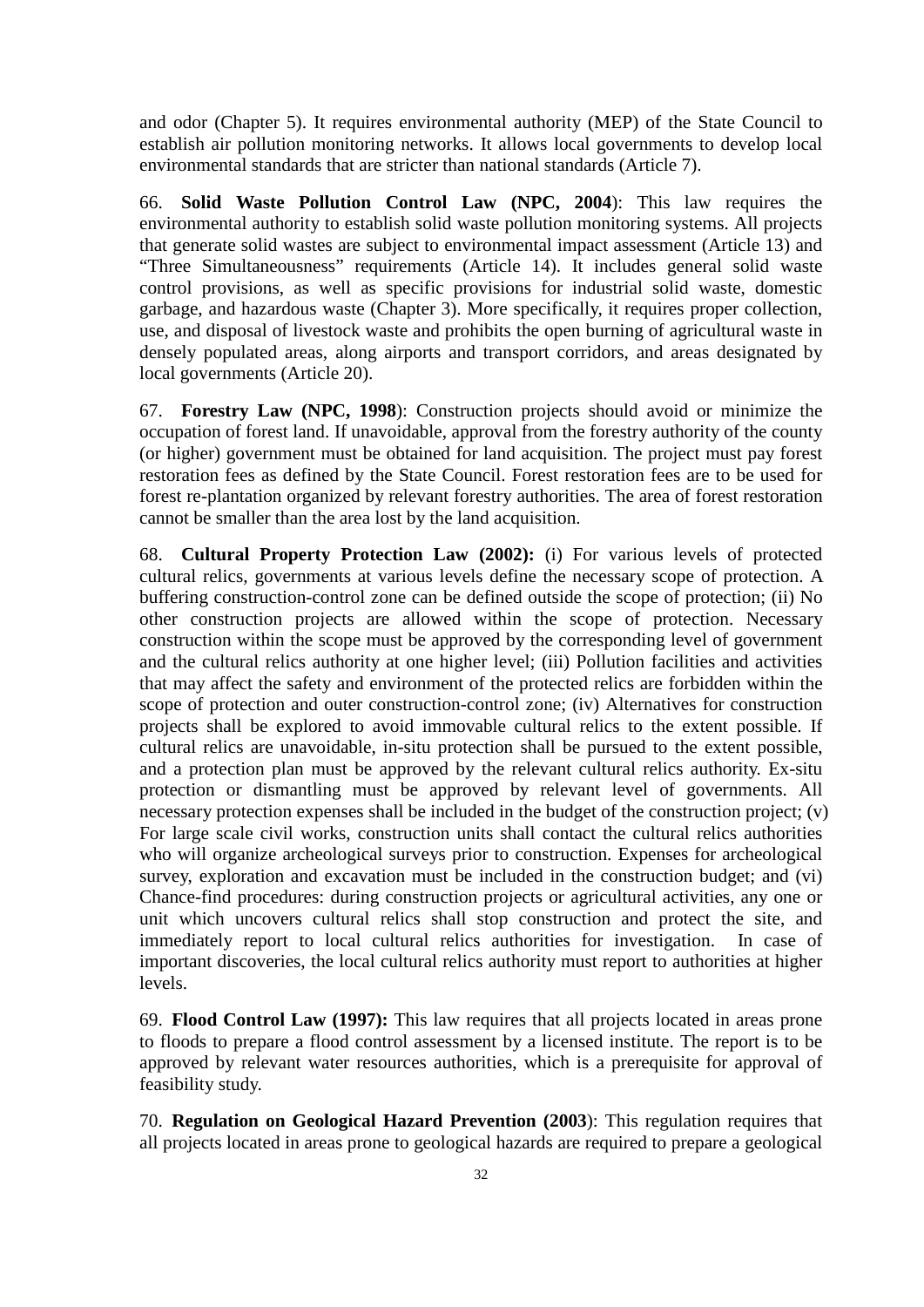hazard assessment report by a licensed institute. The report is to be approved by relevant land resource authorities, which is a prerequisite for approval of the feasibility study.

#### **B. Medical Waste and Radiation Prevention**

71. Specific to the health sector, a set of laws and regulations addressing environmental, health and safety issues in the medical sector have been enacted in China. Through field visits and discussions with authorities and hospitals in the two provinces, it is noted that the waste streams (e.g. solid waste, wastewater and air emissions) in hospitals, the medical waste collection, transport and disposal, and the radiation risks are managed and regulated following national and local regulations.

72. Over the years, backed by the regulations, strong political wills and continuous investments, a comprehensive medical waste storage, transport and disposal system have been established in China. Meanwhile, there is a good coverage of regulations governing medical wastewater, radiation prevention, occupational safety and health on Healthcare facilities. These regulations well cover the following aspects:1) explicitly designates the institutional responsibilities and roles; 2) establishes the procedure for review/clearance and supervision of these issues; and 3) provides technical guidance to control the quality of waste streams. Key points of these regulations are summarized in below.

73. **Regulations on the Management of Medical Waste (2003):** This regulation stipulates proper handling of medical waste or order to prevent spreading diseases and to protect the environment and human health. This regulation defines the nature of medical solid waste and the institutional responsibilities, including: 1) health bureau is responsible for infectious disease control in the cycle of medical waste management, 2) EPB is responsible for pollution monitoring and control in the cycle of medical waste management; and 3) the requirements and procedure for collection, internal transportation, temporary storage within Healthcare facilities, external transportation and disposal of the medical solid waste.

74. **Medical Waste Management Methods for Health Care Facilities (2003):** This method was developed based on the Regulations on the Management of Medical Waste and became effective in 2003. This regulation focuses on put emphasis on health bureau's duties and responsibilities in the medical solid waste management, and requirements for sorting, packing, labeling, segregation and storage of the MSW within HCF. It also covers the emergency response plan, training and occupational health protection.

75. **Radioactive Isotopes and Equipment Safety and Protection Regulation (2005):**  the entities using the radioactive isotopes or equipment should return the retired radioactive isotopes and sources to the manufacturers or the importers when the radioactive equipment or isotopes is retired or decommissioned. In case that the radioactive isotopes or sources cannot be returned to the manufacturers or importers, they should be transferred to the certified entity for storage.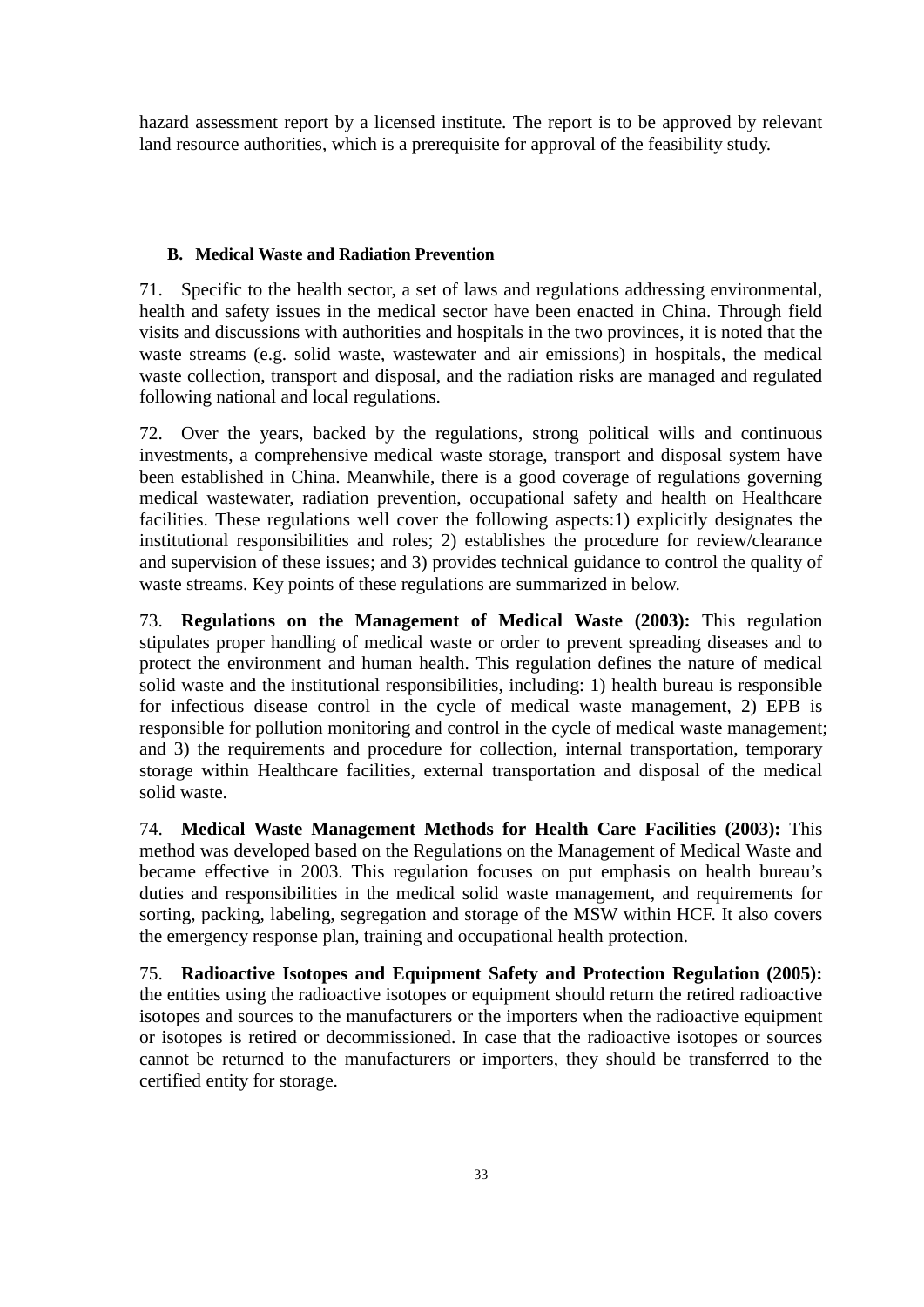76. **Inventory for Categories of Medical Solid Waste:** The inventory provides the information on the categories identification for medical solid waste for sorting, separate collection and segregated storage, and final disposal.

77. **Technical Specifications for Concentrated Disposal of Medical Waste (HJ/ T177-2005):** This specification sets out the requirements for on operation and environmental compliance of medical waste disposal facilities.

78. **Technical Specifications for Centralized Incineration Facility Construction on Medical Waste (HJ/T 177-2005):** This specification provides guidance on site selection, design of the plant layout, process units and flue gas treatment for incineration facility for medical waste disposal.

79. **Technical requirements for Medical Solid Waste Transportation Vehicles (GB 19217):** This regulation stipulates technical specifications of vehicles dedicated to the transportation of medical wastes. For example, air-tight design should be adopted for the goods wagon which should be segregated from the driving cab.

80. **Law of Prevention and Control of Radioactive Contamination (2003)**: This law requires that the entity using radioactive equipment should prepare EA for approval by EPB at provincial level prior to requesting for license for operation of the equipment; radiation prevention facilities should be designed, constructed and operated simultaneously with the main structure; radioactive wastes be collected and stored separately from other wastes, and certified specialized companies be engaged to transport and dispose of the radioactive wastes.

81. **Technical Specifications for Radiation Shield in X-Ray and CT Chamber in Hospitals (GBZ/T180-2006):** This specification provides the method to estimate the shield value and the shield requirements for CT chamber.

82. **Technical Specifications for Hospital Sewage Treatment (HJ 2029-2013**): This specification provides guidance on the design of the process for medical wastewater treatment station within HCF.

83. In addition to the laws/regulations and technical specifications, there is a full set of environmental standards for each key concern associated with the medical wastes, radiation, and occupational health and safety. These standards are compulsory in the design, construction and operation of the environmental, occupational health and safety protection facilities associated with the HCF, and these standards are used as the benchmark for performance examination, including the acceptance examination, by the relevant government organizations.

## **4.1.2. Occupation Health and Safety**

84. A comprehensive regulatory framework for occupational health and safety is in place in China. Since the two subjects are inter-related closely, many regulations embrace both elements. For the health care sector, the Regulations on the Management of Medical Waste stipulates that the president of HCF takes ultimate responsibility for occupational health and safety within the HCF and the infection control department of the HCF is responsible for technical issues on a daily basis. Relevant to the PforR, a set of occupational health and safety related regulations are summarized in below.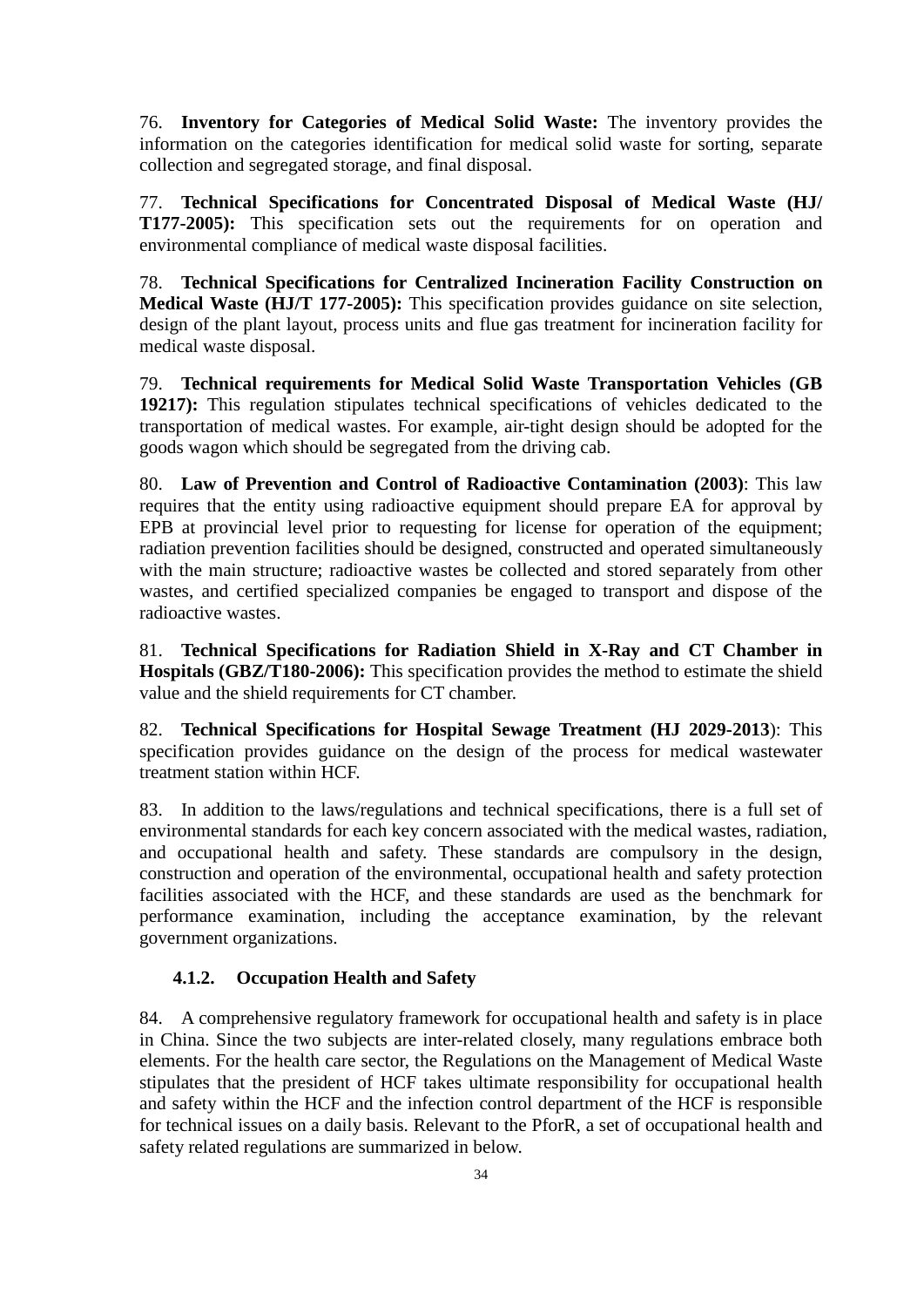85. **Labor Law (2009):** The Law mandates health and safety requirements in work contracts. It requires that employers establish labor health and safety systems, comply with applicable national standards and guidelines, provide training for employees on occupational health and safety, prevent accidents and reduce occupational damages. It also requires employers to provide necessary personal protection equipment, working environments in compliance with national requirements, and periodic medical examination for employees in jobs with potential occupational health and safety risks. It requires a "Three Simultaneousness" system for work safety facilities in new construction, renovation and expansion projects -- safety facilities must be designed, constructed and put into operation simultaneously with the main project.

86. **Work Safety Law (2002):** This law is the umbrella law for work safety. It requires production operation entities to comply with relevant laws and regulations, establish safety operation rules and management systems, improve safety conditions and ensure safe operation of production. It specifies safety responsibilities of operation entities in terms of establishment of safety operation rules and specifications, setting of organization systems with clear responsibilities, staff qualifications and training, "Three Simultaneousness" of safety facilities, safety assessment, safety design and construction, safety signage, emergency response plan, and provision of PPEs. Enterprises, if involved in the use, manufacture, transportation, storage, or sales of hazardous materials, should establish special safety management systems and adopt effective measures. Associated operational staff should be examined and licensed. The Law clarifies the responsibility of safety supervision by relevant work safety authorities at various levels.

87. This law establishes a "Three Simultaneousness" system for work safety facilities, which is further elaborated in the Regulation on Supervision and Management of Three Simultaneousness for Safety Facility in Construction Projects (SAWS, 2010). The "Three Simultaneousness" system requires that work safety facility be designed, constructed and operated simultaneously with the main project.

88. The Work Safety Law and the Regulation also establishes a work safety assessment system, which requires work safety assessment to be conducted for various types of projects: Safety assessment is conducted by licensed entities and approved by relevant work safety authorities, which is a prerequisite for feasibility study approval.

89. Under the Work Safety Law, the Regulations on Safety Management in Construction Projects (State Council No. 393) defines general provisions on safety responsibility of the project sponsor, the construction surveyors, the design units, contractors, and supervision companies. The law also includes provisions on emergency rescue and investigation for accidents and legal liability for violating the regulations.

90. The Interim Regulations on Works Safety Risk Investigation (SAWS, 2007) clarifies that enterprises are responsible for work safety and mandates that enterprises establish work safety investigation and reporting systems. Under this regulation, all enterprises must conduct quarterly work safety risk investigations and report to the local Administration of Work Safety (AWSs).

91. The main regulator on work safety is the State Administration of Work Safety (SAWS) and its subordinate Administration of Work Safety at the provincial and municipal levels. The SAWS has developed over 80 administrative regulations and hundreds of work safety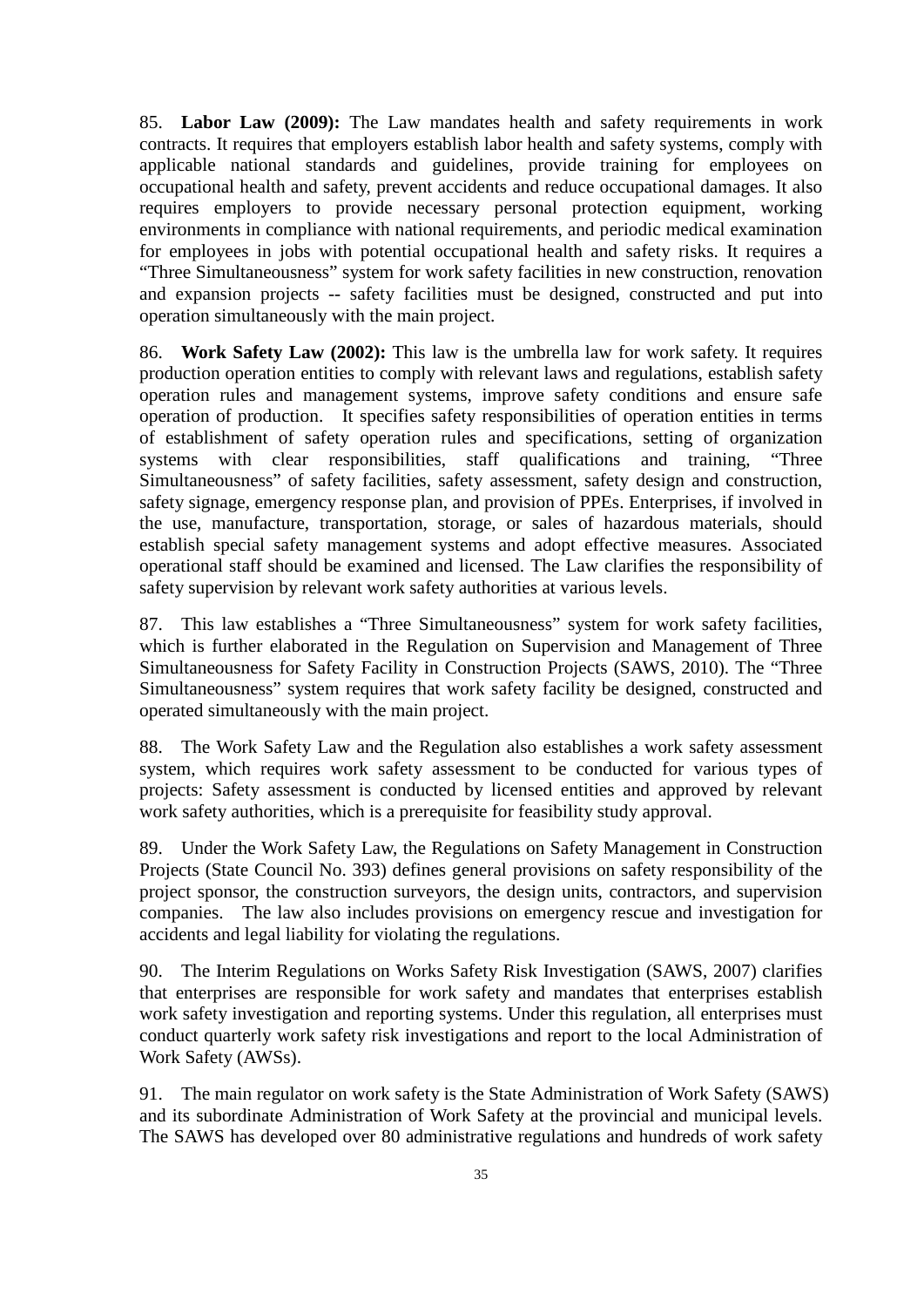standards and guidelines, which form a comprehensive occupational health and safety management system.

92. **Infectious Disease Prevention and treatment Law (2013):** This law requires that: (i) the HCF should provide regular training on the skill and knowledge for infectious disease prevention and control to its staff on regular basis; (ii) the HCF should strictly implement the specifications and management rules stipulated by the government to prevent the infectious diseases from spreading in HCF; (iii) HCF should designate a full-time staff or department to handle the issues related to infectious disease prevention and control within the HCF and preparation of the infectious disease report; (iv) HCF should designate a special department or staff to carry out the monitoring of infectious elements, safety protection, sterilization, segregation and, management of medical wastes; and (v) the government organizations dealing with prevention and control of disease should assign a staff to provide guidance, evaluation on the infectious disease prevention and control within the HCF, as well as to perform the epidemics investigation.

93. **Regulations on the Safety and Protection of Radioactive Isotopes and radiation Equipment (2005):** EPB takes the lead in the supervision and administration over the radioactive elements and radioactive devices, while the health bureau and public security department perform their duties. Categories of the radioactive risk need to be established. The HCF which uses the radioactive materials or devices should obtain the permit. The entities which conduct the business related to the production, sale, and use of the radioactive elements or devices should carry out the personal dose monitoring and occupational health examination, and establish the personal dose record and the occupational health monitoring and protection record for their staff, and provide training and knowledge awareness plan for their staff.

94. **Production Safety Law (2014):** The People First principle is applied throughout the law. Industrial development should give top emphasis on safety, make precautionary considerations to avoid accidents and comprehensive measures implemented through institutional structure of duties and responsibilities.

95. **Fire Protection Law (2009):** The public security department takes the charge in supervision and administration over the fire protection. The government, NGOs, enterprises and entities should enhance the education on fire protection to their staff and workers, while the public security department should supervise, guide and assist in the public awareness and education on fire protection. For the public gathering places, the owner or management should request the public security department for examination of the fire protection and safety before such places are put into operation. The leader of the entity has the top responsibility and the entity should establish its own system for fire protection and the emergency preparedness plan for evacuation and firefighting.

96. Under the coverage of occupational health and safety for HCF sector, a full set of specifications and standards have been issued to provide the technical guidance and benchmark for performing these laws and regulation in practice. These specifications and standards regarding the sterilization, monitoring, health protection, etc. are compulsory in design, construction and operation, and become the legal criteria for assessing the performance of management of occupational health and safety by the relevant organizations.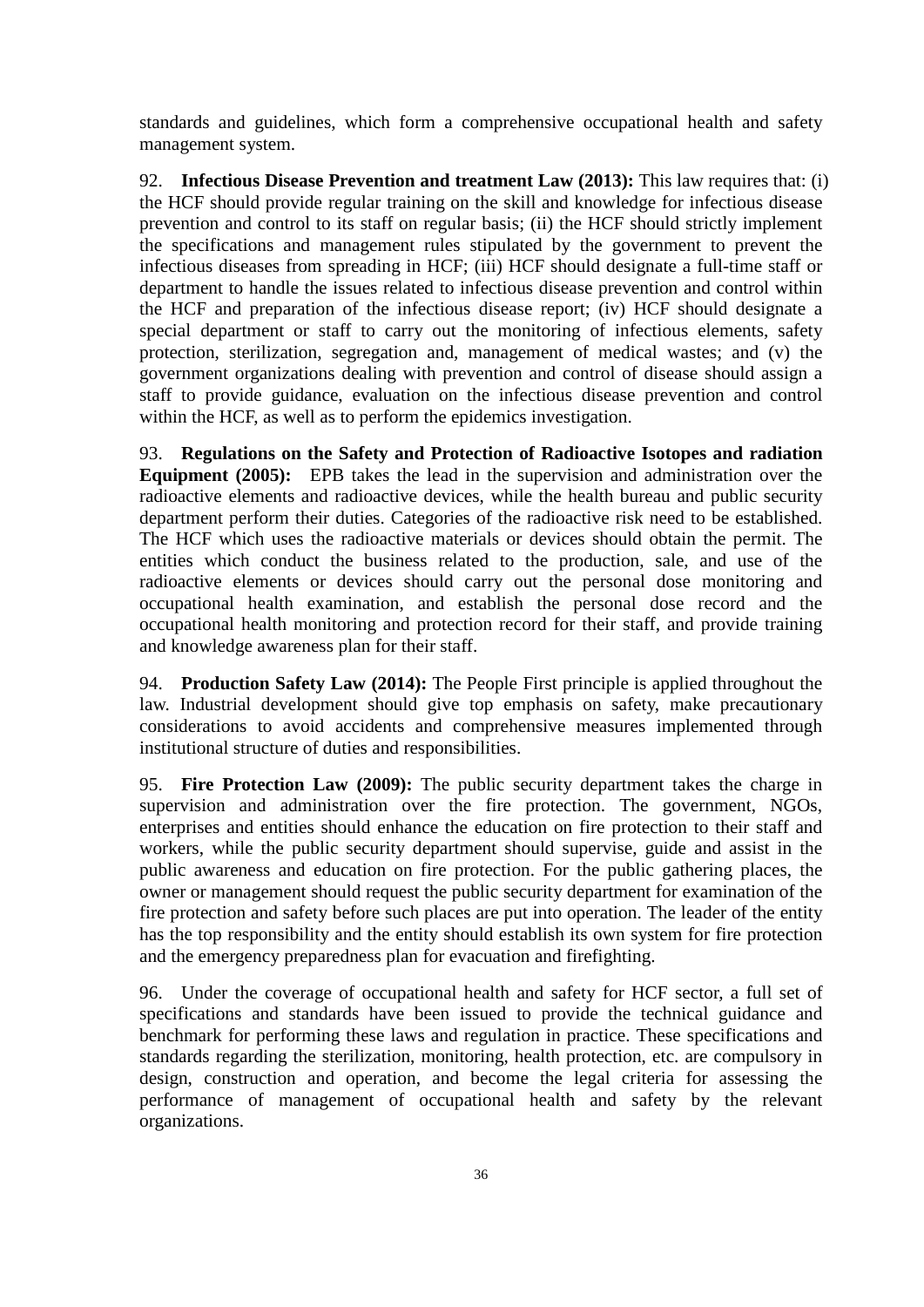# **4.2. Implementation of Environmental Management System**

97. To ensure the effective implementation and law enforcement under the environmental management system for health care sector, the duties and responsibilities of all of the relevant organizations are explicitly assigned and the procedure for investments review and approval is established among these organizations which require preparation of various documents, i.e. EIA, safety assessment report, health preliminary assessment report, etc. to address the issues relevant to the construction and operation of the Healthcare facilities. A summary of the implementation of environmental management system is presented in below.

# **4.2.1. Environmental Impact Assessment**

98. MEP, provincial and local EPBs enforce the law through EIA institute certification, EA review and supervision.

# *Certification of EIA Institutes and Practitioners*

99. The *Measures on the Management of Qualification Certificates for Construction Project Environmental Impact Assessment (EIA) issued by MEP* provide detailed requirements of qualifications and administration measures for the EIA institutes in carrying out EIA services. MEP conducts periodic review of the qualification and performance of all certified institutes and may suspend, downgrade or cancel the certificates accordingly.

100. MEP also regulates individuals performing EIA through an EIA engineer registration system. Individuals who provide EIA services must pass a professional exam to be eligible to register as an EIA engineer. The qualifications including professional ethics and technical track records are periodically reviewed by MEP.

## *EIA Preparation, Review and Approval*

101. Preparation of EIA is the responsibility of project developer/owner, who will engage an independent certified EA institute to prepare the EIA document according to the applicable laws, regulations, policies, technical specifications for EIA and respective standards. The technical guideline for EA is the one of the technical basis for the preparation of EA, for the PforR it places emphasis on the management of medical waste streams which is also the focus of the review by EPBs. For the radiation risks, a stand-alone radiation impact assessment is required to be prepared by certified institute to undertaking the radiation impact assessment.

102. EIA review and approval is classified into different levels. The reviewing and approval body will be either the MEP or a local (provincial, municipal, or county) EPB, depending on thresholds of activity, level of approval for the project proposals, and environmental sensitivities.

103. For the PforR, the EIAs for the construction or renovation of small health structures within HCFs, or construction of a new hospital will be managed by district/county level EPBs, the EIAs for the procurement of radioactive equipment is subject to the approval of provincial EPB. Municipal EPBs will only review and approve projects with heavy pollution or cross-district/county borders. None of the PforR activities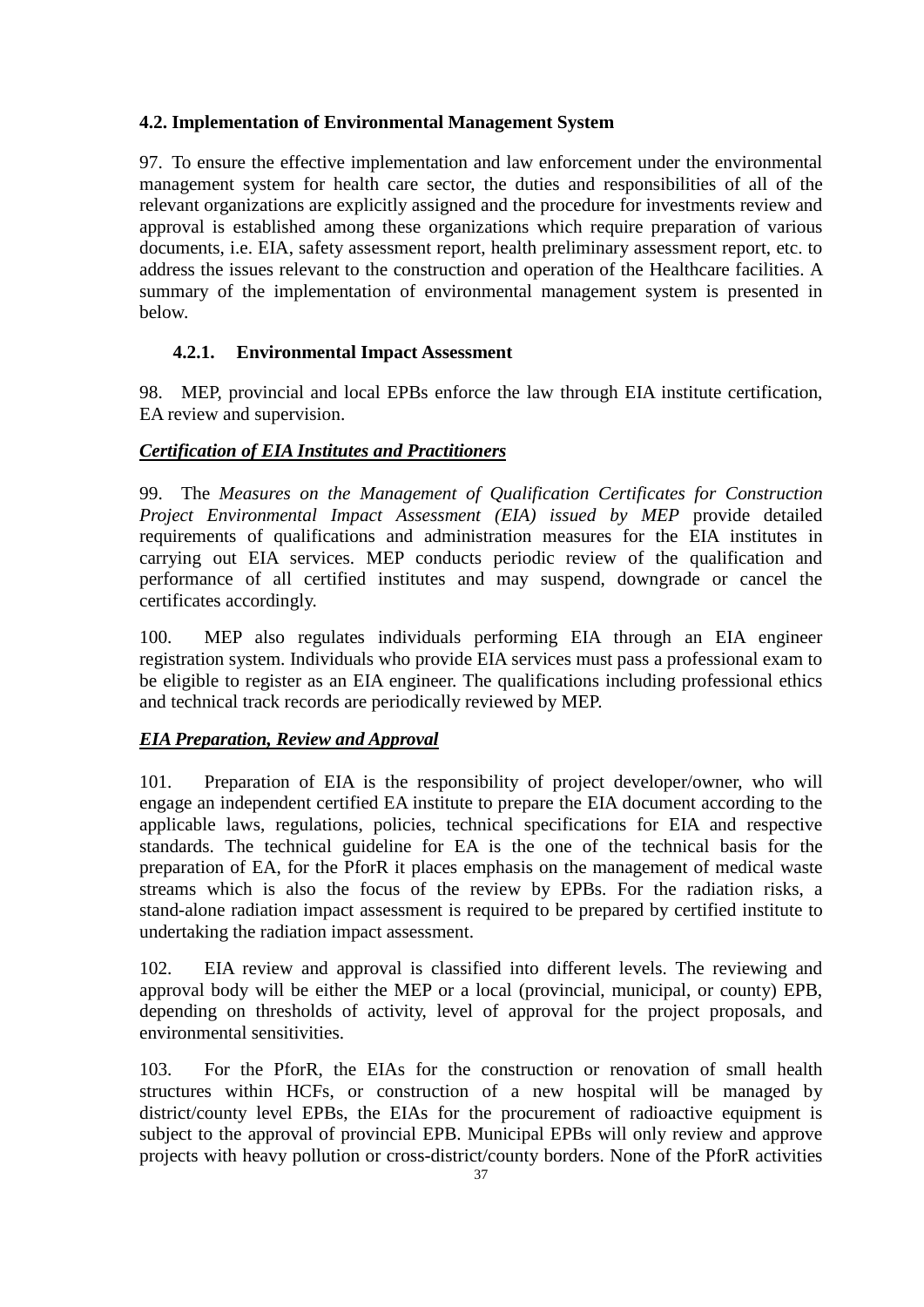is expected to require approval from the municipal EPB, except the procurement and use of the Class III radioactive isotopes.

104. Upon receipt of EIA documents, the district/county, or provincial EPBs will announce the receipt, commence the review process, and disclose the full EIA report to the public for comment and feedback. In contrast, the EIA Form and EIA Registration Form are not subject to public consultation and information disclosure. The EIA review process is implemented by an independent expert panels organized by the EPBs. These experts are selected from an expert pool established by EPB. Normally, at least three experts are selected for the review panel organized by city/county EPBs. Based on satisfactory results from the expert panel review, the provincial or district/county EPBs will issue the final approval documents.

## *Acceptance Examination*

105. After the approval of EIA documents, the project owners are responsible for ensuring the implementation of measures defined in the EIAs. During the construction stage, mitigation measures are implemented by contractors and supervised by project owners and supervision engineers. Upon project completion, a mandatory environmental acceptance examination is to be conducted by the environmental authority that approved the EIA. A project can only formally start operation after passing the environmental acceptance examination (among other mandatory acceptance examinations for engineering quality, safety, and occupational health).

106. During construction, projects may receive on-site supervision from local EPBs (through their supervision and enforcement teams, normally known as Environmental Enforcement Squads).

## *The EIA process and the PforR*

107. According to the Categorized Directory for Environmental Management of Construction Projects (MEP, 2015), the following activities to be supported under the PforR may have impacts that will trigger the EIA process (Table 4-1).

| <b>Activities</b>                                                                                                  | <b>Full EIA Report</b>                                                     | <b>EIA Form</b>                                                            | <b>EIA Registration</b> |
|--------------------------------------------------------------------------------------------------------------------|----------------------------------------------------------------------------|----------------------------------------------------------------------------|-------------------------|
| Construction or renovation of small<br>structures, e.g. standard image center,<br>sterilization and supply center, | $\sqrt{}$ (in case the<br>structures are<br>located in<br>sensitive areas) | $\sqrt{}$ (if the<br>structure is<br>not located in<br>sensitive<br>areas) |                         |
| Construction of community health care<br>centers or stations,                                                      |                                                                            | $\sqrt{(all)}$                                                             |                         |
| Construction of new hospitals                                                                                      | (all)                                                                      |                                                                            |                         |
| Procurement and use of Class I ray<br>devices                                                                      |                                                                            |                                                                            |                         |
| Procurement and use of radioactive<br>isotopes and Class II and III ray devices                                    |                                                                            |                                                                            |                         |

**Table 4-1: EIA Categorization of activities to be supported by the PforR according to China's environmental regulatory system**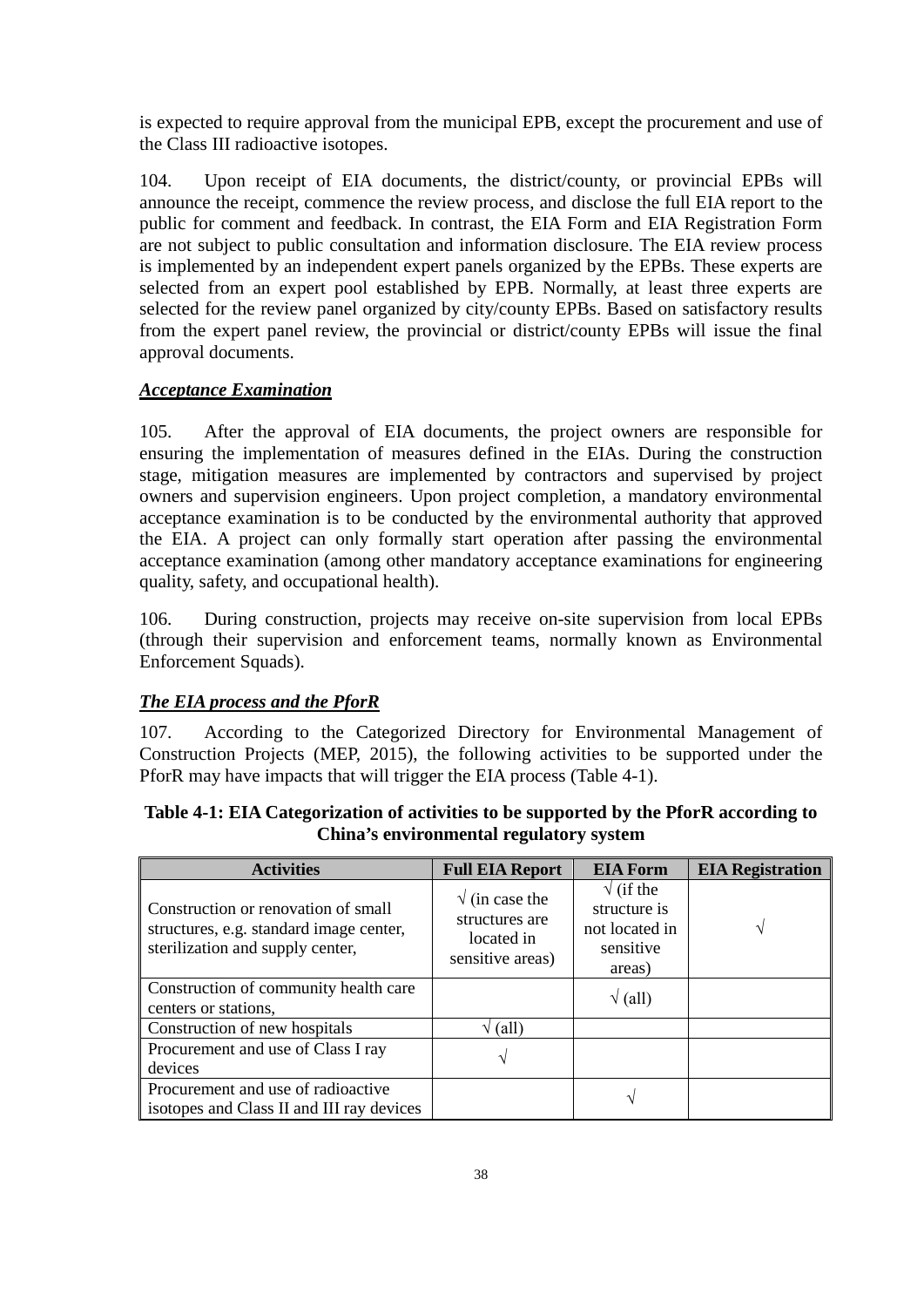108. According to the classification of environmental authority<sup>[5](#page-42-0)</sup>, county/district EPBs are responsible for managing the EIA for the types of projects related to the civil works and equipment (except for ray equipment or radioactive isotopes) supported under the PforR. In addition, along with the ongoing reform of EIA authority and procedure in China, the EIA review and clearance may change. For example, in the past the EIA Registration Form had to be reviewed and approved by EPB; currently only the registration is required considering that such activities will have minimal environmental impacts. In addition, decentralization of EIA review and approval is taking place in order to streamline the process. The provincial EPB is responsible for managing the EIA for procurement and use of Class I and II radioactive isotopes and ray equipment, while the Class III radioactive isotopes being managed by municipal EPB.

#### **4.2.2. Medical Waste Management of Health Projects**

#### The guideline for medical waste management

109. To facilitate the implementation of the Regulation on Medical Waste Management (2003), the Ministry of Health issued the Measures to Implementing the Regulation on Medical Waste Management (Measures hereinafter) in 2003. This Measures stipulate the following five aspects:

- (i) Requirements of the sorting, collection, labeling of medical wastes in each department within HCFs;
- (ii) Requirements for system managing the medical wastes in each department and the temporary storage chamber, and the transportation from each department to the temporary storage chamber;
- (iii)The requirements for transfer and registration of medical wastes within the HCF and between the disposal center;
- (iv)Emergency mitigation measures for accidents of leakages and release of medical waste during the cycle of medical waste management;
- (v) Protection for OHS for workers during the sorting, collection, transportation and temporary storage.

### Internal system for medical waste management

 $\ddot{ }$ 

110. The local health bureau is responsible for providing the relevant training on the above five aspects to the staff of the HCFs on regular basis. Often, the health bureau delegates a certified institute to conduct such training and the staff of the HCFs will be granted a certificate which indicates that the staff is eligible for dealing with the above five aspects.

111. The president of HCF is the person taking the ultimate responsibility for establishing and fulfilling the internal system for medical waste management and infection

<span id="page-42-0"></span> $5$  The classification of environmental authority is currently under the process of decentralization and the information in the ESSA just reflects the latest changes in the environmental authority during the preparation of the ESSA.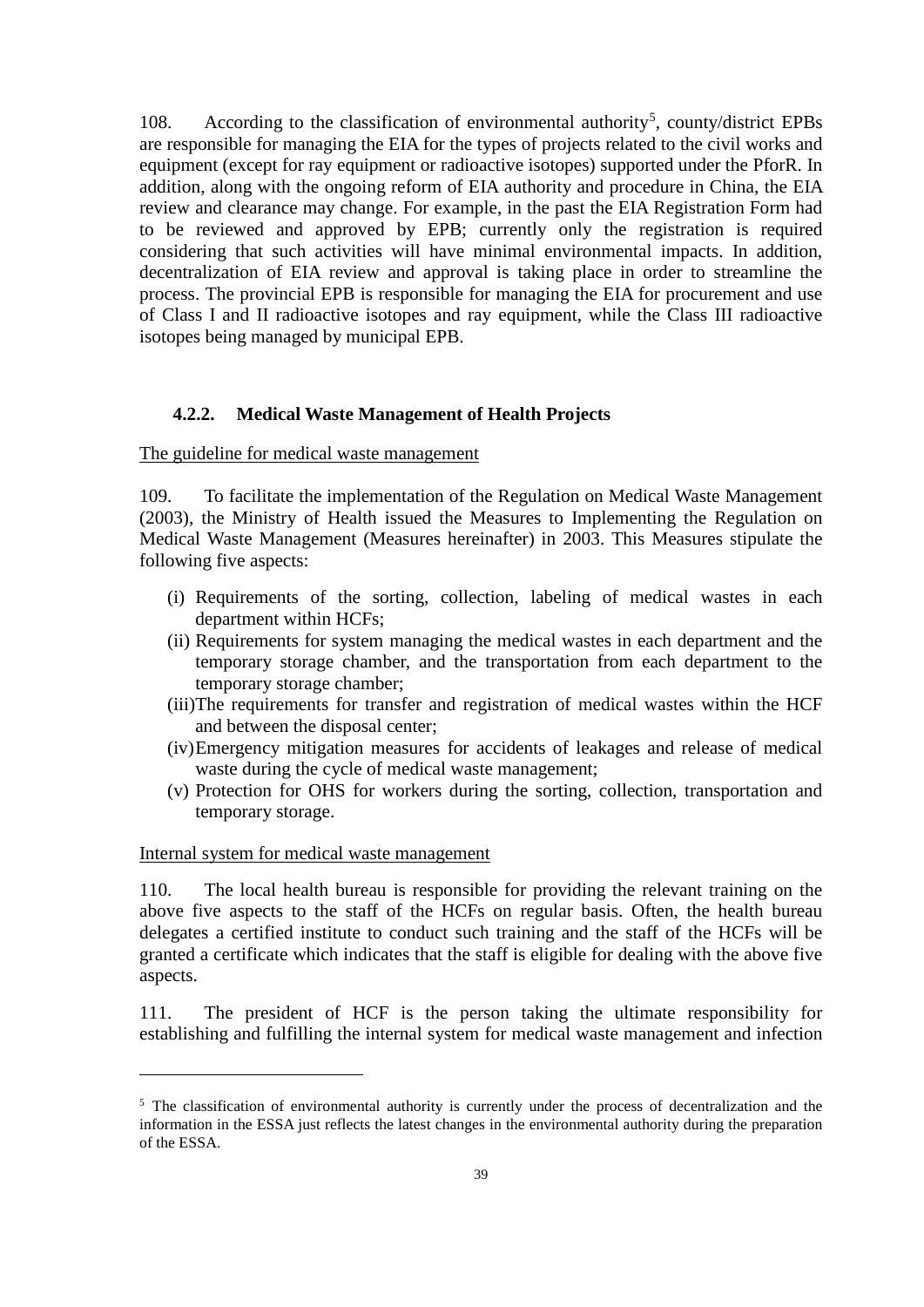control and environmental protection within the HCF. There is usually a vice-president of the HCF responsible for the day-to-day management of medical waste.

112. Within the HCF, in each department a nurse or the chief nurse is designated to take charge of the sorting, collection, labeling, transportation, and record keeping of the medical wastes. This nurse or chief nurse will be provided with training by the staff who gets the certificate from the health bureau. A certified company is often contracted by the HCF to help clean the wards and toilets, and collection, sorting and transportation of medical wastes. The workers of the company are trained regularly by the company and the HCF.

113. Each HCF has an infection control department responsible for infection control, including the training and day-to-day examination of the management of medical wastes.

114. Each HCF has a general logistics department responsible for providing the protective gear and materials, such as plastic bags, disinfection liquid, gloves and sharps containers, to each department. The cost of the protective gear and materials are covered by each department.

#### **4.2.3. Occupational health and safety, and radiation management**

General occupational health and safety management

115. An occupational health and safety preliminary assessment report is required for any new construction, expansion and renovation of works or structures if they have the potential to cause occupational diseases.

116. The Inventory of Occupational Diseases provides the identification of occupational diseases for projects. During day-day- work at the HCF there is a risk, some occupational diseases would be caused in the operation of therapy and laboratory, e.g. chemical poisoning, skin disease, infectious diseases, burning, radiation damage.

117. The occupational health and safety preliminary assessment report is reviewed and approved by the health bureau at the level higher than the locality level. The health bureau will mobilize its experts from its expert pool to review the report and the adequacy of the protection facility/measures.

118. Upon the completion of the new construction, the owner/developer submits the request to the health bureau above county level for examination and acceptance of the occupational health and safety facilities and system, before the works or structures being approved to begin normal operation.

119. According to the relevant laws and regulations, it is mandatory that an internal system for occupational health and safety management be established and reviewed by the government authority. The system includes the procedures, institutional arrangement, reporting mechanism, materials preparation, and training plan, regarding the aspects of fire prevention, prevention and control of occupational diseases, e.g. infectious disease, radiation, chemical poisoning, skin disease, etc.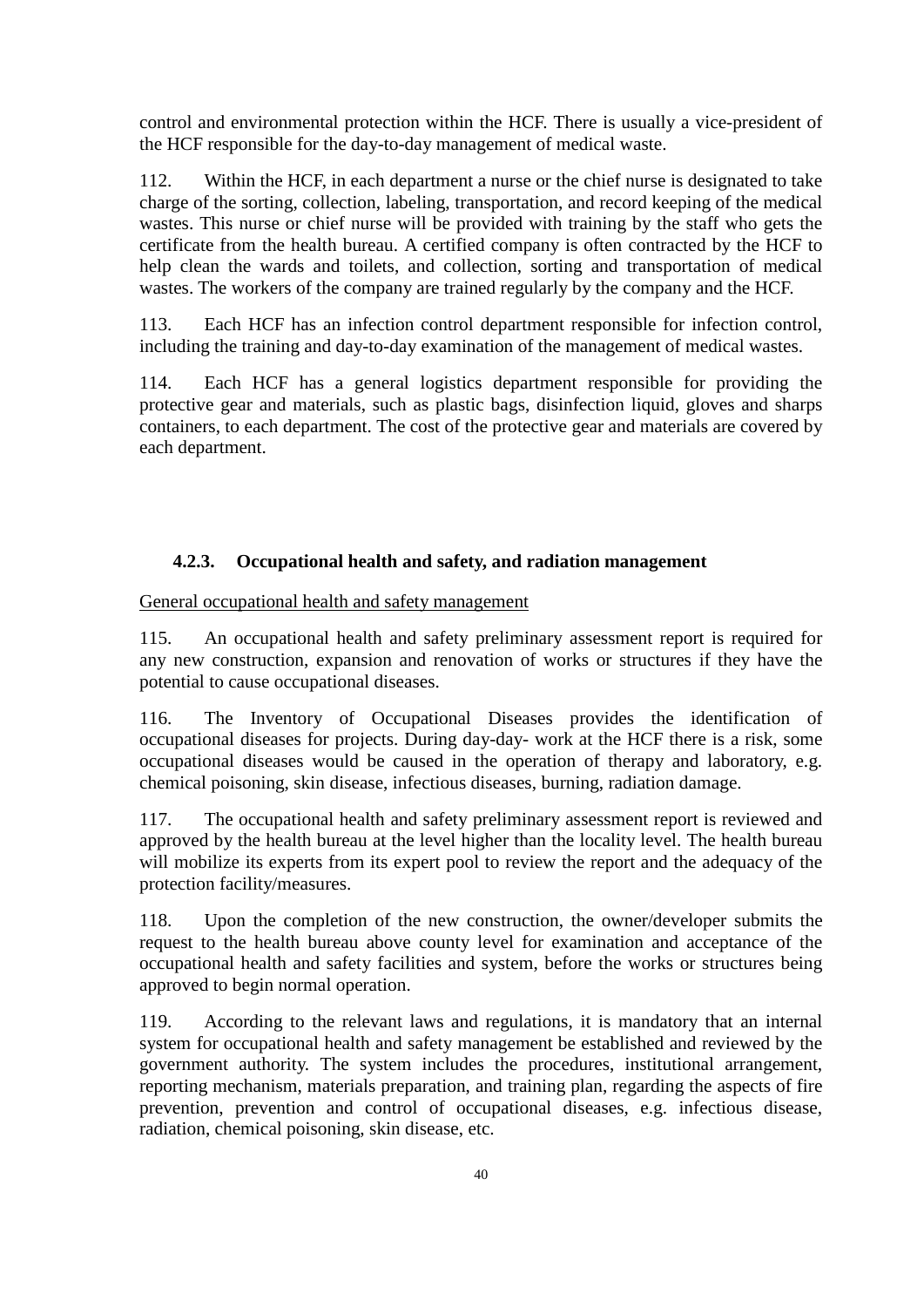120. The presidents of the HCFs is designated with the top responsibility to organize, monitor and supervise the implementation of the internal system for occupational health and safety management. In addition, the budget to support the system is subject to the president of the HCFs.

### Management of medical radiation risks

121. Radiation risk management receives special attention during day-to-day operation of healthcare facilities. There is clear procedure and system in managing medical radioactive equipment, radiopharmaceuticals and radiation sources. In general, HCFs are required to submit the request for radioactive diagnosis and treatment to the provincial EPB. Upon the receipt of the permit issued by provincial EPB, the HCFs will engage a certified third-part institute to prepare the EIA for the radioactive device, or the radioactive isotope or the radiopharmaceuticals to be procured and used by the HCFs. The EIA is conducted according to the technical guideline for radiation environmental protection management which places emphasis on the prediction of the impacts, the location selection, shielding, health and safety, mitigation measures, monitoring and training plan. Only after obtaining the approval of the EIA, the HCFs can start the design, construction and procurement.

122. For radioactive equipment, before installation a certified third-party company is hired to conduct the occupational health and safety preliminary assessment which needs to be approved. In addition, EPB carries out inspection and issues pilot operation permit. The HCF is also required to update the inventory of Radioactive Therapy Permit and Radiation Safety Permit in health bureau and EPB. After installation, within 3 months a certified third-party company needs to be hired to carry out assessment of the effectiveness of occupational health and safety. Meanwhile, EPB carries out environmental acceptance inspection. Upon receiving approvals on both, the HCF can start official operation of the equipment.

123. Before operation of the radioactive equipment or isotopes/therapy, the heath workers/staff in the HCFs should be trained by the health bureau. Once the training is completed and the health workers/staff passed the examination, the Certificate for Operating Staff in Radioactive Diagnosis is issued to the health worker or staff.

124. During the PforR, the worker/staff will be continuously trained on regular basis at least once a year. The training records will be kept in the HCFs for check by the health bureau. The physical examination is required to provide to the operating worker/staff, and the day-to-day portable devise for monitoring personal dose will be provided to the worker/staff, with the record kept in the HCFs permanently. The data will be submitted by the county level health bureau to the Ministry of Health through provincial and municipal level bureaus.

125. Annual monitoring on radioactive equipment and workshop have to be done and inspected by certified third-part company. The review report should be made ready for responsible authorities' annual inspection review.

126. When a radioactive equipment is to be decommissioned (when the radiation intensity is too low to meet therapy use), internal procedure in hospitals has to be fulfilled first. Radiation source will be tested by EPB first; then the hospital applies for approval for transport of radiation source from local public security bureau. Upon receiving approval, radiation source supplier (usually the producer) sends staff and vehicle to collect the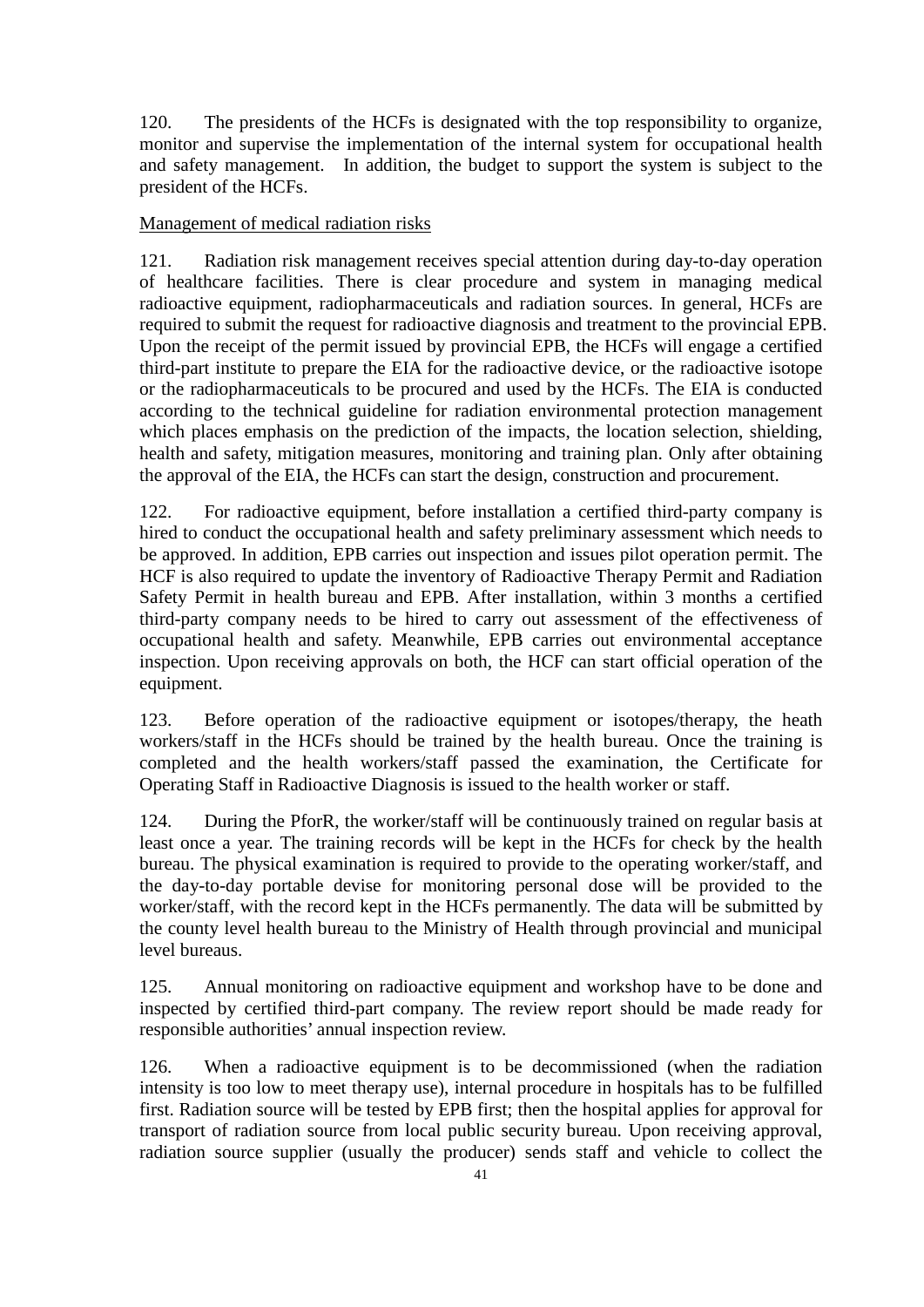radiation source and provide documentation. Then the hospital updates the information at EPB and health bureau to complete the process. A decommissioned medical radioactive equipment, after removing the radiation source, usually poses no health risks.

## **4.2.4. Supervision of the Implementation of the Environmental, Health and Safety Measures**

127. During normal operation period of healthcare facilities and the medical waste disposal enterprises, examination of the performance of the occupational health and safety system within enterprises is a key focus of local government and the HCF and the medical waste disposal enterprises themselves. Such examination include frequent examination conducted by the management and workers' union of the enterprises, and periodic examination by environmental, or health departments. The EPB at county level is responsible for conducting the supervision and examination for the environmental performance of the HCFs at or below the county level during the management of medical wastes and radiation protection; while the EPB at provincial or municipal level is responsible for the supervision and examination for the HCFs if their EA is approved by provincial or municipal EPB. The health bureau at county level is responsible for supervising the infection disease control throughout the cycle of medical waste management within the HCF at or below the county level, while the provincial or municipal health bureau often conduct supervision of the performance of the medical waste management system within the HCFs at or above municipal level. The production safety bureau is responsible for monitoring and supervising the occupational health management of industrial enterprises, e.g. disposal centers.

128. The health bureaus and the EPBs conduct the periodic on-site inspection and examination of the environmental, health and safety in the HCFs. The focus of the on-site examination by the health bureaus is on the protection of occupational health, certificate for operating staff, implementation of training and personal dose monitoring, implementation of radiation protection measures, performance of laws and regulations. The EPB focus its inspection on the radiation impact on the communities, and the monitoring of the radiation will be conducted at least once a year.

129. Generally, after the periodic examination, health bureau and EPB issue a report or a record on the assessment of the Environmental, Health and Safety performance of the HCFs/medical waste disposal center. If any faults in the health and safety management system of HCFs/medical waste disposal center are found or reported, EPBs or health bureau have the right to suspend or even stop the operation of the HCFs/medical waste disposal center before the faults are corrected by the enterprises and are accepted by the EPB or health bureau.

# **4.2.5. Summary of the Implementation of the Legal System for EHS at the program level**

130. In terms of institutional arrangement, the laws and regulations relevant to the HCF sector clearly designate the responsibilities and duties to the following institutions as well as require the following documents/information during the design, construction and operation of the activities as given in Table 4-2 below. Such arrangement ensures that the key concerns on the EHS of the program be fully reviewed and effectively controlled by the government authorities.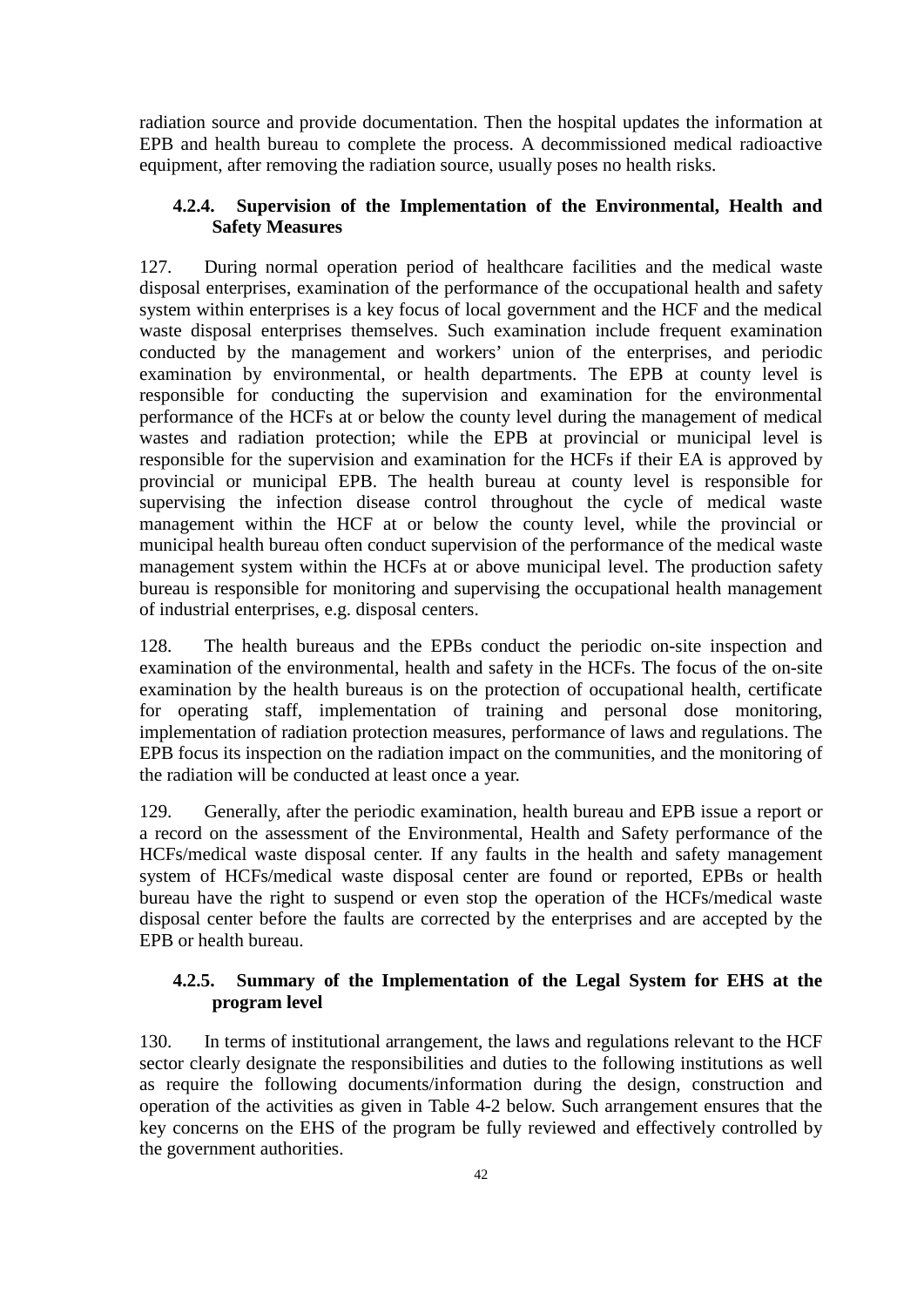| <b>EHS</b> Issues                                      | <b>Institutions</b>                                                                                                                                                                                                                                                                                                                                                                                                                                                                                                                                                                                                                                                                                                                                                                                                                                                      | Documents/information required by                                                                                                                                                                                                                                                                                                                                                                                                                                                                                                                                                                                                                                                                                                                                         |
|--------------------------------------------------------|--------------------------------------------------------------------------------------------------------------------------------------------------------------------------------------------------------------------------------------------------------------------------------------------------------------------------------------------------------------------------------------------------------------------------------------------------------------------------------------------------------------------------------------------------------------------------------------------------------------------------------------------------------------------------------------------------------------------------------------------------------------------------------------------------------------------------------------------------------------------------|---------------------------------------------------------------------------------------------------------------------------------------------------------------------------------------------------------------------------------------------------------------------------------------------------------------------------------------------------------------------------------------------------------------------------------------------------------------------------------------------------------------------------------------------------------------------------------------------------------------------------------------------------------------------------------------------------------------------------------------------------------------------------|
| on HCF                                                 |                                                                                                                                                                                                                                                                                                                                                                                                                                                                                                                                                                                                                                                                                                                                                                                                                                                                          | the Laws/Regulations                                                                                                                                                                                                                                                                                                                                                                                                                                                                                                                                                                                                                                                                                                                                                      |
| Medical<br>Waste<br>Solid<br>and Medical<br>Wastewater | Provincial Health department is<br>$\bullet$<br>responsible for supervising and control<br>of infectious disease during the whole<br>cycle of medical waste management;<br>EPB is responsible for supervising<br>and controlling environmental pollution<br>during the whole cycle of medical waste<br>management, including review<br>and<br>clearance of EA;<br>HCF is solely responsible for<br>management of the EHS issues related<br>to the medical wastes within the HCF.<br>Normally the hospital infectious disease<br>control department technically takes the<br>charge of routine management of the<br>issues.                                                                                                                                                                                                                                               | EA to be prepared by the HCFs<br>$\bullet$ .<br>which covers, as a key point, the<br>assessment of the impacts of the<br>medical waste and the corresponding<br>mitigation<br>institutional<br>measures,<br>arrangement,<br>training<br>plan<br>and<br>monitoring plan;<br>Contract signed between the HCF<br>$\bullet$<br>and the Medical solid waste disposal<br>company, as a pre-condition for the<br>approval of EA by EPB;<br>Environmental<br>Facilities<br>Examination and Acceptance Report, to<br>be prepared by the HCF and submit to<br>the EPB for approval before the<br>operation of the HCF;<br>Record of site supervision, either<br>by the health bureau or by the EPB for<br>the performance of the management<br>system for medical wastes within the |
| Radiatio<br>$\bullet$<br>on<br>n<br>communities        | EPB is responsible for supervising<br>$\bullet$<br>the<br>radioactive<br>controlling<br>and<br>contamination in the whole cycle of the<br>radioactive equipment and isotopes,<br>which require the HCF to prepare and<br>submit the EIA report for approval by<br>before issuing<br>provincial EPB<br>the<br>operation<br>certificate<br>for<br>of<br>the<br>radioactive equipment or use of the<br>radioactive isotopes in the case that the<br>investment involves the procurement of<br>radioactive equipment or conduct the<br>radiotherapy.<br>HCF is responsible for prepare and<br>submit the EIA report for radiation<br>contamination, and ensures that all of<br>the relevant technical specifications and<br>standards are adopted in the design and<br>construction of the structures/buildings<br>related to radioactive equipment and<br>isotopes, if any. | HCF, which is periodically conducted.<br>• EA document to be prepared by the<br>HCF and reviewed/approved by the<br>EPB at provincial level;<br>License for radiological diagnosis<br>$\bullet$<br>and radiotherapy to be issued by the<br>EPB;<br>Radioactive protection facilities<br>٠<br>examination and acceptance report to be<br>approved by provincial EPB;<br>Record of site supervision issued<br>$\bullet$<br>by EPB for the performance of the<br>management system for radiation within<br>the<br>HCF,<br>which<br>periodically<br><i>is</i><br>conducted.                                                                                                                                                                                                   |
| Traffic                                                | EPB is responsible for supervising<br>$\bullet$                                                                                                                                                                                                                                                                                                                                                                                                                                                                                                                                                                                                                                                                                                                                                                                                                          | EA document to be prepared by the                                                                                                                                                                                                                                                                                                                                                                                                                                                                                                                                                                                                                                                                                                                                         |
| congestion                                             | and controlling environmental issues,                                                                                                                                                                                                                                                                                                                                                                                                                                                                                                                                                                                                                                                                                                                                                                                                                                    | HCF and reviewed/approved by the                                                                                                                                                                                                                                                                                                                                                                                                                                                                                                                                                                                                                                                                                                                                          |
| and<br>safety,                                         | and review and clearance of EA;                                                                                                                                                                                                                                                                                                                                                                                                                                                                                                                                                                                                                                                                                                                                                                                                                                          | EPB.                                                                                                                                                                                                                                                                                                                                                                                                                                                                                                                                                                                                                                                                                                                                                                      |
| construction<br>safety,<br>dust,                       | HCF is responsible for prepare the<br>EA document and implementation of                                                                                                                                                                                                                                                                                                                                                                                                                                                                                                                                                                                                                                                                                                                                                                                                  |                                                                                                                                                                                                                                                                                                                                                                                                                                                                                                                                                                                                                                                                                                                                                                           |
| noise, general                                         | the mitigation measures.                                                                                                                                                                                                                                                                                                                                                                                                                                                                                                                                                                                                                                                                                                                                                                                                                                                 |                                                                                                                                                                                                                                                                                                                                                                                                                                                                                                                                                                                                                                                                                                                                                                           |
| solid<br>waste                                         | Traffic congestion and safety, and                                                                                                                                                                                                                                                                                                                                                                                                                                                                                                                                                                                                                                                                                                                                                                                                                                       |                                                                                                                                                                                                                                                                                                                                                                                                                                                                                                                                                                                                                                                                                                                                                                           |

|  |  | Table 4-2: Institutional Responsibilities and Duties and Information Required |  |
|--|--|-------------------------------------------------------------------------------|--|
|  |  |                                                                               |  |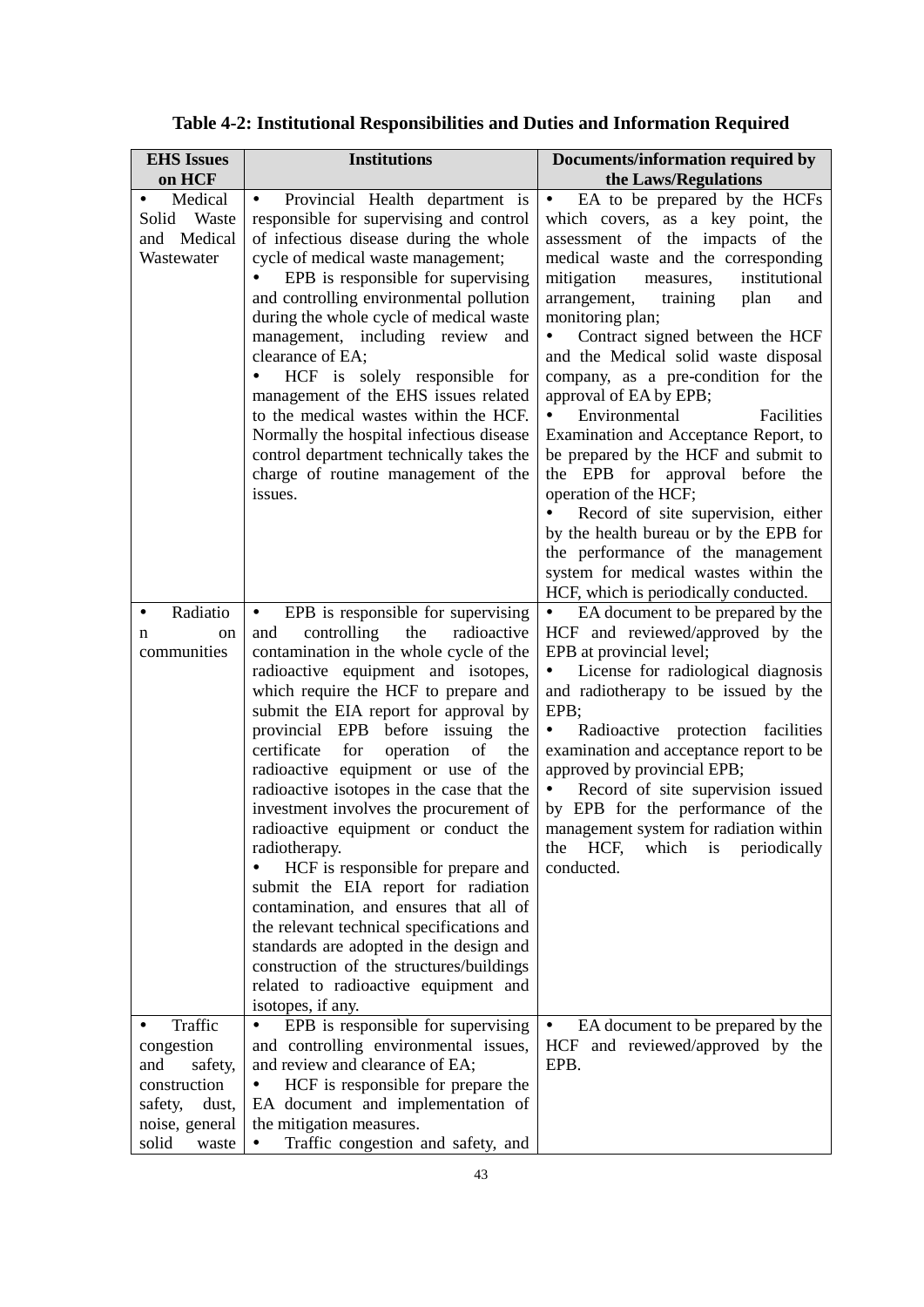| <b>EHS Issues</b><br>on HCF | <b>Institutions</b>                                                            | Documents/information required by<br>the Laws/Regulations                             |
|-----------------------------|--------------------------------------------------------------------------------|---------------------------------------------------------------------------------------|
| and                         | construction<br>safety<br>considered<br>are                                    |                                                                                       |
| wastewater                  | social issues but often not taken care by                                      |                                                                                       |
|                             | the EA documents                                                               |                                                                                       |
| Occupati<br>٠<br>health     | Health bureau is responsible for<br>$\bullet$<br>and                           | Occupational health<br>$\bullet$<br>and<br>safety                                     |
| onal<br>safety<br>and       | supervising<br>controlling<br>the<br>infectious diseases within the HCFs;      | pre-assessment report to be prepared by<br>HCF/industrial<br>enterprise<br>the<br>and |
| related<br>to               | Production<br>Safety<br><b>Bureau</b><br>$\bullet$<br>is                       | reviewed and cleared by the health                                                    |
| medical                     | supervising<br>responsible<br>for<br>and                                       | department.                                                                           |
| and<br>wastes               | controlling the infectious diseases in                                         |                                                                                       |
| radiation                   | industrial enterprises;                                                        |                                                                                       |
|                             | HCF and industrial enterprise is                                               |                                                                                       |
|                             | for<br>establishing<br>responsible<br>and                                      |                                                                                       |
|                             | operating the system of occupational                                           |                                                                                       |
|                             | health and safety protection, including                                        |                                                                                       |
|                             | training, monitoring and provision of<br>protective gear.                      |                                                                                       |
| Fire                        | Public<br>is<br>$\bullet$<br>security<br>department                            | $\bullet$<br>Examination and acceptance of fire                                       |
| protection                  | for<br>responsible<br>supervise<br>and                                         | protection facilities/devices conducted                                               |
|                             | administrate the fire protection;                                              | by the public security department, and                                                |
|                             | is<br>responsible<br><b>HCF</b><br>for<br>fire                                 | the permit for operation of the HCF                                                   |
|                             | within<br>protection<br>its<br>boundary,                                       | issued after the acceptance is approved                                               |
|                             | including ensure the fire protection                                           | by the public security department.                                                    |
|                             | measures integrated into the design and                                        |                                                                                       |
|                             | regular check of the fire devises, and                                         |                                                                                       |
| Medical<br>٠                | fire protection drilling.<br>Provincial<br>health<br>is<br>bureau<br>$\bullet$ | $\bullet$                                                                             |
| solid<br>waste              | responsible for the infectious disease                                         | EA document to be prepared by the<br>of<br>the<br>disposal<br>sponsor<br>and          |
| transportation              | supervision and administration during                                          | transportation projects and reviewed                                                  |
| and disposal                | the cycle of transportation and disposal                                       | and approved by EPB;                                                                  |
|                             | of medical solid waste;                                                        | Environmental Safety Assessment                                                       |
|                             | Provincial EPB is responsible for                                              | report, a free-stand document, to be                                                  |
|                             | environmental pollution supervision and                                        | prepared by the sponsor of the project                                                |
|                             | administration<br>during<br>the<br>cycle,                                      | and approved by the EPB;                                                              |
|                             | including the flue gas, fly ash,                                               | Environmental examination and<br>$\bullet$                                            |
|                             | wastewater, residues;<br>The owners/operators of medical                       | acceptance report to be prepared by the                                               |
|                             | disposal<br>facility<br>and<br>waste                                           | sponsor and reviewed by the EPB<br>before operation of the disposal facility;         |
|                             | transportation fleet is responsible for                                        | Effluent data monitored on-line and                                                   |
|                             | proper operation of the facilities and                                         | transferred to the EPB;                                                               |
|                             | ensure environmental compliance, as                                            | Flue gas Dioxins <sup>6</sup> monitoring                                              |
|                             | well as provide occupational health and                                        | report prepared by the management of                                                  |
|                             | safety protection to its staff and                                             | the disposal facility on annual basis for                                             |
|                             | workers.                                                                       | EPB's review;                                                                         |
|                             |                                                                                | Regular supervision record on<br>$\bullet$                                            |
|                             |                                                                                | the environmental performance of the                                                  |
|                             |                                                                                | disposal facility by EPB.                                                             |

<span id="page-47-0"></span> $6$  Flue gas Dioxins cannot be monitored by on-line sensors, thus a certified lab. is engaged by the facility management to sample and analysis the Dixons.

 $\overline{a}$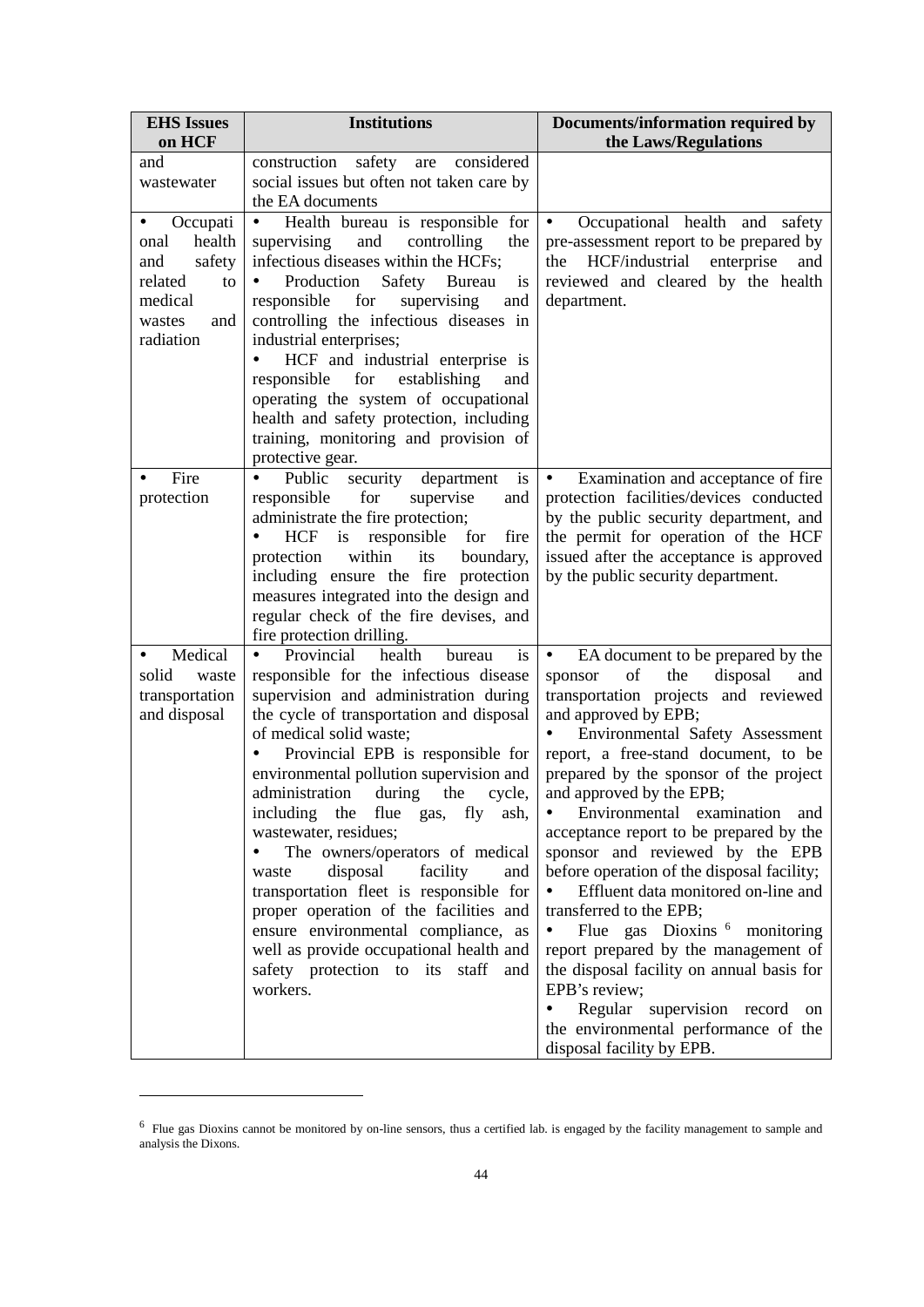## **4.3. Institutional Capacity and Performance of the Provincial Environmental Management System**

131. The key PforR stakeholders involved in environmental management include various levels of health and family planning commissions (health bureaus), environmental protection bureau, and medical waste disposal facilities. This section discusses the institutions and their performance based on site visit observations and consultation with stakeholders.

#### **4.3.1. Medical waste management**

132. The healthcare facilities in both provinces have medical waste categorization system, hospital waste management plan, and ad-hoc training programs. Local health bureau and sanitation supervision stations conduct regular supervision on the effectiveness and performance of the in-hospital medical waste management. Each prefecture has a certified company which provides services to the prefecture. The disposal facilities (incinerator) use modern technologies for incineration and air pollution control system, and are monitored by local environmental protection bureaus closely. Since each municipality has one centralized medical waste disposal center, the municipal protection bureau carries out regular site inspections and emission monitoring. Sample emission monitoring report were reviewed and results met applicable emission standards.

133. Two disposal centers in Fujian Province and in Anhui Province were visited respectively. They adopt similar process of pyrolytic incineration and flue gas treatment, primary and secondary combustion chambers that ensure the temperature can reach at least 1200  $\rm{^{\circ}C}$  for 2 seconds in the secondary combustion chamber that is capable of disposing of the genotoxic or cytotoxic wastes and eliminating the dioxins. The alkali tower is used to follow on the combustion chamber to lower the temperature of the flue gas and remove the sulfur oxides and nitrogen oxides from the flue gas. The bag house is used to remove the dust from the flue gas. As required by provincial EPB, the on-line sensors are installed in the stack which transfer the data to the provincial EPB and the local monitoring and control station within the disposal center. The sensors are recalibrated by independent certified companies annually. The dioxins are sampled and analyzed by certified laboratory each year with the analysis report kept on site for check by the provincial EPB each year. It is also learned that the fleet of MSW collection run by these centers are installed with GPS device monitored by the centers.

134. The assessment of the institutional performance based on field work is summarized in below:

• The government agencies involved in the environmental, health and safety management at the level of the PforR are well aware of their responsibilities and duties designated by the laws and regulations. These agencies are independent of the healthcare facilities. Specialized profession institutes are engaged by the healthcare facilities or waste management and disposal facilities to prepare the documents such as EIA or provide information required by laws, regulations and management procedure;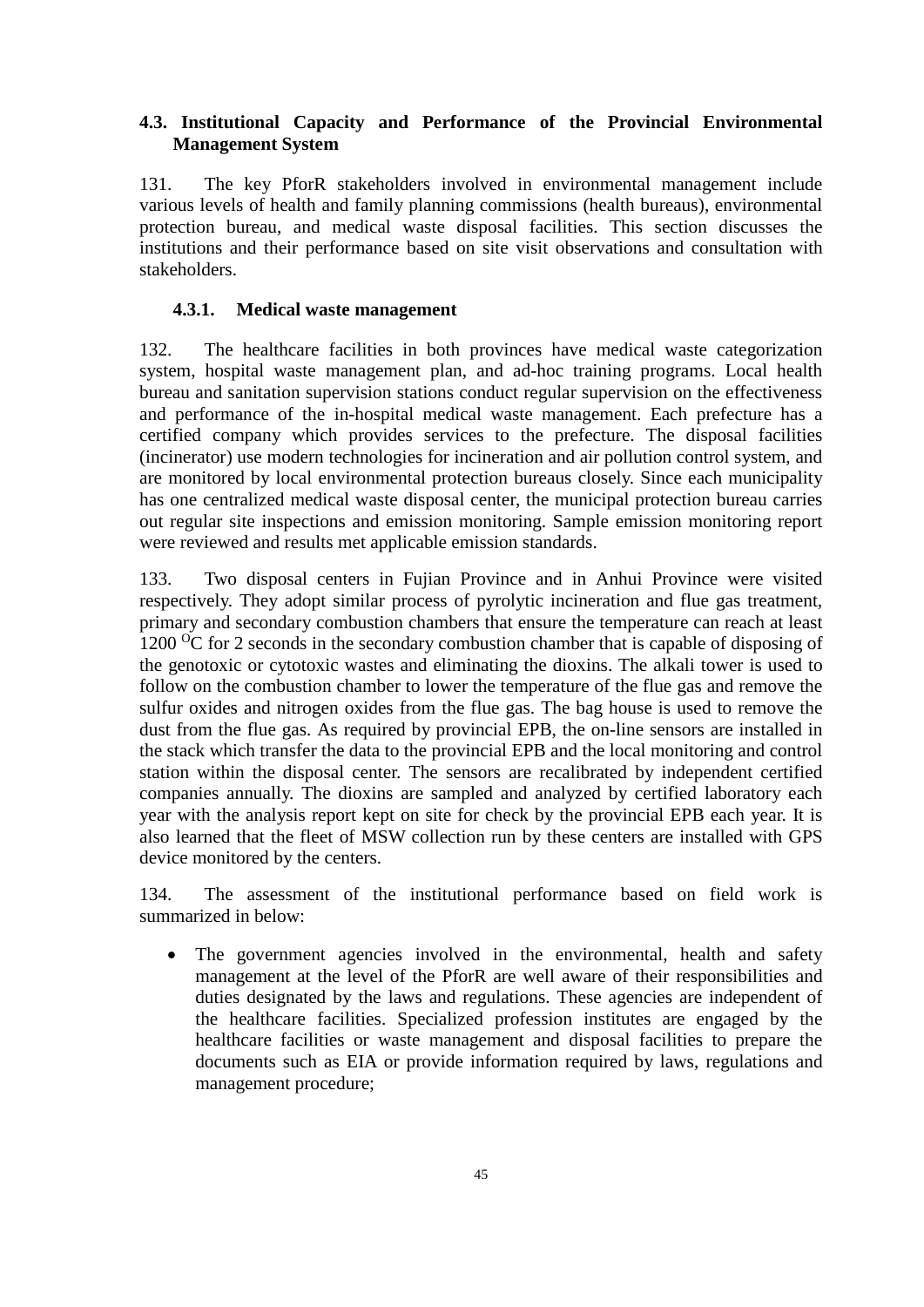- The technical capacity of the government agencies relies largely on their expert panel to review the technical details of the documents and provide initial comments to the agencies for decision making;
- For enforcement purpose, inspection or supervision are carried out regularly by the relevant government agencies, with specific records or comments provided to the healthcare facilities and medical waste disposal centers.
- The EA for the healthcare facilities places emphasis on the medical waste and the mitigation measures which are also the focus of the review by the EPB. In addition, the contract signed by the HCF with the MSW disposal facility should be provided along with the EA to the EPB for review and approval, without the contract the EA will be rejected by the EPB;
- Public participation and information disclosure is only required for the projects subject to EIA report. In this case, the EPB requires full text of the EA to be disclosed at the website of the EPB. In addition, public participation and disclosure for the other relevant environmental documents, i.e. occupational health and safety preliminary Assessment Report, Environmental Safety Assessment report, is not required.
- The grievance redress established by the EPB and the Environmental Law Enforcement Team is functioning as a department of the EPB to deal with the supervision and responding to the public grievance;
- Routine supervision and inspection on a medical waste disposal center is conducted by the EPB and the Health Bureau regularly, and often jointly. The record for the inspection results is issued on site based on the evaluation. The health bureau often delegates the sanitation supervision station at the same level to conduct site supervision. The sanitation supervision stations are financially supported by the government and adequately staffed. However, the quality of the supervision and examination varies at different levels. In Anhui, generally such supervision largely relies on the personal experience and knowledge of the staff working in the supervision and examination team, and the provincial and municipal level possesses strong capability in terms of experience and knowledge, while the county-level or lower level is relatively weak. Given the massive quantity of the healthcare facilities in the whole province, the provincial EPB and health bureau have to selectively conduct supervision and examination on the medical waste management to large HCFs, i.e. Class III A class hospitals. The EPB and health bureau at county level takes the responsibilities for supervising all of the HCF at county level or lower level, thus a challenge to the capacity of the EPB and health bureau at county level.
- In Anhui, the collection of medical waste in the HCFs at the level of county or higher level to the disposal centers can be guaranteed, while at township or lower level the collection is inadequate. In the case where the HCFs at township or lower level are remote from the waste disposal center, the collection frequency is less than the required. The HCF at the level of county or higher level is required to register its quantity of medical waste in the provincial EPB, but no such requirement is in place for the HCF at township or lower level. Anhui has been making efforts to improve the collection rate in the HCF at township level or lower level. Fujian also is facing the same challenges of less frequency of collection of MSW at the HCFs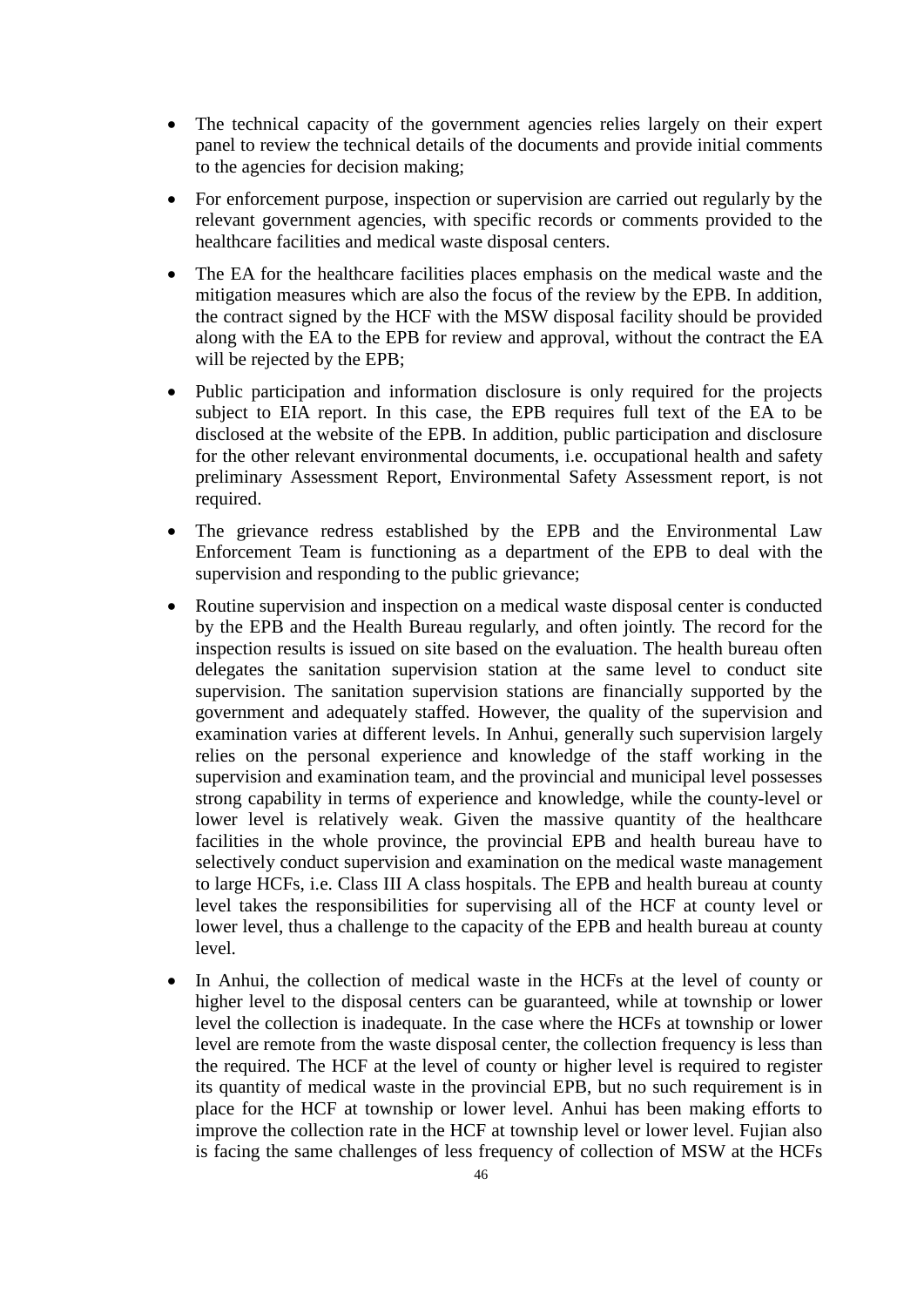remote from the disposal center. In Fujian, the provincial health bureau and the provincial EPB have jointly issued the action plan for concentrated collection and disposal of medical wastes in small HCFs in 2016. In Fujian, the medical waste will be transported by the motorcycles from the village clinics to the township health centers for temporary storage and the township health center will pay RMB 10 for each batch of medical waste to the village clinic. Meanwhile, a staff from the township health center is designated to check and supervise the collection and transportation of medical waste from the village clinic and the county level health bureau provides the technical guidance to the staff. However, due to lack of investment, the temporary storage chamber in the township health center does not have adequate storage capacity of accommodating the wastes from the village clinics.

- The internal system for medical waste management and occupational health and safety protection is established within each HCF with the infection control department established to take charge in the routine management each the HCF, such as training, provision of protective gear, supervision and record keeping, and designation of special quality control nurse in each operation department through the certification process. However, through the site visit the task team found that the performance of the medical waste management within HCFs also varies. Generally, the higher level HCF, i.e. Class III A hospital, presents satisfactory performance; while the performance of lower level HCF, i.e. county and township level HCF, needs to be improved. For example, in the higher level HCF, the sharps containers are mandatory in the nurse stations and used in the cart, and the latex gloves are used by nurse when removing needles and dealing with wastes; the nurse in the lower level HCF is often provided with thin PE gloves to remove needles or wastes which are much cheaper than the latex gloves. The infection control department in HCFs at lower level also needs to be strengthened. Some county and township level healthcare facilities are not adequately staffed and budgeted for this function, so training and supervision is inadequate. The president of healthcare facilities should take responsibility to ensure adequate staffing and resources will be allocated.
- In some cases, handling of medical wastes and materials in a hospital is outsourced to a certified contractor (i.e. scavenging team) by a hospital. The performance of the contractors may vary across different level HCFs. In the HCF at higher levels, the performance is satisfactory, where the medical waste is sorted and packed in line with the regulations, and the packages of the waste is labeled and weighed. The record is made when the scavenging team takes over the packaged on daily basis. The special waste lift is exclusively used for vertical transportation and the transportation route is designed to avoid the flux of visitor to the storage chamber located near the backdoor of the HCF. In the HCFs at county and township level, the medical waste is not always tightly packaged or labeled; the design of temporary storage chamber can be inadequate, where ventilation, washing and sterilization, and rodent barrier are the key issues.
- The medical wastewater treatment stations are established within the HCFs. The primary enhanced process is used to treat the medical wastewater to the standard for discharging into municipal sewers. Two lines of the wastewater treatment process are designed and constructed as required by the design specification. At the HCF of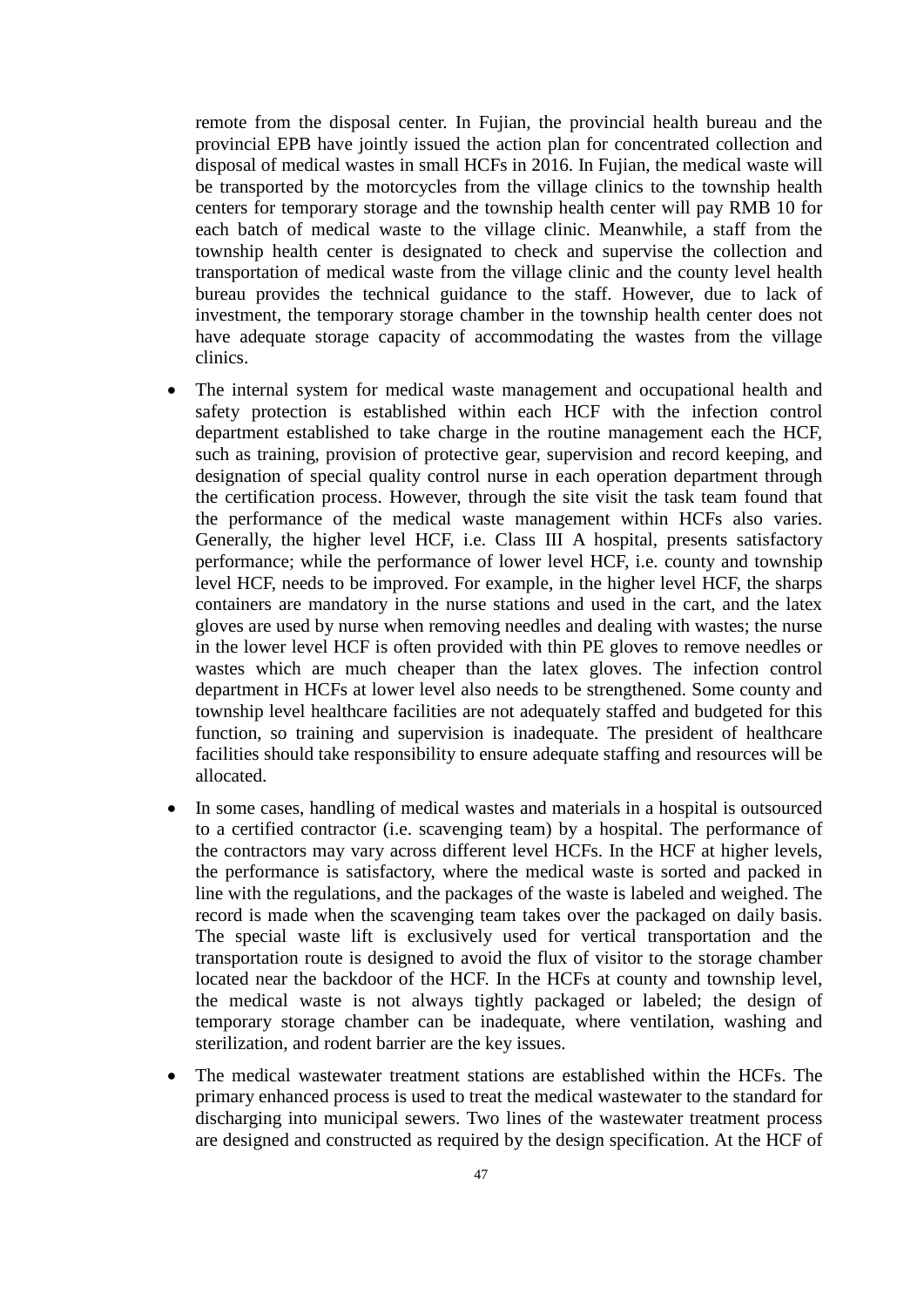provincial or municipal level, the on-line monitoring equipment is installed at the outlet of the medical wastewater treatment station and the data is transferred to the EPB and the health bureau respectively. At the county and township level HCF, the staff of the HCF have to take single sample of the effluent and convey it to the local certified laboratory for analysis. The analysis report will be checked during the supervision by the EPB. However, if training on taking samples are inadequate and considering the time for delivering the samples, the test results is a concern. In addition, wastewater treatment facility at lower level healthcare facilities, through the design follows national regulations, sludge treatment is often a concern. However, since the sludge production is very small this doesn't present a substantial risk yet.

- At each municipality of the two provinces of Anhui and Fujian, a medical waste disposal center has been established and operated on concession basis. Most of the centers adopt the incineration technology, with a few using high-temperature cooking and steaming technology. Each center also operates the waste transportation fleet to collect the medical waste from the HCF within the scope of the municipality, including HCF at county, township and village levels. However, the frequency of the collection by the vehicle fleet can be ensured at most once per two days for the HCF in the city and the area with good transportation conditions; for the HCF at remote area or in poor transportation conditions, the medical waste cannot be collected even once a week. As above discussed, it is identified that the packaging, handling of medical wastes and temporary storage chambers are inadequate in such healthcare facilities, the risk of inadequate collection poses a risk that needs to be addressed.
- Medical disposal centers receive tipping fee from hospital which is often too low to cover the costs following government designated rates. In some cases, it is settled through negotiations between medical waste disposal centers and hospitals. In other cases, in some municipalities the government provides subsidies to encourage the disposal centers to increase the collection frequency. To promote the collection rate and increase the collection frequency, Anhui is piloting a new mode where the environmental sanitation department collects the medical waste from the HCF at township or lower level to the county where there is centralized storage center.
- The records for receiving medical wastes are kept in the filing room of the disposal center, which indicate the name of HCF, date, weight, and the plate number of vehicle collecting the waste. These records are checked routinely by the provincial EPB.

#### **4.3.2. Radiation risk management**

- 135. The assessment of the institutional performance is summarized in below:
	- Documentation, procedures and capacity are in place to manage the radiation impacts and risks. On radiation exposure to medical workers and communities, in healthcare facilities in the two provinces, there are proper protection ware and shelter, and portable detectors are provided to monitor and control radiation leakage. For medical radiation equipment, the licensing, safe use, work-site detection, maintenance, emergency response and decommissioning are specifically required and regulated. For radiation contaminated wastes, specific requirements on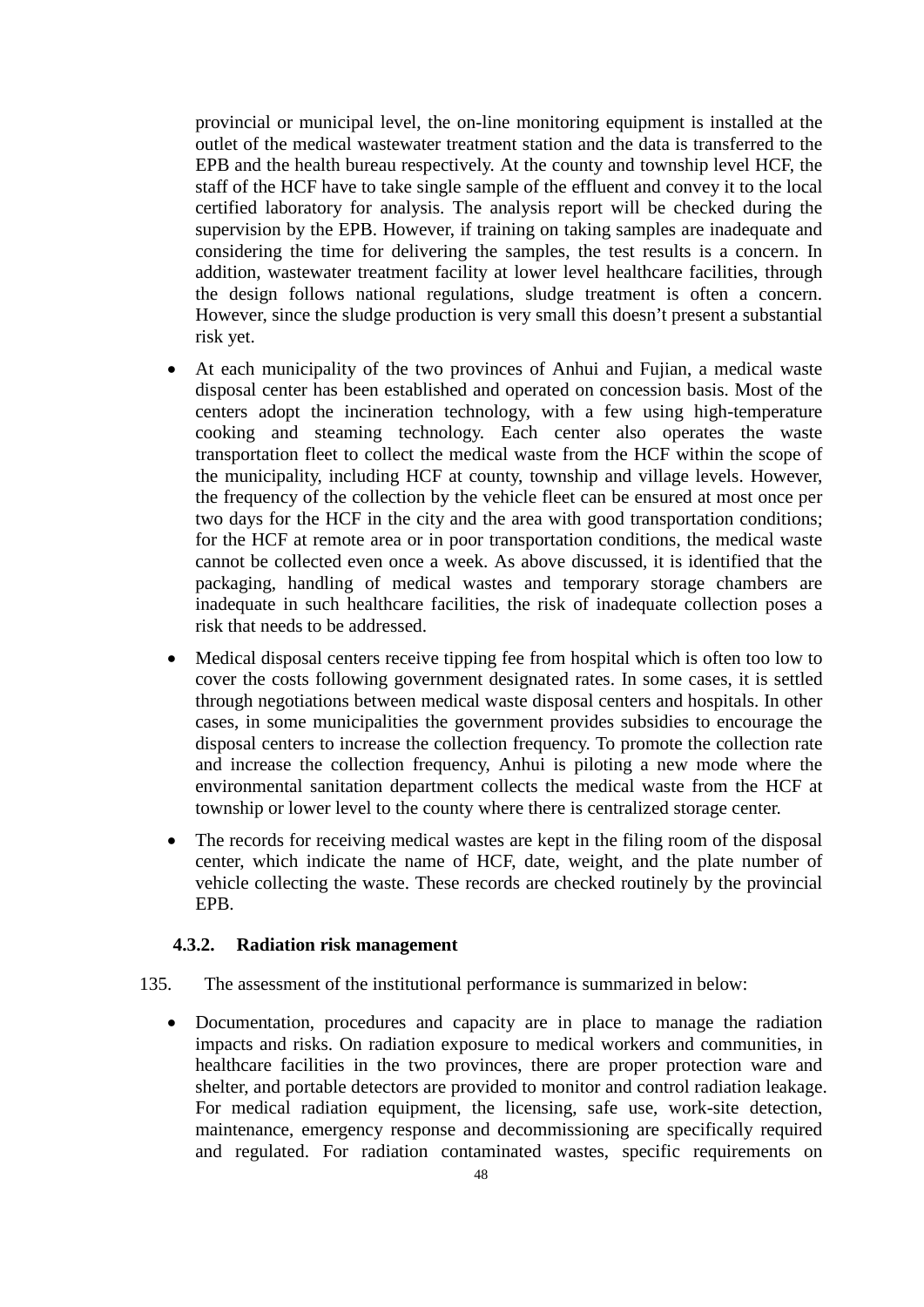collection, separation, storage, packaging, transport, and final disposal are required as well.

- In managing the retired radiation equipment, the practices follow applicable regulations. The users prepare environmental assessment for the decommissioning of radioactive equipment or isotopes for review and clearance by provincial level environmental protection bureau. Radioactive sources which remain the value of use are transferred to other users following the regulations on safety and protection of radioactive isotopes and radioactive equipment. Users return the radioactive source to the producers, the importers or the certified facility for storage. The users are required to submit the request for change or cancellation of the radiation safety certificate in the provincial environmental protection bureau.
- The institutions involved in the management of the medical waste have been established with responsibilities and duties clearly designated;
- The government agencies are capable of fulfilling their duties, i.e. review and approval, supervision and inspection, and grievance redress;
- The procedure for review and clearance, and supervision and examination, is well designed to ensure the objective of protection of OHS and community health and safety;
- Routine supervision of the radiation by the government department is satisfactorily performed;
- The internal system for protection of staff/workers health against radiation has been established and operated in the Healthcare facilities, and its performance is acceptable.

## **4.4. Assessment of Environmental Management System against Bank PforR Policy and Directives**

136. Based on assessment of country environmental, health and safety system, it is concluded that the legal and regulatory framework in China is comprehensive and converging with international standards. The legal framework of laws, regulations, guidelines, policies, and standards, as well as the implementation mechanism provide full coverage over the environment and health and safety aspects. In general, the framework is consistent with the Bank PforR Policy and Bank PforR Directive in terms of principle and key elements. The legal framework provides a reasonable basis for addressing environment, health and safety issues likely to arise in the proposed PforR. A comparison of country environmental management system relevant to the PforR against PforR Bank Policy and respective Bank PforR Directive is summarized in Annex 2.

#### **4.5. Summary of Key Issues**

137. The assessment of disposal of medical waste and radiation risk identified potential weakness of effectively operation of the environment management system in the two provinces: (i) as the activities included under the PforR extend medical services to remote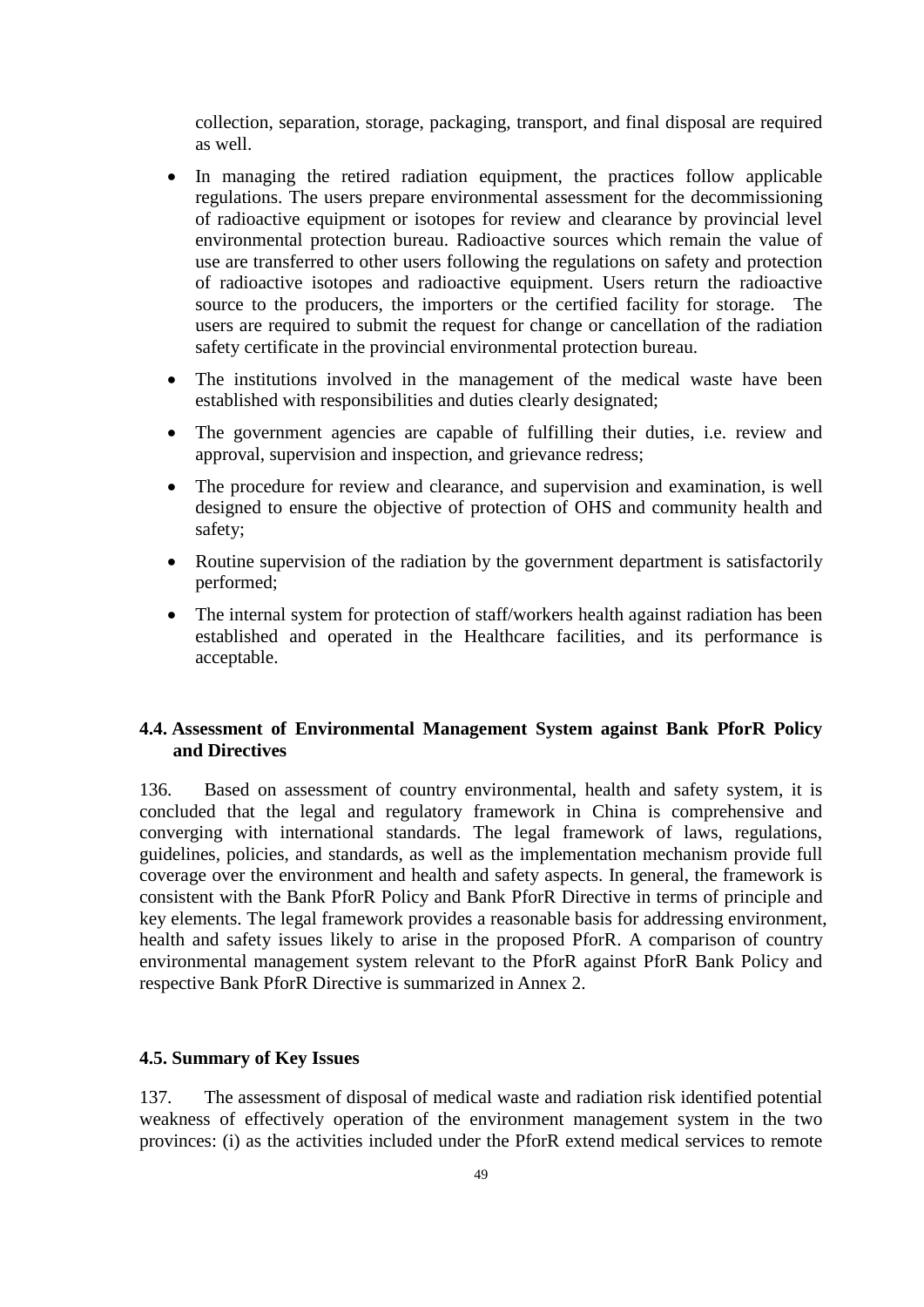and poor area, the collection of medical wastes to transport of disposal facilities maybe inadequate due to cost reasons or lack of adequate enforcement; (ii) Lower level ( counties and below) healthcare facilities and authorities may be constrained due to lack of adequate staff, training, and monitoring or enforcement tools; and (iii) the prefecture level environmental enforcement system (one level higher than where the interventions included in the PforR take place) may not have a systematic approach to periodically verify health care facilities and disposals facilities for compliance with environmental regulation. Therefore, the implementation of the existing environmental, health and safety management system, institutional coordination and capacity building should be strengthened, particularly at the low administrative level (namely below county level); and the prefecture and/or county level agencies should have their capacity strengthened to ensure adequate performance of the enforcement systems.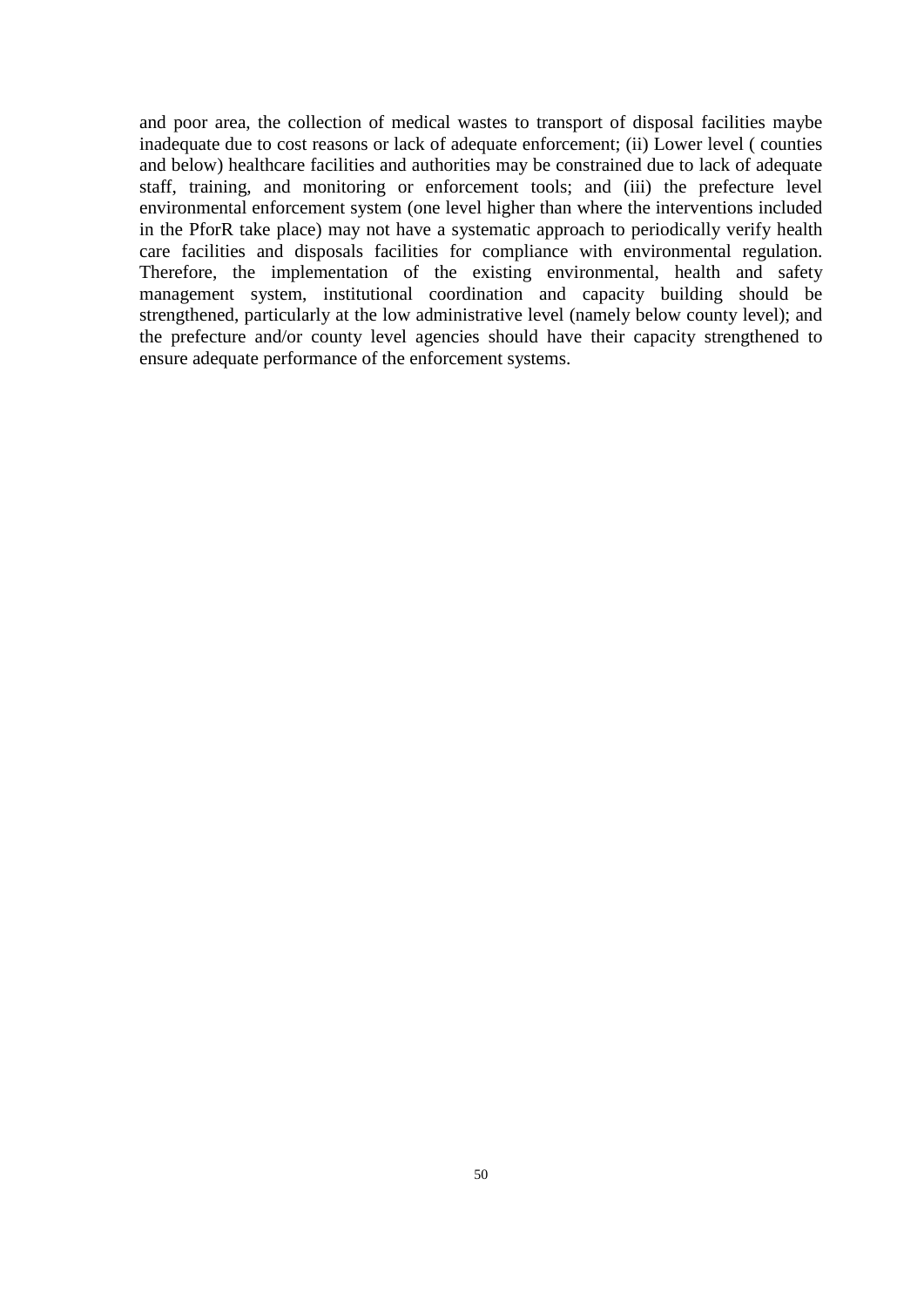# **5. Assessment of Social Management Systems and Performance**

## **5.1. Legal and Regulatory Framework**

# **5.1.1. Land Acquisition**

138. On managing potential social impacts caused by land acquisition and resettlement, there are a range of laws and regulations adopted in China. Among them, the Land Administration Law and State Council Decision on Deepening the Reform on Strict Management to land are two key legal basis for defining key aspects of land acquisition system in China. Based on provisions of national laws, Anhui and Fujian Provinces also adopted a series of policies and regulations governing land acquisition process in two provinces, including compensation rates, resettlement measures, approval procedures, and information disclosure to ensure that the original living standards of affected people are not lowered and their long-term livelihoods are guaranteed. The following is a summary of key provisions of these laws and regulations.

139. **Land ownership and land use rights.** The People's Republic of China practices socialist public ownership of land, namely, ownership by all people and collective ownership by the working people. Land in urban areas of cities is owned by the State. Land in rural and suburban areas is owned by farmer collectives, except for those portions of land that legally belong to the State (Articles 2 and 8 of Land Administration Law of the People's Republic of China).

140. To meet the demands of public interest, it is permissible to requisition lands owned collectively and premises owned by entities and individuals or other realties according to the limit of statutory power and procedures. When requisitioning collectively-owned land, it is required, in accordance with the law and in full amount, to pay land compensation fees, placement subsidies, compensations for the above-ground fixtures of the land, seedlings and other fees, arrange for social security fees for the farmers with land requisitioned, guarantee their livelihood and protect their lawful rights and interests. When requisitioning the premises owned by entities and individuals or other realties, it is required to compensate for demolition in accordance with the law and to protect the lawful rights and interests of the owners of the requisitioned realties. When requisitioning the individuals' residential houses, it is required to guarantee the housing conditions of the owners of the requisitioned houses (Real Right Law of the People's Republic of China Article 42).

141. In undertaking land contracts in rural areas, women shall enjoy equal rights with men. The legitimate rights and interests of women shall be protected in contract. No organizations or individuals may deprive the rights of women to land contractual management to which they are entitled, or to infringe upon such right. During the term of contract, the party contracting out the land may not take back the contracted land. During the term of contract, the party contracting out the land may not readjust the contracted land (Law of the People's Republic of China on Land Contract in Rural Areas, Article 6, Article 26 and Article 27).

142. **Regulations on land compensation rates.** Compensation shall be made for land expropriated on the basis of its original purpose of use. Compensation for expropriated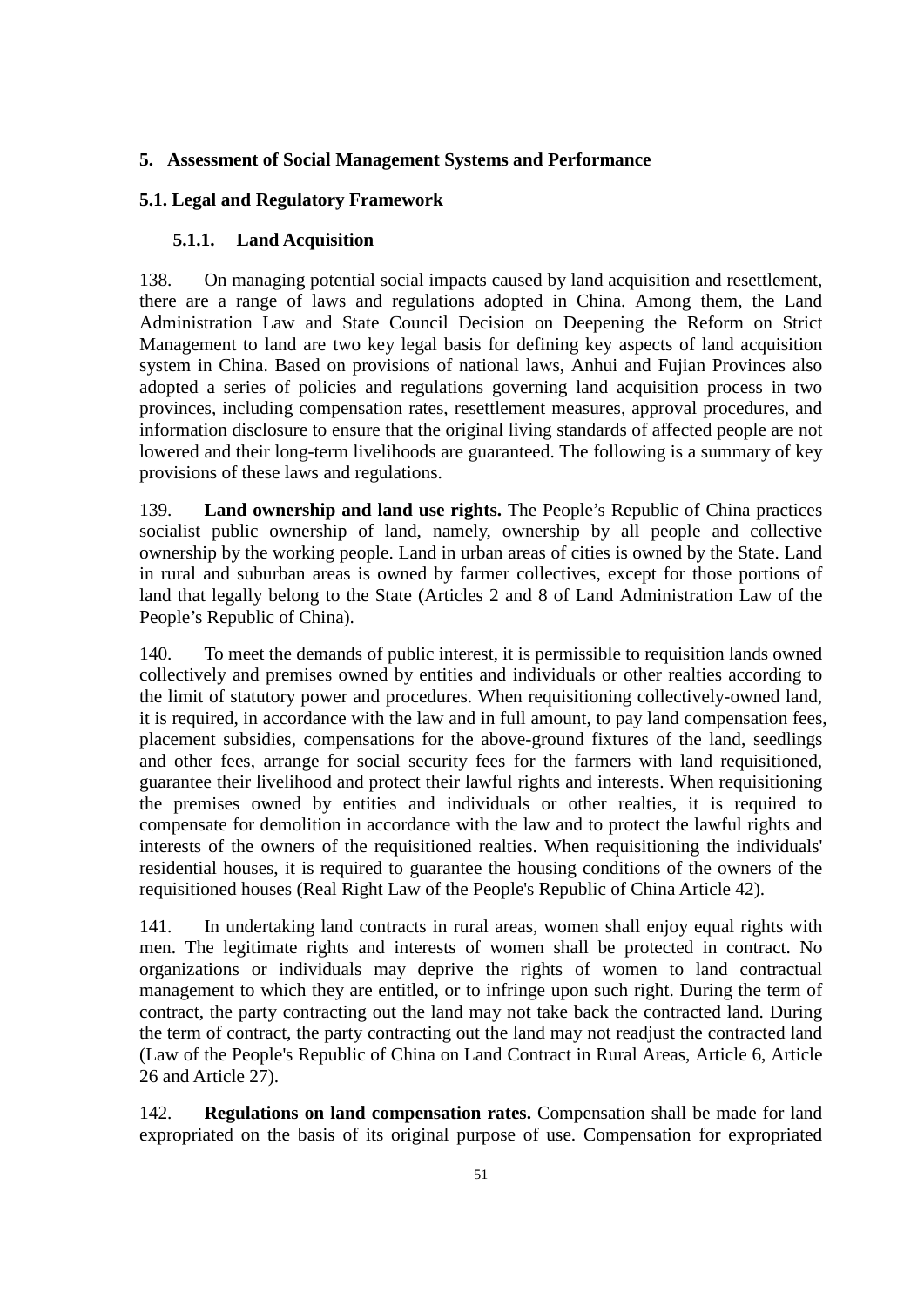cultivated land shall include compensation for land, resettlement subsidies and compensation for attachments and young crops on the requisitioned land. Compensation for expropriated cultivated land shall be six to ten times the average annual output value of the expropriated land, calculated on the basis of the three years preceding such requisition. Resettlement subsidies for expropriated arable land shall be calculated according to the agricultural population needing to be resettled. The agricultural population needing to be resettled shall be calculated by dividing the area of such land by the average area of the original cultivated land per person of the unit the land of which is expropriated. The standard resettlement subsidies to be divided among members of the agricultural population needing resettlement shall be four to six times the average annual output value of the expropriated cultivated land calculated on the basis of the three years preceding such expropriation. However, the maximum resettlement subsidies for each hectare of the expropriated arable land shall not exceed fifteen times its average annual output value calculated on the basis of three years preceding such expropriation. (Land Administration Law of the People's Republic of China. Article 47)

143. Local people's governments at or above county level shall take practical measures to protect the land-loss farmers against any decrease in living standards resulting from land acquisition. Land compensation, resettlement subsidies and compensation for attachments to the ground and young crops shall be paid promptly and at the full amount in accordance with law. The people's governments of provinces, autonomous regions and municipalities directly under the Central Government shall assent to the increase of resettlement subsidies to the farmers rendered landless due to land acquisitions whose original living standards cannot be maintained or whose social security fees cannot be maintained after being paid land acquisition compensations and resettlement subsidies according to the current laws and regulations. In case the total amount of land acquisition compensations and resettlement subsidies reach the legal maximum, yet are still insufficient for the farmers whose land has been acquired to retain their original living standards, the local people's government may compensate for the shortfall by providing income from the use of state-owned land (Decision of the State Council on Deepening the Reform on Strict Management to land, Article 12).

144. **Regulations on measures to resettle farmers.** Local governments at or above county level shall enact specific measures to guarantee the long-term livelihood of the farmers whose land is acquired. For projects with stable benefits, the farmers may buy a share via the lawfully authorized rights of construction land usage. The local government within the city planning districts shall enable the farmers whose land is acquired to participate in the urban employment system and establish a social security system. In acquisition of land owned by farmers collectively outside the city planning districts, the local government shall be obliged to retain the necessary land for the farmers to cultivate or, if this is not possible, arrange corresponding jobs for them. Land-loss farmers with no basic production and living conditions shall be removed and resettled to another place. (Decision of the State Council on Deepening the Reform on Strict Management to land, Article 13)

145. Peasants with requisitioned land may choose the following resettlement approaches: (i) Based on Agricultural Production Resettlement Method. For collective land beyond the urban planning area, it is necessary to ensure that the land-loss farmers have sufficient cultivated land to continue agricultural production. This may be achieved by utilizing rural collective land, contracted land returned voluntarily by peasants, or new cultivated land created by land transfer and land exploitation and arrangement. (ii) Based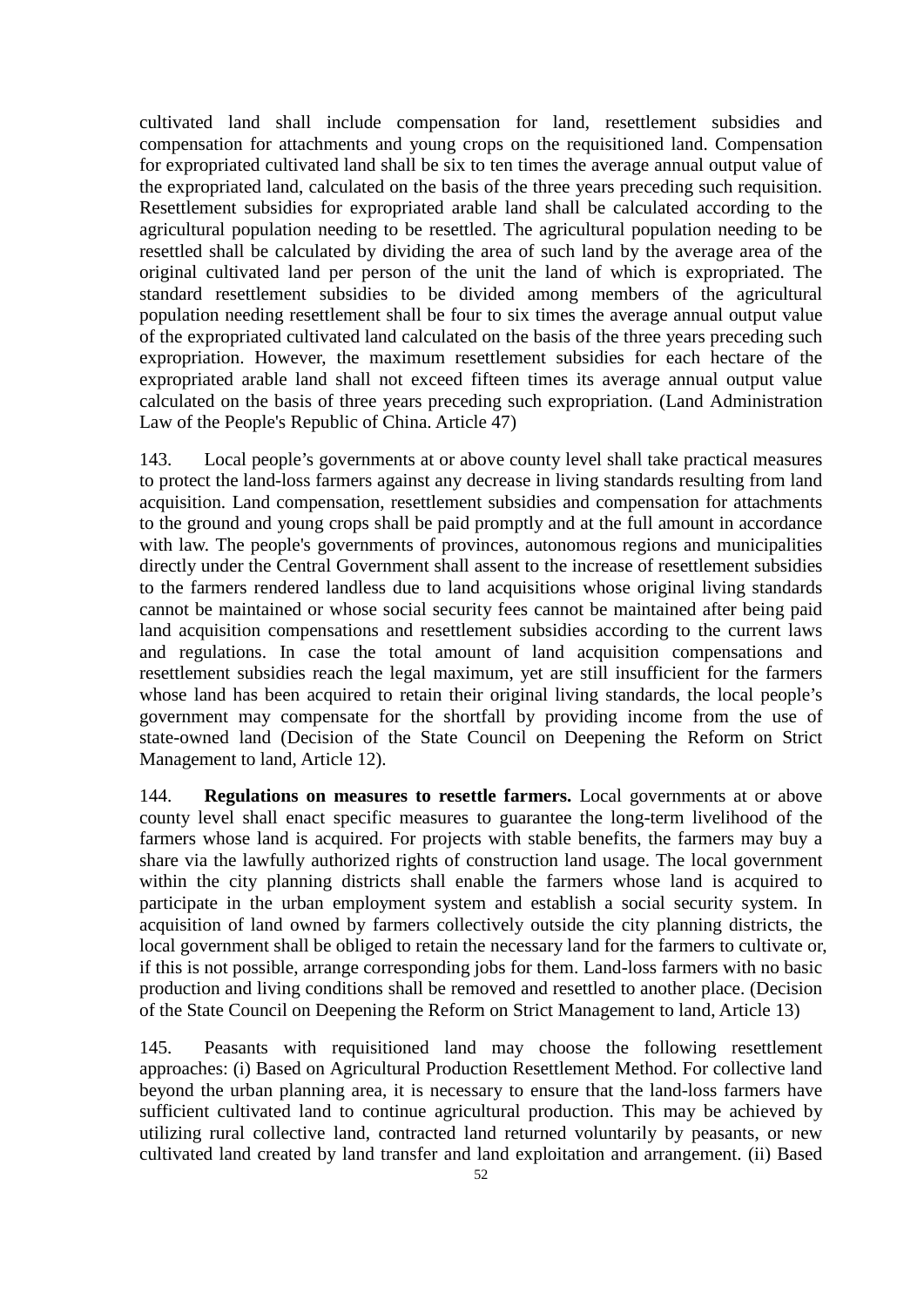on Reemployment Resettlement Method. It is necessary to take action to provide free skills training for peasants with requisitioned land and to arrange proper employment for them. Units using requisitioned land should give priority to these peasants in employment under the same conditions. Peasants using collective land which is completely acquired for urban planning areas should be brought into the urban employment system, and a social security system established for them. (iii) Based on Stock Ownership and Profit Sharing Resettlement Method. For project land which will have long-term stable profits, the rural collective economic organization which has had land requisitioned may negotiate with relevant units to allow the peasants to become shareholders by means of land acquisition compensation or through evaluated use right of approved construction land. The rural collective economic organization and the peasants should sign a contract to ensure that the peasants may gain profits for preference stock. This should occur only on the basis that the peasants have voluntarily entered into such an arrangement. (iv) Resettlement in other places. If local areas fail to provide basic productive and living conditions for peasants with requisitioned land, the government may carry out resettlement in other places provided that it shall give full consideration to the ideas of the relevant rural collective economic organizations and peasants (Article 2 of Guiding Opinions on further making perfect policy on land acquisition compensation and resettlement).

146. **Regulations on land acquisition information disclosure.** Farmers' collective ownership of land and contractual operation right of land shall be guaranteed during the process of land acquisition. Prior to the report of land acquisition being sent to higher authorities for examination and approval, the purpose, location, compensation rates for land acquisition and the resettlement arrangements shall be made public to the farmers whose land is to be acquired. The country collective economic organizations and farmers must confirm the investigation results of the status of the land to be acquired. If necessary, the Ministry of Land and Resources shall organize a public hearing according to relevant regulations. The relevant materials acknowledged and confirmed by the farmers whose land is to be acquired shall be deemed as the essential materials for report for approval of land acquisition. The establishment of the coordination and arbitration system for solving disputes on land acquisition compensations and resettlements shall be expedited so as to defend the lawful rights and interests of the land-loss farmers as well as the land users. The proceedings of land acquisition shall be made public after approval, except in exceptional cases. (Decision of the State Council on Deepening the Reform on Strict Management to land, Article 14).

147. The provincial government shall formulate standards for the distribution of land compensation fees within the rural collective organizations based on the principle that the land compensation fees shall be used for the farmer households whose land is acquired. The rural collective organization shall make the information on the revenues and allocation of the land compensation fees available to its members, and receive their supervision. The agriculture, civil affairs and other departments shall strengthen the supervision over the allocation and use of the land compensation fees within the rural collective organization (Decision of the State Council on Deepening the Reform on Strict Management to land, Article 15).

148. An administrative organ shall disclose government information in a timely and accurate manner. Where any administrative organ discovers any false or incomplete information that has affected or may affect social stability or has disturbed or may disturb social management order, it shall disclose the corresponding accurate government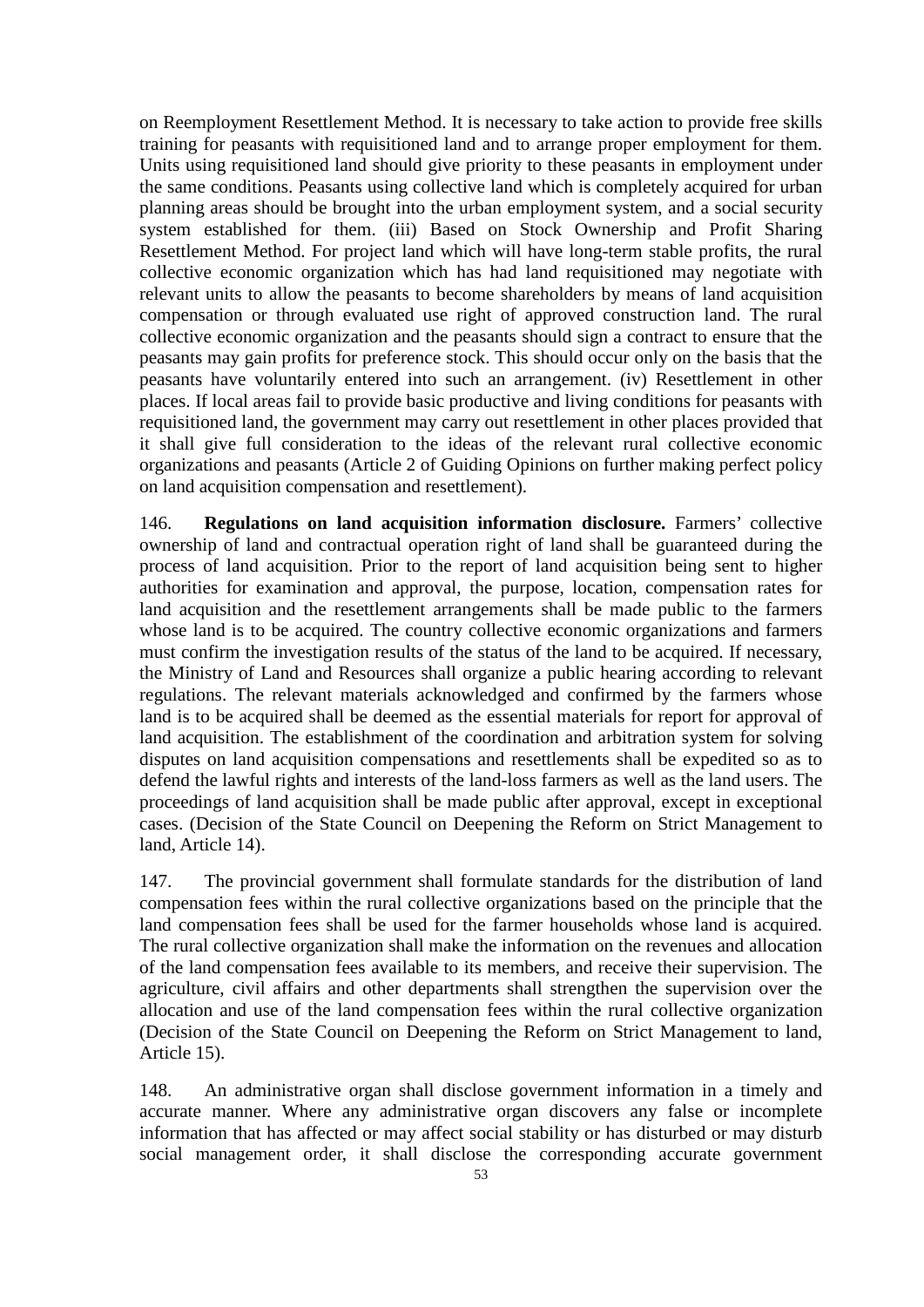information within its scope of duties to clarify. (Provisions of the People's Republic of China on the Disclosure of Government Information, Article 6)

149. An administrative organ shall disclose government information that is voluntarily disclosed through government bulletins, government websites, news releases, newspapers and periodicals, broadcasting, television or any other means which is easy for the general public to access. (Provisions of the People's Republic of China on the Disclosure of Government Information, Article 15)

150. The government at various levels shall set up a place for accessing and consulting government information at national archives and public libraries which is equipped with corresponding facilities and equipment for the convenience of citizens, legal persons or other organizations to access such government information. An administrative organ may, based on actual needs, establish such places as a public consulting room, a site for demanding materials, information board and electronic information screen for government information disclosure. An administrative organ shall provide the government information voluntarily disclosed by it to national archives and public libraries in a timely manner. (Provisions of the People's Republic of China on the Disclosure of Government Information, Article 16)

151. **Regulations on land use verification and approval.** For a construction project that needs to be verified and approved, the entity using the land for construction shall file an application for a preliminary verification at the stage of feasibility study. For a construction project that needs to be ratified and archived, the entity using the land for construction shall file an application for preliminary verification before applying for ratification and archiving. The preliminary verification shall be finished according to the present measures prior to the ratification or examination and approval of a construction project. If the construction project has not been preliminarily verified or fails to pass the preliminary verification, the party concerned shall not be approved to convert the land for agricultural use into that for construction use or to have the land requisitioned, nor shall it be permitted or to go through the land supply procedures (Measures for the Administration of Preliminary Verification Examination of the Land Used for Construction Projects, Article 5, Article 15).

152. Where land is to be expropriated by the State, the expropriation shall, after approval has been obtained through the relevant legal procedures, be announced by the people's governments at or above the county level which shall help execute the requisition. (Land Administration Law of the People's Republic of China. Article 46).

| <b>Laws</b> and<br><b>Regulations</b>                                                 | <b>Key Provisions</b>                                                                                                                                                                                                                                                                                                                                                             |
|---------------------------------------------------------------------------------------|-----------------------------------------------------------------------------------------------------------------------------------------------------------------------------------------------------------------------------------------------------------------------------------------------------------------------------------------------------------------------------------|
| Land Ownership and<br>Use Right<br><b>Land Administration</b><br>Law, Article 2 and 8 | The People's Republic of China practices socialist public ownership of<br>land, namely, ownership by the whole people and collective ownership by<br>the working people. Land in the urban areas of cities is owned by the<br>State. Land in rural and suburban areas is owned by rural collectives.<br>House sites and private plots of cropland are owned by rural collectives. |
| Land Acquisition and<br>resettlement                                                  | To meet the demands of public interest, it is permissible to requisition<br>lands owned collectively and premises owned by entities and individuals                                                                                                                                                                                                                               |

**Table 5-1: Main Laws and Regulations regarding Land Acquisition**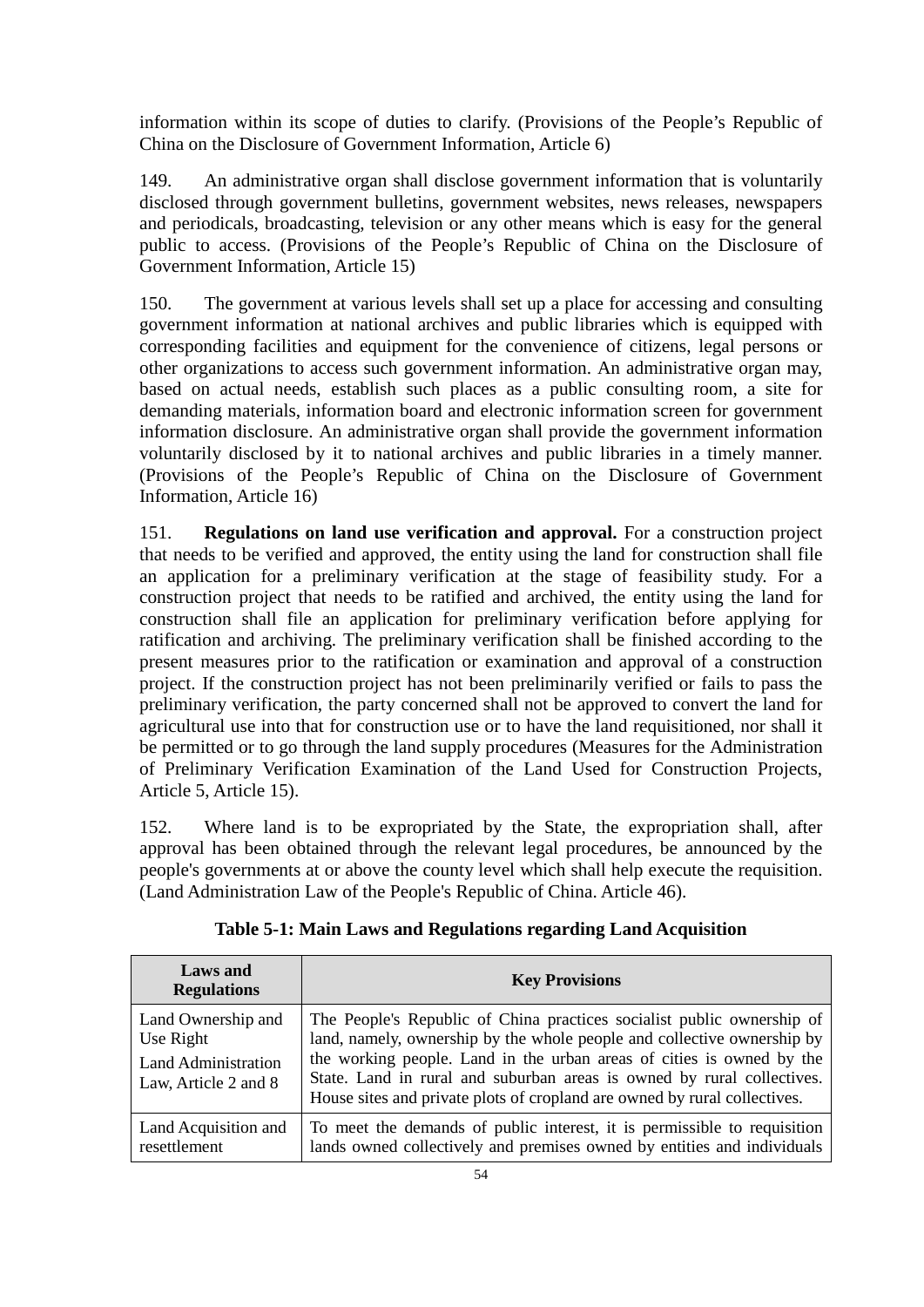| <b>Laws</b> and<br><b>Regulations</b>                                                                                                                                         | <b>Key Provisions</b>                                                                                                                                                                                                                                                                                                                                                                                                                                                                                                                                                                                                                                                                                                                                                    |
|-------------------------------------------------------------------------------------------------------------------------------------------------------------------------------|--------------------------------------------------------------------------------------------------------------------------------------------------------------------------------------------------------------------------------------------------------------------------------------------------------------------------------------------------------------------------------------------------------------------------------------------------------------------------------------------------------------------------------------------------------------------------------------------------------------------------------------------------------------------------------------------------------------------------------------------------------------------------|
| Real Right Law of the<br>People's Republic of<br>China Article 42).                                                                                                           | or other realties according to the limit of statutory power and procedures.<br>When requisitioning collectively-owned land, it is required, in accordance<br>with the law and in full amount, to pay land compensation, resettlement<br>subsidies, compensations for green crop and attachments; and cost for<br>arranging social security for land loss farmers to guarantee their livelihood<br>and protect their lawful rights and interests.                                                                                                                                                                                                                                                                                                                         |
| Law of PRC on Land<br><b>Contract in Rural</b><br>Areas, Article 6,<br>Article 26 and 27.                                                                                     | In undertaking land contracts in rural areas, women shall enjoy equal<br>rights with men. The legitimate rights and interests of women shall be<br>protected in contract. No organizations or individuals may deprive the<br>rights of women to land contractual management to which they are<br>entitled, or to infringe upon such right.                                                                                                                                                                                                                                                                                                                                                                                                                               |
| Compensation<br>Policies on<br><b>Expropriated Land</b><br><b>Land Administration</b><br>Law of the People's<br>Republic of China.<br>Article 47                              | Compensation shall be made for land expropriated on the basis of its<br>original purpose of use, which shall include compensation for land,<br>resettlement subsidies and compensation for attachments and young crops.<br>Compensation for expropriated cultivated land shall be six to ten times the<br>average annual output value of the expropriated land, calculated on the<br>basis of the three years preceding such requisition. Resettlement subsidies<br>calculated according to the agricultural population needing to be resettled,<br>shall not exceed fifteen times its average annual output value.                                                                                                                                                      |
| Rehabilitation of<br><b>Affected People</b><br>Decision of the State<br>Council on Deepening<br>the Reform on Strict<br>Management to land,<br>Article 12                     | Local people's governments at or above county level shall take practical<br>measures to protect the land-loss farmers against any decrease in living<br>from<br>land<br>acquisition.<br>Land<br>standards<br>resulting<br>compensation,<br>resettlement subsidies and compensation for young crops shall be paid<br>promptly and at the full amount in accordance with law. The people's<br>governments shall assent to the increase of resettlement subsidies to the<br>farmers rendered landless due to land acquisitions whose original living<br>standards or social security fee cannot be maintained after being paid land<br>acquisition compensations according to the current laws and regulations.                                                             |
| Regulations on<br>measures to resettle<br>farmers<br>Decision of the State<br>Council on Deepening<br>the Reform on Strict<br>Management to land,<br>Article 13               | Local governments at or above county level shall enact specific measures<br>to guarantee the long-term livelihood of the farmers whose land is<br>acquired. For projects with stable benefits, the farmers may buy a share<br>via the lawfully authorized rights of construction land usage. The local<br>government within the city planning districts shall enable the farmers<br>whose land is acquired to participate in the urban employment system and<br>establish a social security system. In acquisition of land owned by farmers<br>collectively outside the city planning districts, the local government shall<br>be obliged to retain the necessary land for the farmers to cultivate or, if<br>this is not possible, arrange corresponding jobs for them. |
| Regulations on land<br>acquisition<br>information<br>disclosure<br>Decision of the State<br>Council on Deepening<br>the Reform on Strict<br>Management to land,<br>Article 14 | Farmers' collective ownership of land and contractual operation right of<br>land shall be guaranteed during the process of land acquisition. Prior to the<br>report of land acquisition being sent to higher authorities for examination<br>and approval, the purpose, location, compensation rates for land<br>acquisition and the resettlement arrangements shall be made public to the<br>farmers whose land is to be acquired. The rural collective economic<br>organizations and farmers must confirm the survey results of the status of<br>the land to be acquired. If necessary, the Ministry of Land and Resources<br>shall organize a public hearing according to relevant regulations.                                                                        |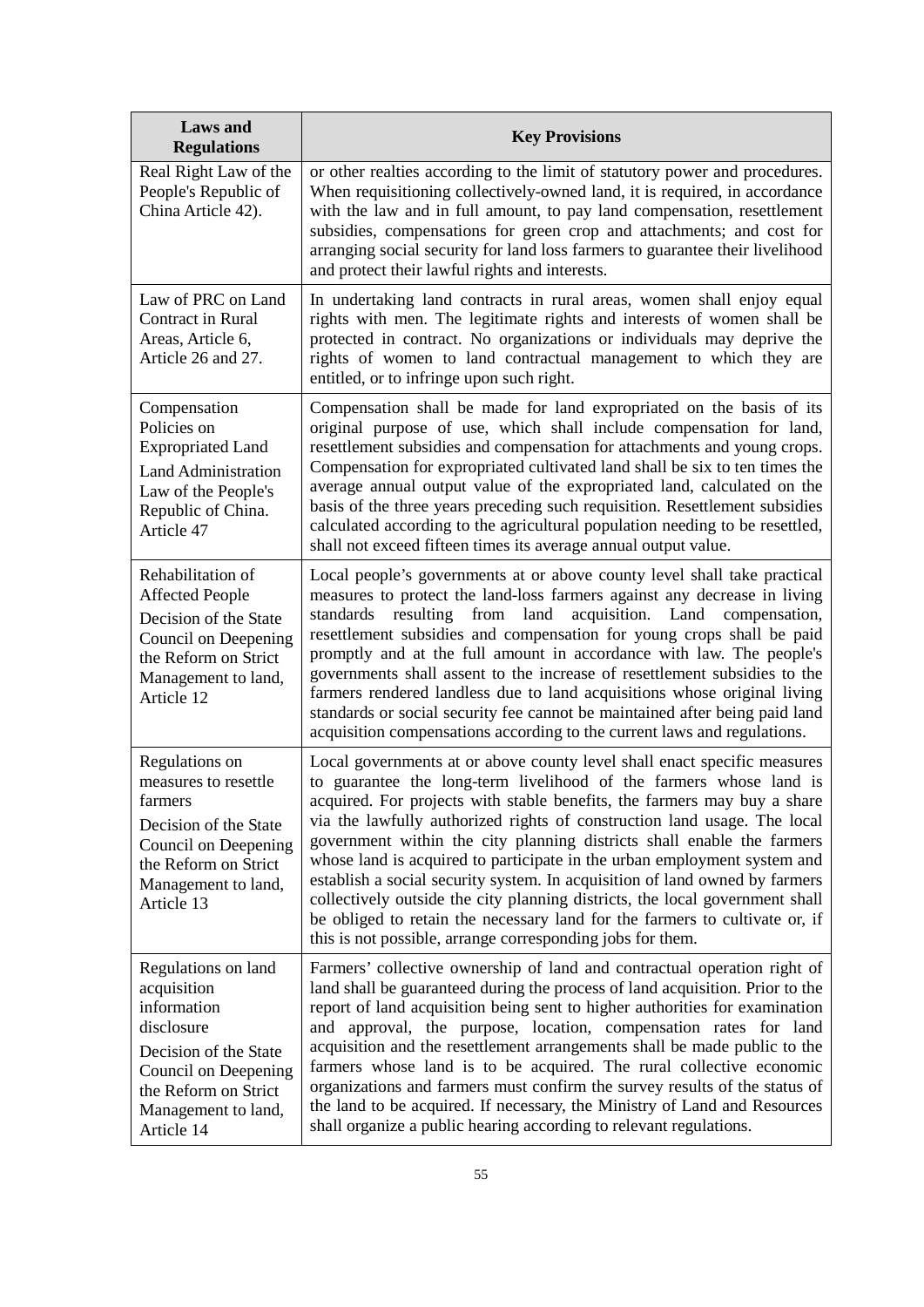| <b>Laws</b> and<br><b>Regulations</b>                                                                                                                                 | <b>Key Provisions</b>                                                                                                                                                                                                                                                                                                                                                                                                                                                                                                                                                                                                                                                                                                                                                                               |
|-----------------------------------------------------------------------------------------------------------------------------------------------------------------------|-----------------------------------------------------------------------------------------------------------------------------------------------------------------------------------------------------------------------------------------------------------------------------------------------------------------------------------------------------------------------------------------------------------------------------------------------------------------------------------------------------------------------------------------------------------------------------------------------------------------------------------------------------------------------------------------------------------------------------------------------------------------------------------------------------|
| Decision of the State<br>Council on Deepening<br>the Reform on Strict<br>Management to land,<br>Article 15                                                            | The provincial government shall formulate standards for the distribution of<br>land compensation fees within the rural collective organizations based on<br>the principle that the land compensation fees shall be used for the farmer<br>households whose land is acquired. The rural collective organization shall<br>make the information on the revenues and allocation of the land<br>compensation fees available to its members, and receive their supervision.                                                                                                                                                                                                                                                                                                                               |
| Decision of the State<br>Council on Deepening<br>the Reform on Strict<br>Management to land,<br>Article 16                                                            | The government at various levels shall set up a place for accessing and<br>consulting government information at national archives and public<br>libraries which is equipped with corresponding facilities and equipment<br>for the convenience of citizens, legal persons or other organizations to<br>access such government information. An administrative organ shall<br>provide the government information voluntarily disclosed by it to national<br>archives and public libraries in a timely manner.                                                                                                                                                                                                                                                                                         |
| Measures for the<br>Administration of<br>Preliminary<br>Verification<br>Examination of the<br>Land Used for<br><b>Construction Projects,</b><br>Article 5, Article 15 | For a construction project that needs to be verified and approved, the<br>entity using the land for construction shall file an application for a<br>preliminary verification at the stage of feasibility study. For a construction<br>project that needs to be ratified and archived, the entity using the land for<br>construction shall file an application for preliminary verification before<br>applying for ratification and archiving. If the construction project has not<br>been preliminarily verified or fails to pass the preliminary verification, the<br>party concerned shall not be approved to convert the land for agricultural<br>use into that for construction use or to have the land requisitioned, nor<br>shall it be permitted or to go through the land supply procedures |

## **5.1.2. Accessibility and equity**

 $\overline{a}$ 

153. One key element of the "Healthy China 2030 Plan" is to establish and complete a basic health insurance and protection system, which is based on basic healthcare insurance, and supplemented with other forms of insurance and commercial health insurance. The basic approach is to effectively integrate social health insurance, catastrophic medical insurance, commercial healthcare insurance and a medical aid scheme in order to develop a matured healthcare insurance system in the country by 2030. In 2009 and 2015, the Ministry of Civil Affairs and State Council issued regulations<sup>[7](#page-59-0)</sup> to further improve the medical aid scheme. The scheme provides additional financial support to the low-income populations based on their affordability and actual medical costs to meet their needs of basic healthcare services. The scheme has a stable source of financing, operates according to relevant regulations with effective results.

154. China has built up a basic medical insurance system covering both urban and rural residents. Urban Employee Basic Medical Insurance (UEBMI) is mandatory for workers in urban areas, with premiums paid by both employers and employees and covers expenses

<span id="page-59-0"></span><sup>7</sup> Opinions on further Strengthening the Medical Financial Assistance System in Rural and Urban Areas (Min Fa, 2009 NO.81) and Notice of the State Council on Further Improving the Medical Financial Assistance System and Nationwide Implementation of Medical Financial Assistance for Patients with Serious Illness (Guo Ban Fa, 2015 NO.30)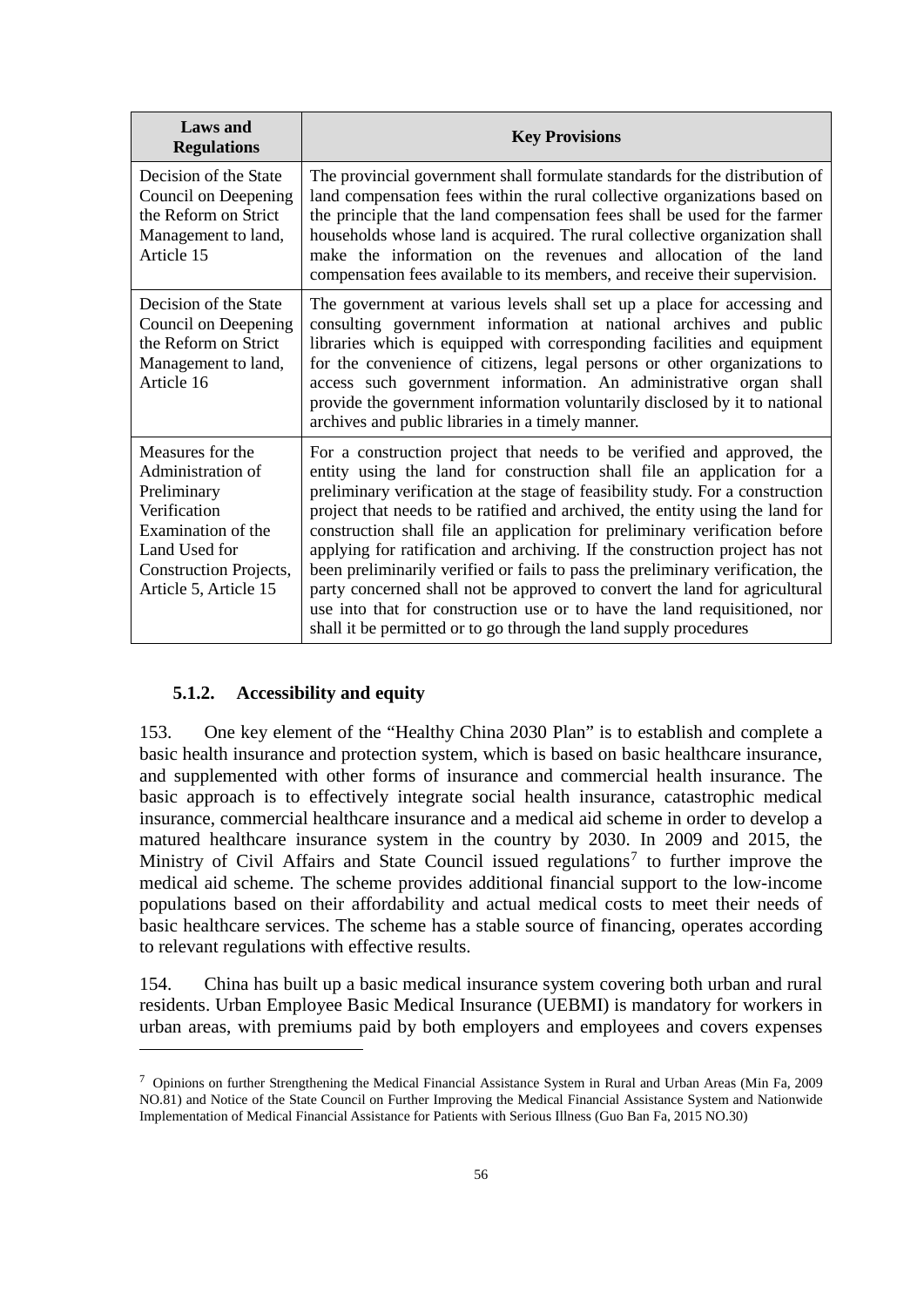incurred at outpatient clinics, for inpatient services and at designated pharmacies. Those not covered by UEBMI can join the voluntary Urban Resident Basic Medical Insurance (URBMI), jointly financed by premiums and government. Rural residents enroll voluntarily in the New Rural Cooperative Medical Scheme (NRCMS) as families, financed by premiums and the government. Government subsidies play a dominant role in the financing of URBMI and NRCMS. The three basic medical insurance systems all establish a pooling fund for inpatient expenses in compliance with regulations and some major outpatient diseases, with specific deductibles, co-payment percentage, and reimbursement cap. Those in poverty who are unable to afford the basic medical insurance premium or the OOP payments of medical insurance are subsidized by an urban and rural Medical Financial Aid (MFA) system, which provides a safety net in the multi-level health insurance systems in China, financed through various channels including government and public donations to ensure the access of poor people to basic health care. By the end of 2012, the UEBMI, URBMI and NRCMS had covered 265 million, 272 million and 805 million residents, respectively, accounting for 95.7% of total population in the country. The expansion of medical insurance has greatly increased the accessibility to health services, for example, the rate of early discharge due to financial burden has dropped from 63.6% in 2003 to 28.0% in 2011. Continuous government input in basic public health services also elevated the accessibility to public health services. For instance, the rate of prenatal care rose from 43.2% in 2003 to 62.8% in 2011, and the rate of hospital births increased from 73.3% in 2003 to 95.8% in 2011.

155. There are two government programs focusing on improving the accessibility and equity of basic health services for the poor and to reduce the burden of disease on households: (i) Medical Financial Aid (MFA); and (ii) Serious Illness Insurance (SII).

- Medical Financial Aid (MFA): The program was initiated in 2003 and has been rolled out nationwide. Families who receive the minimum living allowance and poverty-stricken individuals are set to be the main recipients of the medical assistance. MFA is expected to alleviate the financial burden from major illness for the poor. It mainly provides double assistance to the targeted population: (1) subsidize poor households' enrollment in social health insurance; (2) reimburse a majority of out-of-pocket health expenditure services (the patient co-pay part after the reimbursement of social health insurance) of outpatient services of chronic / serious illnesses and inpatient services. MFA is a highly decentralized program, with local governments having discretion over both policy design and implementation. Both Anhui and Fujian have their own programs following the government guidelines.
- Serious Illness Insurance (SII): SIIP was first rolled out on a trial basis in 2009 and began to be implemented nationwide in 2015. It reimburses patients for medical bills that far exceed basic medical insurance. This government-supported program aims to address poverty exacerbated by ill health. Treatment for 605 critical illnesses is now covered by 16 insurance companies, helping many with the financial burden associated with health care. The number of Chinese covered by the program exceeded 1.05 billion by September 2016. Once successfully implemented, SII will cover all urban and rural residents, except for public servants, servicemen and company workers who have access to serious illness insurance from insurances provided by their employers.

156. On the supply side, the activities supported under the PforR will include the strengthening of service delivery capacity, with a focus on county level and below. By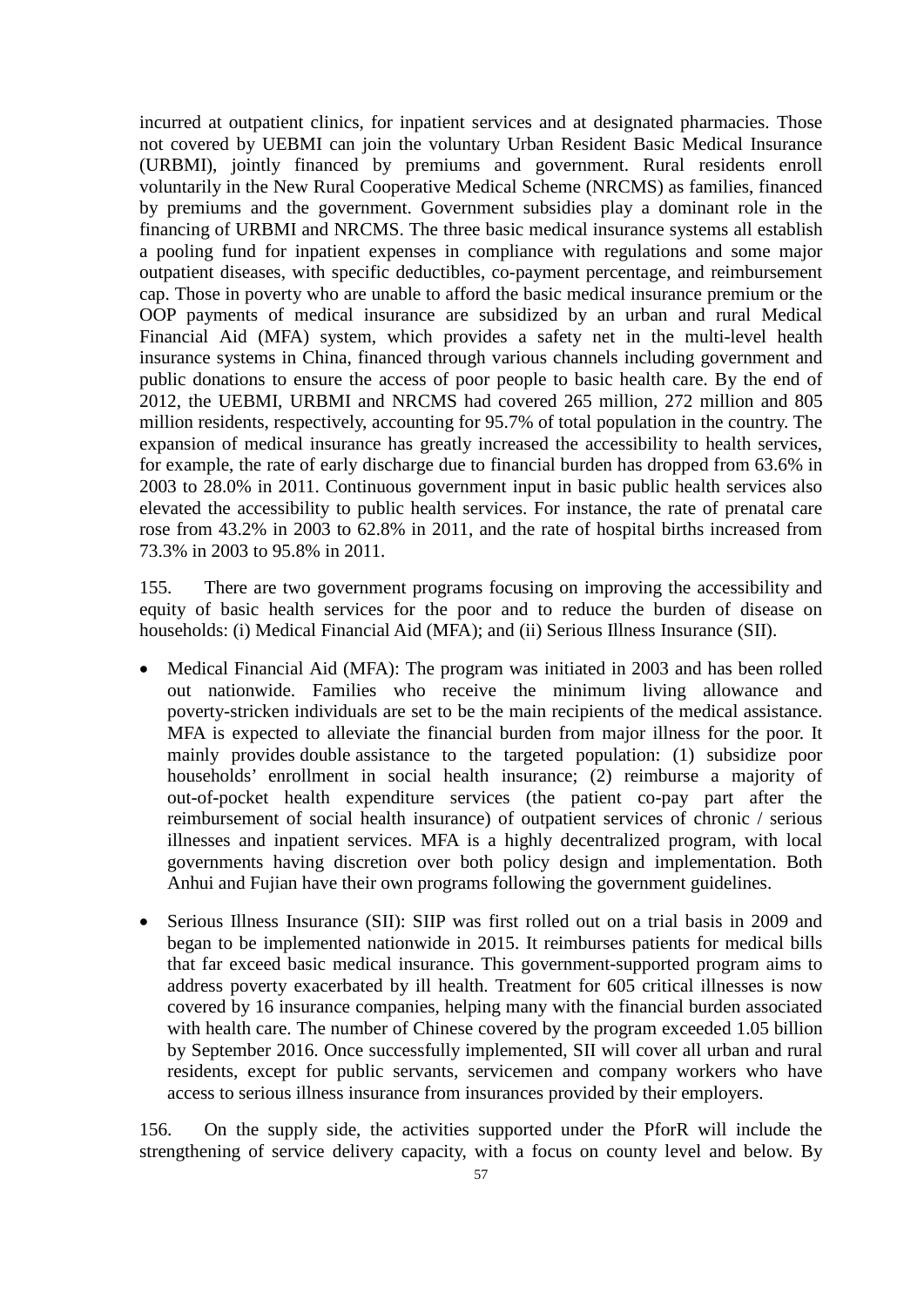promoting the integration of social health insurance schemes with the support of MAS and CMI, as well as improving the provision of basic health care services, especially in the poorest rural areas, the proposed PforR should enhance the accessibility of the vulnerable groups.

#### **5.1.3. Public Participation**

157. The legal framework for encouraging public participation in health reform program is reflected in three different aspects. One is the general requirement of information disclosure by national government. According to provisions of the People's Republic of China Disclosure of Government Information, "an administrative organ shall disclose government information in a timely and accurate manner. When any administrative organ agency discovers any false or incomplete information that has affected or may affect social stability or has disturbed or may disturb social management order, it shall disclose the corresponding accurate government information within its scope of duties to clarify. (Article 6)" And such disclosure should be made "through government bulletins, government websites, news releases, newspapers and periodicals, broadcasting, television or any other means which is easy for the general public to access." (Article 15) "The government at various levels shall set up a place for accessing and consulting government information at national archives and public libraries which is equipped with corresponding facilities and equipment for the convenience of citizens, legal persons or other organizations to access such government information." (Article 16)

158. The second aspect of public participation is a series of measures adopted under the healthcare reform program in pilot cities, which include more transparent information and full coverage of public health service consultations to local population, particularly those vulnerable group of population. The third aspect of public participation is for those with specific complaints they could go through existing administrative appeal and complaint office set up in each county in China. Although such office is not set up especially for the health care reform program, the issues raised could always be brought to the attention local government agency in charge of health care reform.

#### **5.1.4. Ethnic Minorities**

159. In China there are more than 400 laws and regulations addressing the legal requirements and stipulations of ethnic minorities. They cover almost every aspect of life from political representation, to cultural integrity, to economic development. All these Chinese legislation promotes preferential treatment for minority nationalities in some contexts and promotes equitable treatment of all groups in others. However, the "Constitution of the People's Republic of China" and the "Law of the People's Republic of China on National Region Autonomy" are essential and sets the framework for all subsequent legislation, which is summarized in the table below.

### **Table 5-2: Main Laws and Regulations regarding Ethnic Minorities**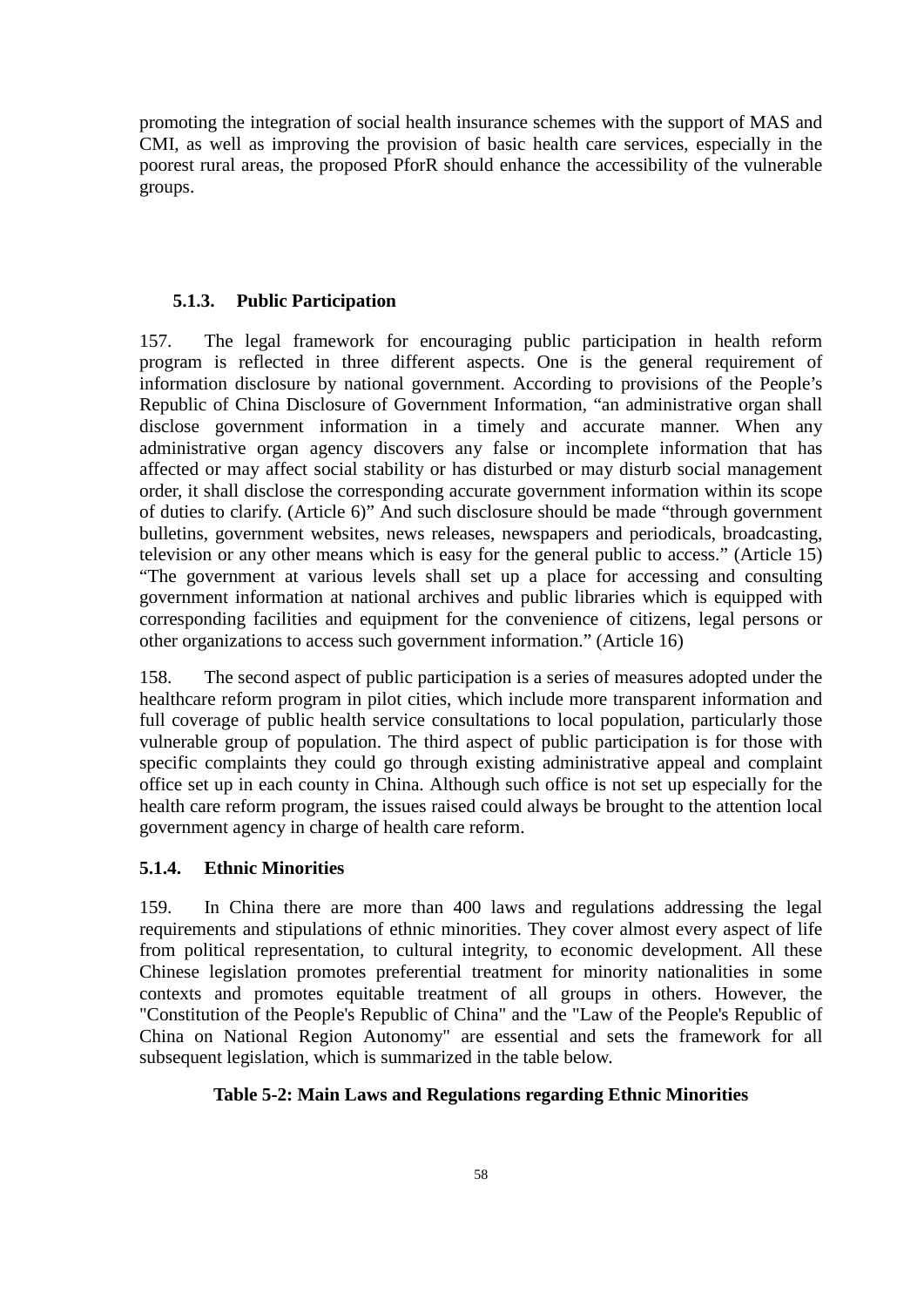| <b>Laws</b> and<br><b>Regulation</b>        | <b>Key Provisions</b>                                                                                                                                                                                                                                                                                                                                                                                                                                                                                                                                                                                                                                                                                                                                                                                                                                                                                                                                                                                                                                                                                                                                                              |
|---------------------------------------------|------------------------------------------------------------------------------------------------------------------------------------------------------------------------------------------------------------------------------------------------------------------------------------------------------------------------------------------------------------------------------------------------------------------------------------------------------------------------------------------------------------------------------------------------------------------------------------------------------------------------------------------------------------------------------------------------------------------------------------------------------------------------------------------------------------------------------------------------------------------------------------------------------------------------------------------------------------------------------------------------------------------------------------------------------------------------------------------------------------------------------------------------------------------------------------|
| Constitution                                | All nationalities in the People's Republic of China are equal. The state protects the<br>lawful rights and interests of the minority nationalities and upholds and develops a<br>relationship of equality, unity and mutual assistance among all of China's<br>nationalities. Discrimination against and oppression of any nationality, and any act<br>undermining the unity of the nationalities is prohibited. The state assists areas<br>inhabited by minority nationalities in accelerating their economic and cultural<br>development according to the characteristics and needs of the various minority<br>nationalities. All national autonomous areas are integral parts of the People's<br>Republic of China. It also establishes that "all nationalities have the freedom to use<br>and develop their own spoken and written languages and to preserve or reform<br>their own folkways and customs.                                                                                                                                                                                                                                                                      |
| The National<br>Regional<br>Autonomy<br>Law | The National Regional Autonomy Law emphasize on indigenous people's rights<br>and interests in national autonomous regions, among which the most important are<br>as follows: i) The resolutions, decisions, orders and instructions concerning<br>national autonomous areas adopted by the State organs at higher levels should suit<br>the conditions in these areas; ii) While exploiting resources and undertaking<br>construction in national autonomous areas, the State shall give consideration to the<br>interests of these areas, make arrangements favorable to the economic<br>development there and pay proper attention to the productive pursuits and the life<br>of the minority nationalities there. The State shall take measures to give due<br>benefit compensation to the national autonomous areas from which the natural<br>resources are transported out; iii) While exploiting resources and undertaking<br>construction in national autonomous areas, the organizations or individuals shall<br>take effective measures to protect and improve local living and ecological<br>environment and to prevent and control pollution and other public hazards. |

#### **5.2. Implementation of Social Management Systems**

#### **5.2.1. Land acquisition practice**

160. The People's Republic of China practices socialist public ownership of land, namely, ownership by the whole people and collective ownership by the working people. Land in the urban areas of cities is owned by the State. Land in rural and suburban areas is owned by peasant collectives, except for those portions of land which belong to the State as provided for by law; house sites and private plots of cropland and hilly land are owned by peasant collectives. To meet the demands of public interest, it is permissible to requisition lands owned collectively and premises owned by entities and individuals or other realties according to the limit of statutory power and procedures. When requisitioning collectively-owned land, it is required, in accordance with the law and in full amount, to pay land compensation fees, placement subsidies, compensations for the above-ground fixtures of the land, seedlings and other fees, arrange for social security fees for the farmers with land requisitioned, guarantee their livelihood and protect their lawful rights and interests. When requisitioning the premises owned by entities and individuals or other realties, it is required to compensate for demolition in accordance with the law and to protect the lawful rights and interests of the owners of the requisitioned realties. When requisitioning the individuals' residential houses, it is required to guarantee the housing conditions of the owners of the requisitioned. Based on relevant laws and regulations, a set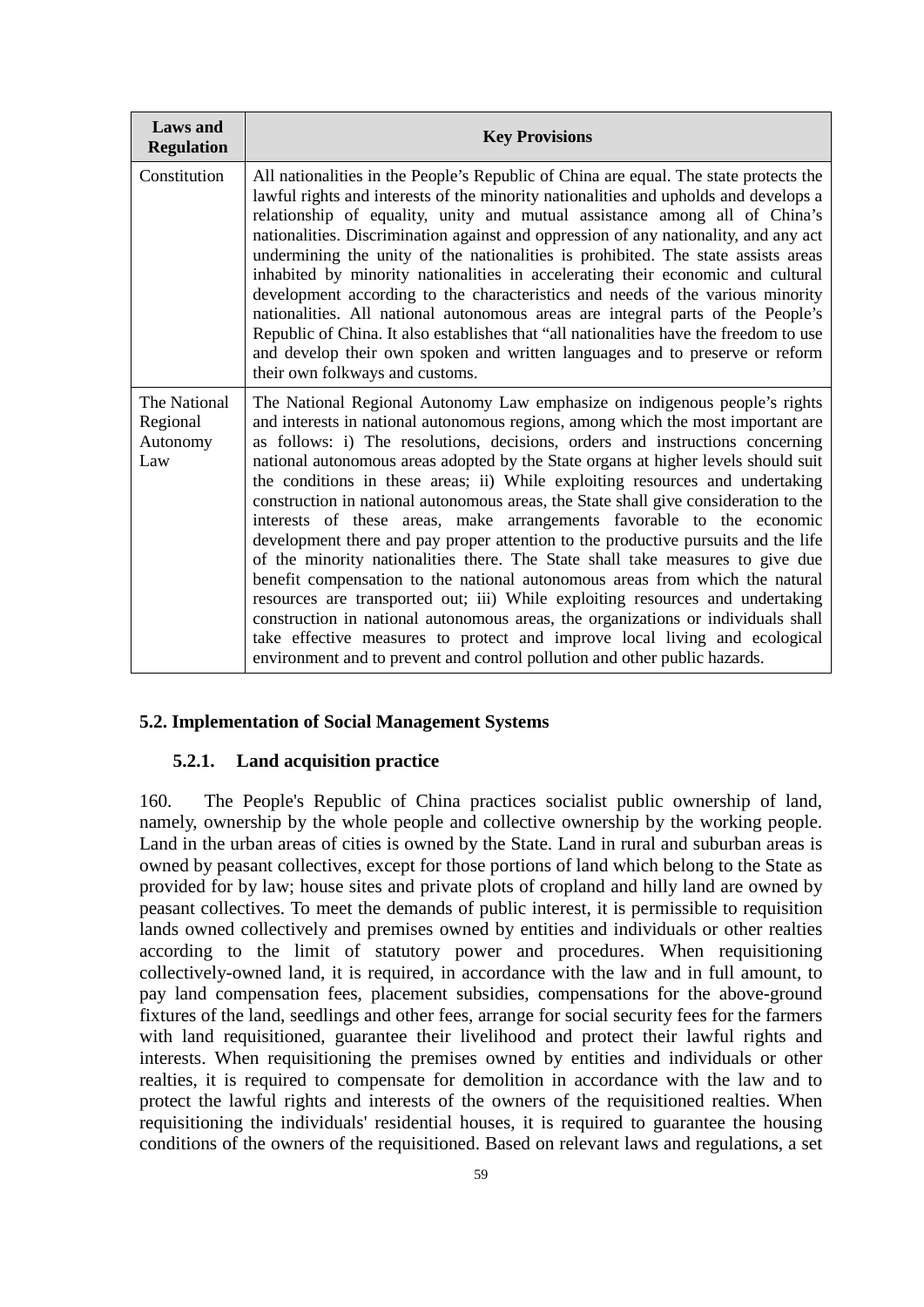of institutions has been established in managing the process of land acquisition. They include Ministry of Land Resources at national level, Land Resources Department at provincial level, and Land Resources Bureaus at municipality and county levels, as well as land institute at township. These institutions are equipped with functions of land use planning and land use management at different administrative levels, which includes the responsibility for managing the process of land acquisition for the state construction.

161. On the potential social impacts caused by land acquisition, the current legal framework, has set up a clear procedure for obtaining approval of land acquisition for investment projects, and managing the land acquisition process. Any project without approval of land acquisition should not be allowed to proceed. One key requirement is to obtain approval of land preliminary verification issued by provincial land department or Ministry of Land Resources, which should be completed before the ratification and approval of a construction project. If the construction project has not been preliminarily verified, the party concerned shall not be approved to convert the land from agricultural use into that for construction use. Once the approval of land preliminary verification is obtained, the actual land acquisition could begin. To manage potential social impacts, the current legal system specifies key steps involving with land acquisition, which include informing the affected people about the purpose, location, compensation rates, and rehabilitation measures for the land to be acquired, having affected parties to confirm the outcome of land survey, and holding public hearing on the land to be acquired.

162. Following the confirmation, the local county land resources bureau will begin the process of compiling land acquisition application documents, and submit them to higher level of government for approval. Once it is approved, land acquisition decree should be published in the affected villages within 10 days of the approval. After the decree, the affected rural collectives and individuals should bring relevant certificates and go the required place to register the land acquisition. Based on land acquisition scheme and registered data, local land resources bureau should prepare "land acquisition compensation and rehabilitation scheme" and disclose such scheme to affected villages. When all compensation for all items paid, the affected rural collectives and individuals should release the acquired land areas to local land resources bureau.

163. Among different types of health care facility construction projects, regardless of the amount of land acquisition and type of land acquisition, all project sponsors have obtained relevant approval during the project feasibility study stage, which included an approved project proposal from the local reform and development commission, a land preliminary verification from the land resources department, and a land use planning permit from the local planning department. All project sponsors were able to obtain the land areas for the projects following the established land acquisition process. Under the land acquisition process, the local land resources bureau is responsible for supplying the land area to the project sponsor following the completion of land acquisition from rural collectives to the state. The project sponsor will be given a land use certificate for the acquired land area after paying the land lease price plus various taxes and fees to the local government. The actual process of land acquisition, which includes conducting survey, public hearing, registration, and providing compensation to affected parties, is handled by the local land resources bureau with assistance of the township government. The project sponsor might not be fully aware of the details regarding compensation policies for the affected villages and delivery of compensation and rehabilitation.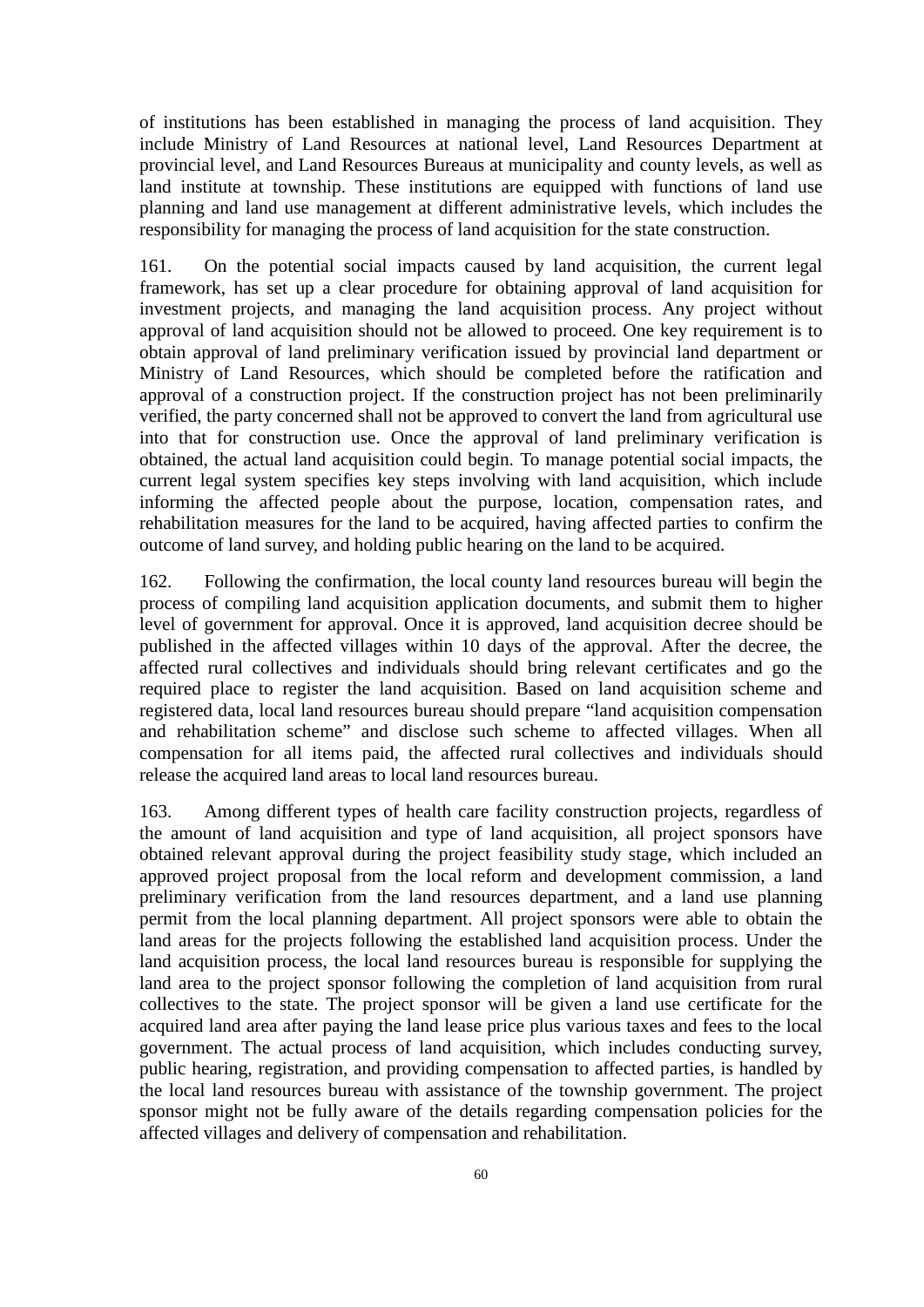164. The discussions with project sponsors and visits to project sites confirmed that such land acquisition procedures were generally followed in different local areas, and all affected villages were notified about land acquisition, participated in measurement of impacts, and were provided with the compensation indicated in the provincial decree. Because most new health care facilities are located in newly developed area of county towns, the compensation and rehabilitation adopted is often higher than the rates established in accordance with provincial decrees. Taking Tianchang City in Anhui Province as an example, for two county level hospitals recently completed land acquisition, the adopted compensation rates were significant higher than that set by Anhui Provincial Government. The affected villages were provided two choices of rehabilitation, one is cash compensation set at CNY42,000 per mu, and the other is combination of cash compensation plus providing 5% of construction land for the village collective. Given the high return on those construction land, the resulted compensation could reach CNY120,000 per mu, more than three times of compensation rate set by the province. In Longyan City, Fujian Province, visits to two different counties also confirmed the fact that land acquisition procedures were carefully followed for both new construction of county level hospitals, such as Wuping Women and Children Hospital and Changting Tingzhou Hospital, and construction or expansion of township health care centers, such as expansion of Hetian Town Health Care Centers in Changting County, and construction of Xiaba Township Health Care Center in Wuping County.

165. Based on these visits (more details in Annex 4) and past experience with similar land acquisition procedures in the region, as long as the procedure is followed, the basic interests of affected people were protected. The findings also showed adherence to the principle of avoiding or minimizing displacement and demonstrated that affected people are assisted in improving or at least restoring their livelihood and living standards.

166. For the required temporary land areas during project construction, instead of relying on local land resources bureaus, project sponsor often negotiated directly with local villages. The compensation rates for temporary land occupation are often set following annual crop value plus the cost of restoring affected land to original conditions. For land areas owned by village collective, the compensation will be paid directly to affected village. For land areas contracted to individual households, compensation will be paid directly to affected households.

## **5.2.2. Management of Other Social Issues**

167. Regarding public participation, based on review of implementation of healthcare reform in selected pilot cities, it is important to highlight the following good practices: (i) the content and details of healthcare reform was widely informed the public through different forms of media; (ii) the improved coverage of healthcare benefits, particularly to vulnerable groups, and face-to-face interaction enable awareness about the basic content of reform measures, coverage of basic health insurance and proposed improvements; (iii) regular visits by county or township healthcare teams provided public health services for all communities, which offer opportunities for residents to voice their concerns regarding healthcare plans. Additionally, if there are a special issue or complaint on different aspect of healthcare program, they could always make complaint through regular county appeal and complaint office set up in all counties.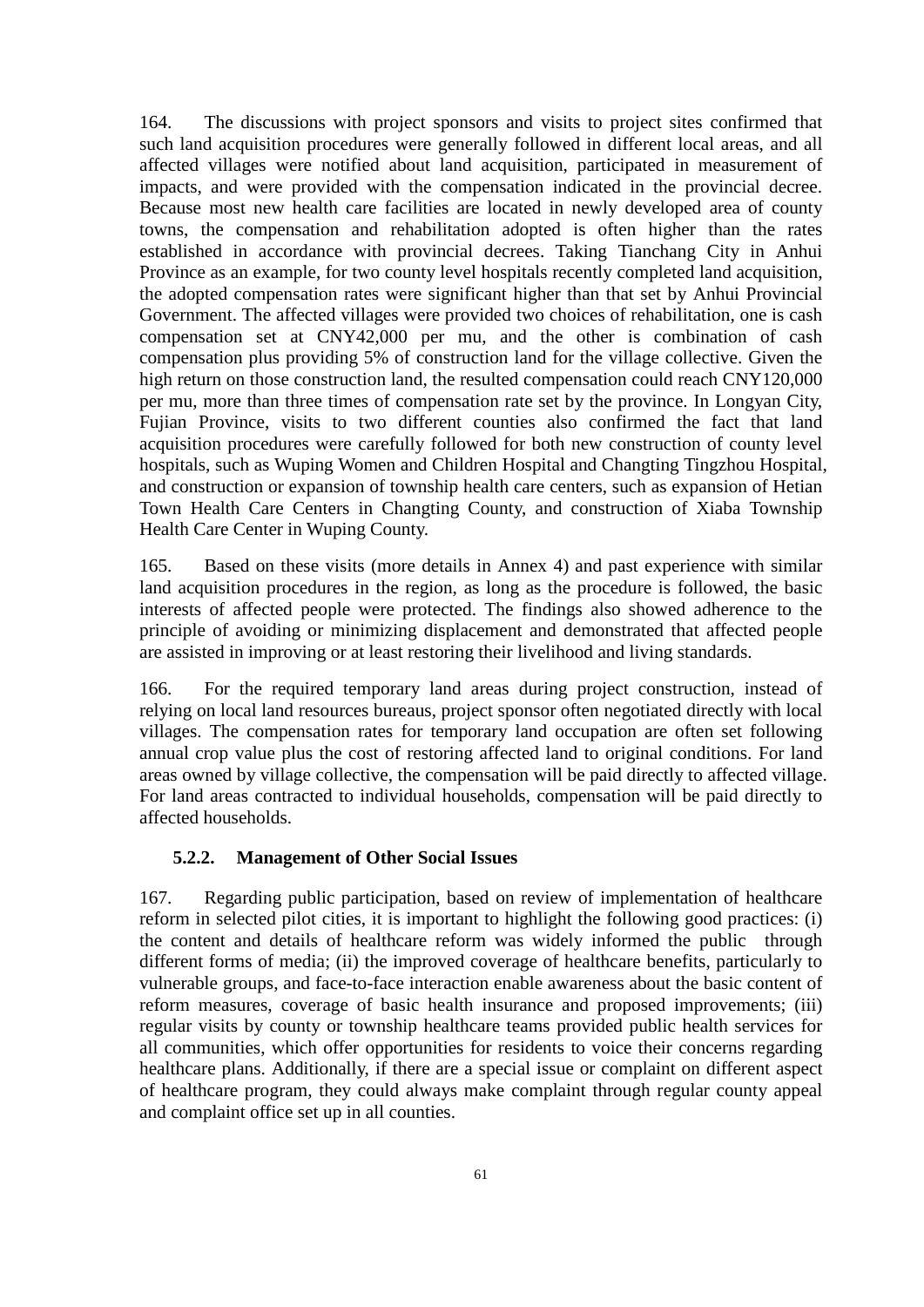168. On the issue of accessibility and equity, the government has established a comprehensive system for the management of social issues related with healthcare development and health sector reform in both provinces, such as accessibility of healthcare, disparity of health insurance coverage, quality of healthcare, health outcome and efficiency of health. This system provides a reasonable basis for addressing the social issues related to activities supported under the PforR.

#### **5.2.3. Institutional Arrangement for Implementing the PforR**

169. Institutional Arrangement at the Provincial Level: The PforR covers a part of the overall provincial health reform programs, therefore the existing structure in the provinces will be followed under the PforR. In each province, there is vertical structure for the health reforms which goes from the province, to the prefectures, and the counties.

170. In Fujian, the Provincial Healthcare Reform Leading Group headed by the secretary of Provincial Party Committee is the leading organization for the overall health sector reforms program. It comprises of director generals from each sector of the provincial government. There is a Health Reforms Office, located in the provincial Health and Family Planning Commission. The Health Reforms Office is in charge of the reform activities in the province. The Health Reforms Office comprises of directors of nine departments in the provincial Health and Family Planning Commission. In addition, there is a provincial Medical Security Administration, with a mandate to reform and consolidate the management of the medical insurances.

171. In Anhui, the Provincial Healthcare Reform Leading Group is headed by the Governor. Under the multi-agency high level leading group, there is an Office located in the Provincial Health and Family Planning Commission, and headed by the Director General of the Commission. The Office is composed of Directors of Planning and Budget, Human Resources Management, Finance, Science and Education, International Cooperation, Women and Children, Medical Administration, and Primary Health. The responsibilities of the Office are to: (i) prepare documents and reports for the Leading Group; (ii) formulate policies and measures to deepen the reforms; (iii) draft mid-term and long term plans and annual plan; (iv) coordinate among relevant agencies in drafting reform documents and implementation plans; (v) organize monitoring and evaluation activities; (vi) provide technical support and training; (vii) organize research and knowledge sharing activities; and (viii) provide secretarial service to the Leading Group.

172. Institutional Arrangement at the Central Level: The existing institutional arrangement and capacity at the central level was assessed as adequate to implement the proposed PforR. At the central level, the State Council Health Reform Office (SCHRO) is the leading agency for the national health reforms agenda. It provides policy guidance to all provinces in the country. For the PforR program, SCHRO is the direct counterpart of the Bank at the central level. SCHRO will be empowered to make decisions for the PforR direction and will play an important role in ensuring the achievement of the PforR development objectives. The Project Management and Supervision Center of NHFPC, which has been managing projects financed by the Bank, will serve as the secretariat to the SCHRO. It will be in charge of the implementation of the day-to-day activities under the central component. This component includes policy development and sector studies which could have impacts on the health reforms at the national level. Additionally, this component will finance activities such as verification of selected DLI results, technical assistance,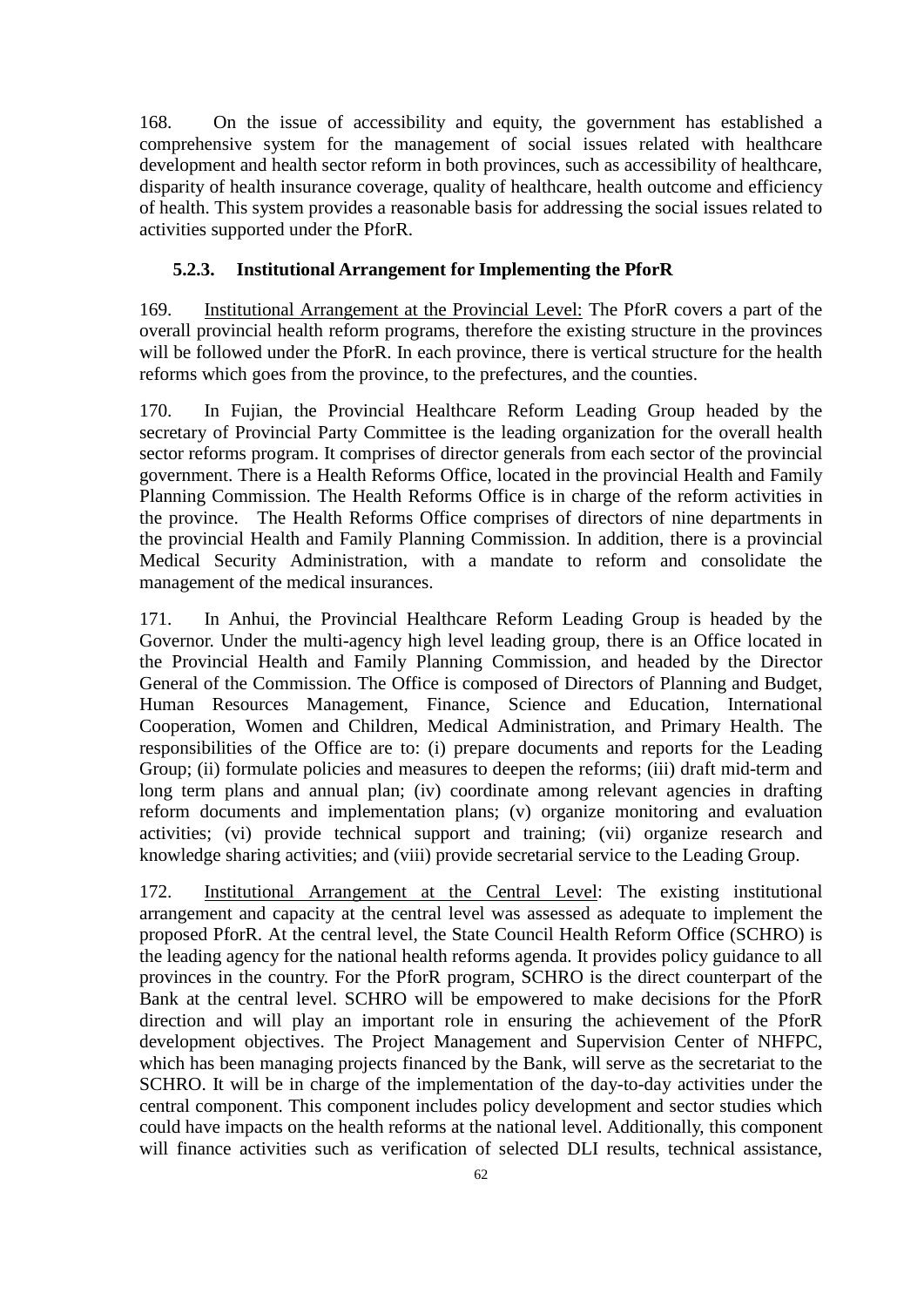coordination, capacity building, exchange of experiences, dissemination of the successful pilots, and implementation support/guidance to the provinces. There is an Experts Panel at the central level which services as a pool of technical experts to the government agencies under the national health reform program.

# **5.3. Institutional Capacity and Performance**

173. The conclusion of the technical assessments in Anhui and Fujian provinces is that there is strong commitment and adequate capacity to implement the proposed PforR in both provinces and at the central level. The main stakeholders in implementation of the PforR are the Health and Family Planning Commission in each province and the State Council Health Reform Office (SCHRO) at the central level. Political commitment to the national health reforms is high and the support from the Bank through the PforR will help the participating provinces to achieve results by better aligning incentives to support results within the government's own program and to achieve the PforR development objectives and defined indicators.

174. Discussion with government departments and site visits to health care facilities in the provinces of Fujian and Anhui at municipal, county and township levels, have demonstrated that the institutional arrangement at the program level has been clearly established and the procedures for introducing various health reform measures, and preparing and managing physical investment activities to be covered under the PforR have been well operated and maintained.

175. The ESSA finds that, in general, the social management system to manage the identified social risks related to the activities to be supported under the PforR are in place, but some improvement should be made to ensure their proper implementation.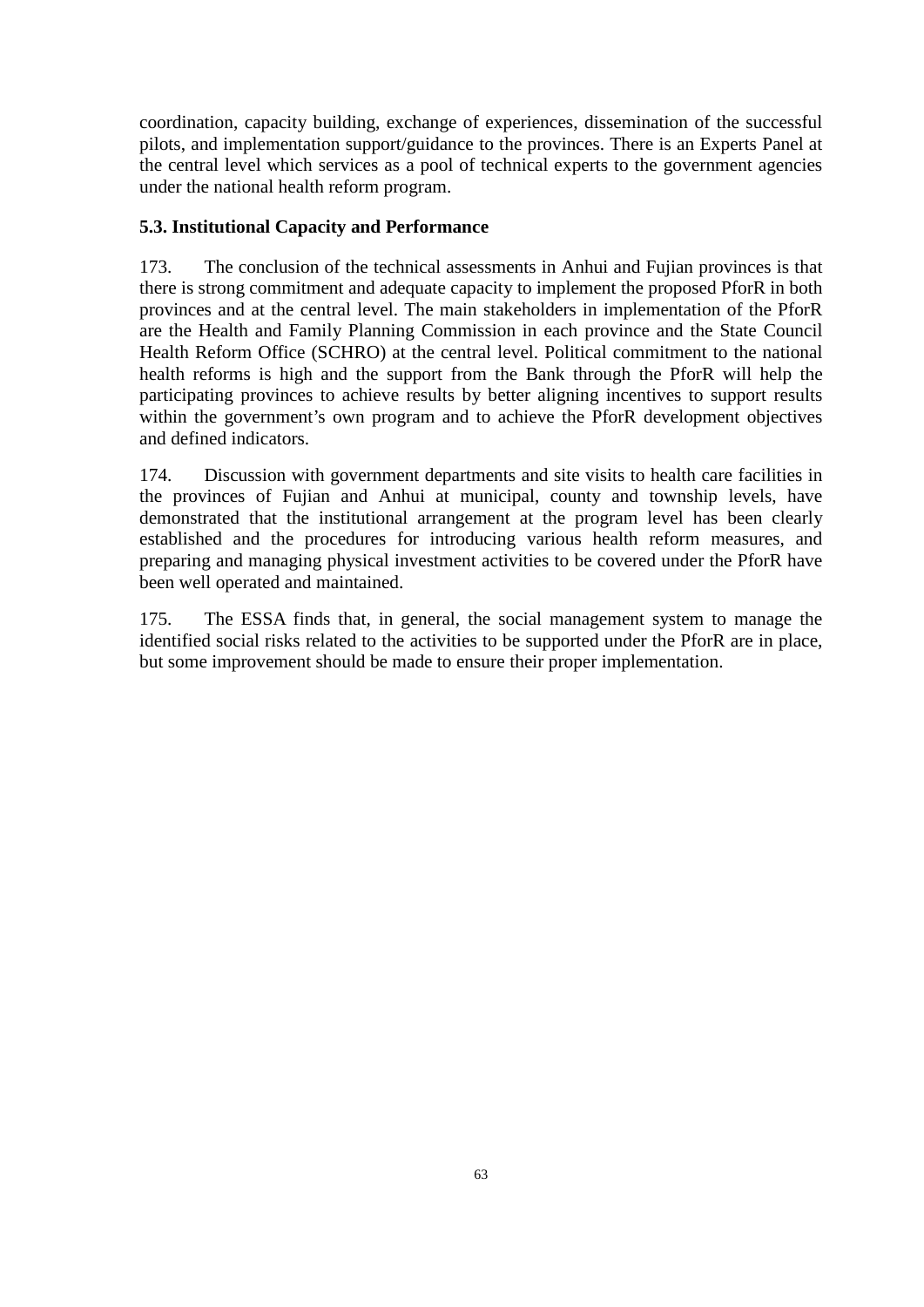#### **6. Summary of Assessment of Environmental and Social Systems**

176. The Environmental and Social Systems Assessment as defined in the Bank PforR<sup>[8](#page-67-0)</sup> should assess the degree to which systems relevant to the PforR:

- a. Promote environmental and social sustainability in the program design; avoid, minimize, or mitigate adverse impacts; and promote informed decision-making relating to the PforR's environmental and social impacts.
- b. Avoid, minimize, or mitigate adverse impacts on natural habitats and physical cultural resources resulting from the PforR.
- c. Protect public and worker safety against the potential risks associated with: (i) construction and/or operations of facilities or other operational practices under the PforR; (ii) exposure to toxic chemicals, hazardous wastes, and other dangerous materials under the PforR; and (iii) reconstruction or rehabilitation of infrastructure located in areas prone to natural hazards.
- d. Manage land acquisition and loss of access to natural resources in a way that avoids or minimizes displacement, and assist the affected people in improving or, at the minimum, restoring their livelihoods and living standards.
- e. Give due consideration to the cultural appropriateness of, and equitable access to, PforR benefits with special attention to the rights and interests of the Indigenous Peoples<sup>[9](#page-67-1)</sup> and to the needs or concerns of vulnerable groups.
- f. Avoid exacerbating social conflict, especially in fragile states, post-conflict areas, or areas subject to territorial disputes (not applicable to this operation).

177. The ESSA concluded that, in general, the rules and regulations are consistent with the Bank PforR Policy and the Bank PforR Directive, but the capacity to effectively enforce certain regulations in some agencies could be improved. Thus, recommendations are made to address these shortcomings and are included in the Program Action Plan or Disbursement Linked Indicators. The summary of the assessments relevant for the activities to be supported under the PforR is presented in Annex 2.

 $\ddot{ }$ 

<span id="page-67-0"></span><sup>8</sup> OPCS5.04-POL.01

<span id="page-67-1"></span><sup>9</sup> For the purpose on this Policy indigenous people are defined as ethnic minorities.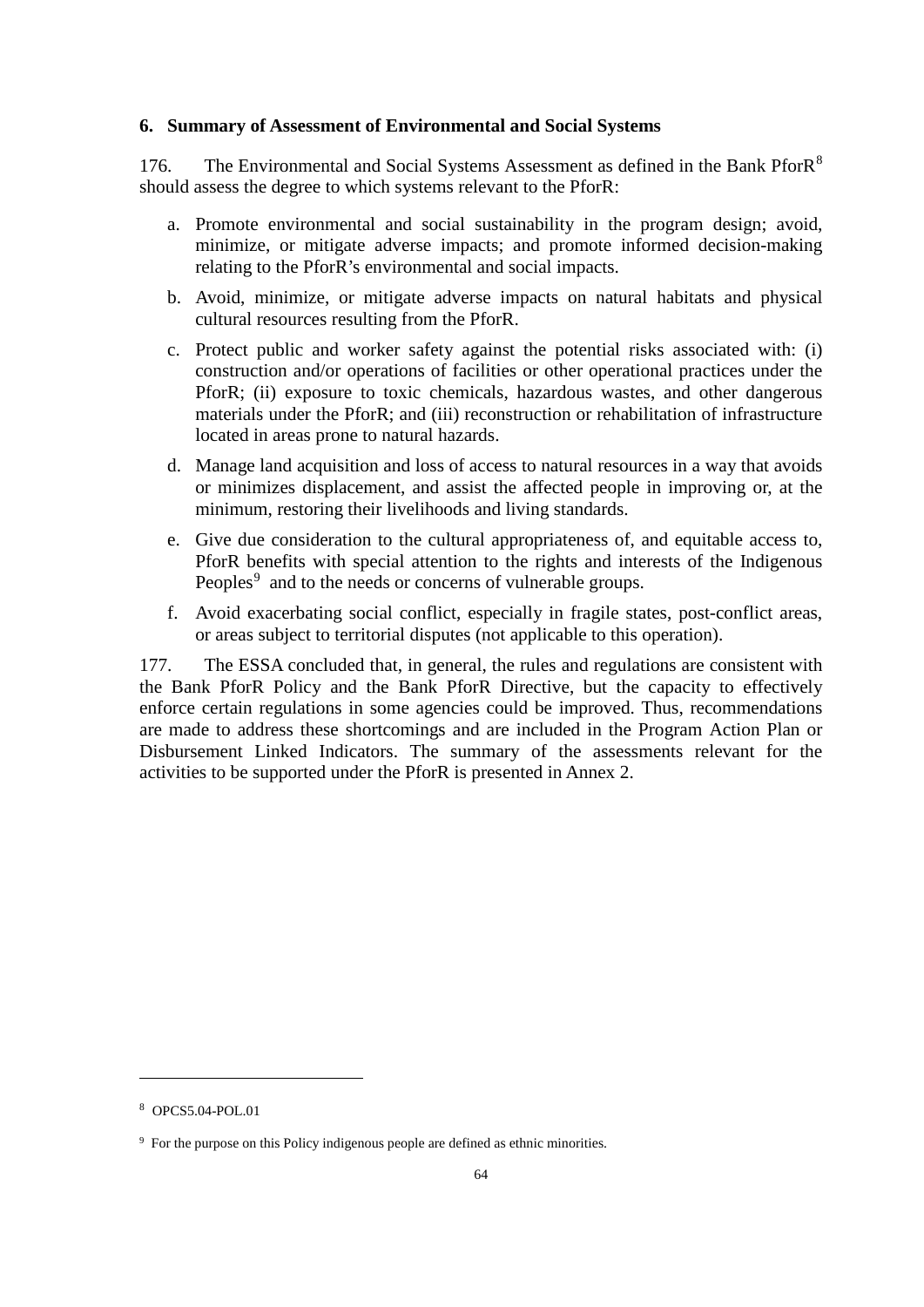## **7. Consultation and Disclosure**

178. During the preparation of ESSA, the World Bank assessment team carried out various consultation with representatives of two provincial PTFs, provincial environment protection and land resources departments, and officials from local government agencies in order to identify potential environmental and social impacts to be associated with the proposed PforR. In addition, the task team made field visits to different sizes of health care facilities in Anhui and Fujian, particularly those county level hospitals and township level healthcare centers as well as village clinics, and held discussions with staff managing these facilities, including those in charge of construction and management of these facilities. The discussions and visits provided good understanding of healthcare conditions in two provinces, and created the basis for the development of this assessment report. Table 7-1 provides a summary of these discussions and visits during ESSA preparation.

| <b>Date</b><br>(2016) | <b>Province</b>      | <b>Location</b>   | <b>Stakeholders</b>                                                                                           | <b>Activity</b>                                                              |
|-----------------------|----------------------|-------------------|---------------------------------------------------------------------------------------------------------------|------------------------------------------------------------------------------|
| $7/23 - 27$           | Anhui                | Hefei             | Over 50 staff from Fujian and<br>Anhui provincial, city and<br>county health dept. and<br>bureaus             | Introduce PforR and discuss<br>possible investments                          |
| $7/28 - 30$           | Fujian               | Sanming           | Over 30 staff from counties,<br>cities and provincial health<br>departments of Fujian<br>Province             | Introduce PforR and discuss<br>possible investments                          |
| 11/22-24              | Fujian $\&$<br>Anhui | Fuzhou            | Over 60 staff from Ministry of<br>Health, counties, cities and<br>two provinces                               | Discuss eligibility criteria<br>for PforR                                    |
| $8-24$                | Fujian               | Fuzhou            | Provincial agencies, Health<br>and Family Planning,<br>Financial, Development and<br>reform, Land resources   | Brief health reform proposal<br>and discuss possible<br>investment for PforR |
| $8-25$                | Fujian               | Sanming<br>City   | City Health and Family<br>Planning, City Hospital,<br>Shaxia County Hospital, Land<br><b>Resources Bureau</b> | <b>Introduce Sanming City</b><br><b>Health Reform Program</b>                |
| $8-25$                | Fujian               | Shaxian<br>County | County Health and Family<br><b>Planning Bureau</b>                                                            | Introduce county health<br>condition                                         |
| $8-26$                | Fujian               | Sanming           | Visit Sanming No. 1 Hospital                                                                                  |                                                                              |
| $8-26$                | Fujian               | Sanming           | Visit Sanming Medical Waste<br><b>Treatment Center</b>                                                        |                                                                              |

**Table 7-1. List of Meetings and Visits in ESSA Preparation for Health PforR**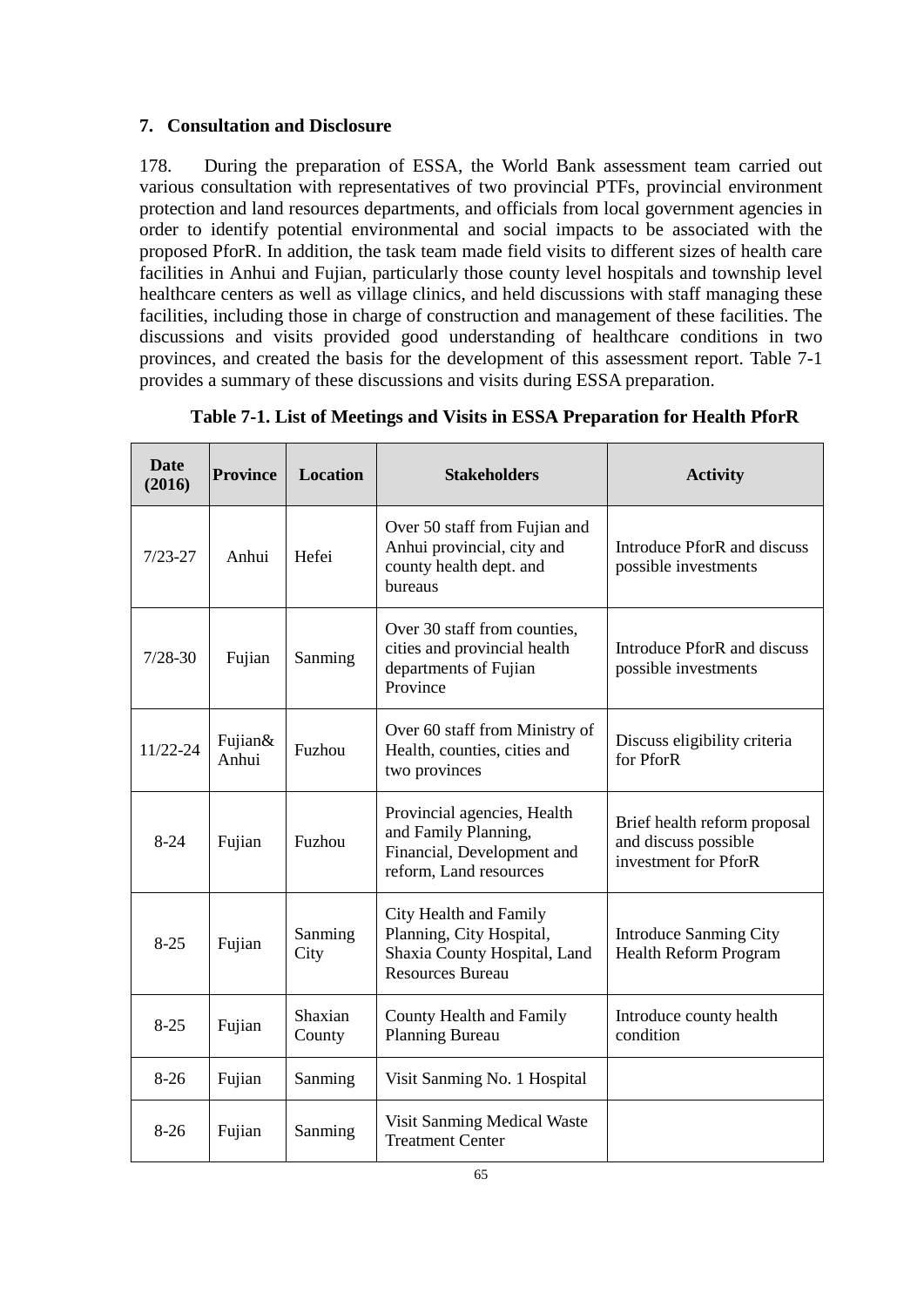| Date<br>(2016) | <b>Province</b> | Location            | <b>Stakeholders</b>                                                                                                                | <b>Activity</b>                                                                              |
|----------------|-----------------|---------------------|------------------------------------------------------------------------------------------------------------------------------------|----------------------------------------------------------------------------------------------|
| $8-29$         | Anhui           | Hefei               | Provincial agencies, Health<br>and Family Planning,<br>Financial, Development and<br>reform, Land resources                        | Brief health reform program<br>and discuss possible<br>investment for PforR                  |
| $8 - 30$       | Anhui           | Tianchang           | City Health and Family<br>Planning Bureau, City<br>Hospital, Traditional Medicine<br>Hospital, and Land Resources<br><b>Bureau</b> | <b>Introduce Tianchang City</b><br>Health Reform Program and<br>discuss possible investments |
| $8 - 31$       | Anhui           | Tianchang           | Visit Chajian Town Healthcare<br>Center and meeting staff there                                                                    |                                                                                              |
| $8 - 31$       | Anhui           | Tianchang           | Meeting to affected villages by<br>land loss for Tiankang<br>Hospital                                                              | Understand land acquisition<br>process for Tiankang<br>Hospital                              |
| $9-1$          | Anhui           | Tianchang           | Visit Chuzhou City Medical<br><b>Waste Treatment Center</b>                                                                        |                                                                                              |
| $9-1$          | Anhui           | Tianchang           | Visit Tianchang Civil Affair<br>Bureau and interview with<br>official there                                                        | To understand poverty<br>condition, and measures for<br>poverty alleviation                  |
| 10-24          | Fujian          | Longyan<br>City     | Meeting with staff of Longyan<br>City Health and Family<br>Planning                                                                | Introduce Longyan Health<br>care condition and discuss<br>possible investments               |
| $10-24$        | Fujian          | Changting<br>County | Meeting Changting Health and<br>Family Planning, County<br>Hospital, and Land Resources<br><b>Bureau</b>                           | <b>Introduce Changting Health</b><br>Reform Program and discuss<br>possible investments      |
| $10-25$        | Fujian          | Changting<br>County | Visit Datong and Hetien Town<br><b>Healthcare Centers</b>                                                                          | <b>Understand healthcare</b><br>service in town and village                                  |
| $10-25$        | Fujian          | Wuping<br>County    | Meeting Wuping Health and<br>Family Planning, Wuping<br>Women Hospital, and Land<br><b>Resources Bureau</b>                        | <b>Introduce Health</b><br>development plan and<br>discuss possible investments              |
| $10-26$        | Fujian          | Wuping<br>County    | Visit Zhongshan Town and<br>Xiaba Township Healthcare<br>Centers                                                                   | <b>Understand healthcare</b><br>service in town and village                                  |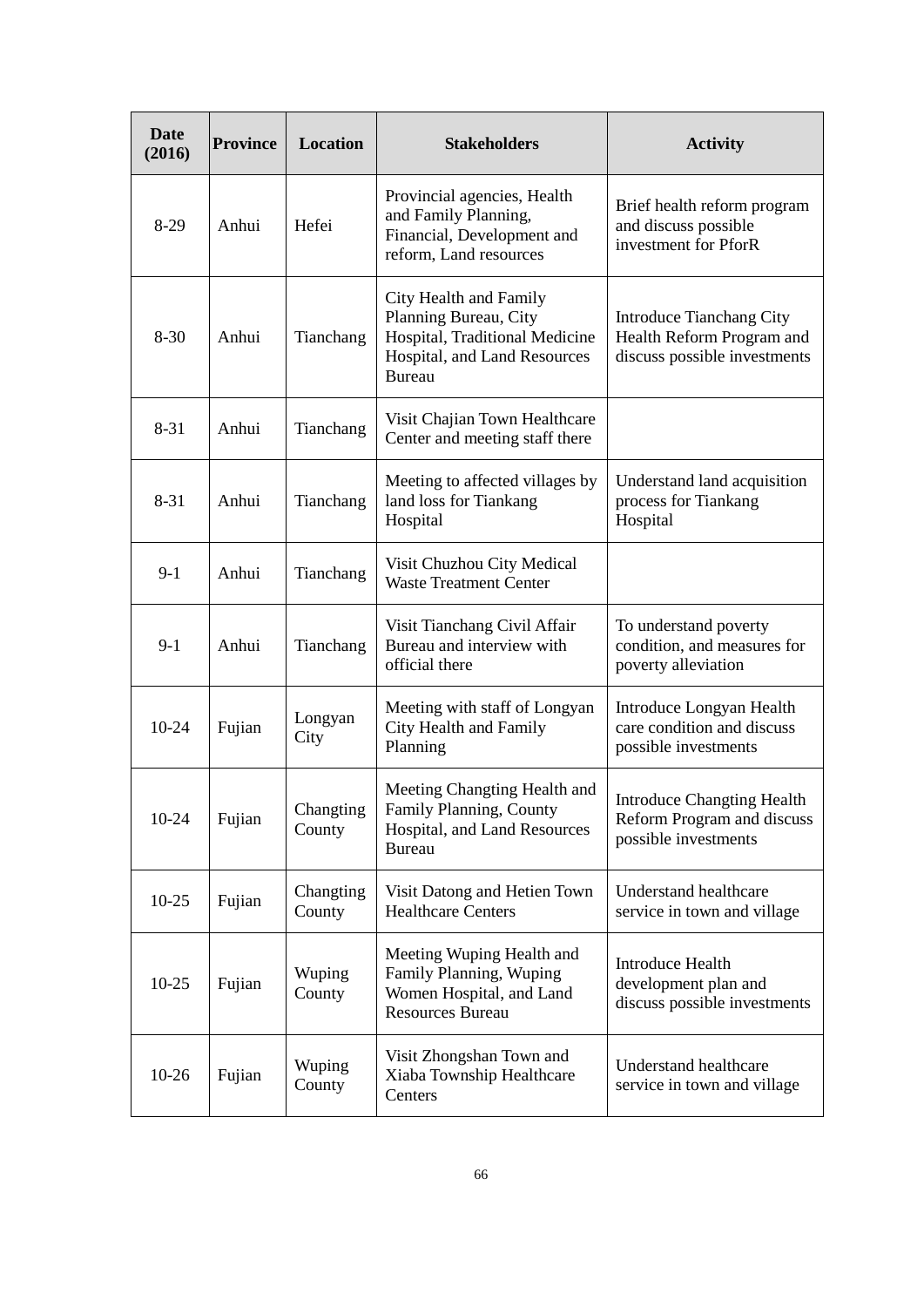179. In order to share initial ESSA findings and confirm the adequacy of eligibility criteria for investment activities for the PforR, a brief consultation meeting was carried out with representatives of two provincial PTFs between November 22 and 24, 2016. The main focus of discussions was on the eligibility criteria proposed by the assessment team to be applied for PforR in two provinces.

180. From February 21 to 25, 2017, public consultation meetings were conducted in 6 venues in the Anhui and Fujian Provinces. The purposes of the multi-stakeholder consultation workshops were to: (a) introduce on the Environmental and Social Systems Assessment approach under the proposed Program for Results operation; (b) seek comments and feedback on the key findings and recommendations of the ESSA.

181. Prior to the public consultation meetings, the Chinese version of ESSA was distributed to potential participants and disclosed on the both Provincial Health and Family Planning Commission's websites (on February 17, 2017).

182. Three consultation workshops were held in each province, one at the provincial level, and the other two at city/county level, as presented in the Table 7-2 below.

| Date          | <b>Province</b> | Location                       |
|---------------|-----------------|--------------------------------|
| Feb. 22, 2017 |                 | Fengyang County, Chuzhou City  |
| Feb. 22, 2017 | Anhui           | Bengbu City                    |
| Feb. 23, 2017 |                 | Hefei City                     |
| Feb. 24, 2017 |                 | <b>Fuzhou City</b>             |
| Feb. 24, 2017 | Fujian          | Sha County, Sanming City       |
| Feb. 25, 2017 |                 | Changting County, Longyan City |

**Table 7-2. List of Public Consultation Meetings**

183. Participants included family planning and health commissions, patient representatives, NGOs, government agencies relevant to the Program such as land resources bureau, environmental protection bureau; healthcare facilities including municipal level, county level, township and village level; and medical waste management companies. Extensive discussions were seen during all the consultation meetings.

184. In all meetings, participants voiced strong support to the proposed PforR. The participants agreed that, overall, the ESSA report is of good quality; the review and analysis of domestic laws and regulations are comprehensive and well-organized; the key environmental and social issues identified are consistent with the reality in general; the assessment of institutional arrangement, capacity and performance is objective; the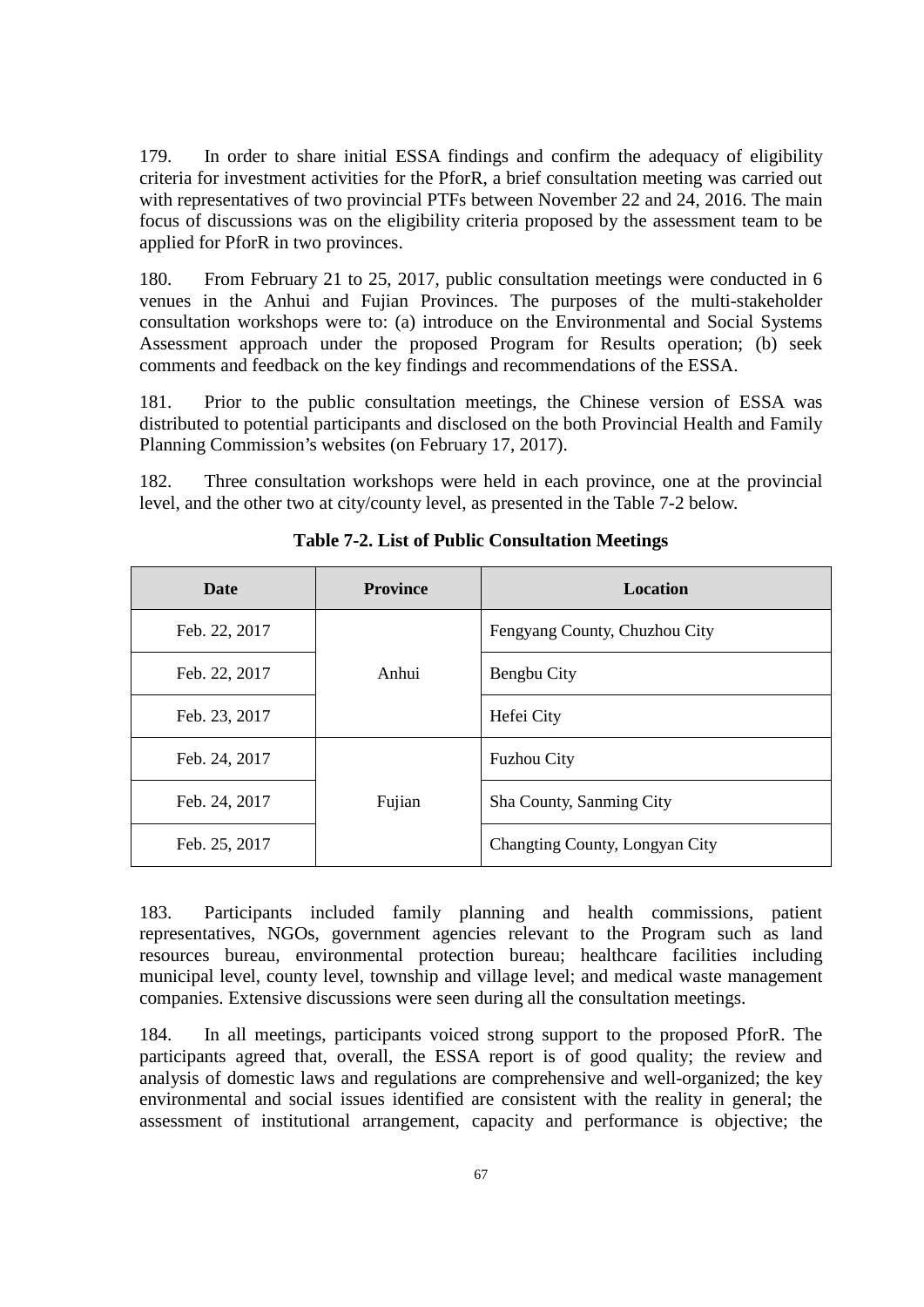recommendations made by the ESSA are pragmatic and achievable. More details are presented in Annex 6.

185. This version of ESSA was updated to reflect the public consultation inputs and disclosed locally and on the external website of the World Bank (on April 12, 2017).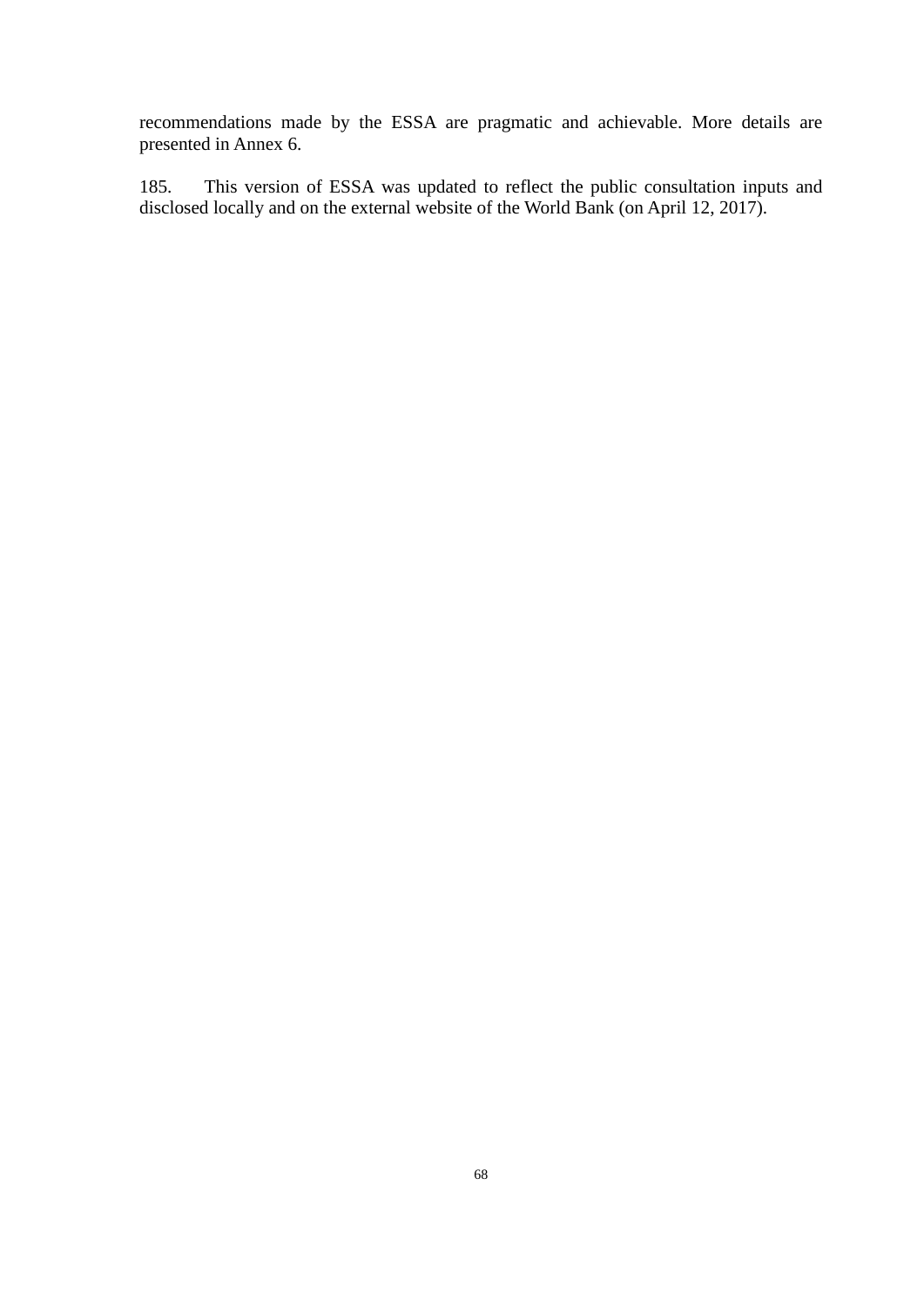### **8. Recommendations for the Program Environmental and Social Systems**

186. Based on the assessment of the environmental and social management system applicable to the proposed PforR, it is concluded that China and the Fujian and Anhui Province have established a comprehensive sets of environmental and social management systems to address the environment, health and safety, as well as land acquisition and indigenous peoples concerns related to the proposed activities under the PforR Such systems are in line with the core principles and key planning elements as defined in the Bank Policy for PforR. The overall potential environmental and social risks of this PforR is rated as moderate, and can be effectively mitigated within the existing environmental and social management systems.

187. The assessment identified certain areas for improvement of the implementation of the environmental and social systems, which can be addressed through the implementation of the following recommendations:

188. *Strengthening environmental, health and safety management capacity.* To ensure consistent and adequate EHS management capacity across all levels of healthcare facilities, it is necessary to design and implement protocols for regular training and capacity building of medical workers and HCFs, and ensure coordinated management, supervision and enforcement of EHS issues. These should include:

- Design and implement protocols for providing, replacing and decommissioning safety equipment to, medical workers and the hospital Infectious Disease Control Unit to ensure that they always have access to all necessary equipment in good operational condition.
- Design, implement protocols for periodic training program for hospital presidents, medical workers and the hospital Infectious Disease Control Unit to ensure adequate awareness and skills across all levels healthcare facilities on the proper management of medical waste management and radiation risk control.
- Develop and implement a protocol for regularly reviewing, maintaining, and updating the categorization method of medical wastes, internal management system for medical wastes, exposure control plan for infectious disease and radiation, and firefighting plan, with guidance and supervision from local Sanitation Supervision Station and Public Security Department.
- Ensure that a system is in place to periodically verify that local healthcare facilities and hospitals have adequate capacity of temporary medical solid storage chamber and the protective gear.
- Strengthen the supervision and enforcement capacity of responsible agencies to ensure adequate supervision of the chain of custody that covers whole medical wastes collection, transport and disposal across all administrative levels (village, township, county and municipality)> particularly attention should be given to the capacity of Environmental Protection Bureaus and Sanitation Supervision Stations to work on remote poor areas.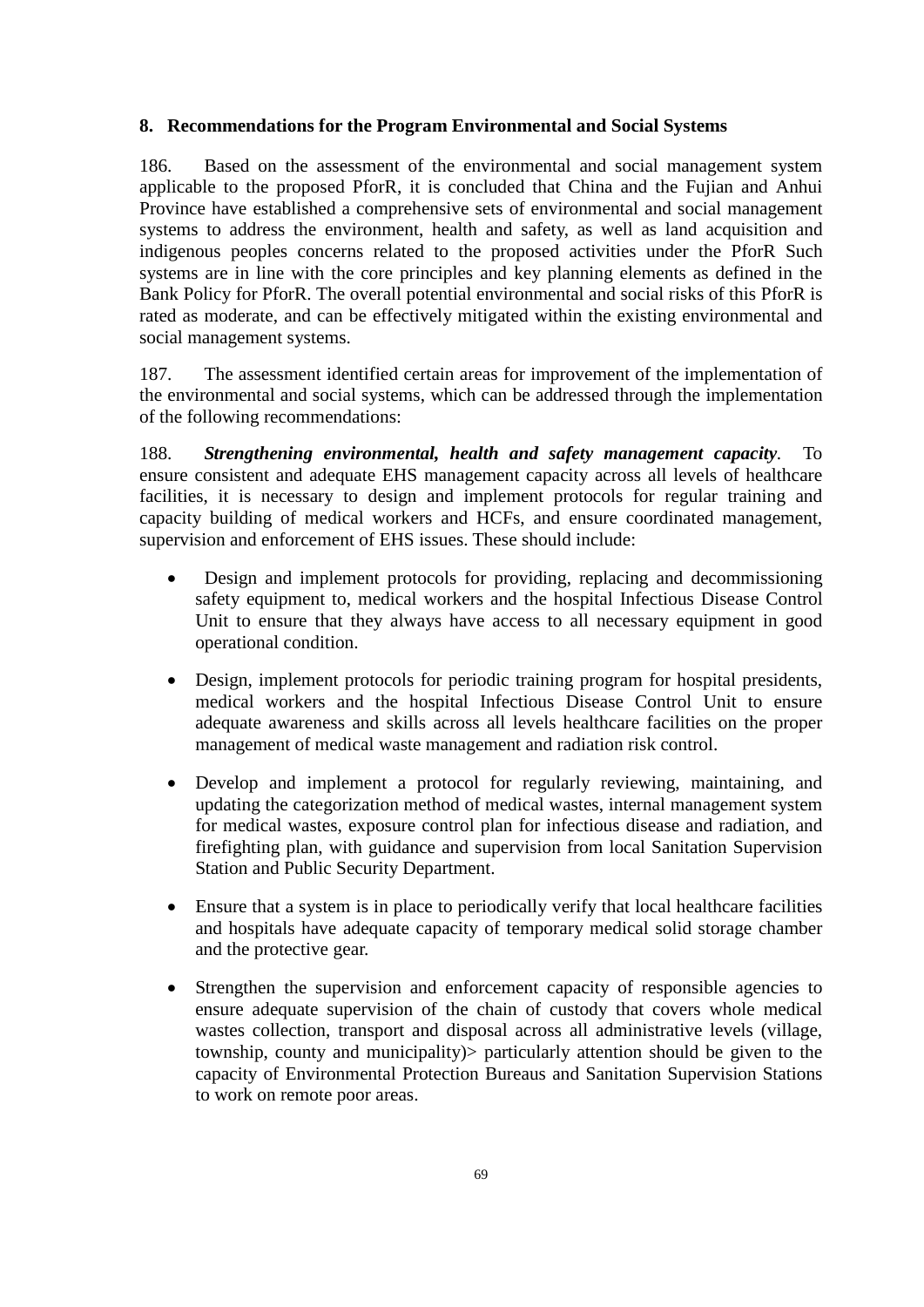189. *Improving Public Consultation and Information Disclosure.* To enhance the effectiveness of existing domestic information disclosure and public participation requirements, the following are recommended

- Improve the public information disclosure system on the environmental compliance of medical waste medical waste handling and safety compliance of radiation risks control, by disclosing the emission monitoring results, waste generation and disposal, and inventory of medical radioactive equipment/sources through government websites and environmental bulletins.
- The draft EIAs of activities supported under the PforR, should be made available for public consultation through posting in publically accessible web portals and/or paper-copy distribution locally.

190. *Enhancing land acquisition monitoring process.* To ensure a consistent land acquisition monitoring process across all activities associated with upgrading and construction healthcare facilities, it is recommended to establish a standard registry procedure with the relevant evidence indicating full compliance with national laws and local regulations, as well as the protection of the interests of the affected people. Any land acquisition under this PforR should be reported in the progress report, including relevant evidence (land use certificates, compensation agreements, land price payments, and land lease agreements with affected parties) and due diligences by relevant local government agencies.

191. *Enhancing Public Participation in Health Reform Implementation***.** In order to increase social accountability and address grievance during health reform program, a public participation plan should be developed based on successful implementation of selected cities in two provinces, which defined basic steps, and measures to be taken so that same positive outcome could be achieved during scale-up implementation. This plan should include more proactive public participation, more transparent information disclosure, and more effective grievance procedures, so that most rural and urban residents in two provinces have better understanding of various reform measures under the PforR.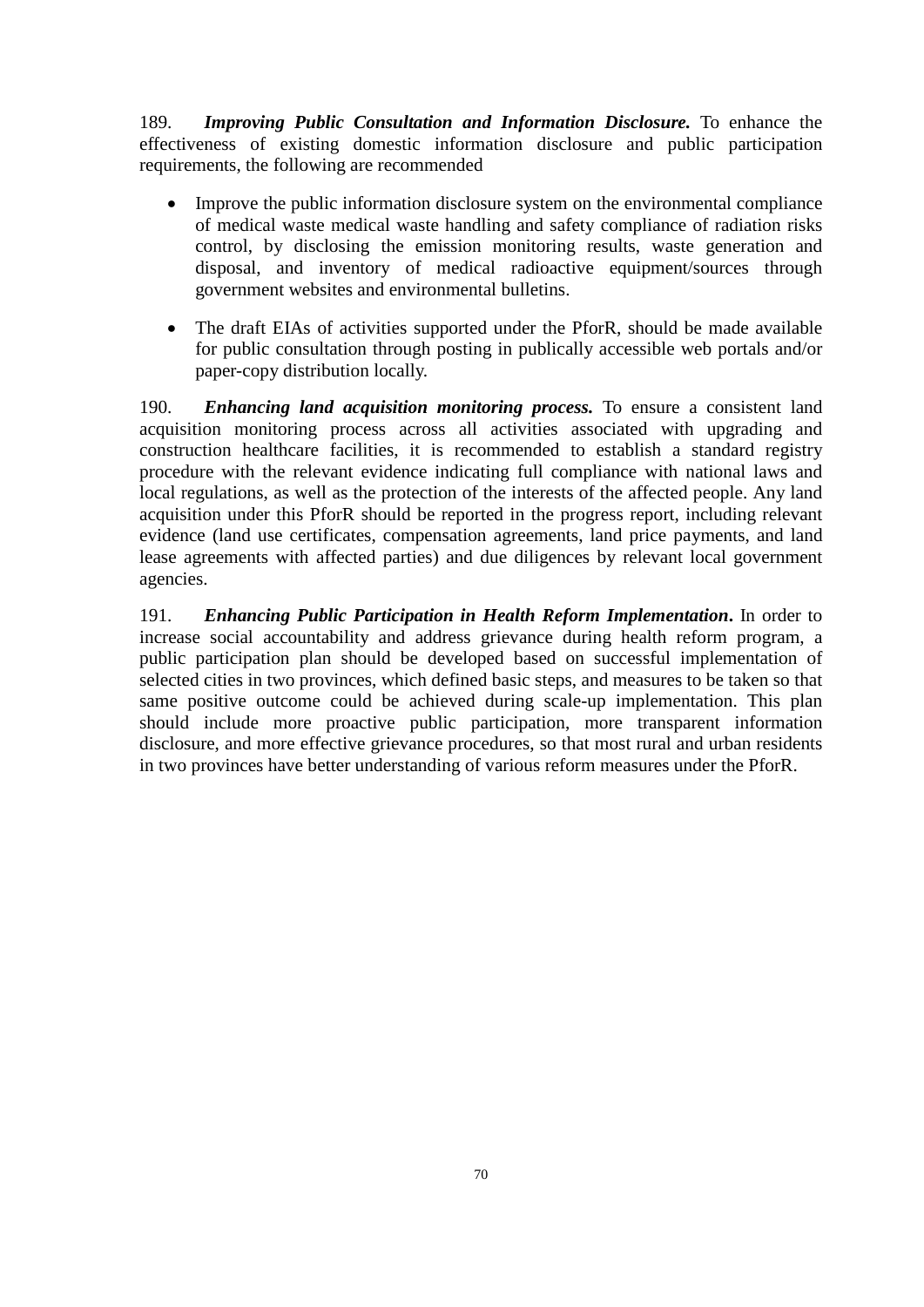| No.            | <b>Name</b>                                                                                                    |
|----------------|----------------------------------------------------------------------------------------------------------------|
| $\mathbf{1}$   | The Law on the prevention and control of infectious diseases (modified in 2014)                                |
| $\overline{2}$ | The Law of Prevention and Control of Radioactive Contamination (2003)                                          |
| 3              | The Inventory for Categories of Medical Solid Waste                                                            |
| $\overline{4}$ | The Labor Law (2009)                                                                                           |
| 5              | The Medical waste management regulations (2003)                                                                |
| 6              | The regulation of biological safety of pathogenic micro-organism laboratory (2014)                             |
| $\tau$         | The regulation of circulation of vaccines and vaccination (2005)                                               |
| 8              | The regulation of AIDS (2006)                                                                                  |
| 9              | Regulations on the Safety and Protection of Radioactive Isotopes and radiation<br>Equipment (2005)             |
| 10             | Measures for the management of disinfection (modified in 2016)                                                 |
| 11             | Measures for Medical Wastes Management of Medical and Health Institutions (2003)                               |
| 12             | Administrative Punishment Measures for Medical Waste Management (2004)                                         |
| 13             | Measures for the management of hospital infection (2006)                                                       |
| 14             | Administrative Measures for Prevention and Control of Tuberculosis (2013)                                      |
| 15             | Regulation of disinfection technique in healthcare settings (WS/T 367-2012)                                    |
| 16             | Hygienic standard for disinfection in hospitals (GB 15982-2012)                                                |
| 17             | Specifications for Infectious diseases prevention and control of hygiene supervision<br>work (2010)            |
| 18             | Radiological diagnosis and treatment management stipulation (2006)                                             |
| 19             | Method for Management of Occupational Health for Workers under Radioactive<br>Environment (2016)               |
| 20             | General Requirements for Laboratory Biosafety (GB19489-2008)                                                   |
| 21             | Water Pollutants Discharge Standard for Health care facilities (GB18466-2005)                                  |
| 22             | The Basic Standard for Ionizing Radiation Protection and Radiation Sources Safety<br>Standards (GB 18871-2002) |
| 23             | Requirements for radiological protection in medical X-ray diagnosis (GBZ<br>$130-2013$ )                       |
| 24             | Specifications for Preparation of Assessment Report for Radiological Protection of                             |

## **Annex 1 - List of Applicable Laws and Regulations**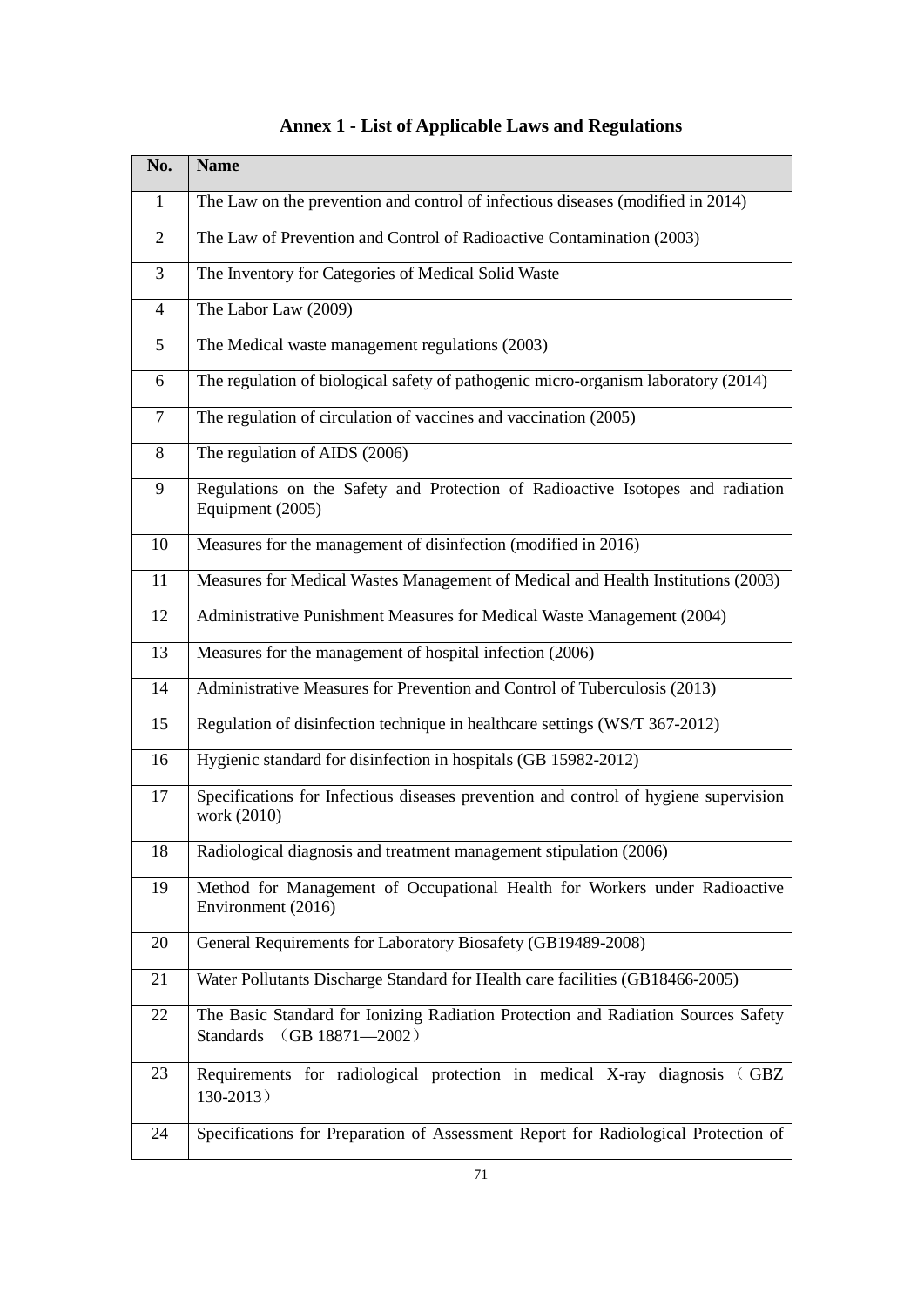|    | Occupational Disease for Construction Projects (GBZ/T 181-2006)                                                                                                  |
|----|------------------------------------------------------------------------------------------------------------------------------------------------------------------|
| 25 | Technical Specifications for Occupational Health Monitoring and Protection for<br>Workers in Radioactive Environment (GBZ235-2011)                               |
| 26 | Pollution Control Standard for Hazardous Waste Incineration (GB18484-2014);                                                                                      |
| 27 | Technical Specifications for Construction of Concentrated Incineration Facilities for<br>medical Wastes (HJ/T177--2005)                                          |
| 28 | Technical Specifications for Monitoring and Management of Concentrated<br>Incineration Facilities Treating Medical Wastes, Pilot (HJ 516-2009)                   |
| 29 | Technical Specifications for Concentrated Facilities using High Temperature Steam<br>for Treatment of Medical Wastes, pilot $(HJ/T 276 - 2006)$                  |
| 30 | Stipulations for standards and Warning Labeling for Special Packages and Containers<br>for Medical Wastes, issued by MEP, 2003                                   |
| 31 | Technical Specifications for Vehicles Transporting Medical Wastes, pilot (GB<br>$19217 - 2003$ )                                                                 |
| 32 | Notice for Implementation of Action Plan for Concentrated collection and Disposal<br>of Medical Wastes in Small Health Care facilities in Fujian Province (2016) |
| 33 | Solid Waste Pollution Prevention and Control Law (2016)                                                                                                          |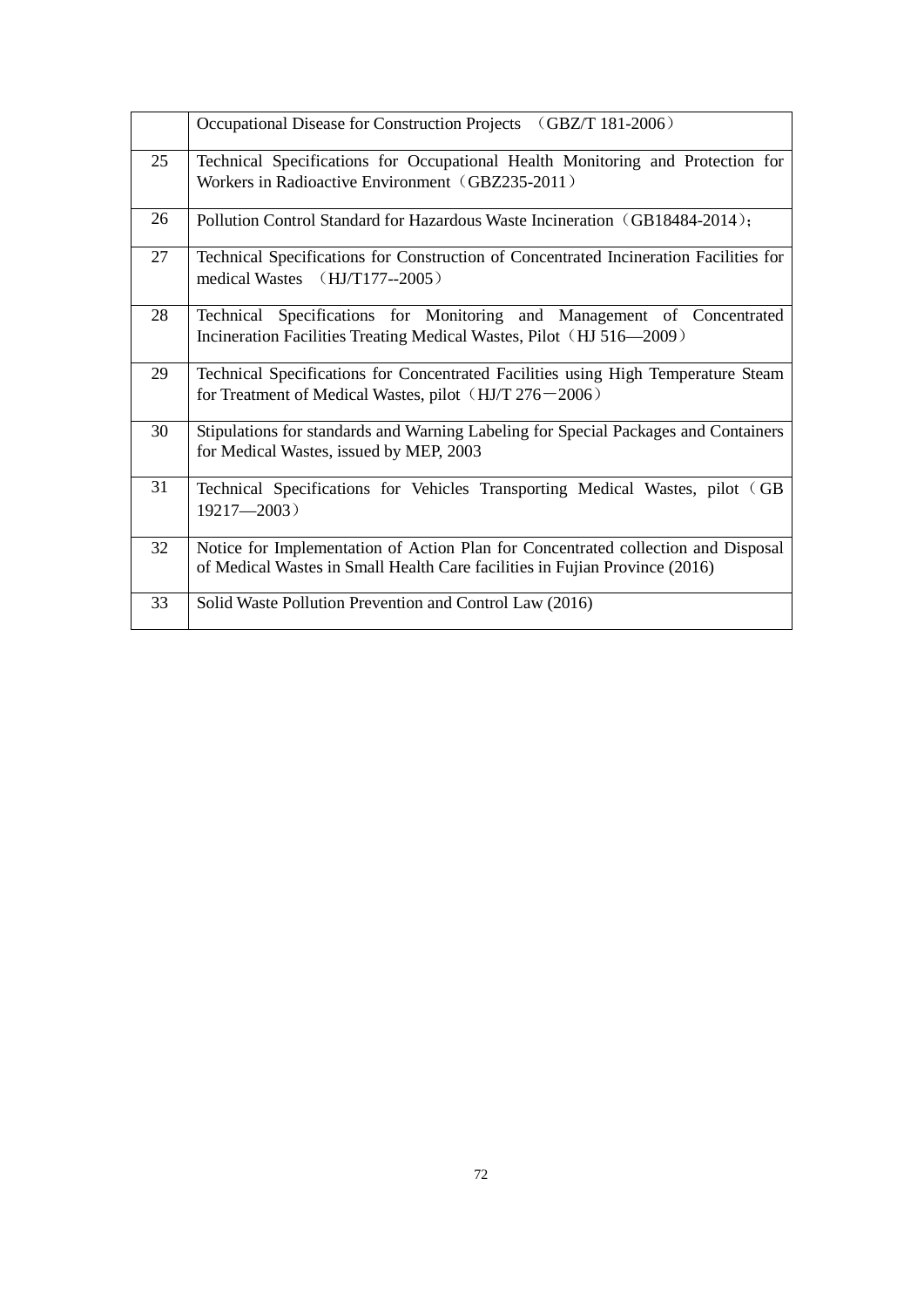# **Annex 2 - Assessment of Environmental and Social Systems based on the Bank Policy and Directive for PforRs**

| a. Promote environmental and social sustainability in the Program design; avoid, minimize, or mitigate adverse impacts, and promote<br>informed decision-making relating to the Program's environmental and social impacts.                                                                                                                                                                                                                                                |                                                                                                                                                                                                                                                                                                                                                                                                                                                                                                                                                                                                                                                                                                                                                                                                                          |                                                                                                                                                                                                                                                        |
|----------------------------------------------------------------------------------------------------------------------------------------------------------------------------------------------------------------------------------------------------------------------------------------------------------------------------------------------------------------------------------------------------------------------------------------------------------------------------|--------------------------------------------------------------------------------------------------------------------------------------------------------------------------------------------------------------------------------------------------------------------------------------------------------------------------------------------------------------------------------------------------------------------------------------------------------------------------------------------------------------------------------------------------------------------------------------------------------------------------------------------------------------------------------------------------------------------------------------------------------------------------------------------------------------------------|--------------------------------------------------------------------------------------------------------------------------------------------------------------------------------------------------------------------------------------------------------|
| <b>Key Elements</b>                                                                                                                                                                                                                                                                                                                                                                                                                                                        | <b>National and Provincial Systems</b>                                                                                                                                                                                                                                                                                                                                                                                                                                                                                                                                                                                                                                                                                                                                                                                   | <b>Key Findings</b>                                                                                                                                                                                                                                    |
| Operate within an adequate legal and<br>regulatory framework to guide environmental<br>and social impact assessments at the program<br>level.                                                                                                                                                                                                                                                                                                                              | China has developed an adequate legal framework for<br>environmental, Health and Safety, and social impact<br>assessment, backed by a set of comprehensive laws,<br>regulations, technical guidelines and standards, which apply<br>nationwide. Over the decades, it has gradually evolved into a<br>comprehensive system that is generally consistent with the<br>PforR. Overall, the legal framework of environmental<br>management in China is fully consistent with the Bank PforR<br>Directive.<br>In the province of Fujian and Anhui, the provincial and<br>municipal and local EPBs, health bureaus and labor bureaus<br>have well-established institutional arrangements with qualified<br>staff and technical expertise for managing the environmental<br>and social impact assessment of construction project | Consistent.                                                                                                                                                                                                                                            |
| Incorporate recognized elements of<br>environmental and social assessment good<br>practice, including: (i) early screening of<br>potential impacts; (ii) consideration of<br>strategic, technical, and site alternatives<br>(including the "no action" alternative); (iii)<br>explicit assessment of potential induced,<br>cumulative, and transboundary impacts; (iv)<br>identification of measures to mitigate adverse<br>environmental or social impacts that cannot be | The Chinese EHS system has well-defined guidelines covering<br>screening, alternative analysis, impact assessment, mitigation<br>measures, management plan, and consultation. The relevant<br>government authorities have been established with clear<br>responsibilities for managing the review, clearance,<br>examination and supervision, and grievance and redress of the<br>activities. Overall, the legal framework of environmental<br>management in China in this regard is fully consistent with the<br><b>Bank PforR Directive.</b>                                                                                                                                                                                                                                                                           | Consistent.<br>Given the nature, location and scope<br>of the PforR, it may not involve the<br>cumulative and transboundary<br>impacts.<br>As the PforR may only require the<br>preparation of the EIA Form or EIA<br>Registration Form, which are not |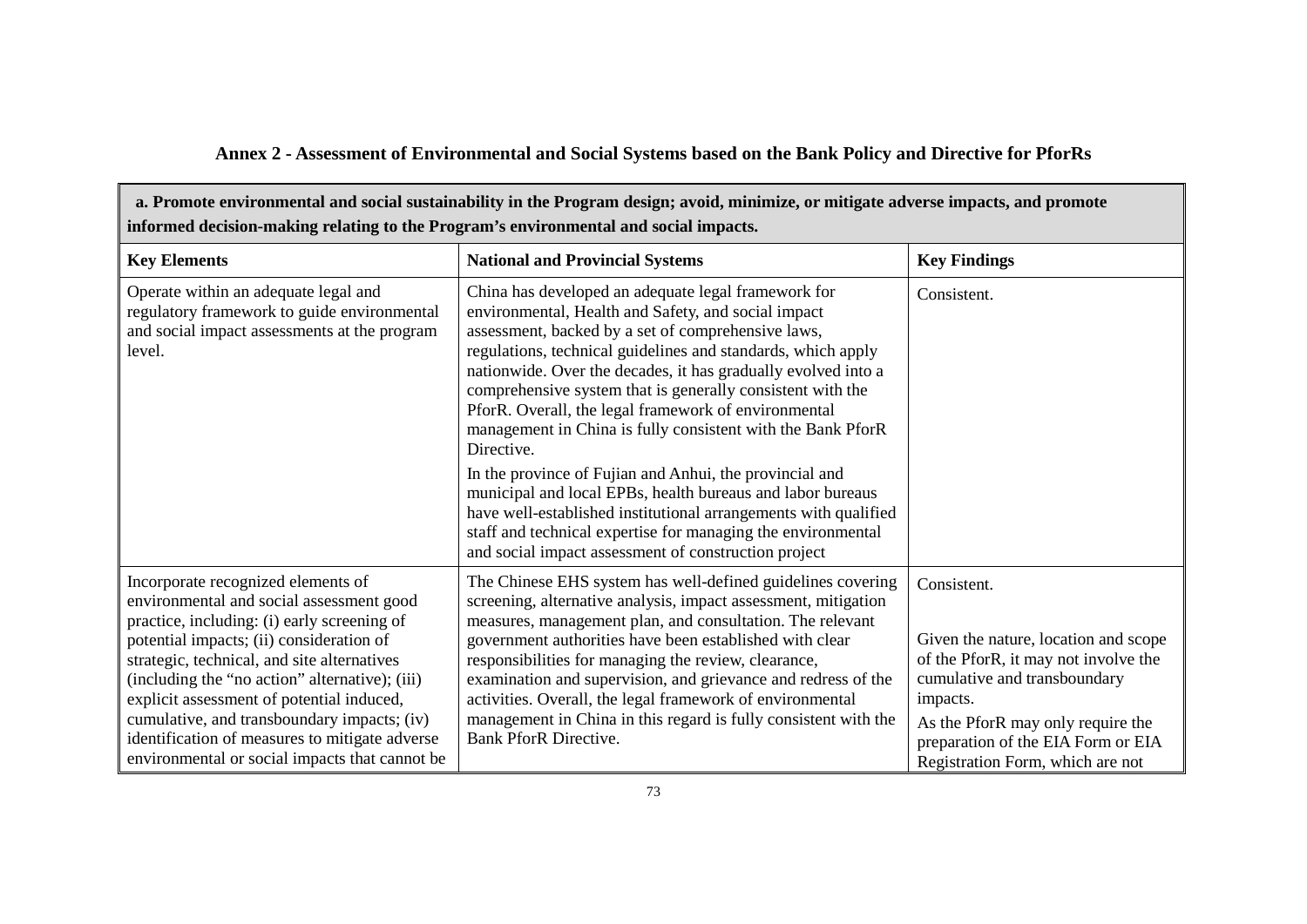| otherwise avoided or minimized; (v) clear<br>articulation of institutional responsibilities and<br>resources to support implementation of plans;<br>and (vi) responsiveness and accountability<br>through stakeholder consultation, timely<br>dissemination of the PforR information, and<br>responsive grievance redress measures.                                |                                                                                                                                                                                                                                                                                                                                                                                                                                                                                                                                                                                                                                                                                                                                                                                  | required to be disclosed and gone<br>through public consultation, at least<br>one round of consultation and<br>disclosure of information is<br>suggested in the action of the ESSA. |
|--------------------------------------------------------------------------------------------------------------------------------------------------------------------------------------------------------------------------------------------------------------------------------------------------------------------------------------------------------------------|----------------------------------------------------------------------------------------------------------------------------------------------------------------------------------------------------------------------------------------------------------------------------------------------------------------------------------------------------------------------------------------------------------------------------------------------------------------------------------------------------------------------------------------------------------------------------------------------------------------------------------------------------------------------------------------------------------------------------------------------------------------------------------|-------------------------------------------------------------------------------------------------------------------------------------------------------------------------------------|
|                                                                                                                                                                                                                                                                                                                                                                    | b. Avoid, minimize, or mitigate adverse impacts on natural habitats and physical cultural resources resulting from the Program.                                                                                                                                                                                                                                                                                                                                                                                                                                                                                                                                                                                                                                                  |                                                                                                                                                                                     |
| <b>Key Elements</b>                                                                                                                                                                                                                                                                                                                                                | <b>National and Provincial Systems</b>                                                                                                                                                                                                                                                                                                                                                                                                                                                                                                                                                                                                                                                                                                                                           | <b>Key Findings</b>                                                                                                                                                                 |
| Include appropriate measures for the early<br>identification and screening of potentially<br>important biodiversity and cultural resource<br>areas.                                                                                                                                                                                                                | The EIA guidelines provide detailed guidance on identification<br>and screening of sensitive environmental and cultural<br>resources, including survey of baseline environmental<br>conditions in geology, surface water, wild life, forest, wetland,<br>fishery, rare and endangered species, and nature reserves. Key<br>sensitive areas such as rivers, reservoirs, nature reserves,<br>wetland parks, forest parks, and scenic areas are identified for<br>detailed survey and special assessment. Cultural resources are<br>screened through consultation/approval of relevant authorities<br>and field investigation. Overall, the legal framework of<br>environmental management in China in this regard is fully<br>consistent with the Bank PforR Policy and Directive. | Consistent.<br>It is not expected that important<br>biodiversity and cultural resource<br>areas will be affected by the activities<br>under this PforR.                             |
| Support and promote the protection,<br>conservation, maintenance, and rehabilitation<br>of natural habitats; avoid significant<br>conversion or degradation of critical natural<br>habitats; and, if avoiding the significant<br>conversion of natural habitats is not<br>technically feasible, measures to mitigate or<br>offset the adverse impacts of the PforR | The Chinese environmental protection system emphasizes the<br>protection, maintenance and rehabilitation of natural habitats.<br>Avoiding such sensitive areas is the top priority of the EIA.<br>Special assessment is mandatory and necessary mitigation or<br>offset measures are to be developed in the environmental<br>management plan if avoidance is not feasible. Overall, the<br>legal framework of environmental management in China in                                                                                                                                                                                                                                                                                                                               | Consistent.<br>It is not expected that the activities<br>supported under the PforR will take<br>place on sensitive environmental<br>sites/areas.                                    |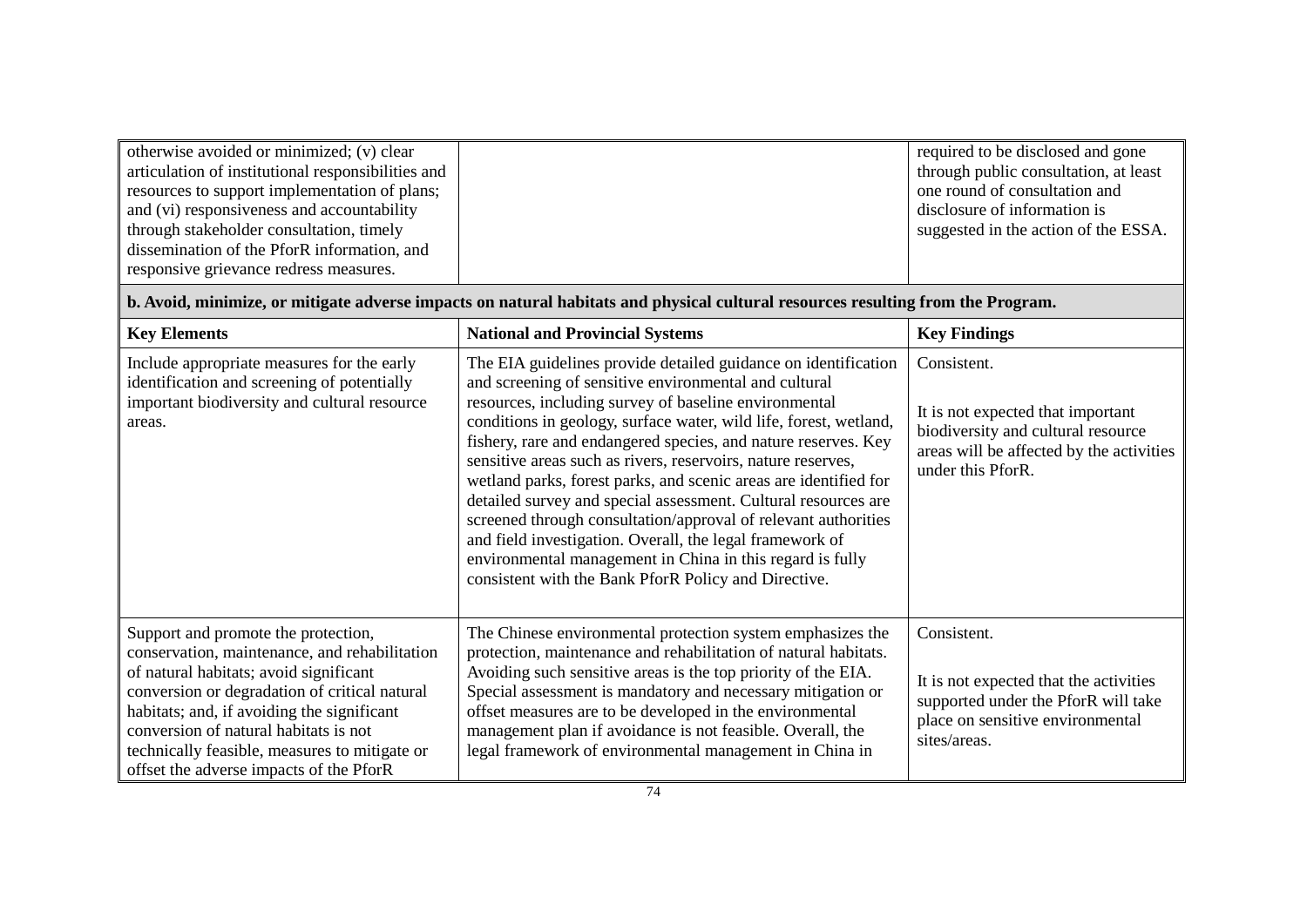| activities are required.                                                                                                                                       | this regard is fully consistent with the Bank PforR Directive.                                                                                                                                                                                                                                                                                                                                                                                                                                                                                   |                                                                                                                                                              |
|----------------------------------------------------------------------------------------------------------------------------------------------------------------|--------------------------------------------------------------------------------------------------------------------------------------------------------------------------------------------------------------------------------------------------------------------------------------------------------------------------------------------------------------------------------------------------------------------------------------------------------------------------------------------------------------------------------------------------|--------------------------------------------------------------------------------------------------------------------------------------------------------------|
| Take into account potential adverse effects on<br>physical cultural property and provide<br>adequate measures to avoid, minimize, or<br>mitigate such effects. | The Cultural Property Protection Law provides adequate legal<br>framework and procedures for protecting cultural property<br>during the EA process. If any physical cultural resource is<br>impacted, impacts must be assessed, and consultation and<br>approval must be secured with the cultural property authority,<br>and protection measures be included in the environmental<br>management plan. Overall, the legal framework of<br>environmental management in China in this regard is fully<br>consistent with the Bank PforR Directive. | Consistent.<br>It is not expected that the activities<br>supported under the PforR will take<br>place in areas with existing physical<br>cultural resources. |
| c. Protect public and worker safety against the potential risks associated with: (i) construction and/or operations of facilities or other                     |                                                                                                                                                                                                                                                                                                                                                                                                                                                                                                                                                  |                                                                                                                                                              |

**operational practices under the Program; (ii) exposure to toxic chemicals, hazardous wastes, and other dangerous materials under the Program; and (iii) reconstruction or rehabilitation of infrastructure located in areas prone to natural hazards.**

| <b>Key Elements</b>                                                                                                                                                                                                                                                                                                                | <b>National and Provincial Systems</b>                                                                                                                                                                                                                                                                                                                                                                                                                                                                                                                                                                                                                                               | <b>Key Findings</b>                                                                                                                                                                                                                                        |
|------------------------------------------------------------------------------------------------------------------------------------------------------------------------------------------------------------------------------------------------------------------------------------------------------------------------------------|--------------------------------------------------------------------------------------------------------------------------------------------------------------------------------------------------------------------------------------------------------------------------------------------------------------------------------------------------------------------------------------------------------------------------------------------------------------------------------------------------------------------------------------------------------------------------------------------------------------------------------------------------------------------------------------|------------------------------------------------------------------------------------------------------------------------------------------------------------------------------------------------------------------------------------------------------------|
| Promote adequate community, individual, and<br>worker safety through the safe design,<br>construction, operation, and maintenance of<br>physical infrastructure; or, in carrying out<br>activities that may be dependent on such<br>infrastructure, incorporate safety measures,<br>inspections, or remedial works as appropriate. | China has established a comprehensive management and<br>supervision system for work safety. This system ensures the<br>screening of safety issues and occupation hazards, assessment<br>of work safety and occupational diseases hazard during project<br>preparation, design and construction completion acceptance of<br>work safety and health facilities, and supervision during<br>operation. Overall, the legal framework of environmental<br>management in China in this regard is fully consistent with the<br>Bank PforR Policy and Directive.<br>The two provinces of Fujian and Anhui have established a<br>permit system for procurement of use of radioactive equipment | Consistent.<br>The main effects on community,<br>individual and worker safety of the<br>PforR are expected to be radiation<br>and medical wastes. These effects<br>can be readily identified and<br>mitigated in the two provinces of<br>Anhui and Fujian. |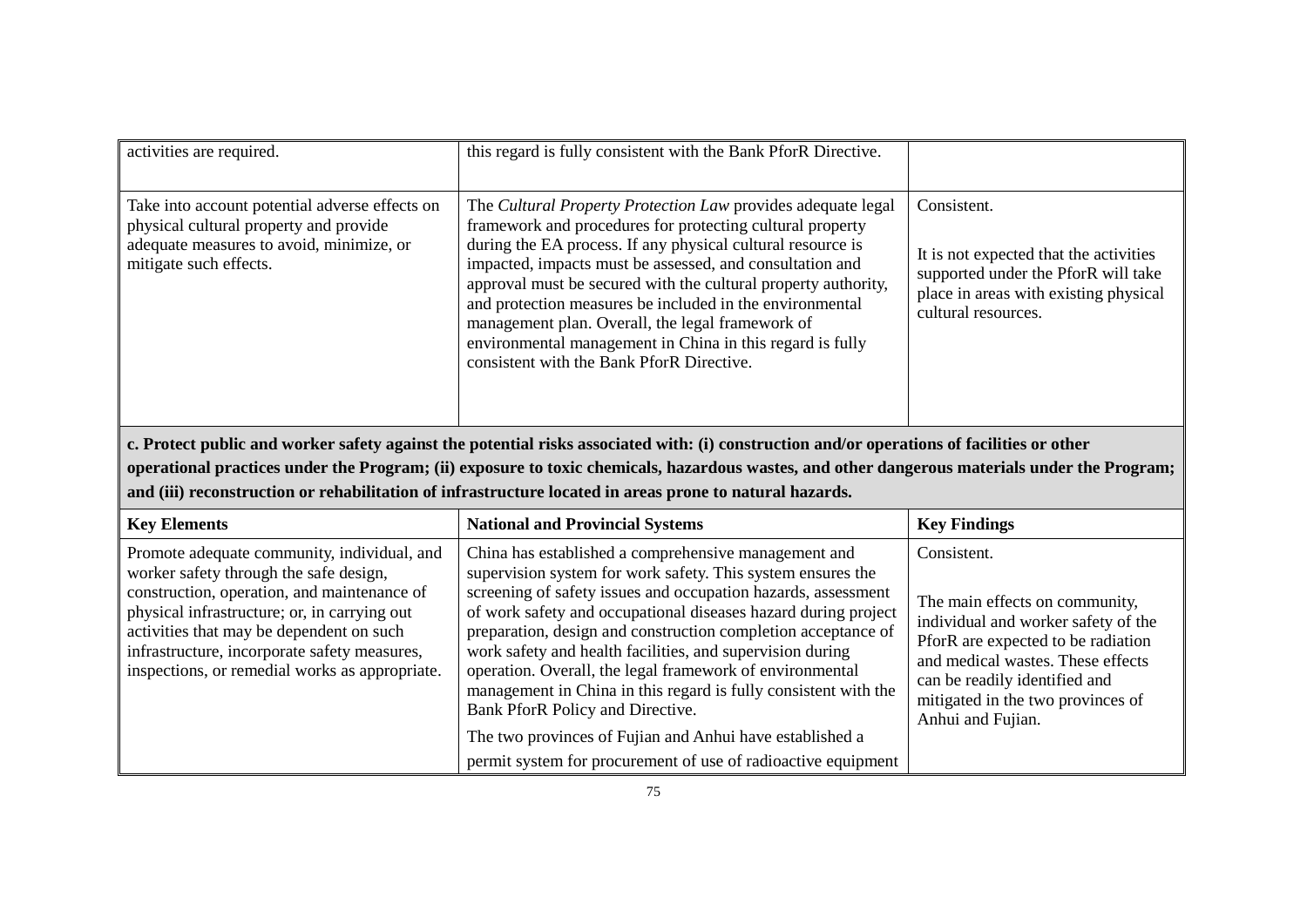|                                                                                                                                                                                                                                                                                                                                                                                                                                                                                                                     | or materials in health sector, and transport and disposal of<br>medical wastes.                                                                                                                                                                                                                                                                                                                                                                                                                                                                                                                                                                                                                                                                                                                                         |                                                                                                                                                                                                                                                                                                                                                                                                                                                                                                                                                                                                                            |
|---------------------------------------------------------------------------------------------------------------------------------------------------------------------------------------------------------------------------------------------------------------------------------------------------------------------------------------------------------------------------------------------------------------------------------------------------------------------------------------------------------------------|-------------------------------------------------------------------------------------------------------------------------------------------------------------------------------------------------------------------------------------------------------------------------------------------------------------------------------------------------------------------------------------------------------------------------------------------------------------------------------------------------------------------------------------------------------------------------------------------------------------------------------------------------------------------------------------------------------------------------------------------------------------------------------------------------------------------------|----------------------------------------------------------------------------------------------------------------------------------------------------------------------------------------------------------------------------------------------------------------------------------------------------------------------------------------------------------------------------------------------------------------------------------------------------------------------------------------------------------------------------------------------------------------------------------------------------------------------------|
| Promote the use of recognized good practice in<br>the production, management, storage,<br>transport, and disposal of hazardous materials<br>generated under the PforR; promote the use of<br>integrated pest management practices to<br>manage or reduce pests or diseases vectors;<br>and provide training for workers involved in<br>the production, procurement, storage,<br>transport, use, and disposal of hazardous<br>chemicals in accordance with the relevant<br>international guidelines and conventions. | The legal system in China provides a comprehensive<br>framework in managing hazardous materials, which requires<br>special permit systems for production, storage and sale of<br>dangerous chemicals. It requires the adoption of good and<br>compliance management practices. It also enforces mandatory<br>certification of workers involved in handling dangerous<br>chemicals. Overall, the legal framework of environmental<br>management in China in this regard is fully consistent with the<br><b>Bank PforR Directive</b><br>The two provinces of Anhui and Fujian issued their provincial<br>regulations on Methods for Managing Medical Wastes, which<br>require the clear institutional arrangement, establishment of<br>disposal centers/companies for each county, protection and<br>training of workers. | Consistent.<br>The activities supported under this<br>PforR will involve the internal<br>management of medical wastes, e.g.<br>sorting, packing, labeling, storage,<br>within the health care facilities, and<br>the transportation and disposal of<br>medical wastes by the medical waste<br>disposal centers/companies. The<br>institutional capacity at the county<br>level and below should be<br>strengthened to ensure the effective<br>and safe waste management.<br>It is not expected that the activities<br>supported under this PforR will<br>involve any relevant production,<br>storage and sale of dangerous |
|                                                                                                                                                                                                                                                                                                                                                                                                                                                                                                                     |                                                                                                                                                                                                                                                                                                                                                                                                                                                                                                                                                                                                                                                                                                                                                                                                                         | chemicals or pesticide.                                                                                                                                                                                                                                                                                                                                                                                                                                                                                                                                                                                                    |
| Include adequate measures to avoid, minimize,<br>or mitigate community, individual, and worker<br>risks when the PforR activities are located in<br>areas prone to natural hazards such as floods,<br>hurricanes, earthquakes, or other severe<br>weather or climate events.                                                                                                                                                                                                                                        | The EIA and work safety systems cover the environmental and<br>work related risk assessment, and require necessary measures<br>to be incorporated into the project design and implementation.<br>In addition, China has established other risk assessment<br>systems for projects that are in areas prone to flood and natural<br>hazards (e.g. geo-hazard, earthquake) as part of project<br>approval procedures. Overall, the legal framework of<br>environmental management in China in this regard is fully<br>consistent with the Bank PforR Policy and Directive.                                                                                                                                                                                                                                                 | Consistent.<br>The PforR will not be located in any<br>areas prone to natural hazards.                                                                                                                                                                                                                                                                                                                                                                                                                                                                                                                                     |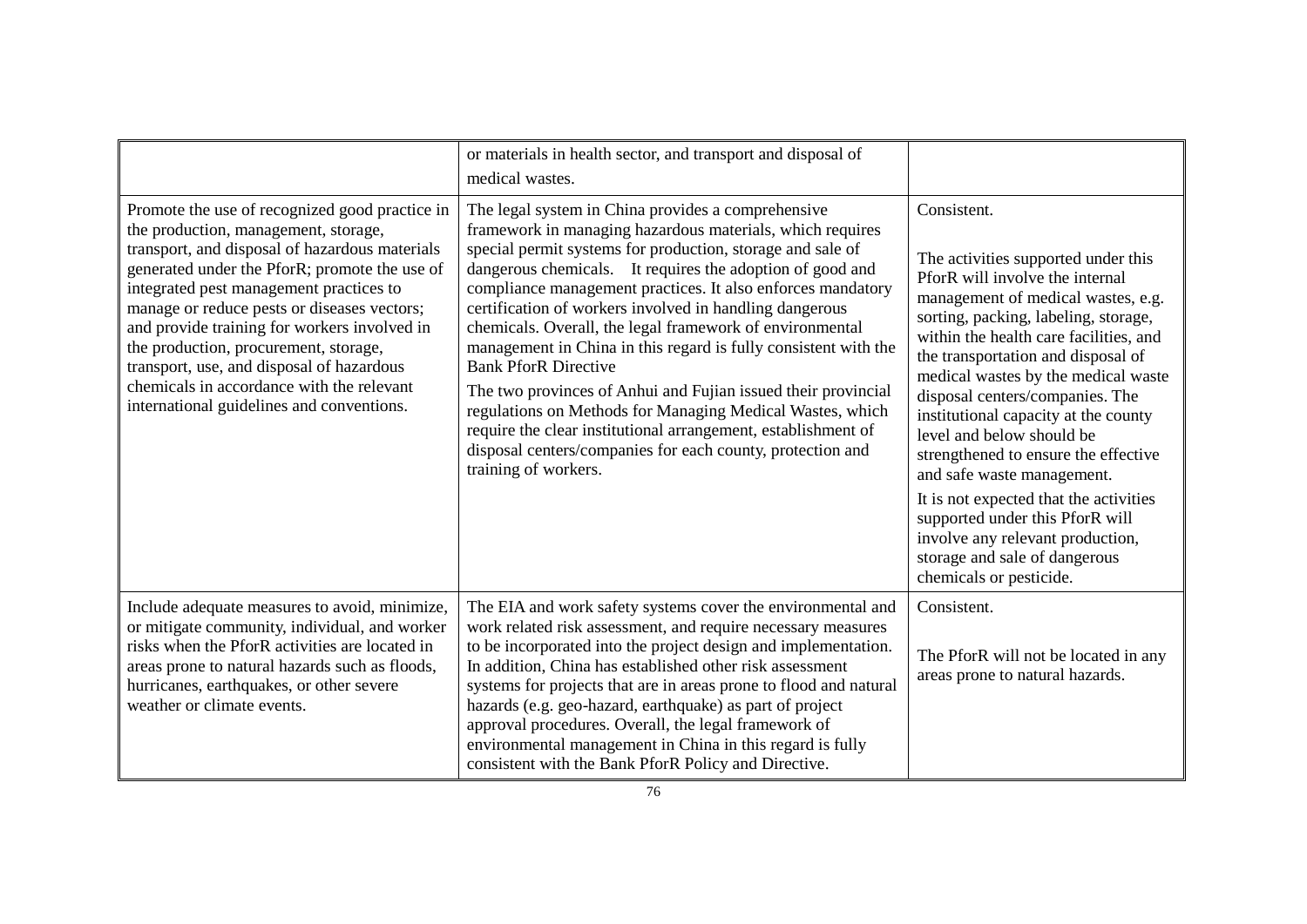| d. Manage land acquisition and loss of access to natural resources in a way that avoids or minimizes displacement, and assist the affected people<br>in improving or, at the minimum, restoring their livelihoods and living standards.                                                           |                                                                                                                                                                                                                                                                                                                                                                                                                                                                                                                                                                                                                                                                                                                                                                                                                                                                                                                                                                                                                                                                                                                                                                                                                                                                                                                                                                                                                                                                                                                             |                                                                                                                                                                                                                                                                                                                                                                                   |
|---------------------------------------------------------------------------------------------------------------------------------------------------------------------------------------------------------------------------------------------------------------------------------------------------|-----------------------------------------------------------------------------------------------------------------------------------------------------------------------------------------------------------------------------------------------------------------------------------------------------------------------------------------------------------------------------------------------------------------------------------------------------------------------------------------------------------------------------------------------------------------------------------------------------------------------------------------------------------------------------------------------------------------------------------------------------------------------------------------------------------------------------------------------------------------------------------------------------------------------------------------------------------------------------------------------------------------------------------------------------------------------------------------------------------------------------------------------------------------------------------------------------------------------------------------------------------------------------------------------------------------------------------------------------------------------------------------------------------------------------------------------------------------------------------------------------------------------------|-----------------------------------------------------------------------------------------------------------------------------------------------------------------------------------------------------------------------------------------------------------------------------------------------------------------------------------------------------------------------------------|
| <b>Key Elements</b>                                                                                                                                                                                                                                                                               | <b>National and Provincial Systems</b>                                                                                                                                                                                                                                                                                                                                                                                                                                                                                                                                                                                                                                                                                                                                                                                                                                                                                                                                                                                                                                                                                                                                                                                                                                                                                                                                                                                                                                                                                      | <b>Key Findings</b>                                                                                                                                                                                                                                                                                                                                                               |
| Avoid or minimize land acquisition and related<br>adverse impacts; identify and address<br>economic and social impacts caused by land<br>acquisition or loss of access to natural<br>resources, including those affecting people<br>lacking full legal rights to resources they use<br>or occupy. | The effort to avoid or minimize land acquisition is achieved<br>through both technical design and the land department review<br>process, including preliminary verification. The main focus of<br>preliminary verification is to ensure compliance with regional<br>and local land use planning and safeguard primary farmland.<br>Where it is not feasible to avoid land acquisition, strict<br>procedures for approving land acquisition will be adopted for<br>investment projects to ensure the original living standards of<br>the affected people are not lowered and their long-term<br>livelihoods are guaranteed.<br>Under the existing land acquisition procedures, the potential<br>social and economic impacts caused by land acquisition are<br>addressed by engaging affected villages in the land impact<br>survey, confirming surveyed outcomes, conducting public<br>hearings, establishing unified compensation rates by provincial<br>government, and providing employment opportunities and<br>social security coverage for land loss farmers.<br>For those affected people who lack full legal rights to assets or<br>resources they use or occupy, existing laws or regulations do<br>not provide clear entitlements. However, in the actual<br>implementation, certain level of compensation is often<br>provided following negotiation with affected parties.<br>Information related to land acquisition is disclosed and<br>disseminated in a timely and effective manner through public<br>media. | Consistent.<br>The current legal framework on land<br>acquisition in China is well<br>established to ensure affected people<br>are assisted in improving or at least<br>restoring their livelihood and living<br>standards.<br>The economic and social impacts<br>caused by land acquisition or loss of<br>access to natural resources are fully<br>investigated and compensated. |
| Provide compensation sufficient to purchase                                                                                                                                                                                                                                                       | In both two provinces, land compensation is based on                                                                                                                                                                                                                                                                                                                                                                                                                                                                                                                                                                                                                                                                                                                                                                                                                                                                                                                                                                                                                                                                                                                                                                                                                                                                                                                                                                                                                                                                        | Consistent.                                                                                                                                                                                                                                                                                                                                                                       |

 $\overline{\phantom{0}}$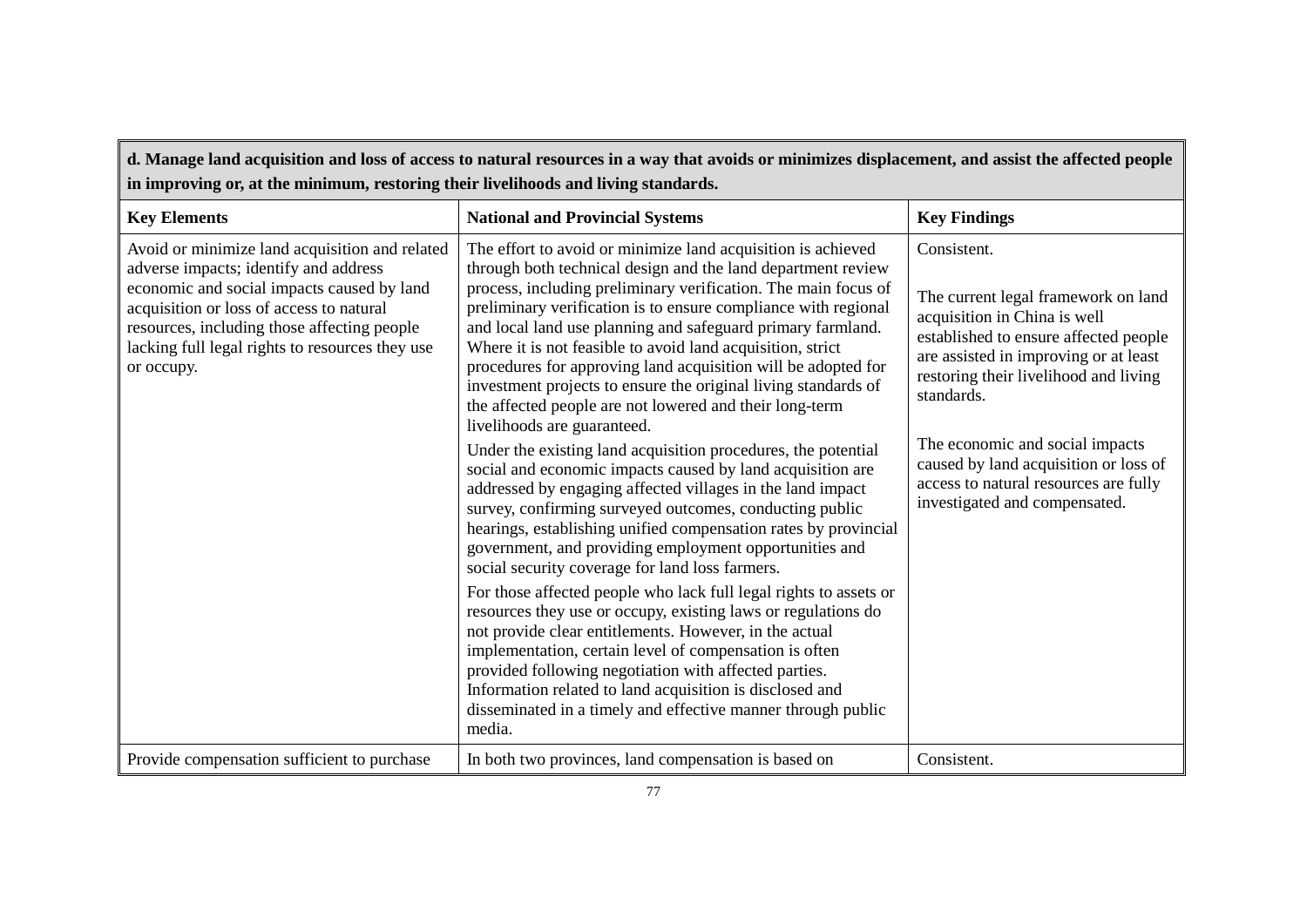| replacement assets of equivalent value and to<br>meet any necessary transitional expenses<br>before taking land or restricting access.                                                     | comprehensive prices and unified annual output value covering<br>all counties, which is adjusted every 2-3 years. For<br>compensation to other attachments, qualified evaluation<br>agency is often selected to appraise attachments, develop<br>compensation plans and sign final compensation agreements<br>with affected households.<br>For temporarily occupied land, direct negotiation is often taken<br>place with affected people in determining amount and duration<br>and providing compensation directly to affected people. | Land compensation is adequate for<br>APs livelihood restoration.<br>Replacement price is used for<br>housing cash compensation. |
|--------------------------------------------------------------------------------------------------------------------------------------------------------------------------------------------|-----------------------------------------------------------------------------------------------------------------------------------------------------------------------------------------------------------------------------------------------------------------------------------------------------------------------------------------------------------------------------------------------------------------------------------------------------------------------------------------------------------------------------------------|---------------------------------------------------------------------------------------------------------------------------------|
| Provide supplemental livelihood improvement<br>or restoration measures if taking of land causes<br>loss of income-generating opportunity (e.g.,<br>loss of crop production or employment). | According to No. 28 degree of state council, local authorities<br>are requested to pay special attention to rehabilitation for land<br>loss farmers by offering a range of rehabilitation measures,<br>such as replacement farmland, employment opportunities, skill<br>training, and social security, and providing benefiting sharing<br>from project land.                                                                                                                                                                           | Consistent.<br>Multiple rehabilitation approaches<br>are used during implementation.                                            |
| Restore or replace public infrastructure and<br>community services that may be adversely<br>affected by the PforR.                                                                         | Under current land acquisition system, the project sponsor is<br>required to pay compensation for all affected assets including<br>both privately owned attachments and public infrastructure and<br>community services. In most cases, affected public<br>infrastructures and community services will be restored by<br>relevant government agencies.                                                                                                                                                                                  | Consistent.                                                                                                                     |

**e. Give due consideration to the cultural appropriateness of, and equitable access to, Program benefits, giving special attention to the rights and interests of the Indigenous Peoples and to the needs or concerns of vulnerable groups.** 

| <b>Key Elements</b>                             | <b>National and Provincial Systems</b>                             | <b>Key Findings</b>                  |
|-------------------------------------------------|--------------------------------------------------------------------|--------------------------------------|
| Undertake free, prior, and informed             | This key element is consistent with provision in the national      | Consistent.                          |
| consultations if the Indigenous Peoples are     | Constitution, which stipulated that all nationalities in China are | The activities to be supported under |
| potentially affected (positively or negatively) | equal. The state protects the lawful rights and interests of the   | the PforR may involve ethnic         |
| to determine whether there is broad             | minority nationalities and upholds and develops a relationship     | minorities are voluntary. The issues |
|                                                 | of equality, unity and mutual assistance among all of China's      |                                      |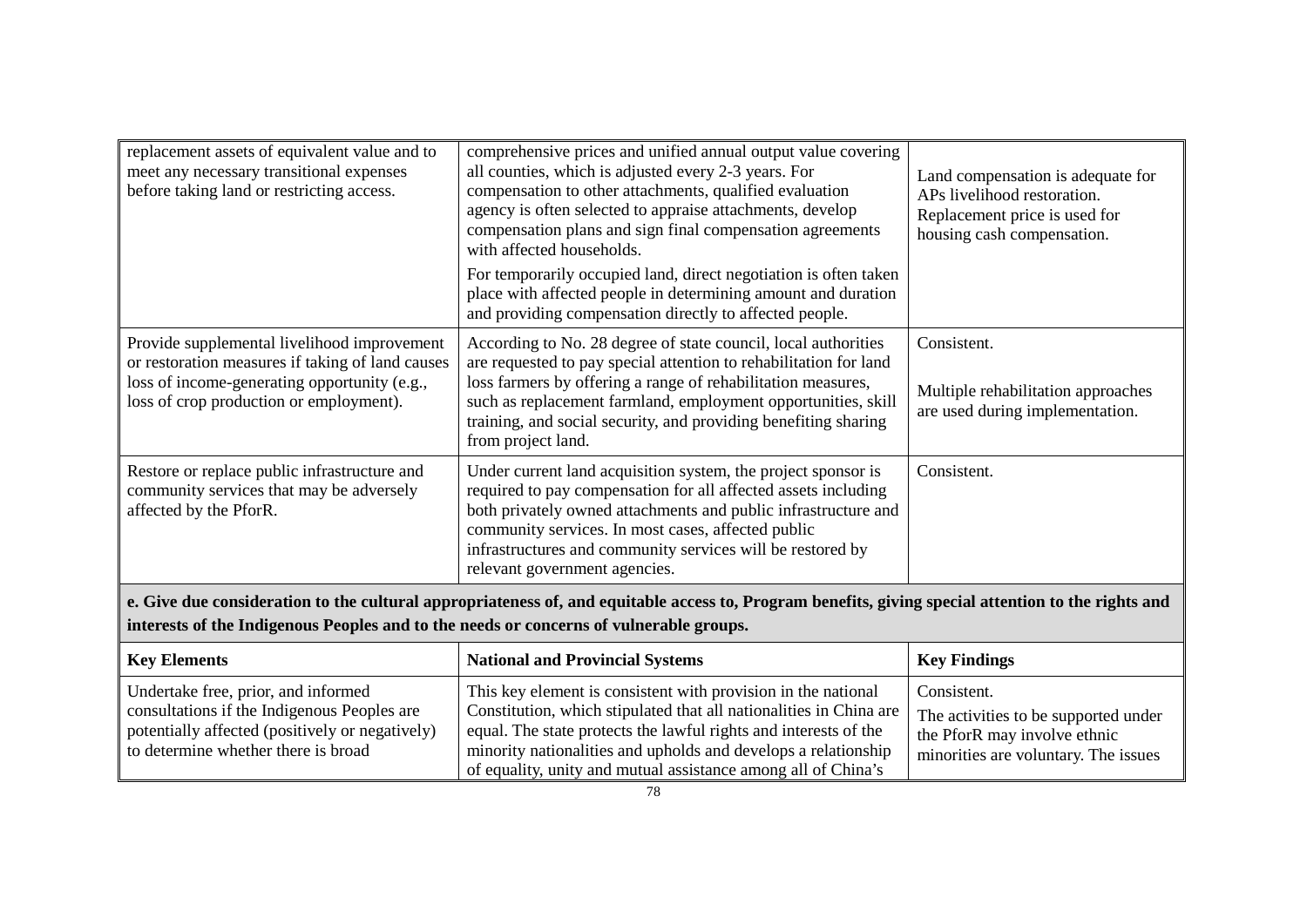| community support for the PforR activities.                                                                                                                                                                                                                                   | nationalities. Regional autonomy is practiced in areas where<br>people of minority nationalities live in concentrated<br>communities; in these areas organs of self-government are<br>established to exercise the power of autonomy.                                                                                                                                                                                                                                                                                                                                                                                                                                                                                                                                  | to be addressed under the PforR are<br>of adequate communication and<br>coverage to ensure that those<br>communities have equal opportunity<br>to participate in those activities.                                                                                                                  |
|-------------------------------------------------------------------------------------------------------------------------------------------------------------------------------------------------------------------------------------------------------------------------------|-----------------------------------------------------------------------------------------------------------------------------------------------------------------------------------------------------------------------------------------------------------------------------------------------------------------------------------------------------------------------------------------------------------------------------------------------------------------------------------------------------------------------------------------------------------------------------------------------------------------------------------------------------------------------------------------------------------------------------------------------------------------------|-----------------------------------------------------------------------------------------------------------------------------------------------------------------------------------------------------------------------------------------------------------------------------------------------------|
| Ensure that the Indigenous Peoples can<br>participate in devising opportunities to benefit<br>from exploitation of customary resources or<br>indigenous knowledge, the latter<br>(Indigenous knowledge) to include the consent<br>of the Indigenous Peoples.                  | Although the current legal framework supports the lawful<br>rights and interests of the minority nationalities in the country,<br>there no specific policy requirement for any development<br>project to carry out prior, free and informed consultation with<br>minority communities, and to obtain broad support.<br>Nevertheless, minority communities like other local<br>communities will be consulted and obtained their support<br>during EIA and land acquisition process for planning various<br>healthcare investment activities. The local government<br>agencies will review and approve relevant investment projects<br>on behalf of local population and communities.                                                                                   | Consistent.<br>There is an efficient organizational<br>structure; however, the Leading<br>Group does not include<br>representatives from the provincial<br>department and county bureaus of<br>ethnic and religious affairs. This<br>should be addressed during the<br>implementation of the PforR. |
| Give attention to groups vulnerable to hardship<br>or disadvantage, including the poor, the<br>disabled, women and children, the elderly, or<br>marginalized ethnic groups; and, if necessary,<br>take special measures to promote equitable<br>access to the PforR benefits. | On the issue of giving special attention to vulnerable group<br>including the poor, disabled, women, and the elderly, there is<br>established system in China for local government to provide<br>support to urban and rural low income households, including<br>various vulnerable groups. Such support including cash income<br>to meet minimum living allowance for the group, and in kind<br>support on different aspects of daily expenses, such as<br>reduction or waive of electricity tariff, subsidy on medical<br>insurance and expenditure and so on. The proposed HCF<br>improvement projects will benefit general public with better<br>access and quality healthcare conditions and generated<br>temporary employment opportunities in the project area. | Consistent.<br>Vulnerable group is often supported<br>by the existing safety net in both<br>rural and urban areas, concerning<br>both public health care provision and<br>financial support on medical<br>expenditure.                                                                              |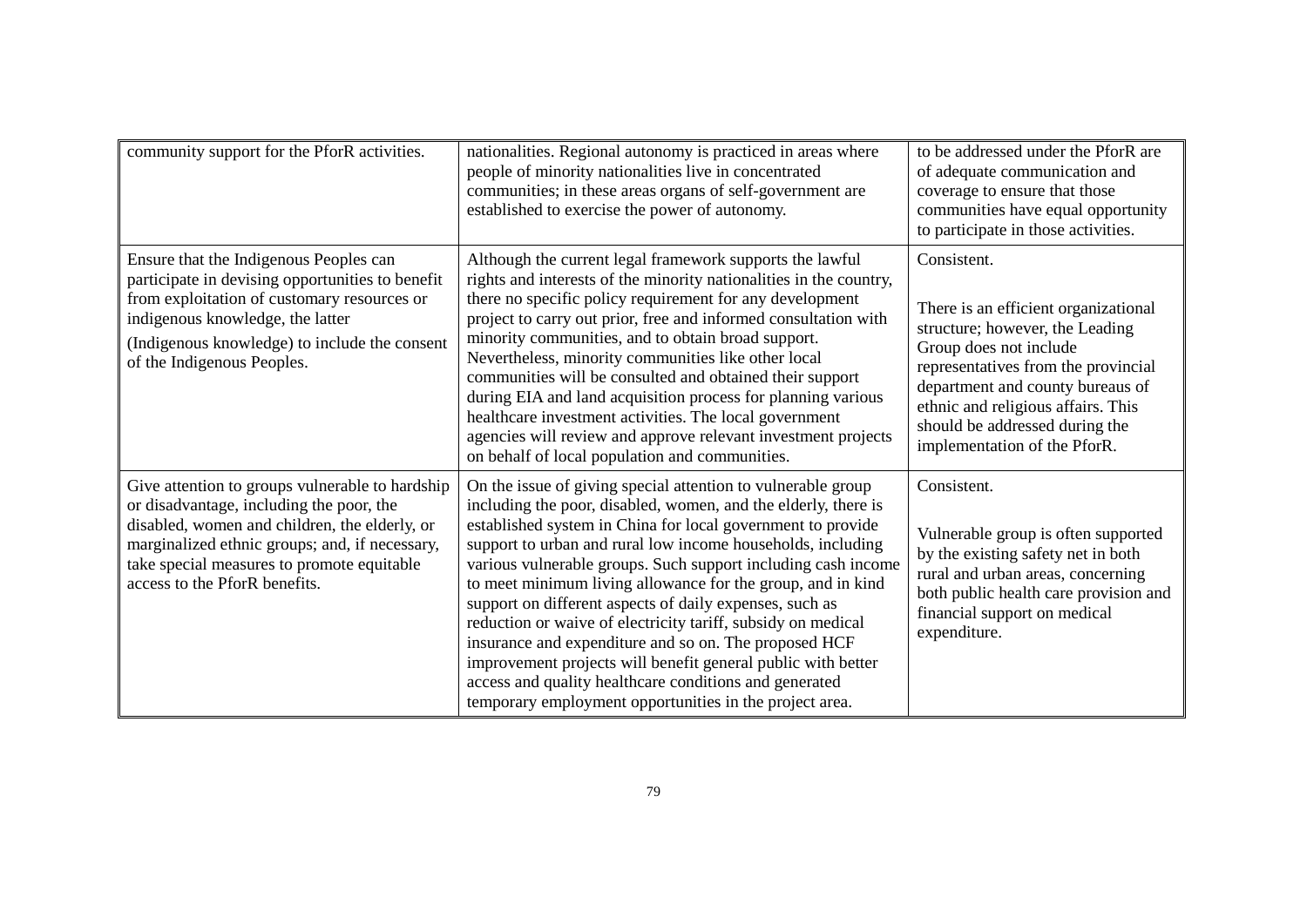| <b>Risk</b>                                 | <b>Assessment</b>                                                                                                                                                                                                                                                                                                                                                                  |
|---------------------------------------------|------------------------------------------------------------------------------------------------------------------------------------------------------------------------------------------------------------------------------------------------------------------------------------------------------------------------------------------------------------------------------------|
| Associated or<br><b>Likely Social</b>       | This PforR will not cause potential loss or conversion of natural habitats by<br>early screening to avoid natural habitats;                                                                                                                                                                                                                                                        |
| and<br>Environmental<br>Effects             | This PforR may cause potential pollution or other project externalities, but of<br>moderate or minimal risk. As most potential works are within existing HCFs,<br>incremental effects are to be moderate or small and can be effectively<br>mitigated by the existing system of the HCF for environmental management<br>which will be further enhanced through the actions agreed; |
|                                             | This PforR will cause the change of land use by acquisition of small area of<br>lands, but will not likely cause large number of house demolition and<br>displacement;                                                                                                                                                                                                             |
|                                             | This PforR will not lead to significant changes of access to resources;                                                                                                                                                                                                                                                                                                            |
|                                             | Indigenous people defined by the Bank are not likely affected by activities<br>under PforR.                                                                                                                                                                                                                                                                                        |
| Environmental<br>and Social<br>Context      | This PforR will be located in urban or rural environmental settings without<br>posing special challenges to natural environment. This will be assured by early<br>screening of site selection to avoid ecological sensitive areas:                                                                                                                                                 |
|                                             | The PforR will not involve any investment in or near sensitive habitats by early<br>screening to avoid natural habitats,                                                                                                                                                                                                                                                           |
|                                             | The key effects screened include the radiation on communities and traffic<br>safety, through early screening, alternative comparison and consultation the<br>potential impacts can be avoided or minimized or mitigated;                                                                                                                                                           |
|                                             | The PforR i are not likely to be located in social sensitive areas such as centers<br>of indigenous people, and vulnerable groups, or in conflict zones.                                                                                                                                                                                                                           |
| Program<br>Strategy and<br>Sustainability   | This PforR fits well into with the health care reform strategy of China's<br>government which recognizes the health care reform as a top priority for urgent<br>actions and long term efforts;                                                                                                                                                                                     |
|                                             | The PforR will ensure the environmental and social sustainability under the<br>context of governments' continuous investment on the health reform actions.<br>This PforR is an important step towards supporting the government's<br>sustainable development goals for social, economic and environmental<br>development;                                                          |
|                                             | There are little roadblocks to ensuring the environmental and social<br>sustainability of the PforR after implementation. The government of China is<br>placing more emphasis on environmental protection and human, improving<br>institutional arrangements, and providing more resources to enhance<br>government institutional capacity.                                        |
| Institutional<br>Complexity and<br>Capacity | This PforR will involve multiple jurisdictions for environmental, social, and<br>health and safety management. Various documents need to be prepared by the<br>investment proponents for the various aspects of EHS and social issues.                                                                                                                                             |
|                                             | These documents need to be reviewed and approved by different government<br>organizations and enforcement of the laws during the construction and<br>operation of projects also involves different government and non-government<br>organizations.                                                                                                                                 |
|                                             | The relevant institutions regarding the environmental and social management<br>have been established and their accountabilities and duties are clearly                                                                                                                                                                                                                             |

# **Annex 3 - Environmental and Social Risk Screening Worksheet**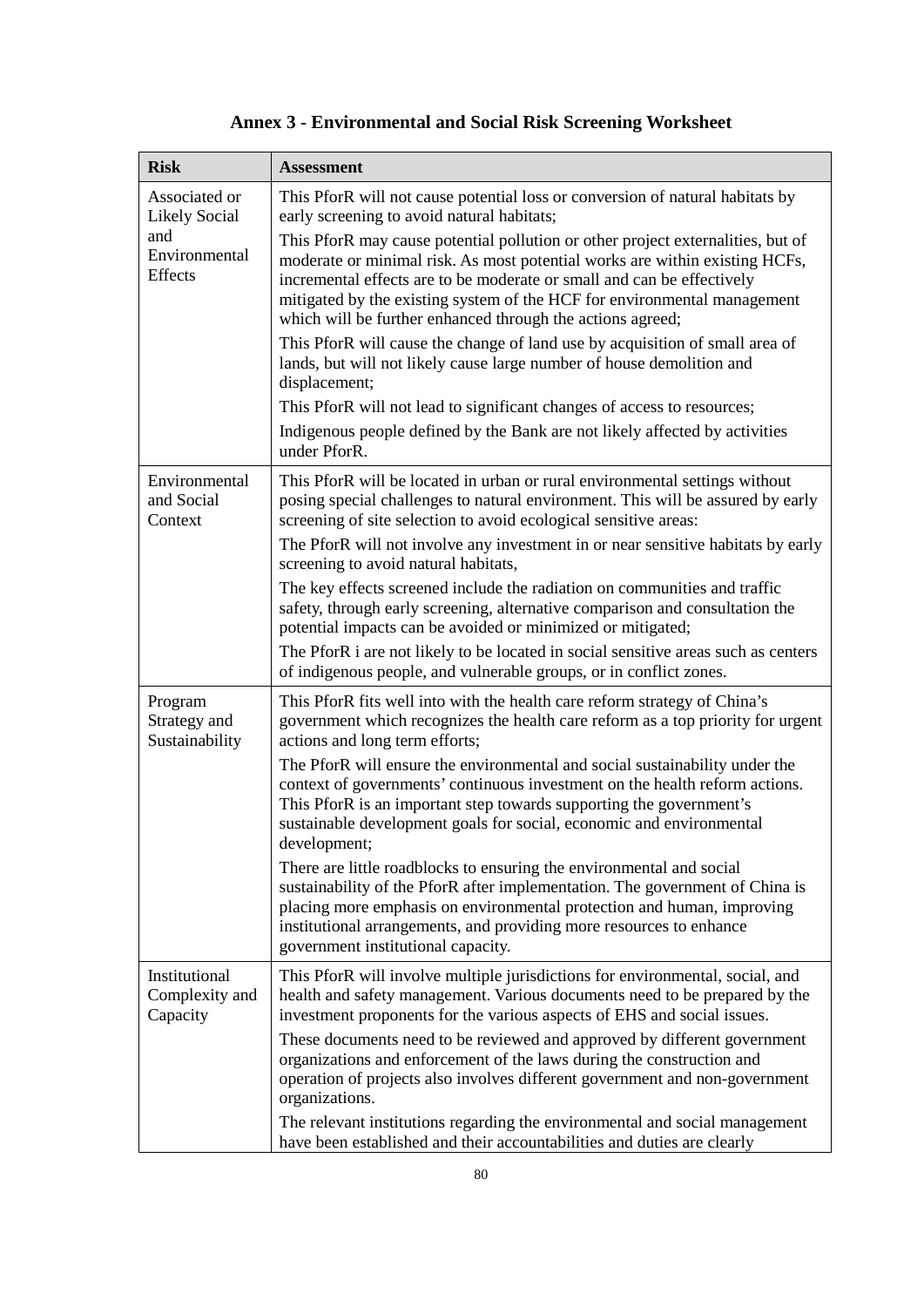| <b>Risk</b>                                        | <b>Assessment</b>                                                                                                                                                                                                                                                                                                                                                                                                                                                                                                                                                                                                                                                                                                                                                                                                                                                                                                                                                                                                                                                                                                                                                                               |
|----------------------------------------------------|-------------------------------------------------------------------------------------------------------------------------------------------------------------------------------------------------------------------------------------------------------------------------------------------------------------------------------------------------------------------------------------------------------------------------------------------------------------------------------------------------------------------------------------------------------------------------------------------------------------------------------------------------------------------------------------------------------------------------------------------------------------------------------------------------------------------------------------------------------------------------------------------------------------------------------------------------------------------------------------------------------------------------------------------------------------------------------------------------------------------------------------------------------------------------------------------------|
|                                                    | designated. The environmental and social concerns will be effectively<br>addressed by the procedure of review and clearance, supervision and<br>examination, and monitoring by the government organizations, as well as<br>internal system of the HCF and disposal centers.<br>The institutional capacities will be adequate to manage the environmental and<br>social risk associated with the PforR.                                                                                                                                                                                                                                                                                                                                                                                                                                                                                                                                                                                                                                                                                                                                                                                          |
| Reputation and<br><b>Political Risk</b><br>Context | The PforR does not appear to have high political risk, and the sector is not<br>known to be controversial. As the PforR will involve investments in<br>procurement of health equipment and construction of some health facilities,<br>environmental and social issues are expected to present reputational risks to the<br>World Bank, causing some political risk, particularly if there is uncontrolled<br>release of medical wastes or radiation to the communities and small scale land<br>acquisition. However, the EHS and social system of China will assure the early<br>screening of the environmental and social issues, and alternatives will be<br>developed to avoid or minimize such risks. The institutional arrangement for<br>the management of such risks has been established and their capacity and<br>performance will be further enhanced, particularly at the HCF of county level<br>or lower level. The whole cycle of the medical waste management is put under<br>the scrutiny of the government through the procedure of review and clearance,<br>supervision and examination and monitoring, and guidance.<br>Thus the reputational and political risk is moderate. |
| Overall<br>Assessment:                             | The proposed activities under this PforR, are suitable to be supported<br>according to the World Bank PforR Policy, and Directive.<br>The environmental risk is moderate and can be effectively managed under the<br>current EHS and environment system;                                                                                                                                                                                                                                                                                                                                                                                                                                                                                                                                                                                                                                                                                                                                                                                                                                                                                                                                        |
|                                                    | The social risk is moderate and can be effectively managed under current<br>social system.                                                                                                                                                                                                                                                                                                                                                                                                                                                                                                                                                                                                                                                                                                                                                                                                                                                                                                                                                                                                                                                                                                      |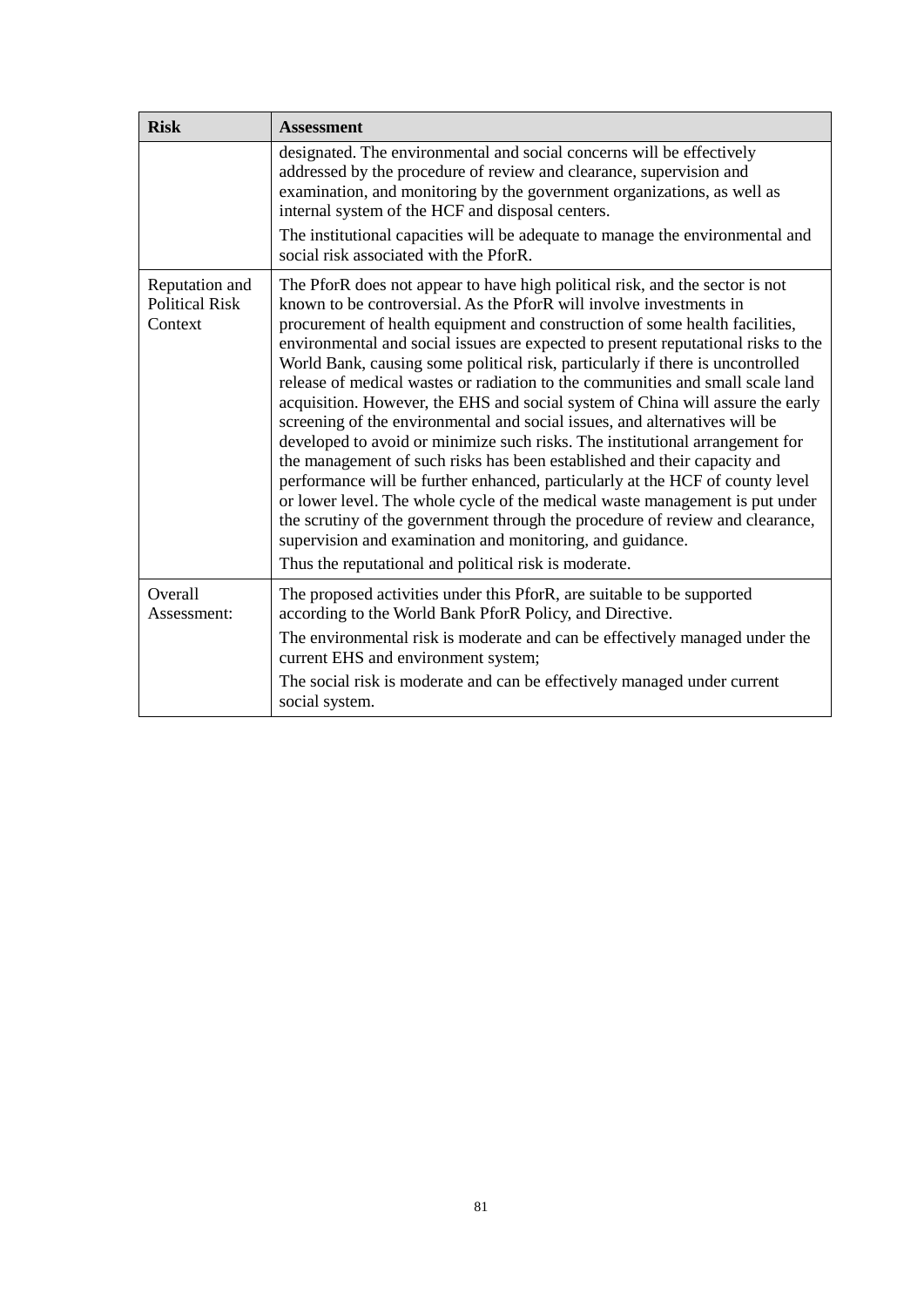#### **Annex 4 - Review of Land Acquisition for Selected HCFs in Fujian and Anhui**

#### (i) Background

In order to have better understanding of potential land acquisition impacts for building new HCFs and upgrading existing HCFs, under the assistance of Fujian and Anhui Provincial Public Health and Family Planning Commissions, the task team visited a range of HCFs in Sanming and Longyan Cities in Fujian and Tianchang City in Anhui Province. In Fujian the visited HCFs include Sanming No.1 Hospital in Sanming City; Tingzhou Hospital and Datong and Hetian Township Health Care Centers in Changting County, Longyan City; Wuping County Women and Children Hospital, and Shifang and Xiaba Township Health Care Centers in Wuping County, Longyan City. In Anhui Province, visited health care facilities include Tianchang Chinese traditional Medicine Hospital and Chajian Township Health Center in Tianchang City. Based on discussions with above stakeholders and field visits to the above HCFs and medical waste disposal centers, the task team was able to draw preliminary conclusions on the performance of social management system in dealing with land acquisition impacts:

#### (ii) List of selected HCF projects and basic facts concerning land acquisition

Table 1 provide a status of land acquisition among selected HCFs visited in two provinces. According to the table, the amount of land acquisition varied among different health care facilities. Among county level hospitals, it ranged from only 1.38 ha for Wuping Women and Children Hospital in Wuping County, Longyan City to 20 ha for Tingzhou Hospital in Changting County, Longyan City. Among health care facilities, the total land requirement from only 0.13 ha of expansion for Chajian Town in Tianchang City to 0.8 ha of new construction for Zhongshan Town Health Care Center in Wuping County, Longyan City.

| List of FCHs             | County    | <b>City</b> | <b>Total Land</b><br>Area (ha) | <b>Rural</b><br>Land<br>(ha) | Number of<br><b>Affected</b><br><b>Households</b> | <b>Any House</b><br><b>Demolition</b> |
|--------------------------|-----------|-------------|--------------------------------|------------------------------|---------------------------------------------------|---------------------------------------|
| Chinese Hospital         | Tianchang | Chuzhou     | 7.20                           | 7.20                         | n.a.                                              | N <sub>o</sub>                        |
| <b>Tiankang Hospital</b> | Tianchang | Chuzhou     | 7.35                           | 4.99                         | 38                                                | N <sub>0</sub>                        |
| Wuping Women Hospital    | Wuping    | Longyan     | 1.38                           | 1.34                         | 40                                                | N <sub>o</sub>                        |
| <b>Tingzhou Hospital</b> | Changting | Longyan     | 20.00                          | 15.33                        | 50                                                | Yes                                   |
| Chajian Town *           | Tianchang | Chuzhou     | 0.13(0.91)                     |                              | 7                                                 | Yes                                   |
| Hetian Town Healthcare * | Changting | Longyan     | 0.62(1.6)                      | 0.62                         | 13                                                | N <sub>0</sub>                        |
| Xiaba Town Healthcare    | Wuping    | Longyan     | 0.21                           | 0.19                         | 6                                                 | N <sub>0</sub>                        |
| ZhongshanTown Healthcare | Wuping    | Longyan     | 0.797                          | 0.797                        | 50                                                | N <sub>0</sub>                        |

Table 1: Status of Land Acquisition in Selected HCFs in Anhui and Fujian

Note: The marked two township health care centers involved expansion instead of new construction. The figures in ( ) are total existing land areas.

#### (iii) Land acquisition procedures

Among visited HCFs, regardless of their sizes, there was no need of acquiring new land areas, or those of them requiring new land acquisition had followed procedures and steps established in the country. For example, among all selected HCFs, except for Chajian Town Health Care Center, which involves expansion within existing built-up area, all other construction of HCFs in two provinces, including expansion of Hetian Town Health Care Center, they all obtained land preliminary examination documents from relevant land resources bureaus. In addition, all of them had obtained land acquisition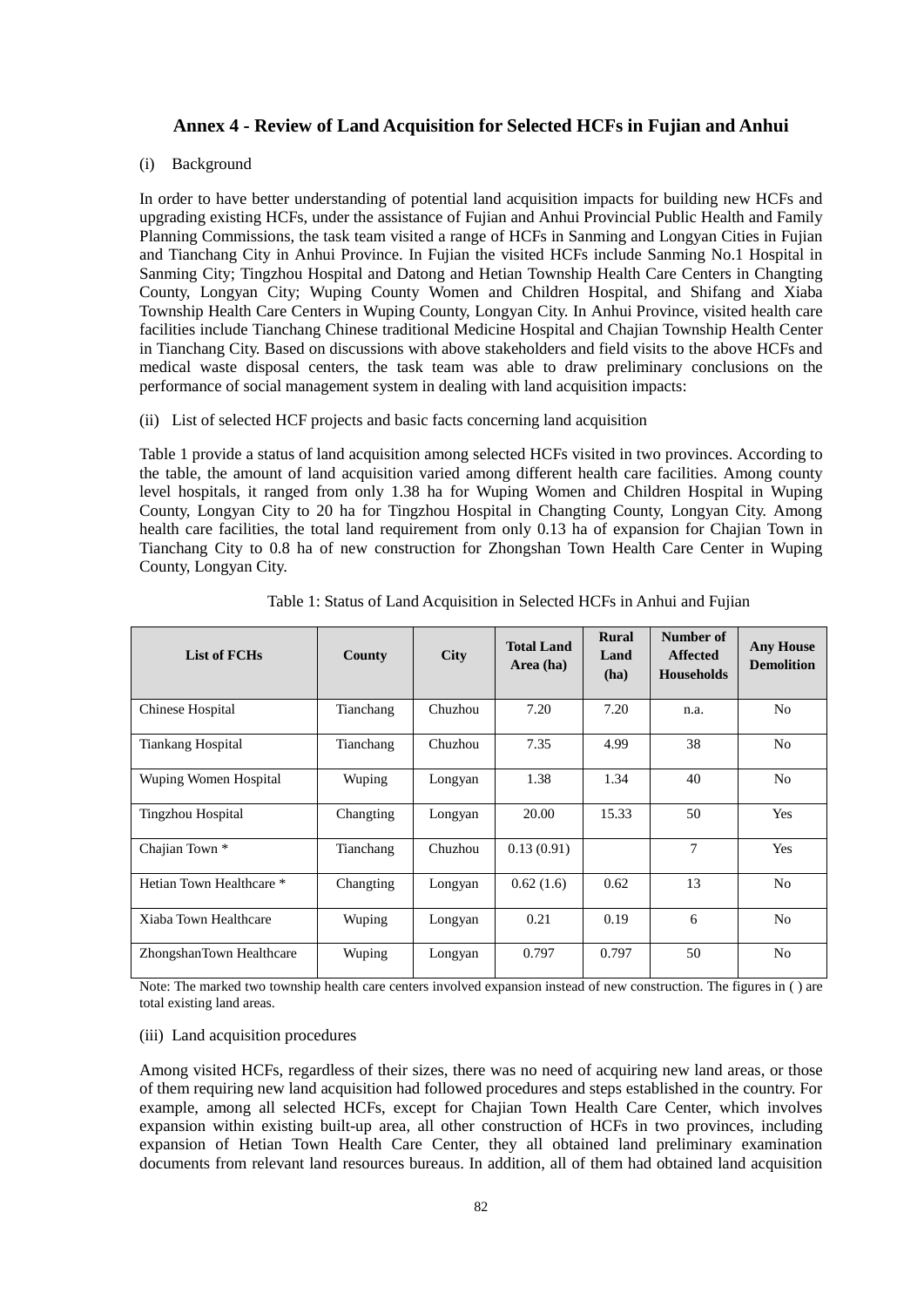approval documents from relevant county or city land resources bureaus for the concerned land acquisition.

#### (iv) Compensation Policies and Delivery

Following the approval of land acquisition, the compensation rates adopted for these HCFS were all based on compensation rates set by two provinces, ranging from CNY33,800 per mu for Zhongshan Town Health Care Center to CNY49,400 per mu for Wuping Women Hospital in Wuping County, Longyan City, to CNY120,000 per mu for Tiankang and Tianchang Chinese Medicine Hospital. The relatively high compensation rates in Tianchang City is because the total amount of compensation includes CNY19,800 per mu of cash compensation, and rest of them was made of value of commercial spaces distributed to the affected people based on development of real estate on the allocation of land area to affected village. All compensations including land compensation and compensation for various attachments were delivered to affected people with no remaining problem reported.

#### (v) Consultation and Grievance Procedures

According to the discussions with project sponsors from selected HCFs, the process of land acquisition for the selected PCFs were quite transparent. The affected people were provided opportunities to voice their concern on the proposed compensation policies and rehabilitation measures for the acquired land areas. Taking Wuping County Women and Children Hospital as an example, while the compensation for land areas based on the rate issued by Fujian Province was agreed with affected villagers with no issues, the compensation on attachments become a challenge. This is because the acquired land areas are part of leased land areas operating by one farm cooperatives, which is used by planting grape and other high yield economic crops. After extensive discussions and consultation with grape farmers in other cities, the compensation rate was finally agreed by affected parties totaling about CNY1.16 million.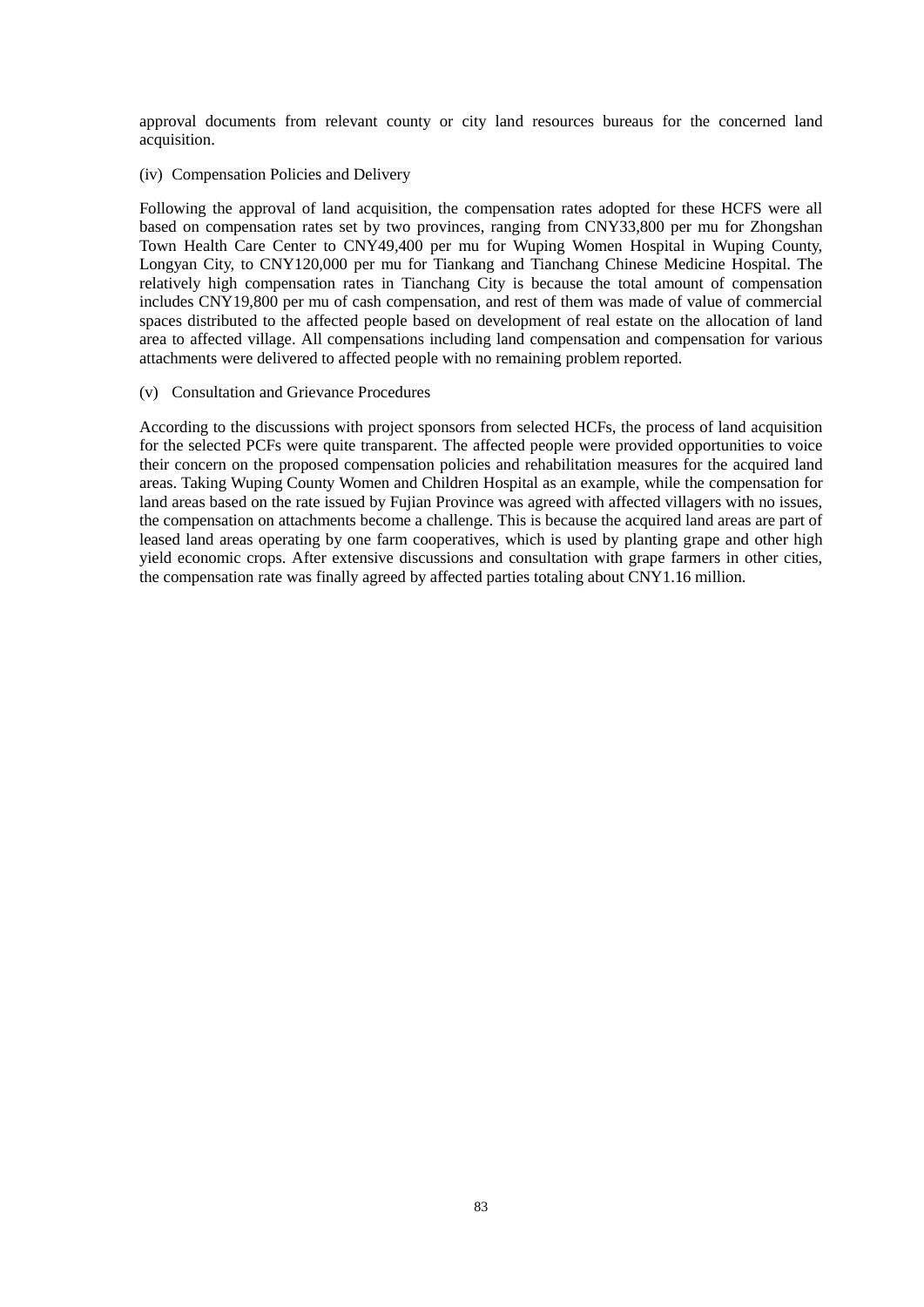## **Annex 5 - A Summary of SARS Crisis (2003) and the Development of Medical Waste and Medical Radiation Management in China**

The Severe Acute Respiratory Syndrome (SARS) took place in early 2003 in China, until WHO officially announced removal the mainland China from the affected areas on June 24, 2003 resulted in 5327 reported infected cases in total (among which about 1,000 were health care staff) with the death toll being 349.

Review of the SARS event in mainland China revealed some lessons on the management system for medical wastes, which is thought to be one of the reasons for the quick and wide spread of the SARS when the system for medical waste management was weak; and that the spreading was effectively controlled when medical wastes management was strictly implemented. It was recognized that a comprehensive system for medical waste management should be established, including legal system regarding the laws, regulations, technical specifications and standards, as well as the collection, transportation and disposal system and capacity building.

The keys lessons learned from the 2003 SARS crisis regarding the medical waste management are the following:

Lack of established capacity of safe disposal of medical solid waste: the general estimation on the total amount of medical solid waste for 2003 ranged from 1880 t/d to 2800 t/d with 1380-2060 t/d produced by the health care facilities above county level. However, the established capacity of safe disposal was only up to 130 t/d, and about only 10 cities possessed the established system for medical waste disposal. The large cities, like Beijing and Shanghai, even did not start the construction of medical waste disposal centers. The common means used that time involved the sorting and recycling, disposal together with general domestic wastes, and burned in boilers or small incinerators within the hospitals. The eruption of the SARS led to the enormous increase of infectious wastes, and the wastes could not be safely disposed of by the system for medical waste disposal. In some cities severely affected by the SARS, e.g. Beijing, the infectious wastes had to be transported to the crematory for disposal, and Beijing invested millions of dollars to procure temporary facilities for waste incineration.

Lack of effective regulations, technical specifications, standards and enforcement for medical waste management: when the SARS broke out in mainland China, the main regulations, technical specifications and standards for medical waste management were not developed or enacted, or were not designed to effectively control the unexpected events in terms of quantity and quality of wastes. For example, the medical wastewater discharge standards, and design specifications for discharging into the municipal sewers, only required pre-treatment and disinfection. This approach did not ensure the effective disinfection of the medical wastewater when the SS is high and the flow rate largely fluctuates. In addition, the local EPBs played a weak role in the law enforcement for the medical waste management, the hospitals failed to seek effective guidance on the medical waste management from the EPBs.

The lessons of the SARS greatly incentivized the development of the system for medical waste management in the mainland China. Since 2003, China government made great efforts and investments on the establishment of the effective system for medical waste management in line with the Basel Convention. On 19 Jan. 2004, the State Council approved the implementation of the Planning for Construction of Hazardous Wastes and Medical Wastes Disposal Facilities in the county, which set a target for three years to invest total RMB 14.92 billion to achieve the safe storage and disposal of hazardous wastes, medical wastes and radioactive wastes. According to the planning, 300 medical waste disposal centers with a combined capacity of 2,080 t/d to be established; this planning also sets out the technical requirements for the transportation vehicles, technical roadmap, incinerator, flue gas treatment, landfill, and system arrangement.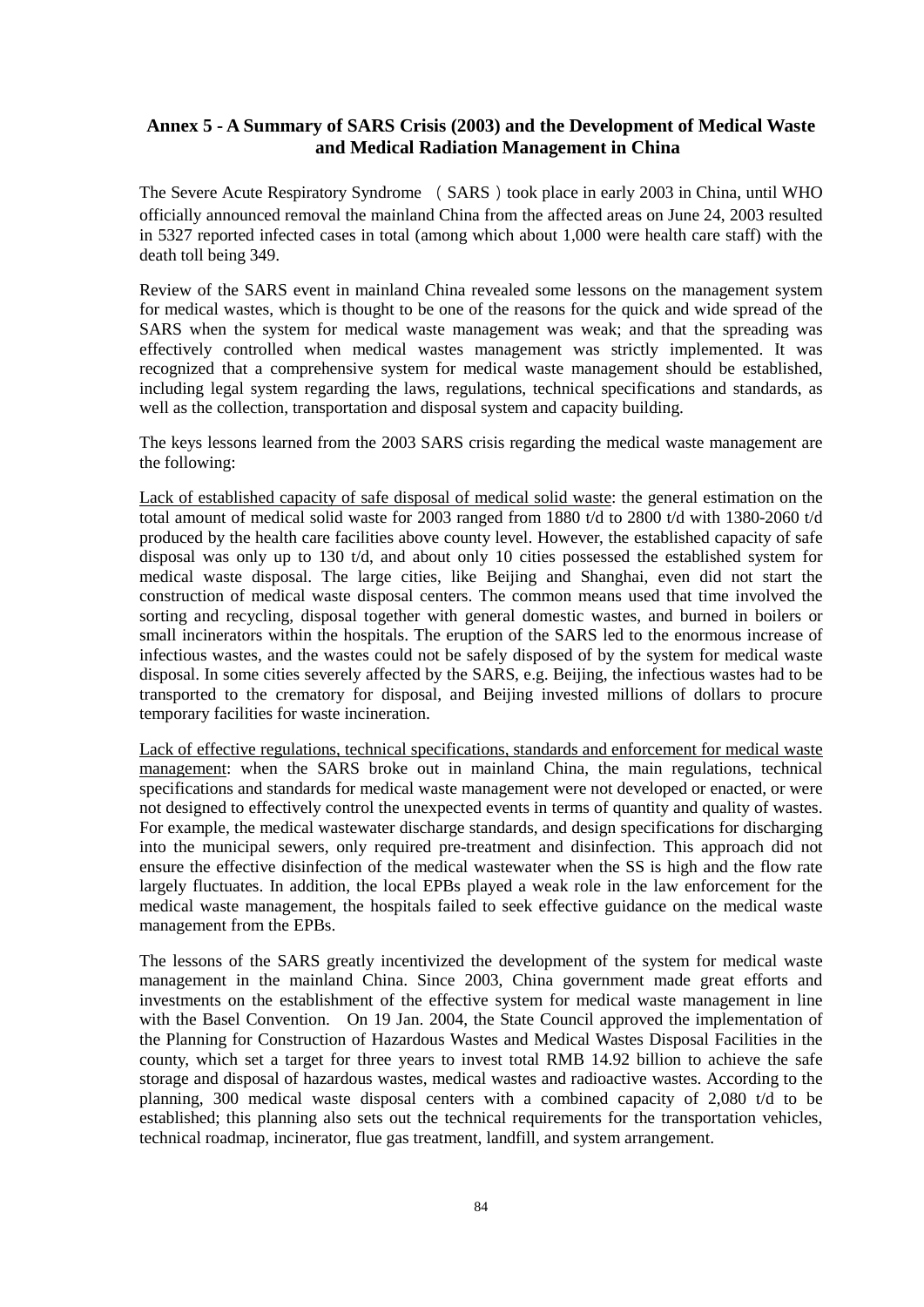Along with the planning, a series of regulations, specifications and standards have been enacted or updated, including but not limited to:

- Regulations for Management of Medical Wastes (2003);
- Measures for Management of Medical Waste of Health Care Facilities (2003);
- Inventory of Categories for Medical Wastes (2003);
- Technical Specifications for Concentrated Disposal of Medical Wastes (2003);
- Stipulations for alarming signs, and standards for packages and containers for medical wastes (2003);
- Technical Specifications for Construction of Concentrated Incineration Facilities for Medical Wastes (2004), etc.

This event of SARS also stimulated the government's awareness of accountability and responsibility for law enforcement and disclosure of information regarding the infectious disease, and has established the preliminary alarming system for infectious disease for the whole country.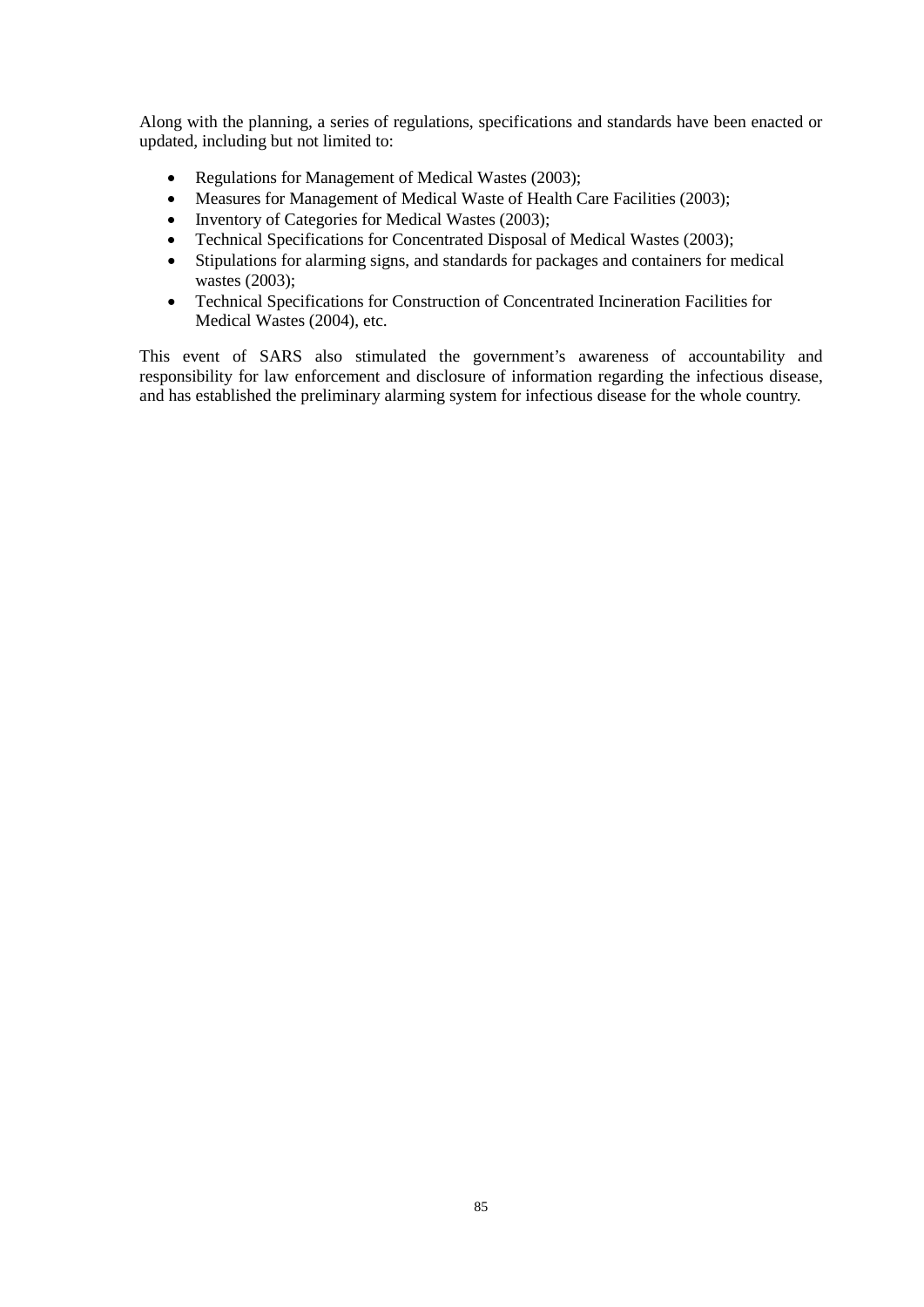### **Annex 6 - Summary of Public Consultation Meetings for ESSA**

#### **Introduction**

Formal consultation meetings of the ESSA were conducted in 6 venues in the Anhui and Fujian Provinces during Feb 21-25, 2017.

In both provinces, three consultation meetings were held; one at the provincial level, and the other two at city/county level. The purposes of the multi-stakeholder consultation workshops were to: (a) introduce on the Environmental and Social Systems Assessment approach under the proposed Program for Results operation; (b) seek comments and feedback on the key findings and recommendations of the ESSA.

Meeting agenda included: i) Bank team makes presentation on the PforR, including the Program proposed for financing; the scope, the thematic areas of coverage, expected results; ii) a presentation on P4R ESSA approach, key principles and requirements; iii) a presentation on social aspects of the ESSA; iv) a presentation on environmental aspects of the ESSA; v) Discussion  $\&$ feedback.

Prior to the public consultation meetings, the Chinese version of the ESSA was distributed to potential participants and disclosed on the both Provincial Health and Family Planning Commissions'websites (on February 17, 2017).

Participants to the workshops included family planning and health commissions, patient representatives, NGOs, government agencies relevant to the Program such as land resources bureau, environmental protection bureau; healthcare facilities including municipal level, county level, township and village level ones; and medical waste management companies. Extensive discussions were seen during all the consultation workshops. Some participants provided additional details or updated information for the ESSA. The Bank team provided feedback to the participants as necessary.

#### **Summary of key comments of the consultation workshops**

In all workshops, participants voiced strong support to the Program. The participants agreed that, overall, the ESSA report is of good quality; the review and analysis of domestic laws and regulations are comprehensive and well-organized; the key environmental and social issues identified are consistent with the reality in general; the assessment of institutional arrangement, capacity and performance is objective; the recommendations made by the ESSA are pragmatic and achievable.

Participants suggested that the following aspects of the ESSA could be updated or revised.

- Almost in all consultation workshops, EPB officials advised that the ongoing reform of EIA review authority and procedure could be reflected in the ESSA;
- In both provinces, health and family planning officials and hospital management expert provided details regarding radiation facilities and radioactive waste management, and suggested that while in general they agree radiation risk should receive adequate attention, the radiation risk does not seem to be high because it is under stringent regulation and inspection, and lower level of healthcare facilities do not operate such facilities. The decommissioning of retired radiation facilities follows established stringent procedures as well.
- With regard to the ESSA recommendation of "Develop an information disclosure system to the public on the medical waste collection, transport and disposal including decommissioned radiation equipment and radioactive wastes management." In both provinces, all responded participants indicated that under existing regulation, disclosure of emission compliance information of medical waste disposal facilities is required and met.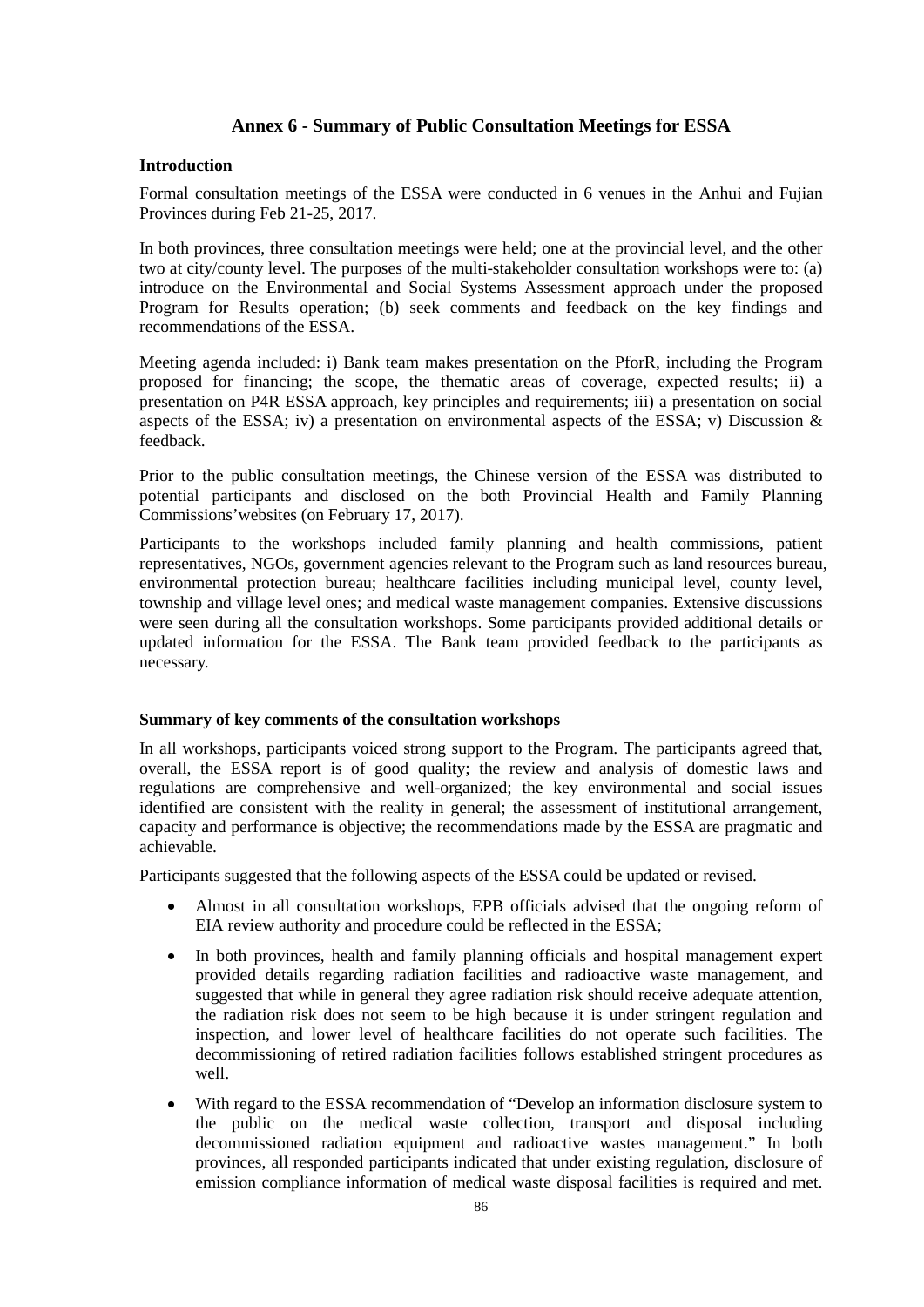General information on the volume of medical waste generation and transport is publically available through certain channels such as annual environmental information bulletin. Inventory and information of in-use radiation medical facilities are publically available at provincial EPB's website. Nevertheless, they questioned the necessity and value of disclosing detailed medical waste generation and transport information, for example, of each healthcare facility, because there is no such regulatory requirement, the public who are interested are allowed to access such information following domestic administrative regulation, and existing inspection mechanism are effective in managing this issue. Likewise, disclosing information about decommissioned radiation facility is not considered a significant risk, hence it is not recommended to disclose such information to the public.

- Regarding the land acquisition and resettlement issues, there is no detailed plan on township hospital expansions. Land acquisition for city/county level of hospital is expected less than 200 mu. The invited municipal and county land departments presented that there are strict national land law, regulations, as well as provincial and municipal regulations, to guide land acquisition and related resettlement issues, including: (i) reviewing to the hospital locations to minimize the amount of the land from villages; (ii) hospital feasibility study to be reviewed by land departments if land is needed and the proposed hospital will be located into urban planned area where the land is owned by the state government; (iii) information disclosure of the land acquisition to public and the affected families.
- The process to deal with land acquisition includes strict procedures to review the application of the land acquisition, as well as social insurance and training for career development aiming farmers' livelihood restoration.

#### **Next steps**

The comments of the consultation meetings were incorporated into the ESSA as appropriate. The revised ESSA will be disclosed on the external website of the World Bank, on the both Provincial Health and Family Planning Commissions' websites, and on the Center for Project Supervision and Management of the National Health and Family Planning Commission's websites.

#### **Consultation Venue**

Anhui Province

Fengyang County, Chuzhou City, Feb 22, 2017

Bengbu City, Jan 22, 2017

Hefei City, Feb 23, 2017

Fujian Province

Fuzhou City, Feb 24, 2017

Sha County, Sanming City, Feb 24, 2017

Changting County, Longyan City, Feb 25, 2017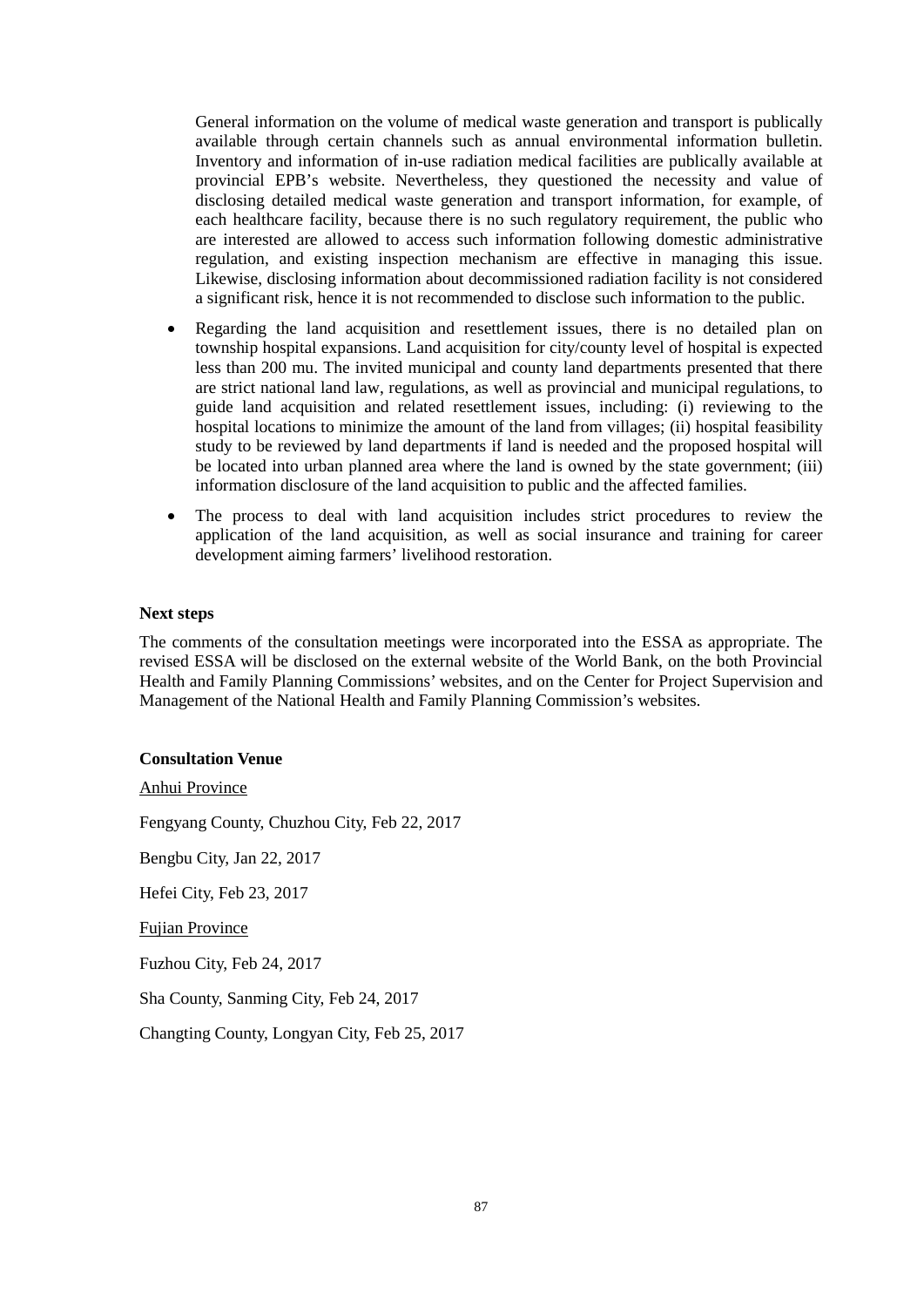## **Participants**

| <b>Name</b>            | <b>Work unit</b>                      | <b>Title</b>                            |  |  |
|------------------------|---------------------------------------|-----------------------------------------|--|--|
| <b>Fengyang County</b> |                                       |                                         |  |  |
| <b>Huang Jiuping</b>   | Chuzhou Health Bureau                 | Vice director                           |  |  |
| Wu Wenren              | Chuzhou EPB                           |                                         |  |  |
| Sun<br>Zhongmin        | Land resource Bureau of Chuzhou       | Division chief                          |  |  |
| Song<br>Guanghui       | Chuzhou Health Bureau                 | Division chief                          |  |  |
| Xiao Jigen             | Fengyang County Government            | Vice County magistrate                  |  |  |
| Fang<br>Guangqian      | Fengyang County Health Bureau         | Director                                |  |  |
| Gao Ge                 | Fengyang County Health Bureau         | <b>Vice Director</b>                    |  |  |
| Liu Hongjin            | Fengyang County Health Bureau         |                                         |  |  |
| Xu Jing                | Fengyang County Red Cross Association | Vice president                          |  |  |
| Fu Jirong              | Fengyang County People's Hospital     | <b>Vice President</b>                   |  |  |
| Xu Jun                 | Fucheng Township Health Center        | Vice president                          |  |  |
| Xue Yuli               | Village Clinic of Fucheng Town        |                                         |  |  |
| Guo Hui                | Fengyang County EPB                   | Division chief                          |  |  |
| Zhang Yulei            | Fengyang Land Resource Bureau         |                                         |  |  |
| Li Zhimin              | Patient                               |                                         |  |  |
| Caizheng               | Patient                               |                                         |  |  |
| <b>Bengbu City</b>     |                                       |                                         |  |  |
| Liu Xuejie             | Bengbu Health Bureau                  | Director                                |  |  |
| Liu Zhijun             | Bengbu Health Bureau                  | Vice Director                           |  |  |
| Chen Yun               | Bengbu EPB                            | Vice Director                           |  |  |
| Zuo Zhiyong            | Solid Waste Center of Bengbu EPB      | Director                                |  |  |
| Chen Wei               | <b>Land Resource Bureau</b>           | <b>Planning Division Chief</b>          |  |  |
| Zhai Hongbin           | Bengbu Health Bureau                  | Planning division chief                 |  |  |
| <b>Yang Donglin</b>    | Bengbu Health Bureau                  | Health administration division<br>chief |  |  |
| Zhang Jingfu           | Bengbu Health Bureau                  | Finance division chief                  |  |  |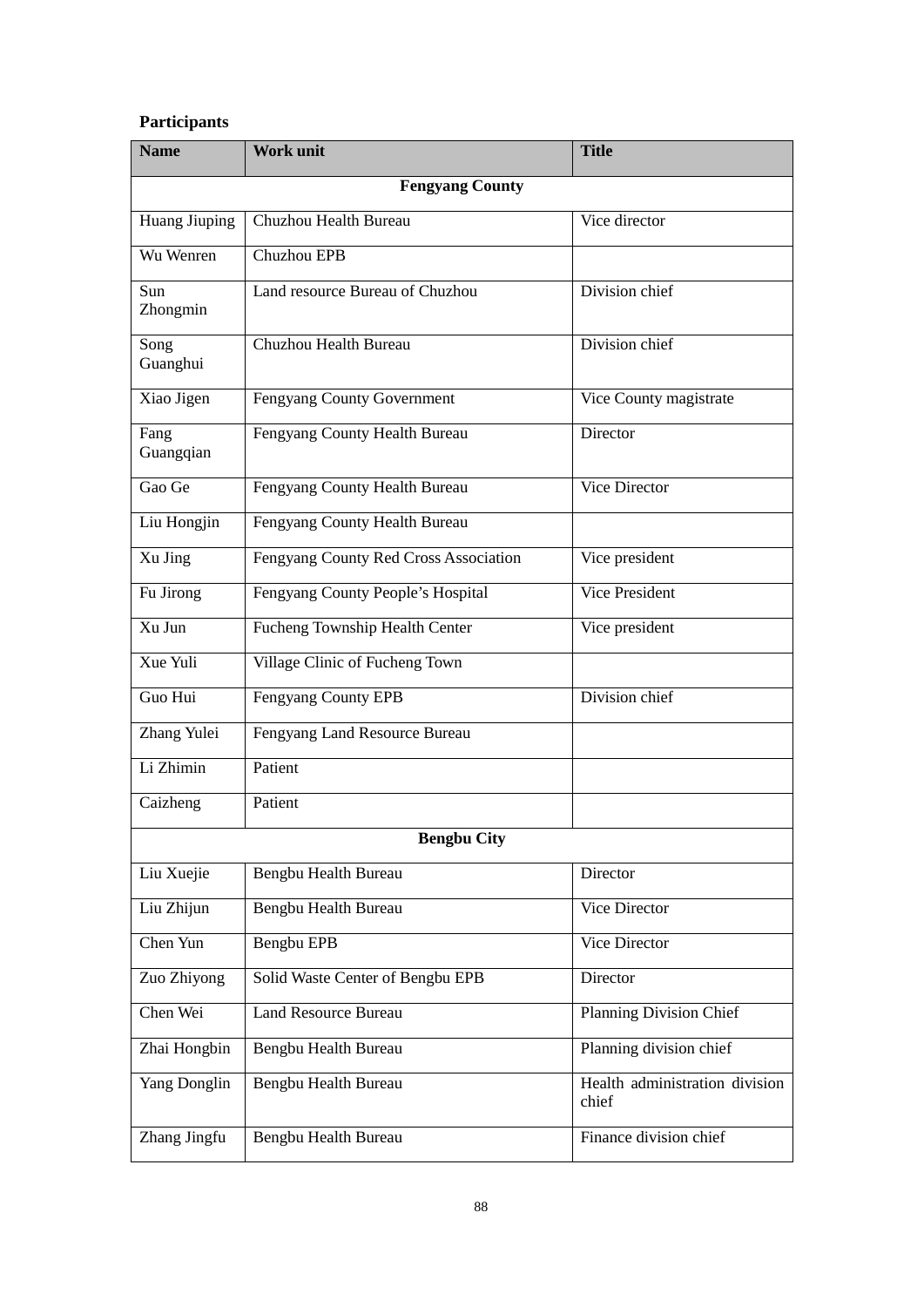| <b>Name</b>       | <b>Work unit</b>                                                                                               | <b>Title</b>                             |
|-------------------|----------------------------------------------------------------------------------------------------------------|------------------------------------------|
| Li Jian           | Bengbu No. 2 Hospital                                                                                          | Vice president                           |
| Pang Tao          | Bengbu No. 3 Hospital                                                                                          | Health affairs division Chief            |
| Wang<br>Chuanyi   | Health reform Office                                                                                           | Division chief                           |
| Xu Hui            | Bengbu No. 3 Hospital                                                                                          | <b>Health Specialist</b>                 |
| Jia Yuqin         | <b>Bengbu Health Association</b>                                                                               | <b>General Sectary</b>                   |
| Shan Ming         | Guzhen County Health Bureau                                                                                    | Director                                 |
| <b>Tian Ying</b>  | <b>Guzhen County Health Bureau</b>                                                                             | <b>Vise Director</b>                     |
| Zhang Hu          | Guzhen County Land Resource Bureai                                                                             | Vice director                            |
| Xie Meijuan       | <b>Guzhen County EPB</b>                                                                                       | of<br>Labors'<br>Chairman<br>Association |
| Ma Jiazhi         | Chengguan Township Health Center of Guzhen<br>County                                                           | President                                |
| Wang Jing         | Tianzhuang Village Clinic                                                                                      | Doctor                                   |
| Li Chunjing       | Patient                                                                                                        |                                          |
| Zhao Peilin       | Patient                                                                                                        |                                          |
| Shen Yinlong      | Patient                                                                                                        |                                          |
|                   | <b>Hefei City</b>                                                                                              |                                          |
| Xie Ruijin        | Provincial Health Reform Office                                                                                | Vice director                            |
| Cheng Kun         | Soil management department of provincial<br><b>EPB</b>                                                         | Senior engineer                          |
| Li Ming           | Land use department of provincial land<br>resource bureau                                                      | Vice director                            |
| Ma Yulong         | Laws department of provincial health bureau                                                                    | Vice director                            |
| Wang Yao          | Supervision department of provincial health<br>bureau                                                          | Vice director                            |
| Huang Liqin       | Laws department of provincial health bureau                                                                    | Vice director                            |
| Lu Chao           | No. 2 Affiliated Hospital of Anhui Medical<br>University                                                       | President                                |
| Chen<br>Quansheng | Health Supervision Division of provincial<br>sanitation supervision bureau                                     | Division chief                           |
| Ji Liang          | Infectious disease and Chinese medicine<br>Supervision Division of provincial sanitation<br>supervision bureau | Vice chief                               |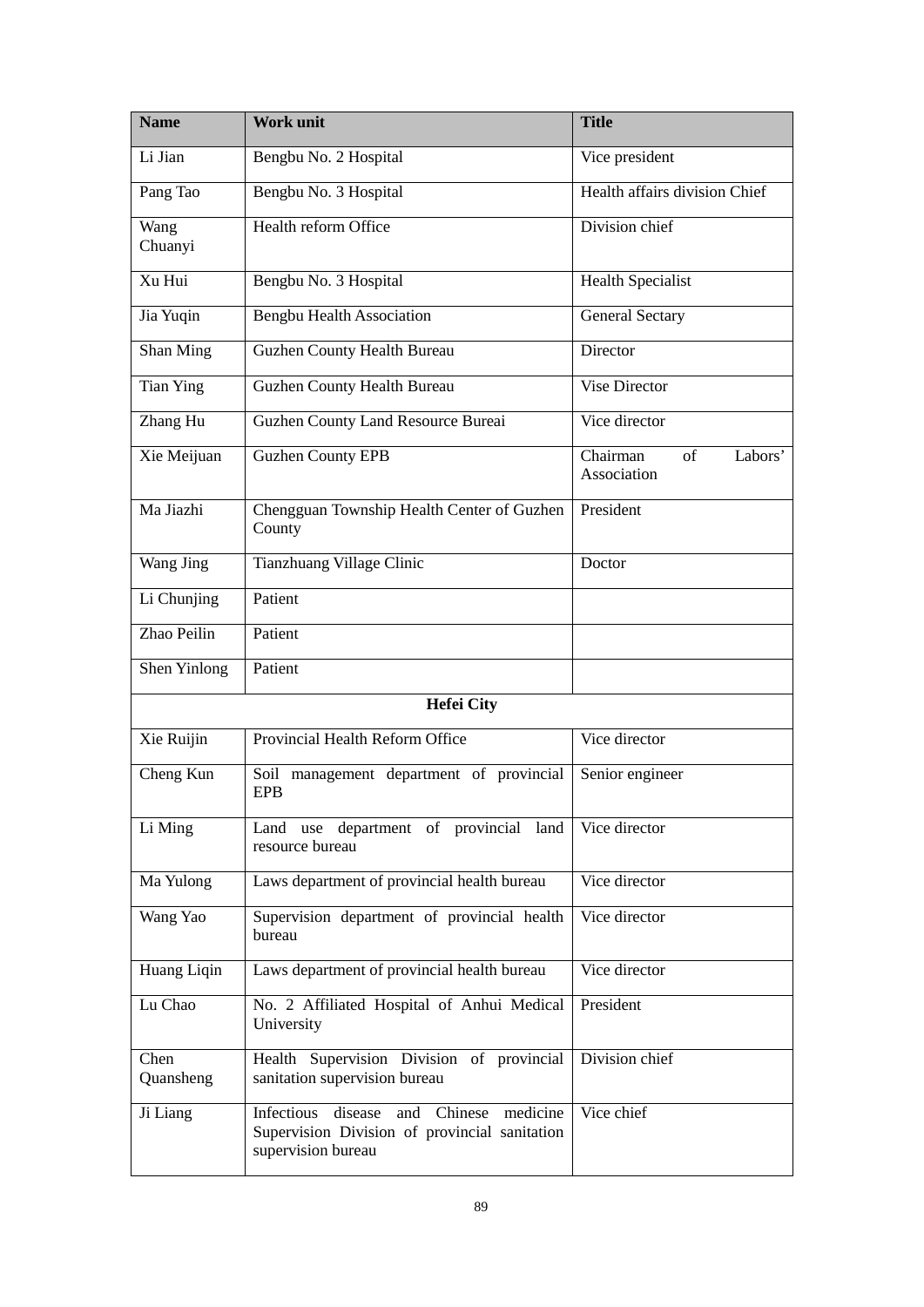| <b>Name</b>              | <b>Work unit</b>                                                         | <b>Title</b>                    |  |  |
|--------------------------|--------------------------------------------------------------------------|---------------------------------|--|--|
| Zhu Xia                  | Integration department of provincial Family<br>Plan Association          | Director                        |  |  |
| Chen Jindong             | Diabetes Association of provincial Chinese<br>Medicine Hospital          | Expert                          |  |  |
|                          | <b>Fuzhou City</b>                                                       |                                 |  |  |
| Lin Zaide                | <b>Provincial Health Bureau</b>                                          |                                 |  |  |
| Tang<br>XIaoming         | Provincial Health Bureau                                                 |                                 |  |  |
| Representative           | Administration<br>Health<br>of<br>Department<br>Provincial Health Bureau |                                 |  |  |
| Representative           | Secretariat of Provincial Health Bureau                                  |                                 |  |  |
| Representative           | <b>Provincial Land Resource Bureau</b>                                   |                                 |  |  |
| Representative           | <b>Provincial EPB</b>                                                    |                                 |  |  |
| Representative           | Provincial Women and Children Protection<br>Association                  |                                 |  |  |
|                          | <b>Sha County</b>                                                        |                                 |  |  |
| <b>Zhang</b><br>Yuanming | <b>Sanming Municipal Government</b>                                      | Vice Mayer                      |  |  |
| Bao ZHubin               |                                                                          | <b>Health Reform Consultant</b> |  |  |
| Yu Xiuqin                | Sanming Health Bureau                                                    | Vice Director                   |  |  |
| Rao Guangjin             | Land use division of Sanming Land Resource<br><b>Bureau</b>              | Chief                           |  |  |
| Yue Qingjiang            | Environmental Supervision and Examination<br>Team of Sanming EPB         |                                 |  |  |
| Yang Weiping             | Planning and finance division of Sanming<br><b>Health Bureau</b>         | Chief                           |  |  |
| Ye Tingkui               | Sanming Health Bureau                                                    |                                 |  |  |
| Li Peng                  | PMO of Sanming Health Bureau                                             |                                 |  |  |
| Jiang Zuotai             | PMO of Sanming Health Bureau                                             |                                 |  |  |
| Lai Chaohong             | PMO of Sanming Health Bureau                                             |                                 |  |  |
| Chen Jiahuang            | Sanming Lvzhou Environmental Technical CO.<br>Ltd.                       |                                 |  |  |
| Guo Huixian              | <b>Sha County Government</b>                                             | Vice magistrate                 |  |  |
| Gong<br>Qiuming          | Sha County health bureau                                                 | Director                        |  |  |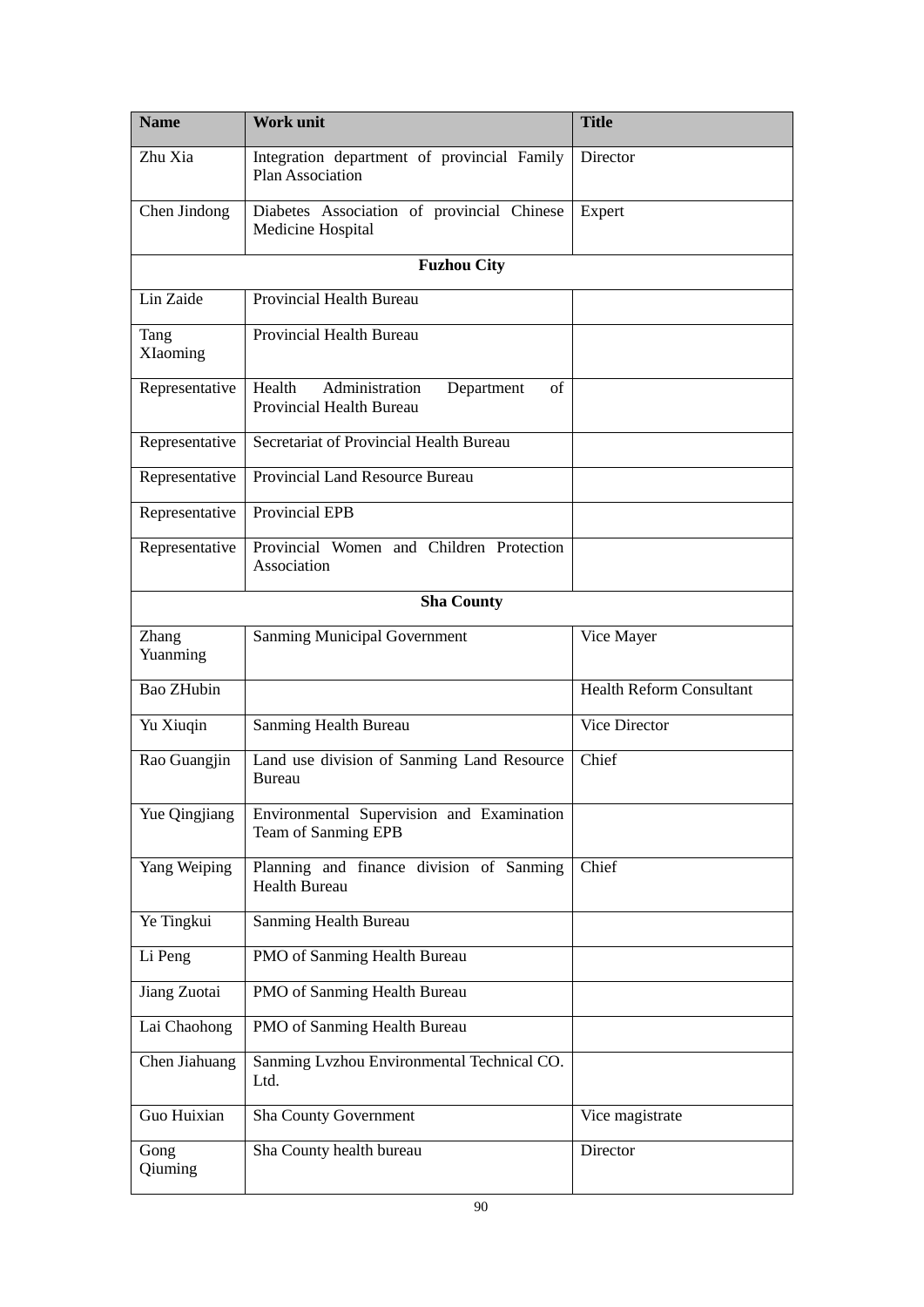| <b>Name</b>             | <b>Work unit</b>                                                    | <b>Title</b>    |  |
|-------------------------|---------------------------------------------------------------------|-----------------|--|
| Luo Yushuang            | Sha County health bureau                                            | Party secretary |  |
| Wang<br>Fengchun        | Sha County health bureau                                            | Vice director   |  |
| Pan Shengtu             | Health Reform division of Sha County health<br>bureau               | Chief           |  |
| Chen<br>Honglong        | Environmental Supervision and Examination<br>Team of Sha County EPB | Leader          |  |
| Zheng<br>Shiliang       | <b>Sha County Land Resource Bureau</b>                              | Vice director   |  |
| <b>Jiang Yuying</b>     | Sha County Women's Association                                      | Director        |  |
| Wang<br>Longping        | <b>Sha County Hospital</b>                                          | vice president  |  |
| Chen Guihua             | Sha County Chinese Medicine Hospital                                | Vice president  |  |
| Yang Lanqing            | Workers' Association of Sha County Hospital                         |                 |  |
| Liu Jinzhang            | Workers' Association of Sha County Chinese<br>Medicine Hospital     |                 |  |
| Tong Lili               | Workers' Association of Sha County Chinese<br>Medicine Hospital     |                 |  |
| Wu Furong               | Gaoqiao Township Health Center                                      | President       |  |
| Lin Shuiqing            | Xishan Village Clinic                                               | Leader          |  |
| 3 patients              |                                                                     |                 |  |
| <b>Changting County</b> |                                                                     |                 |  |
| Huang<br>Wanjjin        | Longyan Municipal EPB                                               | Vice director   |  |
| Zhang Jian              | Longyan Municipal Land Resource Bureau                              |                 |  |
| Yi Xiaojun              | Longyan Health Bureau                                               | Vice director   |  |
| Wu hao                  | <b>Changting County Government</b>                                  | Vice magistrate |  |
| Zhong<br>Changren       | Finance division of Longyan Health Bureau                           | Chief           |  |
| Lan Jinkai              | PMO of Longyan Health Bureau                                        | Leader          |  |
| Chen Jianglin           | Health administration division of Longyan<br><b>Health Bureau</b>   | Chief           |  |
| Zhong Kuilin            | Health reform Office of Longyan Health<br><b>Bureau</b>             | Chief           |  |
| Wu Shengfeng            | <b>Changting County Health Bureau</b>                               | Director        |  |